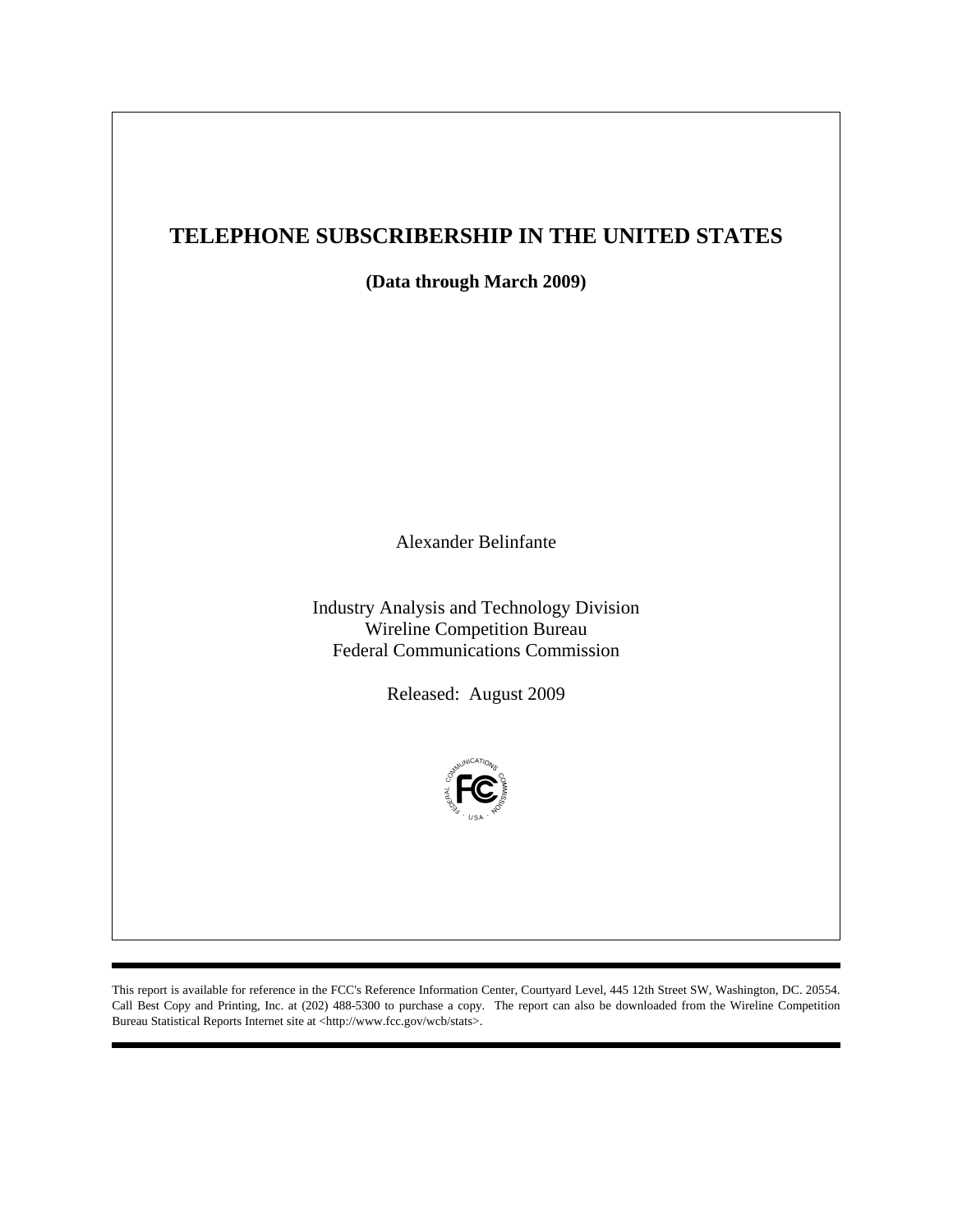## **Telephone Subscribership in the United States (Data through March 2009)**

## **Executive Summary**

This is the Federal Communications Commission's (FCC's) report on telephone subscribership in the United States, presenting subscribership statistics based on the Current Population Survey (CPS) conducted by the Census Bureau in March 2009.<sup>1</sup> Based on the data gathered in that survey, we estimate that 95.6% of all households in the United States had telephone service. The report also shows subscribership levels by state, income level, race<sup>2</sup>, age, household size, and employment status.

## **Statistical Findings**

In March 2009:

- The telephone subscribership penetration rate in the U.S. was 95.6%, an increase of 0.4% over the rate from March 2008. This is the highest reported rate since the CPS began collecting this data in November 1983.
- The telephone penetration rate for households in income categories below \$15,000 was at or below 92.7%, while the rate for households in income categories over \$40,000 was at least 97.9%.
- Among the states, the penetration rates ranged from a low of 92.3% to a high of 98.7%.
- Penetration rates ranged from 91.5% for households headed by a person under 25 to at least 96.5% for households headed by a person over 55.
- Households with one person had a penetration rate of 93.4%, compared to a rate of 97.0% for households with four or five persons.
- The penetration rate for unemployed adults was 94.9%, while the rate for employed adults was 96.6%.

## **Background**

 $\overline{a}$ 

 The number and percentage of households that have telephone service represent the most fundamental measures of the extent of universal service. Continuing analysis of telephone penetration statistics allows us to examine the aggregate effects of Commission actions and industry evolution on households' decisions to maintain, acquire or drop telephone service. This report presents comprehensive data on telephone penetration statistics collected by the Bureau of

<sup>1</sup> The last published report was Industry Analysis and Technology Division, Wireline Competition Bureau, Federal Communications Commission, *Telephone Subscribership in the United States* (June 4, 2009).

<sup>2</sup> The racial categories reported in the CPS are white, black, and other. The "other" category (which includes Asians, Native Americans, and anyone else who doesn't consider themselves white or black) is not included in the tables and charts in this report because the sample size is too small. The ethnic category Hispanic, however, is included. Hispanics can be of any race for purposes of the categories reported in the CPS.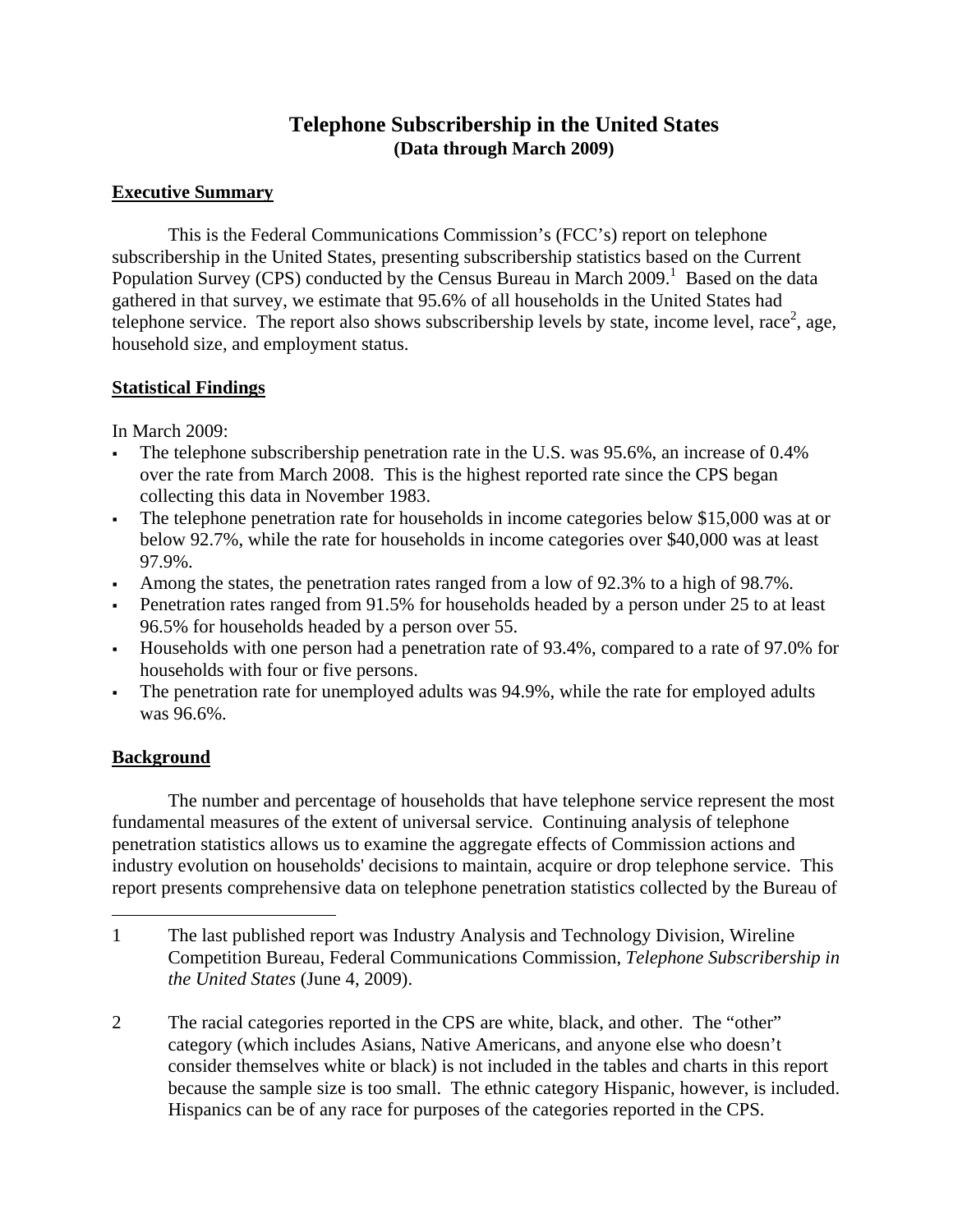the Census under contract with the FCC. Along with telephone penetration statistics for the United States and each of the states from November 1983 to March 2009, data are provided on penetration based on various demographic characteristics.

 The most widely used measure of telephone subscribership is the percentage of households with telephone service, sometimes called a measure of telephone penetration. Prior to the 1980s, precise measurements of telephone subscribership received little attention. Traditionally, telephone penetration was measured by dividing the number of residential telephone lines by the number of households. Measures of penetration based on the number of residential lines, however, became subject to a large margin of error as more and more households added second telephone lines and more consumers acquired second homes. By 1980, the traditional measure of penetration (residential lines divided by the number of households) reached 96%,<sup>3</sup> while the proportion of households reporting that they had telephones in the 1980 census was 92.9%.

 Recognizing the need for more precise periodic measurements of subscribership, the Commission requested that the Census Bureau include questions on telephone availability as part of its CPS, which monitors demographic trends between the decennial censuses. This survey is a staggered panel survey in which the people residing at particular addresses are included in the survey for four consecutive months in one year and the same four months in the following year. Use of the CPS has several advantages: it is conducted every month by an independent and expert agency; the sample is large; and the questions are consistent. Thus, changes in the results can be compared over time with a reasonable degree of confidence.

 Unfortunately, the results of the CPS cannot be directly compared with the penetration figures contained in the 1980, 1990, and 2000 decennial censuses. This is due to differences in sampling techniques and survey methodologies and because of differences in the context in which the questions were asked. For example, the 2000 decennial census reported 97.6% of all occupied housing units in the United States had telephone service available, whereas the CPS data showed a penetration rate of 94.6% of households for March 2000. This difference is statistically significant and may indicate that the CPS value may be on the low side and the decennial census value may be on the high side, with the most probable value lying somewhere in between. However, one reason for this difference is that the CPS figures are based on households, while the decennial census figures are based on occupied housing units. The decennial census is in the process of being replaced by the American Community Survey, which is now available on an annual basis.

 The specific questions asked in the CPS are: "Does this house, apartment, or mobile home have telephone service from which you can both make and receive calls? Please include cell phones, regular phones, and any other type of telephone."4 And, if the answer to the first

 $\overline{a}$ 

<sup>3</sup> See Table 6, *Statistics of Communications Common Carriers* (Federal Communications Commission, Year Ended December 31, 1980).

<sup>4</sup> The questions are intended to be neutral as to whether the household has wireline or wireless phones. Through November 2004, this question had been worded: "Is there a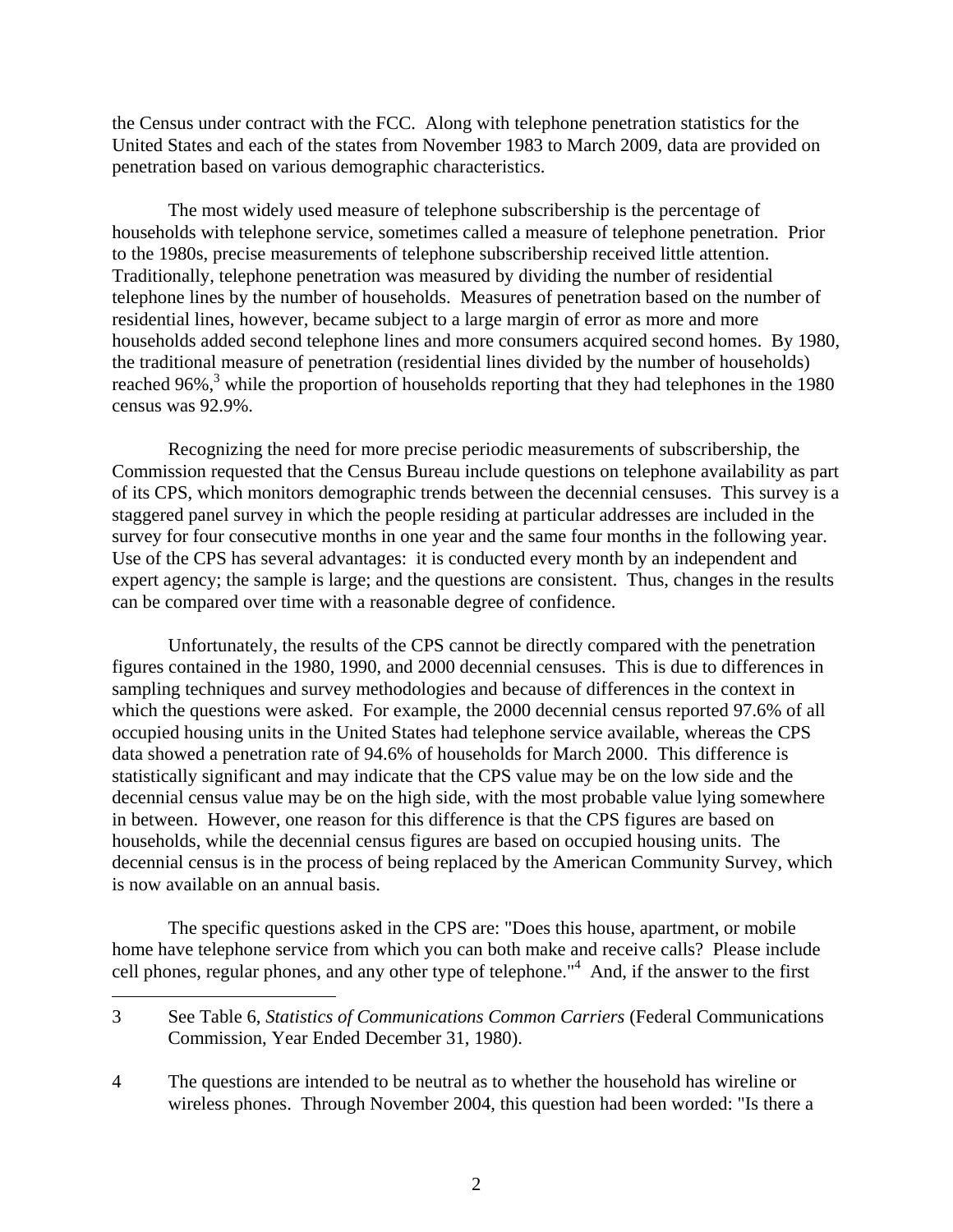question is "no," this is followed up with, "Is there a telephone elsewhere on which people in this household can be called?" If the answer to the first question is "yes," the household is counted as having a telephone "in unit." If the answer to either the first or second question is "yes," the household is counted as having a telephone "available." The "in unit" data are reported in all of the tables and charts in this report. The "available" data are also reported in Tables 3 through 12 and Charts 1 and 8.

 Although the survey is conducted every month, not all questions are asked every month. The telephone questions are asked once every four months, in the month that a household is first included in the sample and in the month that the household re-enters the sample a year later. Since the sample is staggered, the reported information for any given month actually reflects responses over the preceding four months. Aggregated summaries of the responses are reported to the Commission, based on the surveys conducted through March, July, and November of each year.

 The CPS data are based on a nationwide sample of about 50 to 60 thousand households in the 50 states and the District of Columbia. The CPS does not cover outlying areas that are not states, such as Puerto Rico, Guam, American Samoa, the Virgin Islands, and the Northern Mariana Islands.<sup>5</sup> Because a sample is used, the estimates are subject to sampling error. For the nationwide totals, changes in telephone penetration between consecutive reports of less than or equal to 0.7% may be due to sampling error and cannot be regarded as statistically significant. As explained below, when comparing the same month in two consecutive years, changes of less than 0.6% are not statistically significant at the 95% confidence level. When comparing annual averages, changes of less than or equal to 0.4% are not statistically significant. The annual averages are the average of the three surveys of the year in question. For individual states or other subgroups of the U.S. population, the amount of sampling variability is much greater, because the sample sizes are smaller. This will require larger changes to yield statistical significance at the same confidence level.

 The data in this report are not seasonally adjusted. Because there is a fifty percent overlap in the sample with the sample for the same month in the previous year, there is a high

 $\overline{a}$ 

telephone in this house/apartment?" Because of the increasing number of households that have wireless only, there was some concern that some of these households may not think of their mobile phones when asked if they have a telephone. Consequently, beginning in December 2004, CPS changed its telephone question to the wording given above. The values since March 2005 reflect the new question. While we note there was an apparent drop in the penetration rate between November 2004 and March 2005, at least some of this drop may be attributable to households that responded to the previous form of the question by reporting phones that were not in service.

5 Annual data for Puerto Rico have been available from the American Community Survey starting with 2005. The latest available value for Puerto Rico from that survey is 80.6% for 2007, compared to a national average (for the 50 states and the District of Columbia) of 94.6%.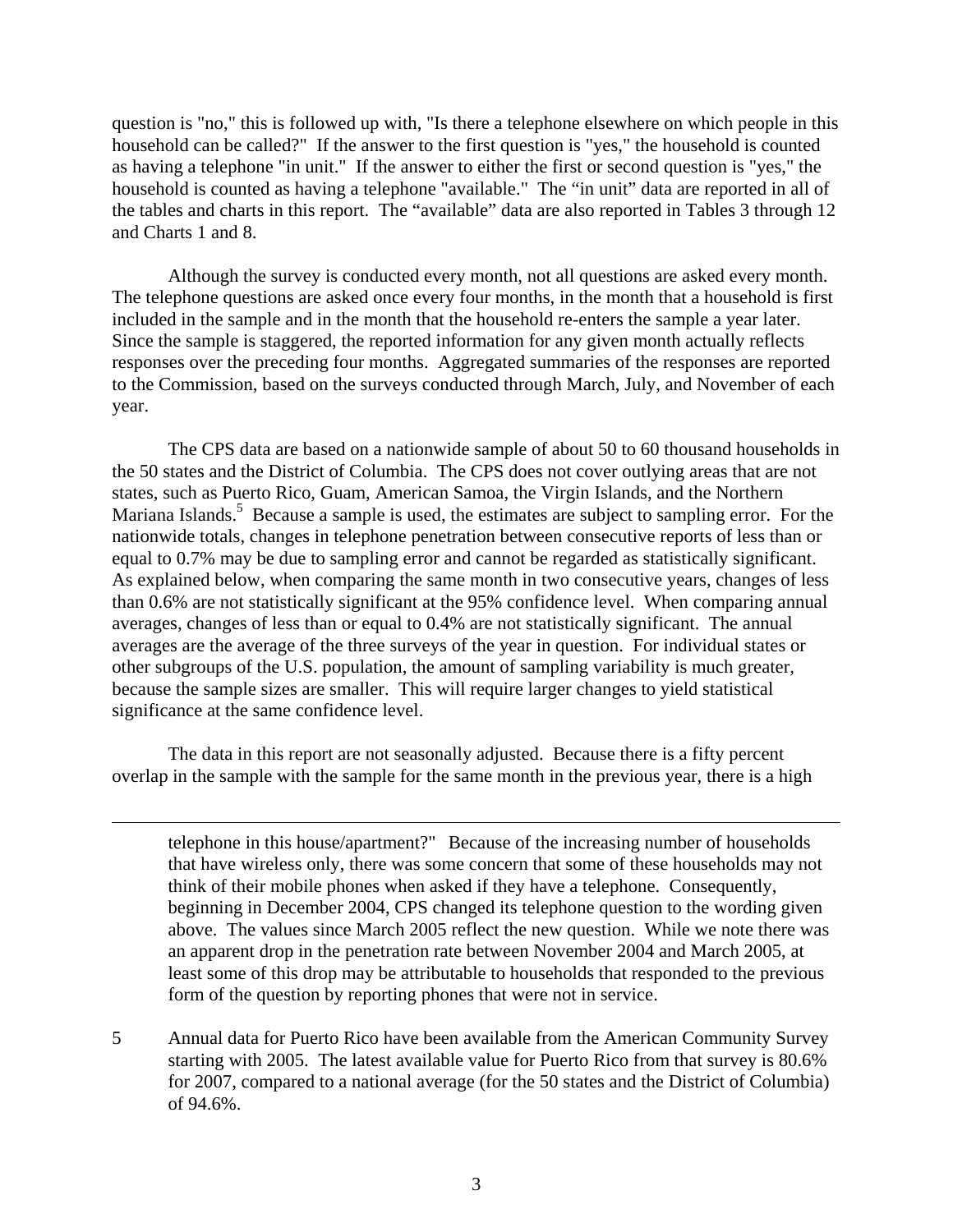correlation between values a year apart. However, after accounting for this, there has been no significant systematic seasonal variation.

### **Results and Statistical Analysis**

 $\overline{a}$ 

 Census Bureau figures for March 2009, the most recent data available, show that the percentage of households subscribing to telephone service was 95.6%. This is the highest reported penetration rate since the CPS began collecting this data in November 1983. This increase of 0.4% from the 95.2% of March 2008 is not statistically significant.<sup>6</sup>

 This report includes figures showing subscribership percentages by state, by the head of the household's age and race, by household size, by income, and, for adult individuals, by labor force status. The March 2009 data show that 96.2% of adult individuals in the civilian noninstitutionalized population (CNP) have a telephone in their household. This increase of 0.3 % from the 95.9% of March 2008 is not statistically significant.

 This report contains twelve tables and eight charts presenting penetration statistics for various geographic and demographic characteristics. The charts and the first two tables present summaries of the information. Tables 3 through 7 present more detailed information. In these tables, only the annual averages are included for the years 1984 through 2006. March, July, and November data for those years are available in previous subscribership reports or Monitoring Reports in CC Docket Nos. 87-339 or 98-202. Tables 8 through 12 provide information necessary to determine the statistical significance of changes in the penetration rates over time.

 Table 1 summarizes the telephone penetration for the United States, combining information on the number of households with the penetration rates.

Chart 1 graphically depicts the nationwide penetration rates for households over time.

 Table 2 summarizes the telephone penetration rates by state, showing the rates for November 1983 and March 2009, the change between those two months, and an indication as to whether the change is statistically significant. The statistical significance of a change is determined not only by the magnitude of that change, but also by the sizes of the samples used to estimate the change.

 Chart 2 depicts the states with March 2009 penetration rates (as shown in Table 2) more than 1% below the national average, within 1% of the national average, or more than 1% above the national average.

 Chart 3 depicts changes in household penetration rates by state (as shown in Table 2) between November 1983 and March 2009. States with statistically significant increases (there are no significant decreases) are shown, along with other states with increases or decreases.

<sup>6</sup> As noted below (p. 5), changes from year to year for the same month are more reliable than changes between consecutive reporting periods.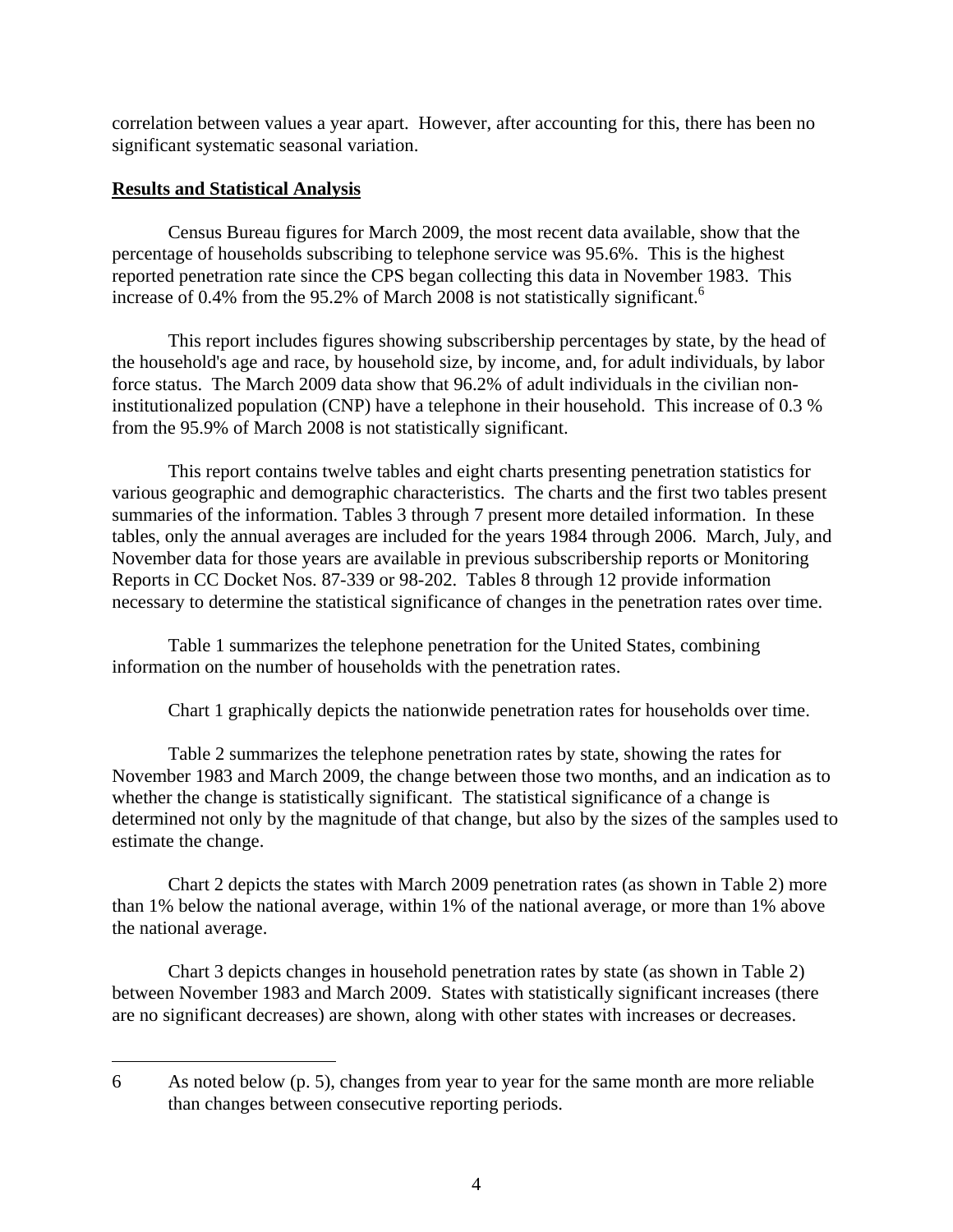Chart 4 depicts the relationship between telephone penetration and household income, using March 2009 penetration rates for all households and for households headed by white, black, and Hispanic persons. It is based on data in Table 4.

 Chart 5 depicts the relationship between telephone penetration and household size, using March 2009 penetration rates for all households and for households headed by white, black, and Hispanic persons. It is based on data in Table 5.

 Chart 6 depicts the relationship between telephone penetration and the head of the household's age, using March 2009 penetration rates for all households and for households headed by white, black, and Hispanic persons. It is based on data in Table 6.

 Chart 7 depicts the relationship between telephone penetration and labor force status for civilian non-institutionalized adults, using March 2009 penetration rates for all adults and for white, black, and Hispanic adults. It is based on data in Table 7.

 Chart 8 graphically depicts the nationwide penetration rates for civilian noninstitutionalized adults over time. It is also based on data in Table 7.

 Table 3 shows the CPS responses for the United States and for each state beginning with November 1983. Because the CPS began collecting this data only in 1983, comparable values are not available prior to November 1983. For each of the surveys, the column headed "Unit" indicates the percentage of households for which there is telephone service in the housing unit. The column headed "Avail" indicates the percentage of households which have telephone service available for incoming and outgoing calls, either in the housing unit or elsewhere (such as at work or at a neighbor's home).

 Table 4 shows the nationwide penetration rates for households by income and the race of the head of the household. It shows a strong relationship between income and penetration. Caution should be used in comparing these figures over time, because these income levels are not adjusted for inflation. Thus, the same nominal income level at two points in time will reflect different real incomes in terms of purchasing power.<sup>7</sup> Also, the income categories have changed over time due to the changing value of the dollar.

 Table 5 shows the nationwide penetration rates for households by the size of the household and the race of the head of the household. It shows that penetration is higher for households of 2 to 5 people than it is for single-person households or those with 6 or more people.

 Table 6 shows the nationwide penetration rates for households by the age and race of the head of the household. It shows that the penetration rate is lowest for young and non-white households.

1

<sup>7</sup> Our publication *Telephone Penetration by Income by State* (last published March 21, 2008) makes adjustments for inflation, making comparisons over time more appropriate.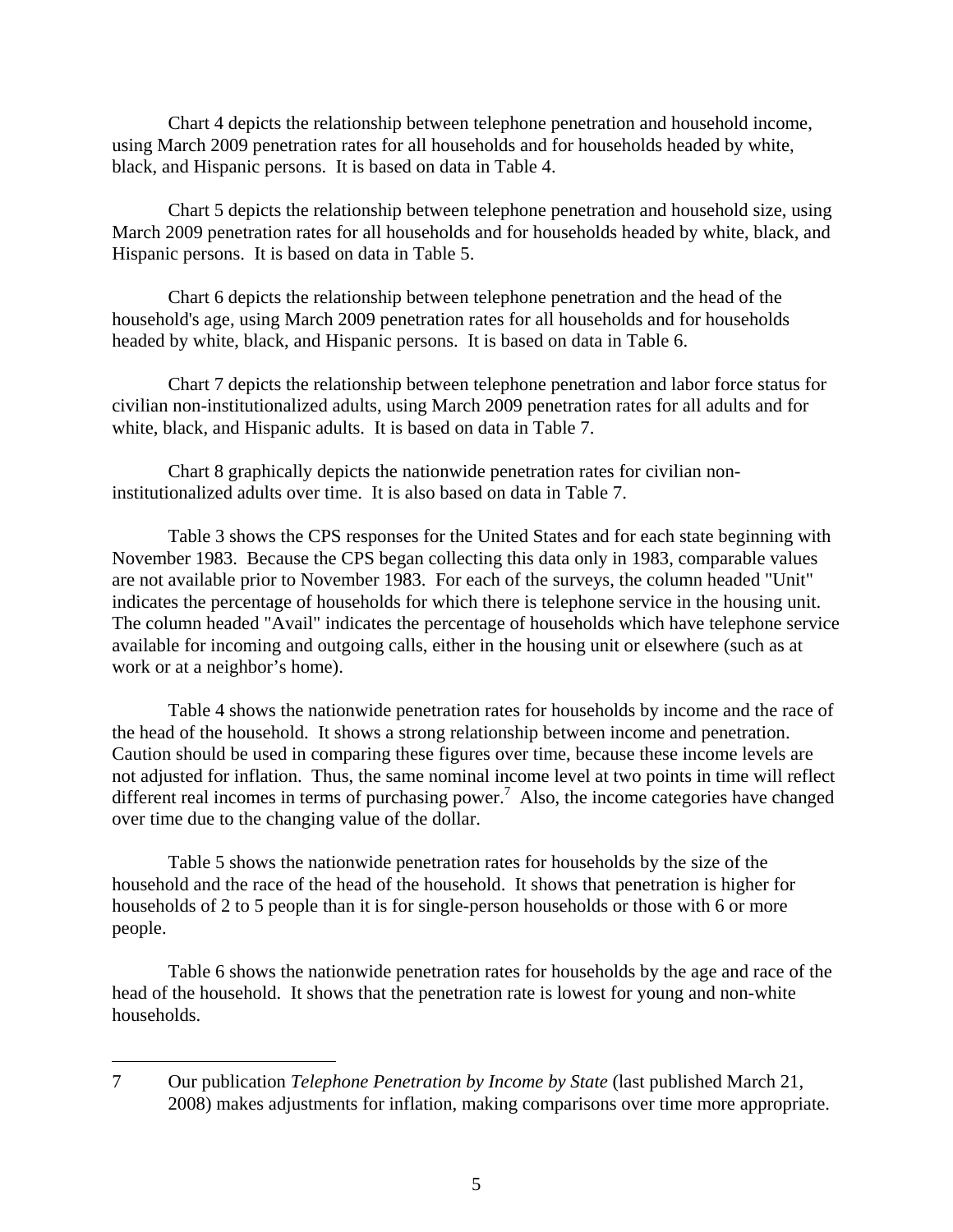Table 7 shows the nationwide penetration rates for all persons that are at least 15 years old in the civilian non-institutionalized population by their race and employment status. Since this table is for individual adults rather than households, the total penetration rates are different from those in the previous tables. It shows that penetration is lowest among the unemployed.

 Tables 8 through 12 present the critical values at the 95% confidence level for testing the statistical significance of changes in penetration rates over time in the earlier tables.<sup>8</sup> These critical values are relevant because changes less than or equal to the values shown are likely to be due to sampling error and thus cannot be regarded as demonstrating that a change in telephone penetration has occurred. In some cases, these critical values are very large because the sample sizes are very small for these subcategories, rendering the changes in estimated penetration rates unreliable. Because there is an overlap of half of the sample from year to year, but no overlap in the sample between surveys that are four months apart, annual changes are less subject to variations in sampling error. Consequently, the critical values should be multiplied by 0.768 when making a comparison for the same month in two consecutive years. When comparing the annual averages, the critical values should be multiplied by 0.55, since these averages are based on three surveys and hence have a lower standard error. When comparing annual averages of two consecutive years, the critical values should be multiplied by .42, taking into account both of the above factors.

1

<sup>8</sup> At the end of 2007, the Census Bureau revised their variability estimates upward, probably reflecting the increased variability in the penetration rates in recent years.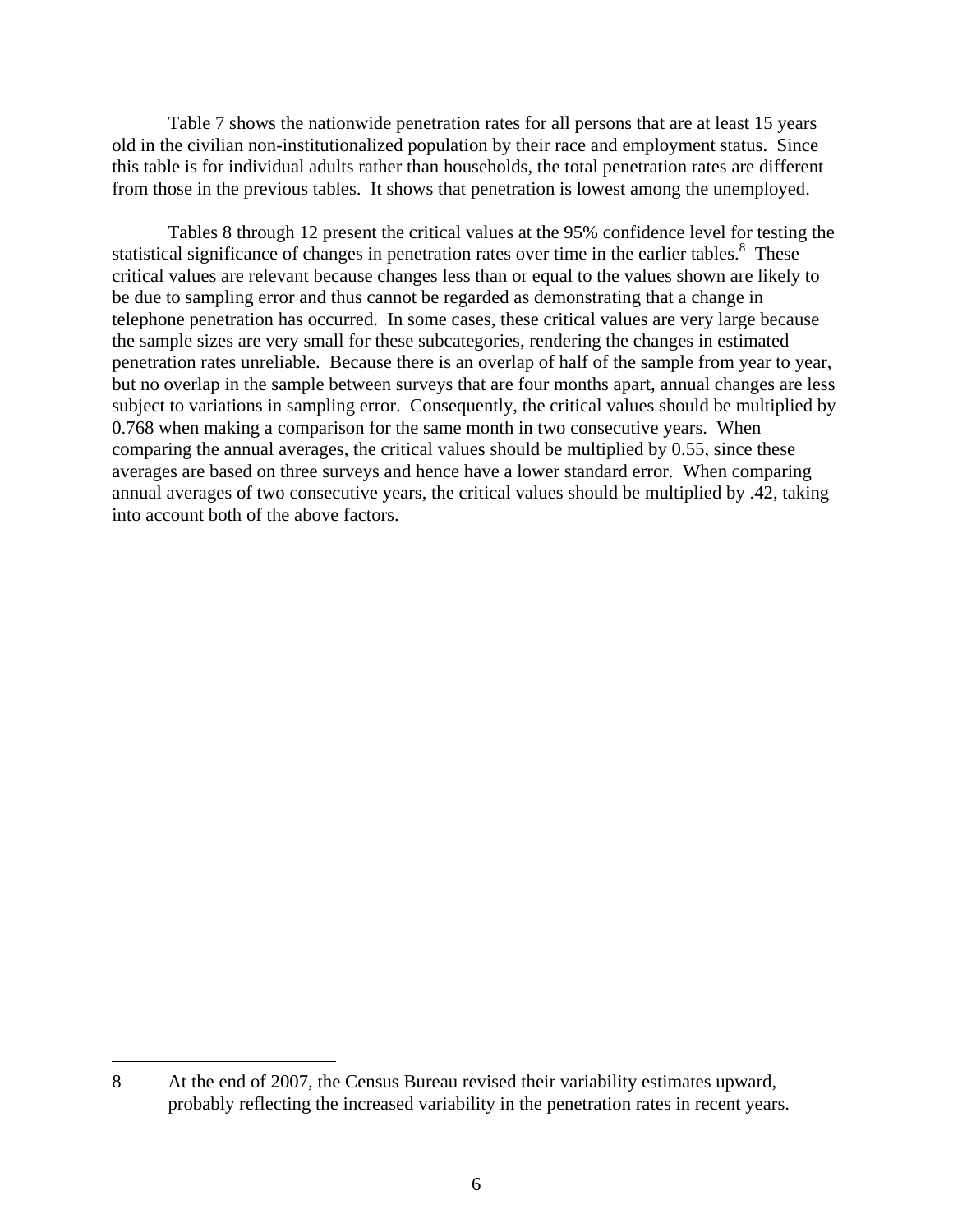**Table 1 Household Telephone Subscribership in the United States**

|                                   |                | Households<br>with | Percentage<br>with | Households<br>without | Percentage<br>without |
|-----------------------------------|----------------|--------------------|--------------------|-----------------------|-----------------------|
| Date                              | Households     | Telephones         | Telephones         | Telephones            | Telephones            |
|                                   | (millions)     | (millions)         |                    | (millions)            |                       |
| November 1983                     | 85.8           | 78.4               | 91.4%              | 7.4                   | 8.6%                  |
| March<br>1984                     | 86.0           | 78.9               | 91.8%              | 7.1                   | 8.2%                  |
| July<br>1984<br>November 1984     | 86.6<br>87.4   | 79.3               | 91.6%              | 7.3                   | 8.4%                  |
| March<br>1985                     | 87.4           | 79.9<br>80.2       | 91.4%<br>91.8%     | 7.5<br>7.2            | 8.6%<br>8.2%          |
| July<br>1985                      | 88.2           | 81.0               | 91.8%              | 7.2                   | 8.2%                  |
| November<br>1985                  | 88.8           | 81.6               | 91.9%              | 7.2                   | 8.1%                  |
| March<br>1986<br>July<br>1986     | 89.0<br>89.5   | 82.1<br>82.5       | 92.2%              | 6.9<br>7.0            | 7.8%<br>7.8%          |
| November<br>1986                  | 89.9           | 83.1               | 92.2%<br>92.4%     | 6.8                   | 7.6%                  |
| March<br>1987                     | 90.2           | 83.4               | 92.5%              | 6.8                   | 7.5%                  |
| July<br>1987                      | 90.7           | 83.7               | 92.3%              | 7.0                   | 7.7%                  |
| November<br>1987<br>March<br>1988 | 91.3           | 84.3               | 92.3%              | 7.0                   | 7.7%                  |
| July<br>1988                      | 91.8<br>92.4   | 85.3<br>85.7       | 92.9%<br>92.8%     | 6.5<br>6.7            | 7.1%<br>7.2%          |
| November 1988                     | 92.6           | 85.7               | 92.5%              | 6.9                   | 7.5%                  |
| March<br>1989                     | 93.6           | 87.0               | 93.0%              | 6.6                   | 7.0%                  |
| July<br>1989                      | 93.8           | 87.5               | 93.3%              | 6.3                   | 6.7%                  |
| November 1989<br>March<br>1990    | 93.9<br>94.2   | 87.3<br>87.9       | 93.0%<br>93.3%     | 6.6<br>6.3            | 7.0%<br>6.7%          |
| July<br>1990                      | 94.8           | 88.4               | 93.3%              | 6.4                   | 6.7%                  |
| November 1990                     | 94.7           | 88.4               | 93.3%              | 6.3                   | 6.7%                  |
| March<br>1991                     | 95.3           | 89.2               | 93.6%              | 6.1                   | 6.4%                  |
| July<br>1991<br>November 1991     | 95.5<br>95.7   | 89.1<br>89.4       | 93.3%<br>93.4%     | 6.4<br>6.3            | 6.7%<br>6.6%          |
| March<br>1992                     | 96.6           | 90.7               | 93.9%              | 5.9                   | 6.1%                  |
| July<br>1992                      | 96.6           | 90.6               | 93.8%              | 6.0                   | 6.2%                  |
| November 1992                     | 97.0           | 91.0               | 93.8%              | 6.0                   | 6.2%                  |
| March<br>1993                     | 97.3           | 91.6               | 94.2%              | 5.7                   | 5.8%                  |
| July<br>1993<br>November 1993     | 97.9<br>98.8   | 92.2<br>93.0       | 94.2%<br>94.2%     | 5.7<br>5.8            | 5.8%<br>5.8%          |
| March<br>1994                     | 98.1           | 92.1               | 93.9%              | 6.0                   | 6.1%                  |
| July<br>1994                      | 98.6           | 92.4               | 93.7%              | 6.2                   | 6.3%                  |
| November 1994                     | 99.8           | 93.7               | 93.8%              | 6.2                   | 6.2%                  |
| March<br>1995<br>July<br>1995     | 99.9<br>100.0  | 93.8<br>94.0       | 93.9%<br>94.0%     | 6.1<br>6.0            | 6.1%<br>6.0%          |
| November 1995                     | 100.4          | 94.2               | 93.9%              | 6.2                   | 6.1%                  |
| March<br>1996                     | 100.6          | 94.4               | 93.8%              | 6.2                   | 6.2%                  |
| July<br>1996                      | 101.2          | 95.0               | 93.9%              | 6.1                   | 6.1%                  |
| November 1996<br>March            | 101.3          | 95.1               | 93.9%              | 6.2                   | 6.1%                  |
| 1997<br>July<br>1997              | 102.0<br>102.3 | 95.8<br>96.1       | 93.9%<br>93.9%     | 6.2<br>6.2            | 6.1%<br>6.1%          |
| November 1997                     | 102.8          | 96.5               | 93.8%              | 6.3                   | 6.2%                  |
| March<br>1998                     | 103.4          | 97.4               | 94.1%              | 6.1                   | 5.9%                  |
| July<br>1998                      | 103.4          | 97.3               | 94.1%              | 6.1                   | 5.9%                  |
| November<br>1998<br>March<br>1999 | 104.1<br>104.8 | 98.0<br>98.5       | 94.2%<br>94.0%     | 6.1<br>6.3            | 5.8%<br>6.0%          |
| July<br>1999                      | 105.1          | 99.2               | 94.4%              | 5.9                   | 5.6%                  |
| November<br>1999                  | 105.4          | 99.1               | 94.1%              | 6.3                   | 5.9%                  |
| March<br>2000                     | 105.3          | 99.6               | 94.6%              | 5.7                   | 5.4%                  |
| July<br>2000                      | 105.8          | 99.8               | 94.4%<br>94.1%     | 5.9                   | 5.6%<br>5.9%          |
| November 2000<br>March<br>2001    | 106.5<br>107.0 | 100.2<br>101.1     | 94.6%              | 6.3<br>5.8            | 5.4%                  |
| July<br>2001                      | 106.9          | 101.7              | 95.1%              | 5.2                   | 4.9%                  |
| November 2001                     | 107.7          | 102.2              | 94.9%              | 5.5                   | 5.1%                  |
| March<br>2002<br>2002<br>July     | 108.3<br>108.5 | 103.4<br>103.2     | 95.5%<br>95.1%     | 4.8<br>5.3            | 4.5%<br>4.9%          |
| November 2002                     | 109.0          | 104.0              | 95.3%              | 5.1                   | 4.7%                  |
| March<br>2003                     | 112.1          | 107.1              | 95.5%              | 5.0                   | 4.5%                  |
| July<br>2003                      | 112.1          | 106.8              | 95.2%              | 5.3                   | 4.8%                  |
| November 2003<br>March<br>2004    | 113.1<br>112.9 | 107.1<br>106.4     | 94.7%<br>94.2%     | 6.0<br>6.5            | 5.3%<br>5.8%          |
| July<br>2004                      | 113.5          | 106.5              | 93.8%              | 7.1                   | 6.2%                  |
| November 2004                     | 113.8          | 106.4              | 93.5%              | 7.4                   | 6.5%                  |
| March<br>2005                     | 114.5          | 105.8              | 92.4%              | 8.7                   | 7.6%                  |
| July<br>2005                      | 114.4          | 107.5              | 94.0%              | 6.8                   | 6.0%                  |
| November 2005<br>2006<br>March    | 115.2<br>115.5 | 107.0<br>107.2     | 92.9%<br>92.8%     | 8.2<br>8.4            | 7.1%<br>7.2%          |
| July<br>2006                      | 116.2          | 109.9              | 94.6%              | 6.3                   | 5.4%                  |
| November 2006                     | 116.4          | 108.8              | 93.4%              | 7.6                   | 6.6%                  |
| March<br>2007                     | 117.1          | 110.8              | 94.6%              | 6.4                   | 5.4%                  |
| July<br>2007<br>November 2007     | 117.7          | 111.7              | 95.0%              | 5.9                   | 5.0%                  |
| March<br>2008                     | 118.2<br>117.8 | 112.2<br>112.2     | 94.9%<br>95.2%     | 6.0<br>5.6            | 5.1%<br>4.8%          |
| July<br>2008                      | 118.0          | 112.6              | 95.4%              | 5.5                   | 4.6%                  |
| November 2008                     | 118.6          | 112.7              | 95.0%              | 5.9                   | 5.0%                  |
| March<br>2009                     | 118.4          | 113.2              | 95.6%              | 5.2                   | 4.4%                  |

Note: Details may not appear to add to totals due to rounding.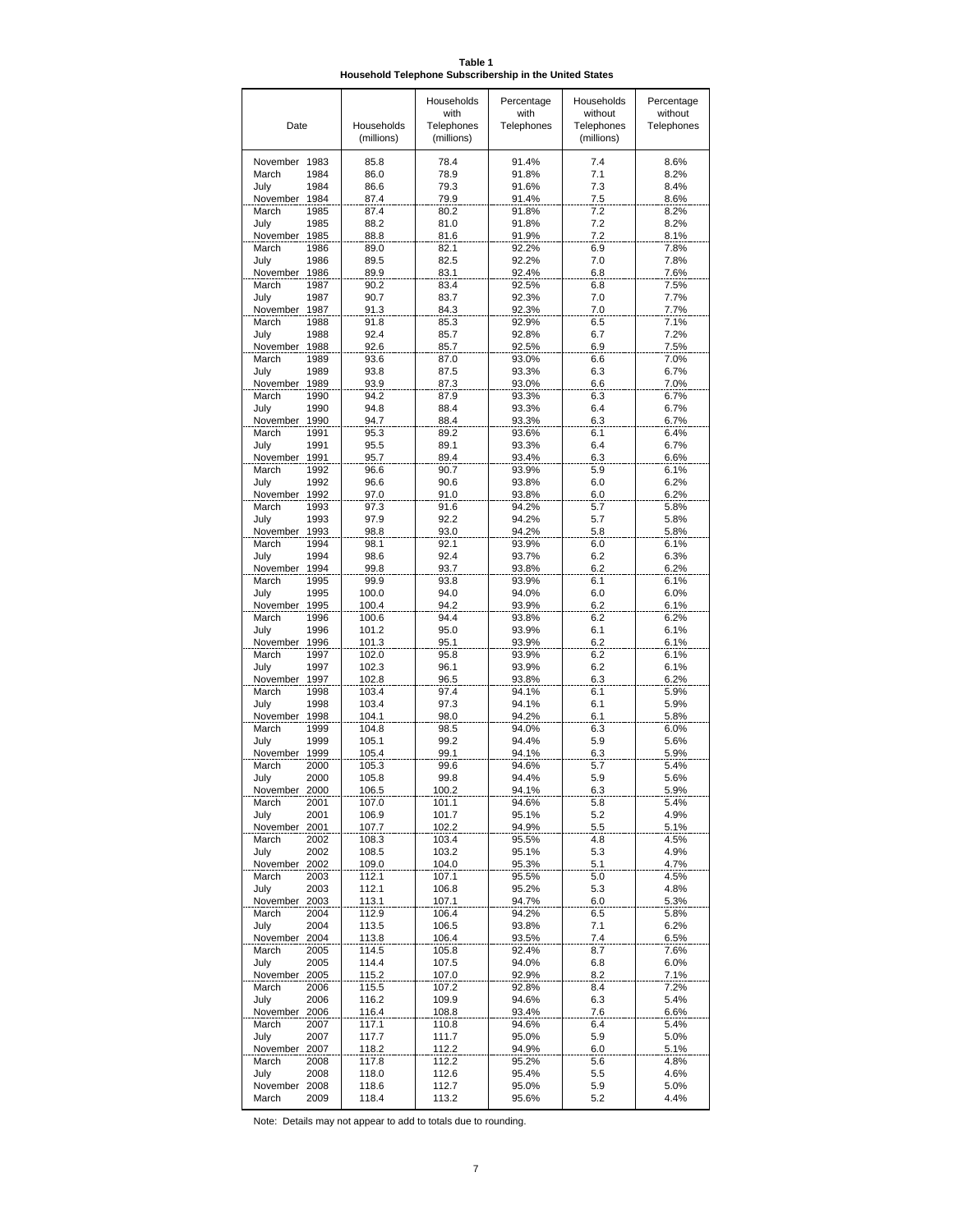

# Telephone Penetration

Households

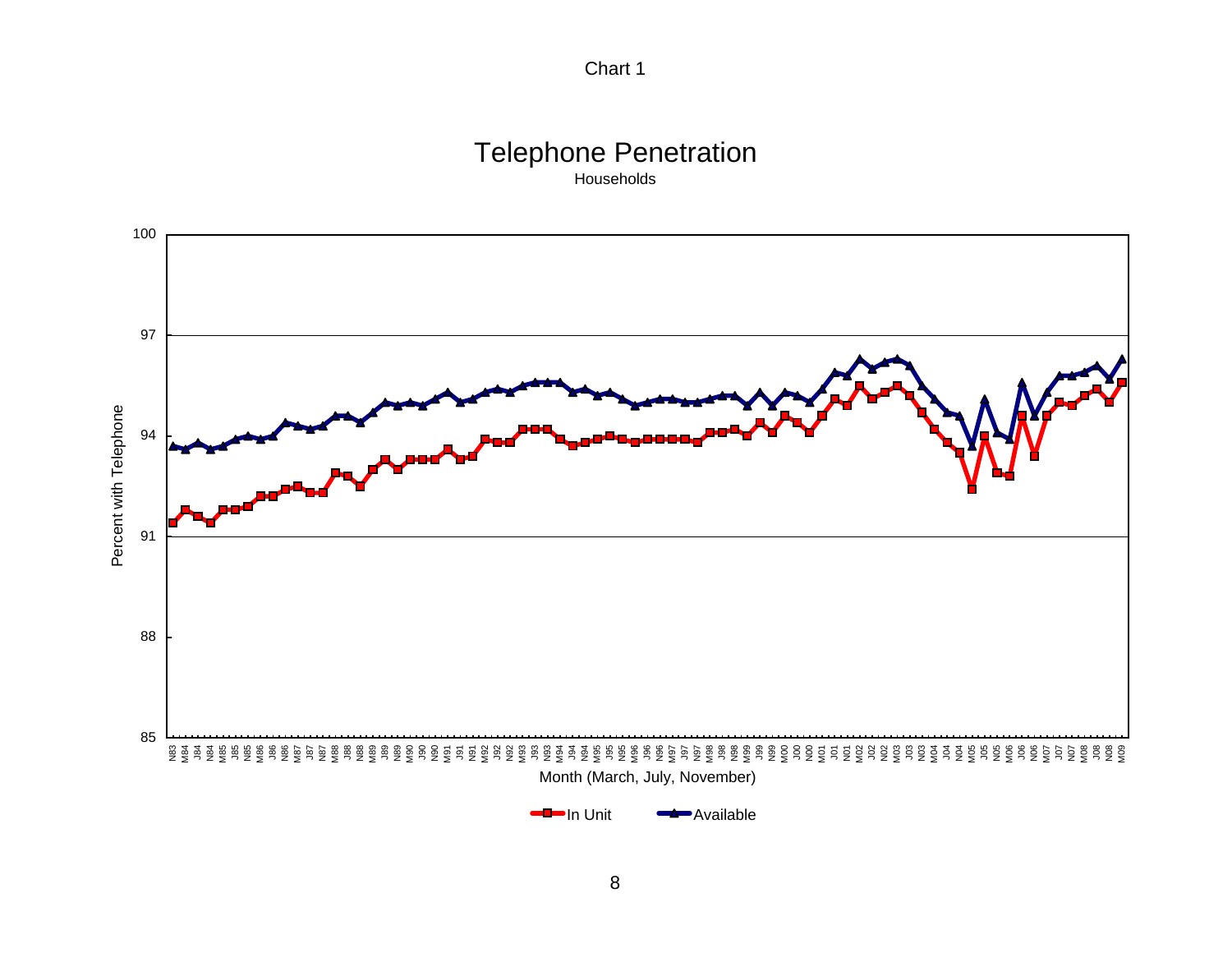#### **Table 2 Telephone Penetration by State (Percentage of Households with Telephone Service)**

| <b>State</b>               | November 1983 | <b>March 2009</b> | Change          |
|----------------------------|---------------|-------------------|-----------------|
| Alabama                    | 87.9 %        | 94.7 %            | 6.8 %           |
| Alaska                     | 83.8          | 95.8              | 12.0            |
| Arizona                    | 88.8          | 93.0              | 4.3             |
| Arkansas                   | 88.2          | 93.5              | 5.3             |
| California                 | 91.7          | 96.8              | 5.0             |
| Colorado                   | 94.4          | 98.3              | 3.9             |
| Connecticut                | 95.5          | 97.6              | 2.0             |
| Delaware                   | 95.0          | 95.8              | 0.8             |
| District of Columbia       | 94.7          | 94.1              | $-0.6$          |
| Florida                    | 85.5          | 92.6              | 7.1             |
| Georgia                    | 88.9          | 95.0              | $\star$<br>6.1  |
| Hawaii                     | 94.6          | 97.2              | 2.6             |
| Idaho                      | 89.5          | 96.8              | 7.3             |
| Illinois                   | 95.0          | 94.6              | $-0.4$          |
| Indiana                    | 90.3          | 93.3              | 2.9             |
| lowa                       | 95.4          | 98.4              | 3.0             |
| Kansas                     | 94.9          | 96.5              | 1.6             |
| Kentucky                   | 86.9          | 93.4              | $\star$<br>6.5  |
| Louisiana                  | 88.9          | 95.5              | 6.6             |
| Maine                      | 90.7          | 97.9              | 7.2             |
| Maryland                   | 96.3          | 95.5              | $-0.8$          |
| Massachusetts              | 94.3          | 97.9              | 3.6             |
| Michigan                   | 93.8          | 97.1              | 3.3             |
| Minnesota                  | 96.4          | 98.4              | 2.1             |
| Mississippi                | 82.4          | 93.5              | 11.1            |
| Missouri                   | 92.1          | 97.2              | $\star$<br>5.1  |
| Montana                    | 92.8          | 95.7              | 2.9             |
| Nebraska                   | 94.0          | 95.9              | 1.9             |
| Nevada                     | 89.4          | 94.1              | 4.7             |
| New Hampshire              | 95.0          | 98.5              | 3.6             |
| New Jersey                 | 94.1          | 94.8              | 0.6             |
| New Mexico                 | 85.3          | 92.3              | 7.0             |
| New York                   | 90.8          | 94.7              | $\star$<br>3.8  |
| North Carolina             | 89.3          | 95.3              | 6.0             |
| North Dakota               | 95.1          | 98.5              | 3.4             |
| Ohio                       | 92.2          | 97.5              | 5.2             |
| Oklahoma                   | 91.5          | 96.0              | 4.5             |
| Oregon                     | 91.2          | 98.2              | $\star$<br>7.0  |
| Pennsylvania               | 95.1          | 97.6              | 2.5             |
| Rhode Island               | 93.3          | 96.0              | 2.7             |
| South Carolina             | 81.8          | 94.6              | 12.8            |
| South Dakota               | 92.7          | 96.9              | 4.2             |
| Tennessee                  | 87.6          | 92.6              | 5.0             |
| Texas                      | 89.0          | 94.7              | $\star$<br>5.7  |
| Utah                       | 90.3          | 96.2              | $\star$<br>6.0  |
| Vermont                    | 92.7          | 97.1              | 4.4             |
| Virginia                   | 93.1          | 95.4              | 2.3             |
| Washington                 | 92.5          | 98.7              | 6.3             |
| West Virginia              | 88.1          | 94.9              | 6.8             |
| Wisconsin                  | 94.8          | 96.6              | 1.8             |
| Wyoming                    | 89.7          | 98.4              | $\ast$<br>8.6   |
| <b>Total United States</b> | 91.4          | 95.6              | $^\star$<br>4.2 |

\* Increase is statistically significant at the 95% confidence level.

Differences may not appear to equal changes due to rounding.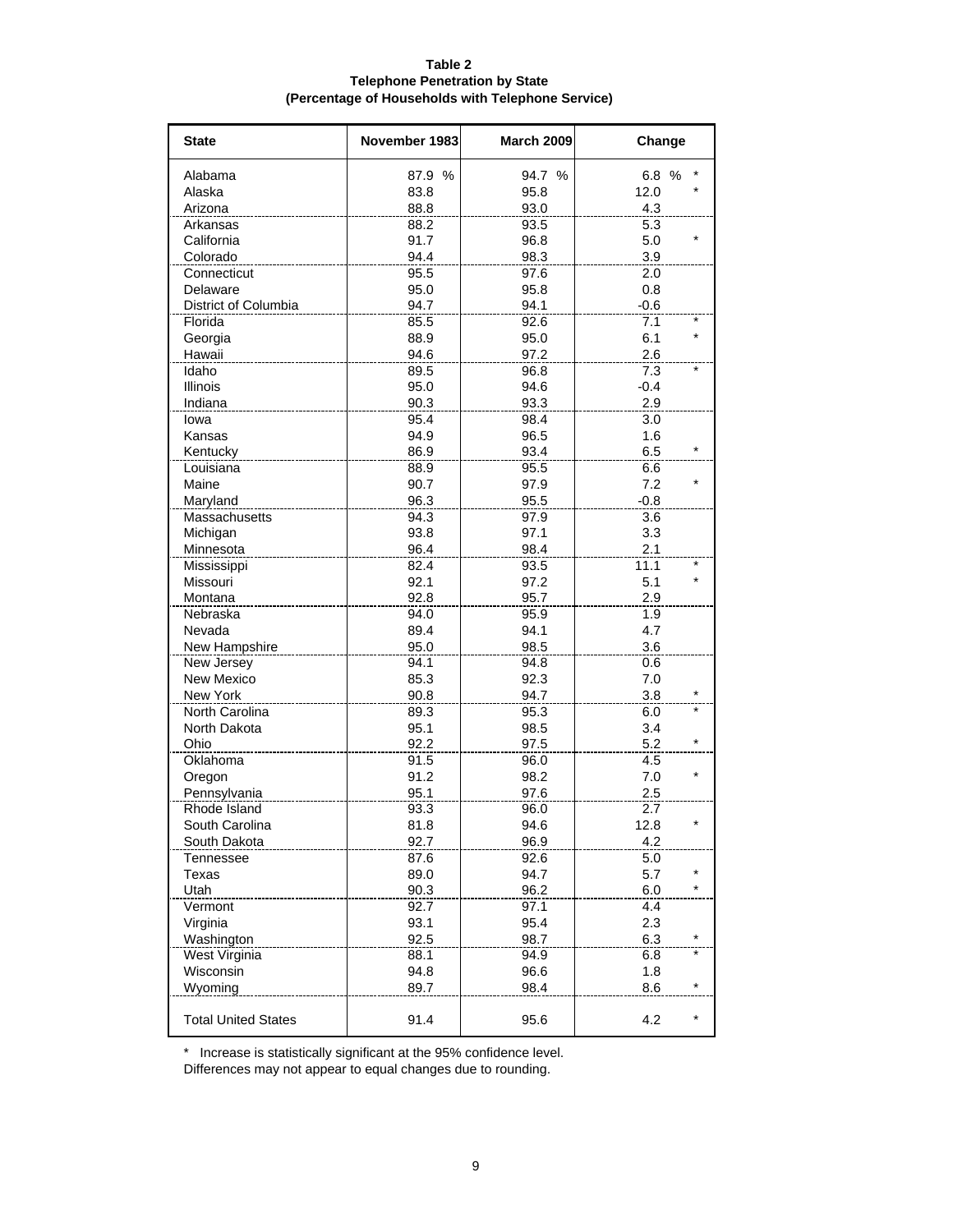**Chart 2** 

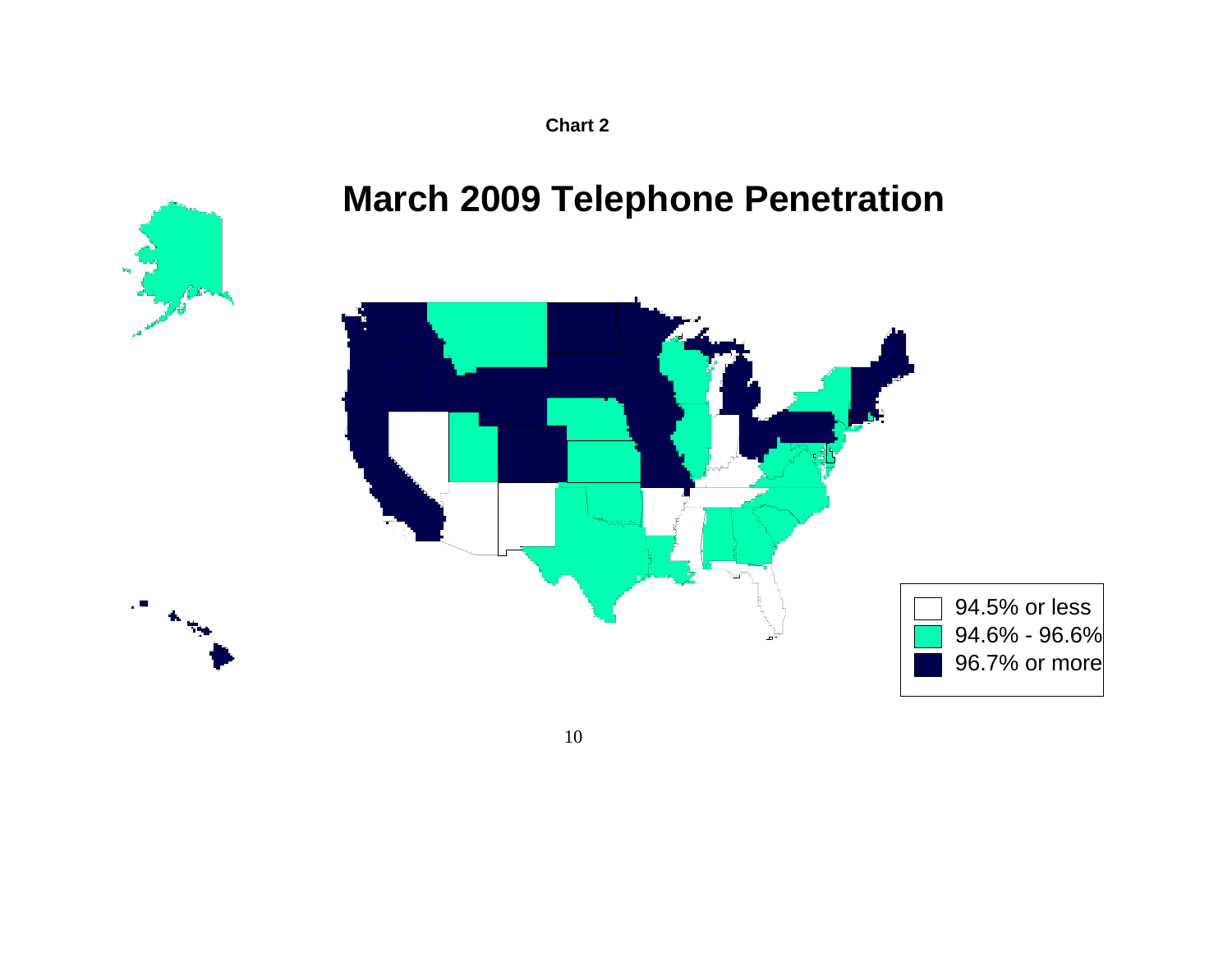

# **11/83 - 3/09 Penetration Changes**





**CALL BY READ** 

11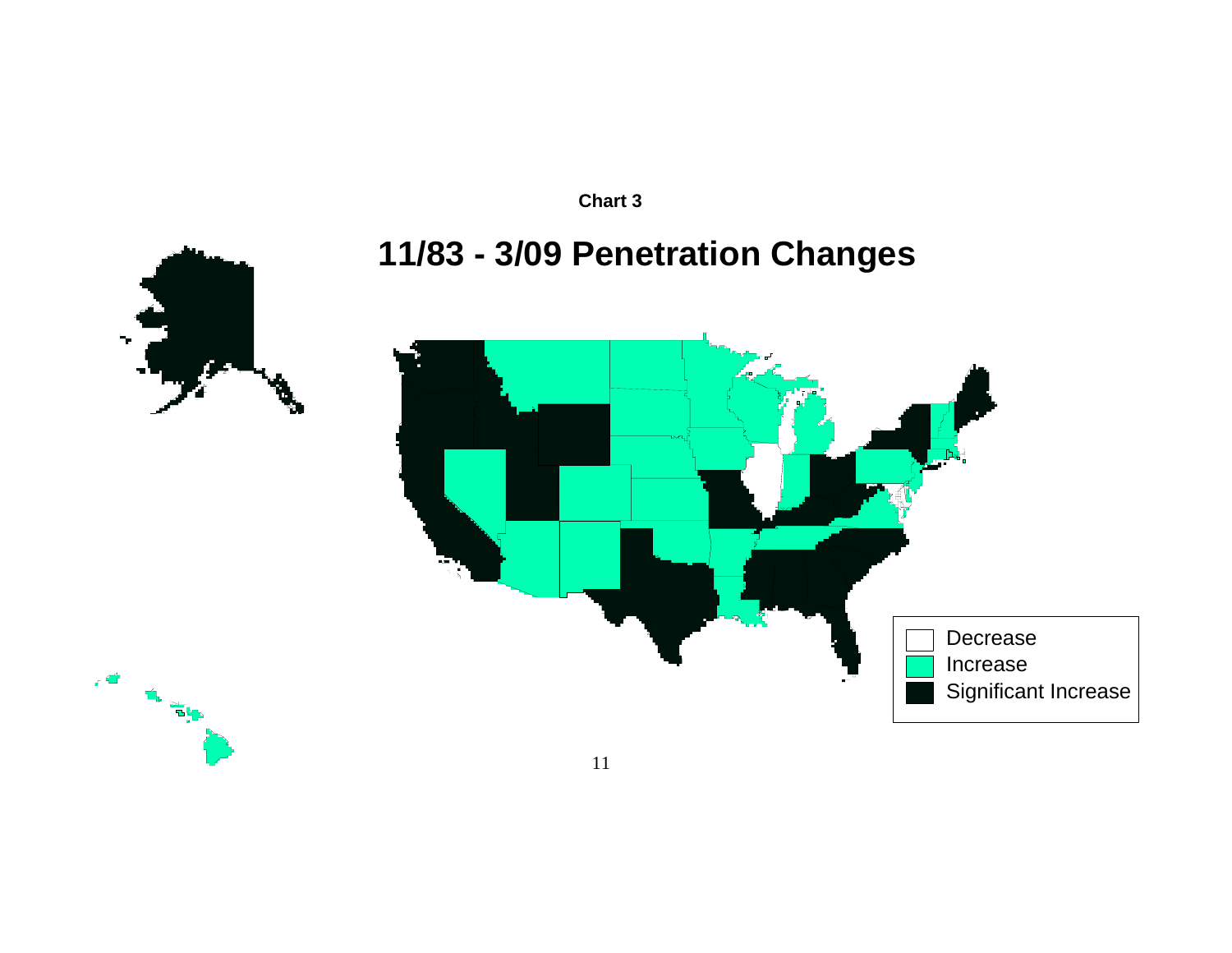

## **Telephone Penetration by Income Level March 2009**



Total ロWhite ■Black ■Hispanic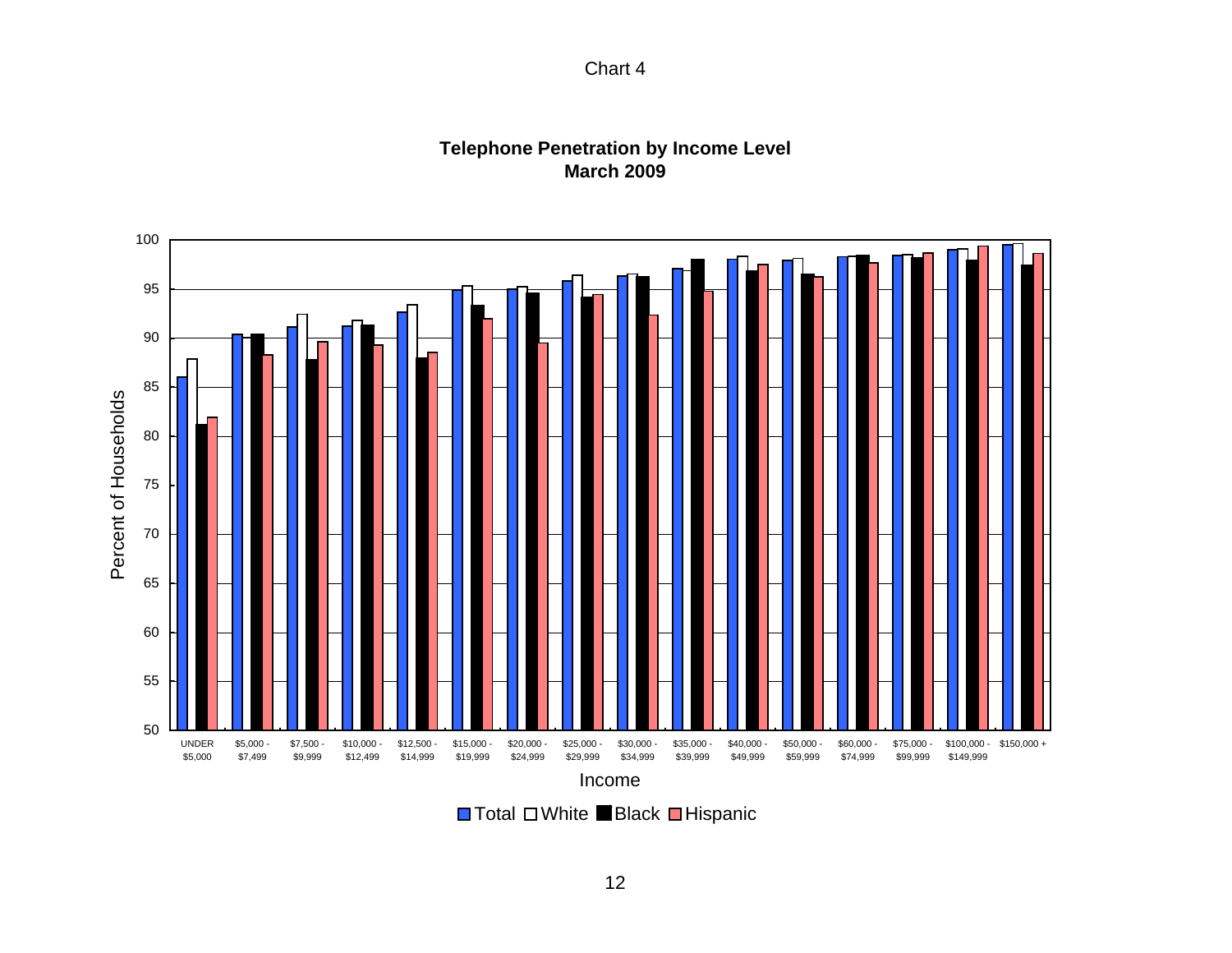Chart 5

#### **Telephone Penetration by Household Size March 2009**



Chart 6

**Telephone Penetration by Householder's Age March 2009** 





**Telephone Penetration by Labor Force Status March 2009**

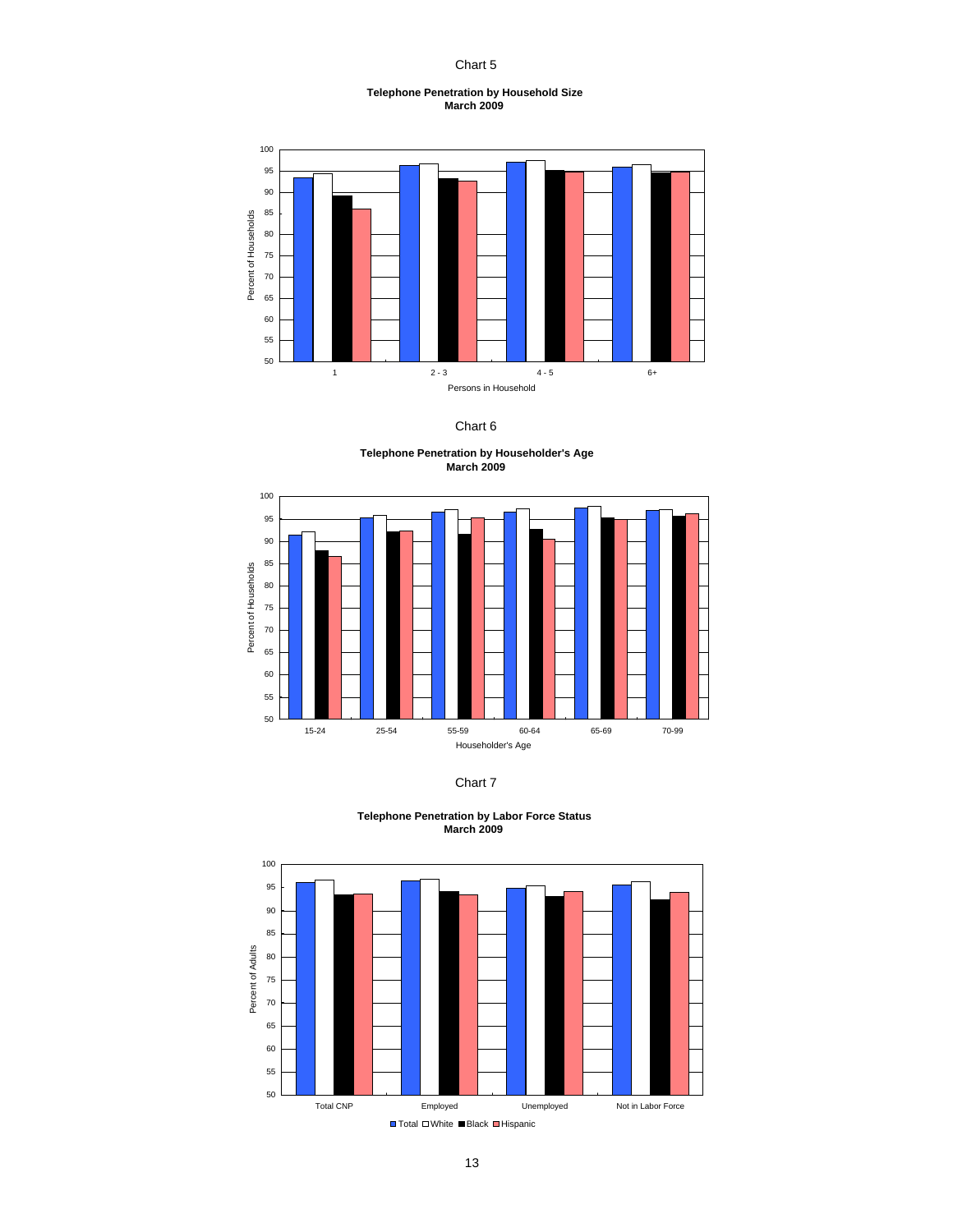Chart 8

## Telephone Penetration

Civilian Noninstitutionalized Adults

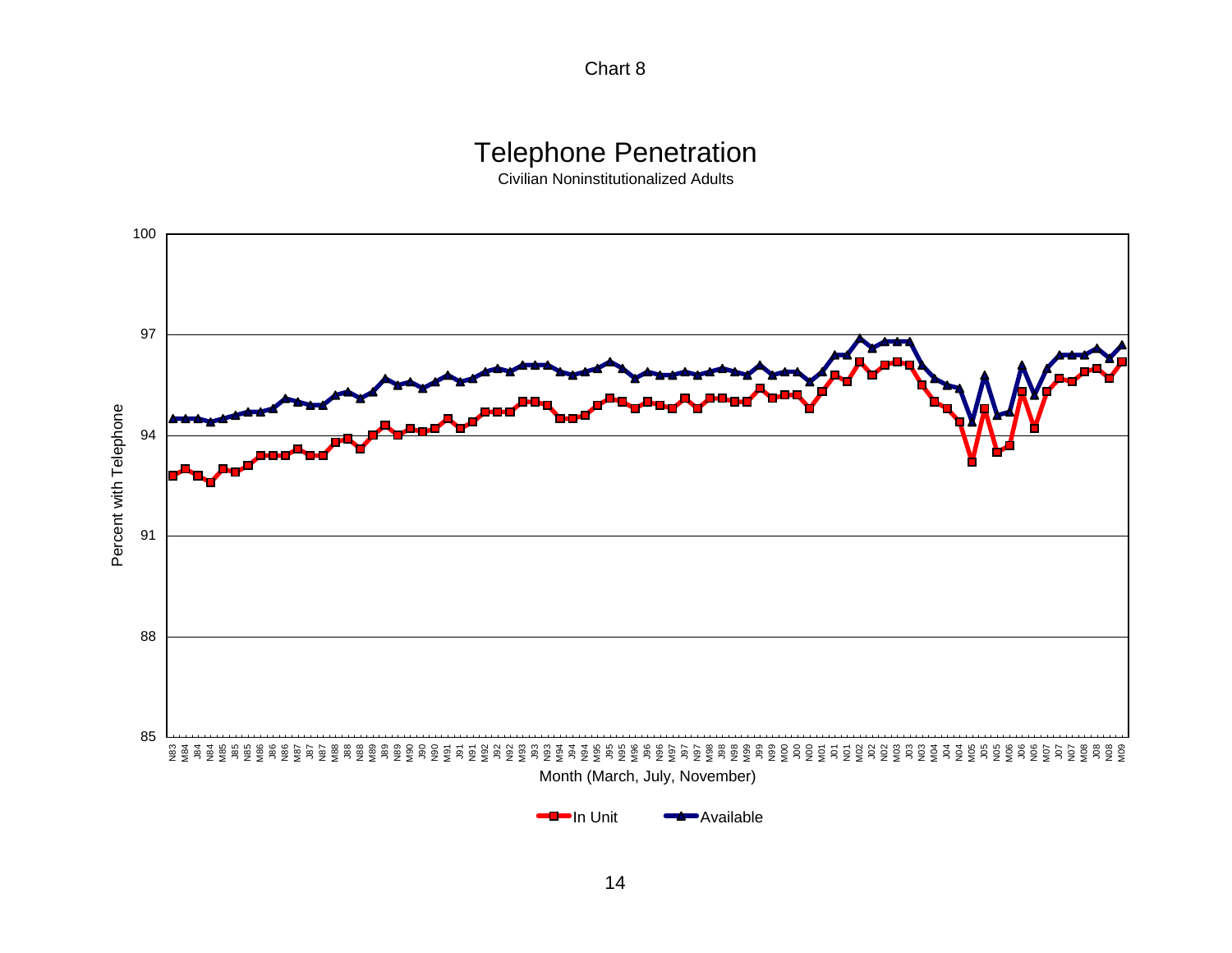|                                  | 1983            |              | 1984           |              | 1985           |              | 1986           |              |
|----------------------------------|-----------------|--------------|----------------|--------------|----------------|--------------|----------------|--------------|
|                                  |                 |              | <b>ANNUAL</b>  |              | <b>ANNUAL</b>  |              | <b>ANNUAL</b>  |              |
|                                  | <b>NOVEMBER</b> |              | <b>AVERAGE</b> |              | <b>AVERAGE</b> |              | <b>AVERAGE</b> |              |
|                                  | Unit            | Avail        | Unit           | Avail        | Unit           | Avail        | Unit           | Avail        |
|                                  |                 |              |                |              |                |              |                |              |
| <b>UNITED STATES</b>             | 91.4            | 93.7         | 91.6           | 93.7         | 91.8           | 93.9         | 92.3           | 94.1         |
| <b>ALABAMA</b>                   | 87.9            | 90.2         | 88.4           | 90.5         | 89.1           | 91.0         | 88.7           | 90.4         |
| <b>ALASKA</b>                    | 83.8            | 88.8         | 86.5           | 89.0         | 87.1           | 89.5         | 86.4           | 88.9         |
| <b>ARIZONA</b>                   | 88.8            | 90.7         | 86.9           | 89.4         | 87.3           | 89.6         | 89.4           | 90.9         |
| <b>ARKANSAS</b>                  | 88.2            | 91.4         | 86.6           | 90.6         | 85.9           | 89.9         | 86.4           | 90.4         |
| <b>CALIFORNIA</b>                | 91.7            | 93.5         | 92.5           | 93.8         | 92.9           | 94.1         | 93.0           | 94.0         |
| <b>COLORADO</b>                  | 94.4            | 96.5         | 93.2           | 95.4         | 94.3           | 96.2         | 94.1           | 96.0         |
| <b>CONNECTICUT</b>               | 95.5            | 98.4         | 95.5           | 97.0         | 96.2           | 97.6         | 97.0           | 97.9         |
| <b>DELAWARE</b>                  | 95.0            | 96.6         | 94.3           | 95.7         | 94.8           | 96.2         | 94.7           | 96.3         |
| <b>DISTRICT OF COLUMBIA</b>      | 94.7            | 95.6         | 94.9           | 96.3         | 93.6           | 95.2         | 92.2           | 94.0         |
| <b>FLORIDA</b>                   | 85.5            | 89.9         | 88.7           | 91.3         | 89.6           | 91.7         | 90.0           | 92.5         |
| <b>GEORGIA</b>                   | 88.9            | 92.1         | 86.2           | 89.1         | 87.6           | 89.7         | 88.4           | 91.0         |
| <b>HAWAII</b>                    | 94.6            | 96.4         | 93.5           | 94.9         | 93.0           | 95.0         | 92.2           | 94.4         |
| <b>IDAHO</b>                     | 89.5            | 92.2         | 90.7           | 91.7         | 91.8           | 93.1         | 91.5           | 93.1         |
| <b>ILLINOIS</b>                  | 95.0            | 95.9         | 94.2           | 95.8         | 93.7           | 95.3         | 93.6           | 95.2         |
| <b>INDIANA</b>                   | 90.3            | 93.5         | 91.6           | 93.6         | 92.3           | 94.7         | 92.2           | 94.3         |
| <b>IOWA</b>                      | 95.4            | 97.2         | 96.2           | 97.4         | 95.1           | 96.4         | 95.7           | 96.5         |
| <b>KANSAS</b>                    | 94.9            | 96.7         | 94.3           | 95.8         | 94.4           | 96.4         | 94.6           | 96.1         |
| <b>KENTUCKY</b>                  | 86.9            | 90.9         | 88.1           | 91.0         | 87.4           | 91.1         | 86.2           | 90.6         |
| <b>LOUISIANA</b>                 | 88.9            | 93.3         | 89.7           | 92.7         | 90.3           | 93.6         | 88.7           | 91.9         |
| <b>MAINE</b>                     | 90.7            | 93.1         | 93.4           | 95.3         | 94.0           | 95.6         | 93.4           | 95.4         |
| <b>MARYLAND</b>                  | 96.3            | 96.7         | 95.7           | 96.5         | 95.5           | 96.7         | 95.7           | 96.7         |
| <b>MASSACHUSETTS</b>             | 94.3            | 95.9         | 95.9           | 96.9         | 95.2           | 96.3         | 96.4           | 97.1         |
| <b>MICHIGAN</b>                  | 93.8            | 94.9         | 92.8           | 94.5         | 92.9           | 94.2         | 93.4           | 94.5         |
| <b>MINNESOTA</b>                 | 96.4            | 97.5         | 95.8           | 97.1         | 96.4           | 97.4         | 96.2           | 97.2         |
| <b>MISSISSIPPI</b>               | 82.4            | 89.1         | 82.4           | 87.5         | 80.9           | 87.6         | 80.1           | 87.3         |
| <b>MISSOURI</b>                  | 92.1            | 94.1         | 91.5           | 93.7         | 92.5           | 94.8         | 93.4           | 94.9         |
| <b>MONTANA</b>                   | 92.8            | 94.5         | 91.0           | 94.0         | 91.4           | 93.9         | 90.9           | 93.7         |
| <b>NEBRASKA</b><br><b>NEVADA</b> | 94.0            | 95.3         | 95.7           | 96.8         | 95.3           | 96.6         | 95.6           | 96.8         |
| <b>NEW HAMPSHIRE</b>             | 89.4<br>95.0    | 91.9<br>96.9 | 90.4<br>94.3   | 92.8<br>95.8 | 91.8<br>93.2   | 93.8<br>94.6 | 92.4<br>94.0   | 93.7<br>95.0 |
| <b>NEW JERSEY</b>                | 94.1            | 95.1         | 94.8           | 96.1         | 94.9           | 96.2         | 94.9           | 96.1         |
| <b>NEW MEXICO</b>                | 85.3            | 90.9         | 82.0           | 87.0         | 84.1           | 88.2         | 85.1           | 89.1         |
| <b>NEW YORK</b>                  | 90.8            | 92.2         | 91.8           | 93.6         | 92.1           | 93.6         | 93.2           | 94.3         |
| <b>NORTH CAROLINA</b>            | 89.3            | 92.9         | 88.3           | 91.9         | 89.4           | 92.4         | 90.2           | 92.5         |
| <b>NORTH DAKOTA</b>              | 95.1            | 97.3         | 94.6           | 96.8         | 95.3           | 96.7         | 96.1           | 97.0         |
| OHIO                             | 92.2            | 93.9         | 92.4           | 94.4         | 92.2           | 94.5         | 93.1           | 94.4         |
| <b>OKLAHOMA</b>                  | 91.5            | 93.7         | 90.3           | 92.5         | 88.8           | 91.7         | 90.4           | 93.0         |
| <b>OREGON</b>                    | 91.2            | 93.5         | 90.6           | 92.3         | 90.3           | 92.1         | 92.7           | 94.3         |
| PENNSYLVANIA                     | 95.1            | 97.1         | 94.9           | 96.5         | 95.3           | 96.6         | 96.3           | 97.4         |
| <b>RHODE ISLAND</b>              | 93.3            | 94.6         | 93.6           | 94.6         | 94.0           | 95.1         | 95.9           | 96.8         |
| <b>SOUTH CAROLINA</b>            | 81.8            | 84.9         | 83.7           | 87.7         | 86.8           | 90.5         | 86.3           | 90.6         |
| <b>SOUTH DAKOTA</b>              | 92.7            | 95.0         | 93.2           | 94.9         | 92.6           | 94.5         | 92.6           | 94.2         |
| <b>TENNESSEE</b>                 | 87.6            | 92.6         | 88.5           | 92.0         | 89.3           | 92.6         | 89.6           | 93.6         |
| <b>TEXAS</b>                     | 89.0            | 92.6         | 88.4           | 91.6         | 88.1           | 91.6         | 88.9           | 91.9         |
| <b>UTAH</b>                      | 90.3            | 92.2         | 92.5           | 94.2         | 93.9           | 95.1         | 93.0           | 93.9         |
| <b>VERMONT</b>                   | 92.7            | 94.3         | 92.3           | 94.0         | 92.9           | 94.1         | 93.8           | 95.6         |
| <b>VIRGINIA</b>                  | 93.1            | 94.7         | 93.1           | 95.1         | 91.7           | 93.8         | 92.1           | 94.1         |
| <b>WASHINGTON</b>                | 92.5            | 93.7         | 93.0           | 94.4         | 94.7           | 96.2         | 94.6           | 96.3         |
| <b>WEST VIRGINIA</b>             | 88.1            | 91.1         | 87.7           | 91.8         | 87.6           | 91.7         | 88.2           | 91.9         |
| <b>WISCONSIN</b>                 | 94.8            | 96.1         | 95.2           | 96.6         | 94.1           | 95.4         | 95.1           | 95.9         |
| <b>WYOMING</b>                   | 89.7            | 93.3         | 89.9           | 92.8         | 93.4           | 94.9         | 92.1           | 95.1         |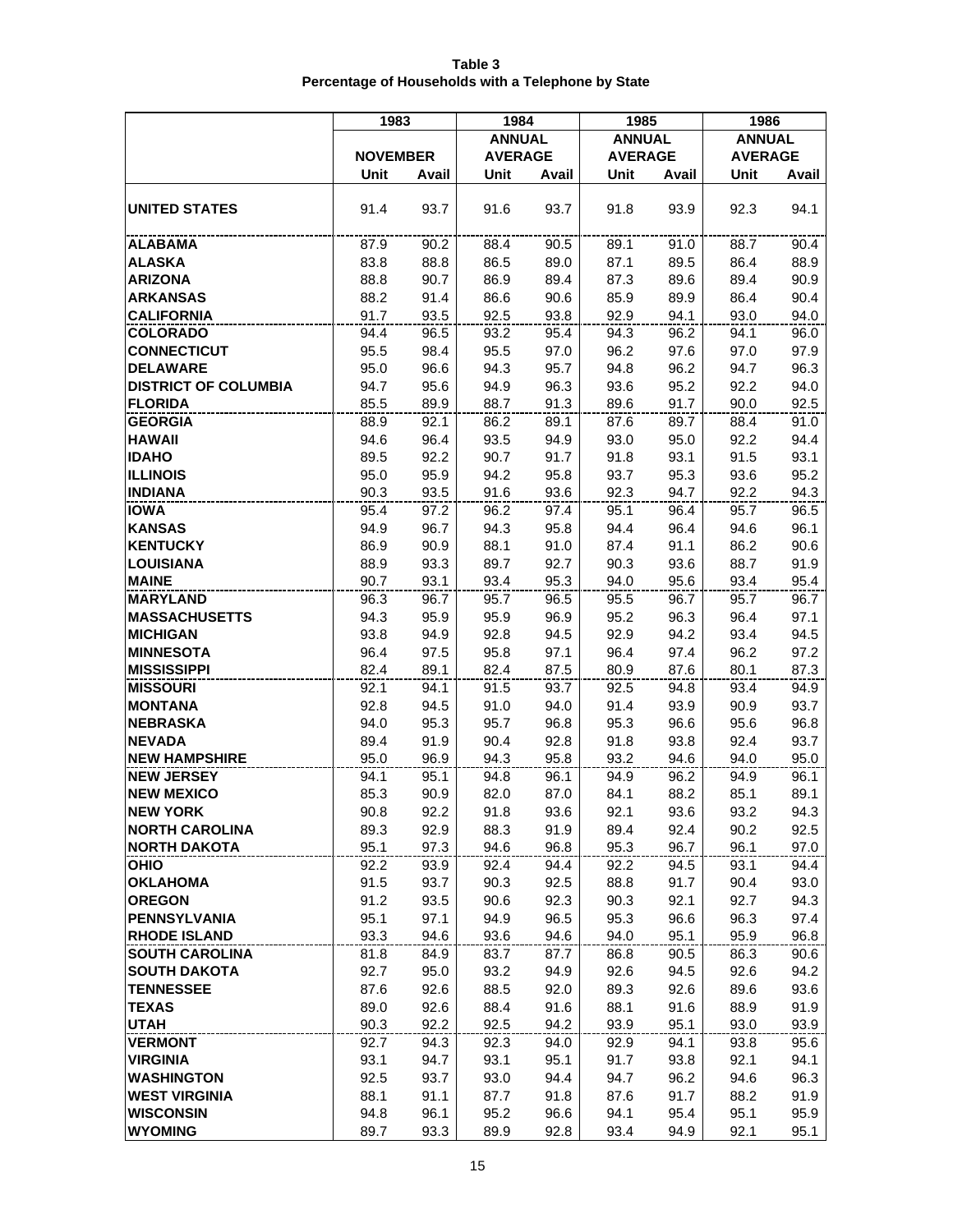|                                        | 1987           |              | 1988           |              | 1989           |              | 1990           |              |
|----------------------------------------|----------------|--------------|----------------|--------------|----------------|--------------|----------------|--------------|
|                                        | <b>ANNUAL</b>  |              | <b>ANNUAL</b>  |              | <b>ANNUAL</b>  |              | <b>ANNUAL</b>  |              |
|                                        | <b>AVERAGE</b> |              | <b>AVERAGE</b> |              | <b>AVERAGE</b> |              | <b>AVERAGE</b> |              |
|                                        | Unit           | Avail        | Unit           | Avail        | Unit           | Avail        | Unit           | Avail        |
|                                        |                |              |                |              |                |              |                |              |
| <b>UNITED STATES</b>                   | 92.4           | 94.2         | 92.7           | 94.5         | 93.1           | 94.9         | 93.3           | 95.0         |
| <b>ALABAMA</b>                         | 87.5           | 89.6         | 87.3           | 89.6         | 89.0           | 91.3         | 89.5           | 91.1         |
| <b>ALASKA</b>                          | 87.8           | 90.2         | 87.6           | 89.9         | 86.8           | 89.9         | 89.3           | 92.6         |
| <b>ARIZONA</b>                         | 88.6           | 90.7         | 90.6           | 92.3         | 91.6           | 93.2         | 93.0           | 95.1         |
| <b>ARKANSAS</b>                        | 86.3           | 90.7         | 86.1           | 90.2         | 87.5           | 91.0         | 88.7           | 91.9         |
| <b>CALIFORNIA</b>                      | 93.8           | 95.0         | 94.4           | 95.5         | 94.9           | 96.0         | 94.6           | 95.5         |
| <b>COLORADO</b>                        | 92.9           | 95.5         | 93.8           | 95.4         | 94.6           | 96.0         | 94.7           | 96.3         |
| <b>CONNECTICUT</b>                     | 97.0           | 98.0         | 96.3           | 98.9         | 98.1           | 98.5         | 97.1           | 97.7         |
| <b>DELAWARE</b>                        | 96.5           | 97.3         | 97.0           | 97.9         | 96.6           | 97.5         | 96.0           | 97.1         |
| <b>DISTRICT OF COLUMBIA</b>            | 92.4           | 94.2         | 94.6           | 95.9         | 92.7           | 94.8         | 91.4           | 93.2         |
| <b>FLORIDA</b>                         | 91.7           | 93.8         | 92.7           | 94.5         | 92.9           | 94.5         | 93.0           | 94.9         |
| <b>GEORGIA</b>                         | 88.7           | 91.3         | 90.1           | 92.4         | 90.2           | 92.9         | 90.9           | 93.4         |
| <b>HAWAII</b>                          | 94.2           | 96.6         | 94.5           | 96.3         | 95.1           | 96.9         | 95.3           | 96.8         |
| <b>IDAHO</b>                           | 91.1           | 92.5         | 92.2           | 93.3         | 92.5           | 93.6         | 92.8           | 94.1         |
| <b>ILLINOIS</b>                        | 93.7           | 95.2         | 94.2           | 95.6         | 93.9           | 95.4         | 94.3           | 95.7         |
| <b>INDIANA</b>                         | 91.2           | 93.2         | 92.3           | 94.9         | 93.2           | 95.9         | 92.8           | 95.9         |
| <b>IOWA</b>                            | 95.1           | 96.3         | 95.4           | 96.9         | 96.3           | 97.5         | 96.1           | 96.9         |
| <b>KANSAS</b>                          | 95.2           | 96.6         | 94.4           | 95.7         | 94.4           | 95.8         | 95.4           | 96.5         |
| <b>KENTUCKY</b>                        | 86.5           | 90.6         | 87.5           | 90.9         | 88.9           | 92.7         | 89.1           | 93.3         |
| <b>LOUISIANA</b>                       | 87.5           | 90.8         | 87.3           | 91.1         | 88.6           | 91.3         | 89.4           | 92.0         |
| <b>MAINE</b>                           | 93.5           | 95.2         | 94.2           | 95.9         | 95.3           | 96.4         | 95.7           | 97.6         |
| <b>MARYLAND</b>                        | 95.4           | 96.6         | 95.9           | 97.2         | 95.0           | 96.6         | 95.4           | 96.7         |
| <b>MASSACHUSETTS</b>                   | 96.4           | 97.0         | 96.9           | 97.3         | 97.1           | 97.8         | 96.6           | 97.4         |
| <b>MICHIGAN</b>                        | 93.7           | 94.8         | 93.9           | 95.0         | 93.7           | 94.9         | 94.1           | 95.5         |
| <b>MINNESOTA</b>                       | 96.0           | 97.4         | 97.2           | 98.4         | 96.8           | 97.8         | 96.9           | 98.1         |
| <b>MISSISSIPPI</b>                     | 81.5           | 86.3         | 83.3           | 88.6         | 85.5           | 90.3         | 87.0           | 90.9         |
| <b>MISSOURI</b>                        | 93.0           | 95.3         | 93.5           | 95.6         | 91.0           | 93.4         | 92.0           | 95.3         |
| <b>MONTANA</b>                         | 90.9           | 93.9         | 91.7           | 94.2         | 91.7           | 94.3         | 92.0           | 94.2         |
| <b>NEBRASKA</b>                        | 94.6           | 96.1         | 95.4           | 96.1         | 95.2           | 96.3         | 96.2           | 97.1         |
| <b>NEVADA</b>                          | 92.4           | 93.7         | 92.4           | 93.4         | 92.7           | 93.3         | 92.6           | 93.6         |
| <b>NEW HAMPSHIRE</b>                   | 94.1           | 96.2         | 95.2           | 96.1         | 95.4           | 97.1         | 95.0           | 96.5         |
| <b>NEW JERSEY</b><br><b>NEW MEXICO</b> | 95.0<br>86.0   | 96.3<br>89.3 | 94.4<br>85.7   | 95.9<br>89.1 | 94.8<br>85.8   | 96.1<br>89.6 | 94.7<br>85.8   | 95.9<br>89.5 |
| <b>NEW YORK</b>                        | 92.7           | 94.2         | 92.4           | 94.0         | 92.3           | 94.0         | 91.1           | 92.8         |
| <b>NORTH CAROLINA</b>                  | 89.2           | 91.7         | 90.4           | 92.8         | 91.9           | 94.1         | 91.9           | 94.2         |
| <b>NORTH DAKOTA</b>                    | 96.8           | 97.4         | 96.8           | 97.5         | 97.0           | 98.0         | 97.0           | 97.9         |
| <b>OHIO</b>                            | 93.4           | 94.7         | 94.4           | 95.2         | 94.6           | 95.5         | 95.2           | 96.3         |
| <b>OKLAHOMA</b>                        | 88.7           | 91.8         | 88.9           | 91.6         | 88.2           | 91.2         | 89.5           | 92.7         |
| <b>OREGON</b>                          | 93.3           | 94.8         | 92.0           | 93.5         | 92.3           | 93.9         | 94.5           | 95.9         |
| <b>PENNSYLVANIA</b>                    | 96.4           | 97.3         | 96.2           | 97.1         | 97.0           | 97.5         | 96.9           | 97.6         |
| <b>RHODE ISLAND</b>                    | 95.2           | 96.3         | 95.4           | 96.5         | 95.4           | 96.3         | 95.6           | 96.5         |
| <b>SOUTH CAROLINA</b>                  | 87.7           | 90.6         | 88.5           | 91.4         | 87.8           | 90.8         | 90.2           | 93.2         |
| <b>SOUTH DAKOTA</b>                    | 92.8           | 95.0         | 92.9           | 95.4         | 93.3           | 95.0         | 93.4           | 95.3         |
| <b>TENNESSEE</b>                       | 89.2           | 92.6         | 90.3           | 93.5         | 91.9           | 95.1         | 91.6           | 94.1         |
| <b>TEXAS</b>                           | 89.5           | 92.2         | 88.5           | 91.3         | 88.8           | 91.6         | 89.4           | 92.0         |
| <b>UTAH</b>                            | 92.3           | 94.6         | 92.5           | 94.5         | 95.9           | 96.5         | 95.6           | 96.3         |
| <b>VERMONT</b>                         | 95.3           | 96.9         | 95.6           | 96.8         | 93.9           | 95.7         | 94.9           | 96.9         |
| <b>VIRGINIA</b>                        | 92.5           | 94.6         | 92.9           | 95.5         | 93.2           | 95.7         | 93.0           | 94.9         |
| <b>WASHINGTON</b>                      | 94.3           | 96.4         | 94.3           | 95.7         | 96.4           | 97.3         | 97.1           | 97.7         |
| <b>WEST VIRGINIA</b>                   | 87.8           | 91.5         | 87.3           | 91.4         | 86.8           | 90.3         | 87.6           | 91.7         |
| <b>WISCONSIN</b>                       | 96.4           | 97.1         | 97.0           | 98.0         | 97.3           | 98.4         | 96.9           | 97.7         |
| <b>WYOMING</b>                         | 92.3           | 94.1         | 93.0           | 94.4         | 93.6           | 95.5         | 94.1           | 95.9         |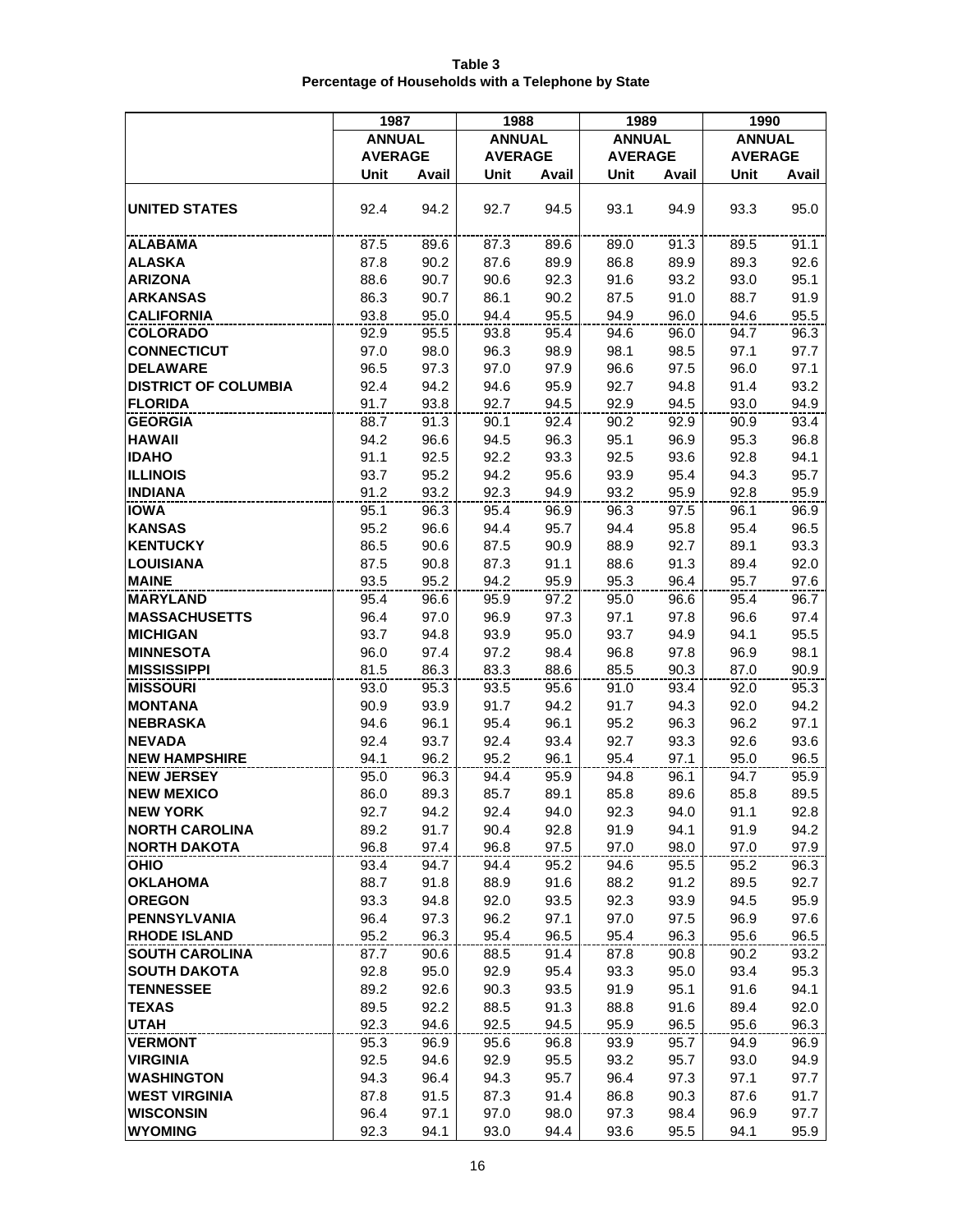|                                               | 1991           |              | 1992           |              | 1993           |              | 1994           |              |
|-----------------------------------------------|----------------|--------------|----------------|--------------|----------------|--------------|----------------|--------------|
|                                               | <b>ANNUAL</b>  |              | <b>ANNUAL</b>  |              | <b>ANNUAL</b>  |              | <b>ANNUAL</b>  |              |
|                                               | <b>AVERAGE</b> |              | <b>AVERAGE</b> |              | <b>AVERAGE</b> |              | <b>AVERAGE</b> |              |
|                                               | Unit           | Avail        | Unit           | Avail        | Unit           | Avail        | Unit           | Avail        |
| <b>UNITED STATES</b>                          | 93.4           | 95.1         | 93.8           | 95.3         | 94.2           | 95.6         | 93.8           | 95.4         |
| <b>ALABAMA</b>                                | 91.4           | 93.3         | 90.8           | 93.2         | 91.9           | 94.3         | 91.3           | 94.3         |
| <b>ALASKA</b>                                 | 90.8           | 93.5         | 91.7           | 94.4         | 89.9           | 93.8         | 91.8           | 94.6         |
| <b>ARIZONA</b>                                | 93.4           | 94.9         | 93.3           | 94.7         | 93.3           | 94.4         | 93.9           | 95.3         |
| <b>ARKANSAS</b>                               | 87.6           | 91.4         | 87.3           | 91.0         | 87.8           | 91.0         | 90.2           | 93.5         |
| <b>CALIFORNIA</b>                             | 95.0           | 95.9         | 95.6           | 96.5         | 95.8           | 96.7         | 94.8           | 95.7         |
| <b>COLORADO</b>                               | 95.4           | 97.0         | 95.5           | 96.3         | 96.1           | 96.5         | 96.7           | 97.7         |
| <b>CONNECTICUT</b>                            | 96.2           | 97.3         | 96.6           | 97.3         | 96.7           | 97.5         | 96.5           | 97.5         |
| <b>DELAWARE</b>                               | 96.4           | 97.5         | 96.5           | 97.8         | 96.5           | 96.8         | 95.5           | 97.1         |
| <b>DISTRICT OF COLUMBIA</b><br><b>FLORIDA</b> | 90.9<br>93.3   | 92.6<br>95.0 | 88.7<br>93.5   | 90.5<br>95.1 | 90.2<br>93.8   | 91.7<br>95.1 | 90.0<br>93.5   | 91.2<br>94.9 |
| <b>GEORGIA</b>                                | 89.9           | 91.7         | 90.2           | 91.9         | 93.2           | 94.2         | 91.1           | 93.2         |
| <b>HAWAII</b>                                 | 95.1           | 96.4         | 95.3           | 96.8         | 94.4           | 96.3         | 94.3           | 96.1         |
| <b>IDAHO</b>                                  | 92.0           | 93.6         | 93.0           | 94.7         | 94.4           | 95.7         | 94.7           | 96.2         |
| <b>ILLINOIS</b>                               | 93.8           | 95.6         | 93.8           | 95.5         | 93.6           | 95.3         | 93.6           | 95.2         |
| <b>INDIANA</b>                                | 92.2           | 94.6         | 91.9           | 93.2         | 93.7           | 95.1         | 93.6           | 94.8         |
| <b>IOWA</b>                                   | 95.6           | 97.4         | 95.4           | 97.4         | 96.4           | 97.4         | 96.8           | 98.0         |
| <b>KANSAS</b>                                 | 94.5           | 95.7         | 95.2           | 96.6         | 95.6           | 96.3         | 94.7           | 96.2         |
| <b>KENTUCKY</b>                               | 88.1           | 92.9         | 89.6           | 92.6         | 89.8           | 93.1         | 91.2           | 93.8         |
| <b>LOUISIANA</b>                              | 91.1           | 93.9         | 91.7           | 93.9         | 90.4           | 92.2         | 91.4           | 93.9         |
| <b>MAINE</b>                                  | 94.4           | 96.6         | 93.2           | 95.3         | 96.0           | 98.1         | 96.0           | 97.8         |
| <b>MARYLAND</b>                               | 96.3           | 97.2         | 96.0           | 97.4         | 96.7           | 97.9         | 95.6           | 96.6         |
| <b>MASSACHUSETTS</b>                          | 96.4           | 97.4         | 96.8           | 97.5         | 96.9           | 97.9         | 96.5           | 97.1         |
| <b>MICHIGAN</b>                               | 94.1           | 95.5         | 94.4           | 95.5         | 95.6           | 96.5         | 95.0           | 96.6         |
| <b>MINNESOTA</b><br><b>MISSISSIPPI</b>        | 97.1<br>86.0   | 97.9<br>90.9 | 96.7<br>86.3   | 98.1<br>90.4 | 96.1<br>87.2   | 97.3<br>90.6 | 95.6<br>88.6   | 97.2<br>92.5 |
| <b>MISSOURI</b>                               | 93.6           | 95.2         | 94.0           | 96.0         | 93.1           | 95.3         | 93.8           | 96.0         |
| <b>MONTANA</b>                                | 92.5           | 94.4         | 93.2           | 95.7         | 94.6           | 96.3         | 93.9           | 95.5         |
| <b>NEBRASKA</b>                               | 95.9           | 96.4         | 96.4           | 97.1         | 96.6           | 97.2         | 96.7           | 98.0         |
| <b>NEVADA</b>                                 | 93.3           | 94.5         | 93.7           | 94.6         | 95.4           | 95.9         | 93.0           | 93.5         |
| <b>NEW HAMPSHIRE</b>                          | 96.2           | 97.5         | 95.4           | 96.4         | 96.0           | 96.9         | 96.4           | 97.3         |
| <b>NEW JERSEY</b>                             | 93.6           | 95.2         | 94.4           | 95.3         | 94.3           | 95.1         | 92.9           | 94.1         |
| <b>NEW MEXICO</b>                             | 87.1           | 89.9         | 88.4           | 90.9         | 90.2           | 93.3         | 88.3           | 91.2         |
| <b>NEW YORK</b>                               | 91.9           | 93.4         | 93.4           | 94.5         | 93.5           | 94.8         | 93.1           | 94.4         |
| <b>NORTH CAROLINA</b>                         | 91.8           | 94.2         | 92.5           | 94.5         | 92.7           | 94.6         | 92.6           | 95.2         |
| <b>NORTH DAKOTA</b>                           | 96.3           | 97.6         | 95.8           | 97.1         | 97.1           | 98.0         | 96.5           | 97.7         |
| <b>OHIO</b><br><b>OKLAHOMA</b>                | 94.5<br>89.3   | 95.8<br>91.9 | 94.6           | 95.6<br>93.1 | 94.9<br>92.1   | 96.0<br>94.0 | 94.8<br>91.8   | 96.0<br>93.6 |
| <b>OREGON</b>                                 | 94.7           | 95.4         | 90.9<br>93.9   | 94.7         | 94.8           | 95.7         | 96.1           | 97.0         |
| <b>PENNSYLVANIA</b>                           | 96.8           | 97.8         | 96.9           | 97.7         | 97.3           | 98.0         | 97.0           | 98.0         |
| <b>RHODE ISLAND</b>                           | 94.7           | 96.3         | 94.8           | 96.0         | 95.5           | 96.7         | 95.9           | 97.3         |
| <b>SOUTH CAROLINA</b>                         | 90.0           | 93.3         | 89.2           | 92.9         | 89.8           | 91.9         | 89.4           | 92.3         |
| <b>SOUTH DAKOTA</b>                           | 93.7           | 95.7         | 94.1           | 95.6         | 93.7           | 95.4         | 94.7           | 96.1         |
| <b>TENNESSEE</b>                              | 92.2           | 94.6         | 93.1           | 95.2         | 92.0           | 93.9         | 93.1           | 95.6         |
| <b>TEXAS</b>                                  | 91.1           | 93.6         | 91.5           | 94.2         | 91.6           | 94.3         | 90.8           | 93.2         |
| UTAH                                          | 96.2           | 97.0         | 95.9           | 96.5         | 96.0           | 96.8         | 95.7           | 97.1         |
| <b>VERMONT</b>                                | 94.4           | 96.5         | 94.2           | 95.6         | 94.6           | 95.9         | 94.6           | 96.3         |
| <b>VIRGINIA</b>                               | 92.6           | 94.7         | 94.8           | 96.4         | 94.3           | 95.9         | 94.8           | 96.7         |
| <b>WASHINGTON</b>                             | 96.8           | 97.3         | 96.0           | 96.9         | 96.8           | 98.0         | 96.0           | 97.2         |
| <b>WEST VIRGINIA</b>                          | 89.0           | 93.0         | 89.3           | 92.6         | 90.6           | 93.6         | 90.8           | 94.2         |
| <b>WISCONSIN</b>                              | 96.5           | 97.5         | 97.0           | 97.7         | 96.9           | 97.6         | 96.1           | 97.6         |
| <b>WYOMING</b>                                | 94.6           | 96.3         | 92.7           | 94.9         | 93.9           | 95.7         | 93.5           | 95.5         |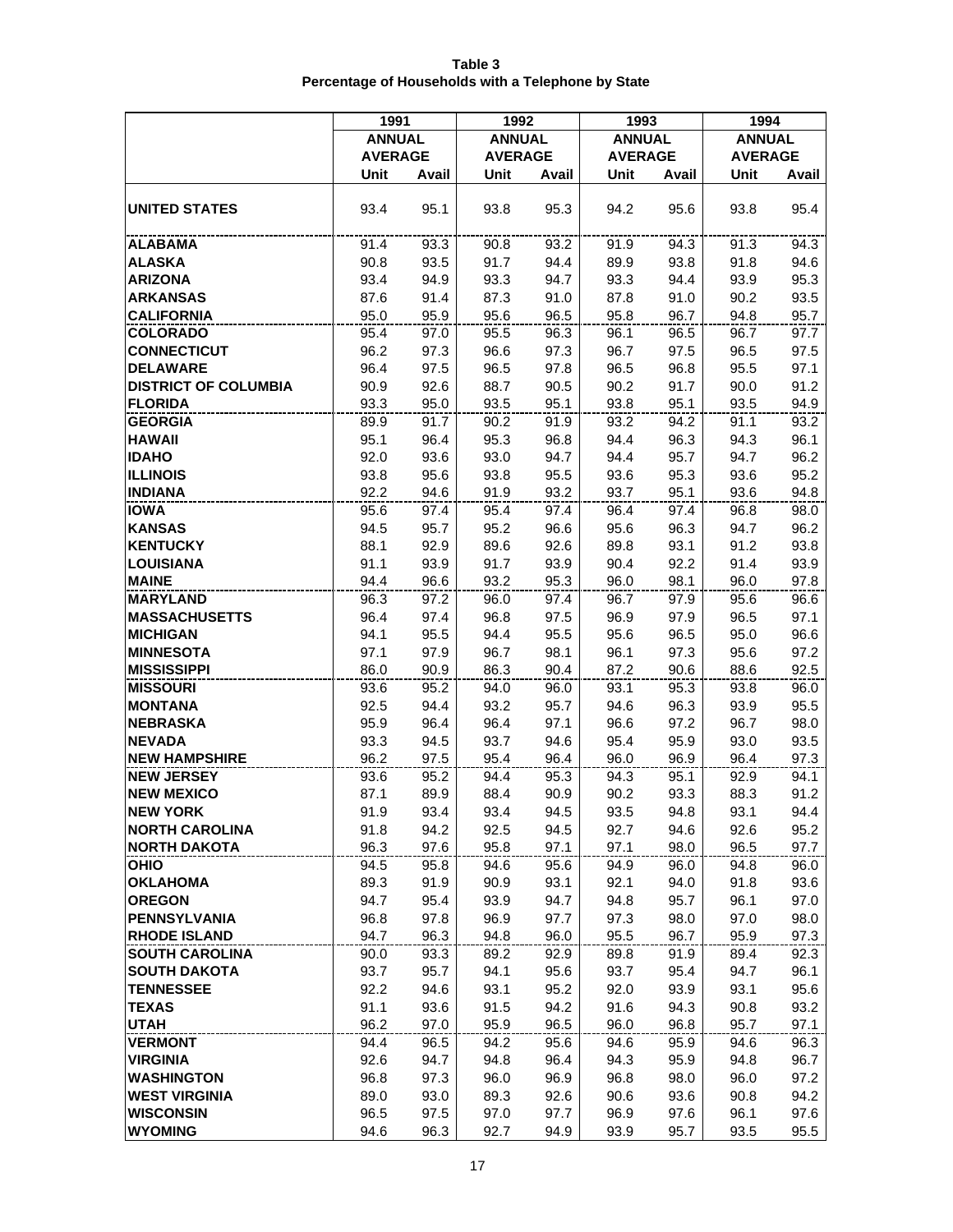|                                        | 1995           |              | 1996           |              | 1997           |              | 1998           |              |
|----------------------------------------|----------------|--------------|----------------|--------------|----------------|--------------|----------------|--------------|
|                                        | <b>ANNUAL</b>  |              | <b>ANNUAL</b>  |              | <b>ANNUAL</b>  |              | <b>ANNUAL</b>  |              |
|                                        | <b>AVERAGE</b> |              | <b>AVERAGE</b> |              | <b>AVERAGE</b> |              | <b>AVERAGE</b> |              |
|                                        | Unit           | Avail        | Unit           | Avail        | Unit           | Avail        | Unit           | Avail        |
|                                        |                |              |                |              |                |              |                |              |
| <b>UNITED STATES</b>                   | 93.9           | 95.2         | 93.9           | 95.0         | 93.9           | 95.0         | 94.1           | 95.2         |
| <b>ALABAMA</b>                         | 92.2           | 94.0         | 92.2           | 93.9         | 92.3           | 93.6         | 93.3           | 94.4         |
| <b>ALASKA</b>                          | 93.6           | 95.6         | 94.4           | 95.4         | 94.5           | 96.4         | 94.0           | 96.0         |
| <b>ARIZONA</b>                         | 93.8           | 95.1         | 93.1           | 94.1         | 91.6           | 93.2         | 91.9           | 93.0         |
| <b>ARKANSAS</b>                        | 89.4           | 92.5         | 86.9           | 89.7         | 89.8           | 91.8         | 88.0           | 89.8         |
| <b>CALIFORNIA</b>                      | 94.5           | 95.3         | 95.0           | 95.6         | 94.3           | 94.9         | 95.2           | 95.9         |
| <b>COLORADO</b>                        | 96.6           | 97.2         | 95.5           | 96.4         | 95.9           | 97.3         | 95.0           | 96.0         |
| <b>CONNECTICUT</b>                     | 96.9           | 98.0         | 97.5           | 98.2         | 94.2           | 94.8         | 95.5           | 96.2         |
| <b>DELAWARE</b>                        | 96.2           | 96.8         | 96.1           | 97.1         | 95.7           | 96.7         | 96.7           | 97.0         |
| <b>DISTRICT OF COLUMBIA</b>            | 90.9           | 92.3         | 93.0           | 94.2         | 90.8           | 92.3         | 91.0           | 92.3         |
| <b>FLORIDA</b>                         | 93.9           | 94.8         | 93.1           | 94.2         | 92.8           | 94.0         | 92.6           | 93.5         |
| <b>GEORGIA</b>                         | 90.0           | 91.8         | 89.7           | 91.1         | 92.0           | 93.0         | 91.4           | 92.5         |
| <b>HAWAII</b>                          | 94.7           | 96.0         | 94.8           | 95.9         | 94.5           | 95.6         | 95.4           | 96.3         |
| <b>IDAHO</b>                           | 95.1           | 96.1         | 92.9           | 94.3         | 94.0           | 94.7         | 93.3           | 94.2         |
| <b>ILLINOIS</b>                        | 93.6           | 95.0         | 93.0           | 94.2         | 92.2           | 93.7         | 92.8           | 93.9         |
| <b>INDIANA</b>                         | 94.4           | 95.9         | 93.7           | 95.1         | 93.8           | 95.1         | 94.4           | 95.7         |
| <b>IOWA</b>                            | 96.4           | 97.6         | 96.6           | 96.9         | 96.7           | 97.5         | 96.7           | 97.5         |
| <b>KANSAS</b>                          | 93.9           | 95.0         | 93.9           | 95.2         | 94.0           | 95.2         | 94.3           | 95.3         |
| <b>KENTUCKY</b>                        | 92.1           | 94.2         | 92.3           | 93.3         | 93.2           | 94.3         | 93.3           | 95.1         |
| <b>LOUISIANA</b>                       | 92.6           | 95.3         | 91.1           | 93.3         | 91.0           | 93.5         | 92.3           | 93.3         |
| <b>MAINE</b>                           | 95.7           | 96.9         | 96.5           | 97.8         | 96.1           | 97.3         | 96.9           | 97.9         |
| <b>MARYLAND</b>                        | 96.4           | 96.8         | 96.7           | 97.2         | 95.7           | 96.3         | 96.5           | 97.0         |
| <b>MASSACHUSETTS</b>                   | 95.9           | 96.7         | 95.7           | 96.7         | 95.4           | 96.3<br>95.2 | 94.5           | 95.4<br>96.0 |
| <b>MICHIGAN</b>                        | 95.2           | 96.0         | 95.0           | 95.6         | 94.3           |              | 95.0           | 98.3         |
| <b>MINNESOTA</b><br><b>MISSISSIPPI</b> | 97.3<br>86.5   | 98.1<br>91.1 | 97.1<br>87.5   | 98.0<br>91.6 | 96.9<br>89.2   | 98.0<br>93.2 | 97.8<br>89.5   | 92.0         |
| <b>MISSOURI</b>                        | 94.4           | 95.7         | 95.3           | 96.7         | 95.0           | 96.2         | 94.6           | 95.9         |
| <b>MONTANA</b>                         | 94.2           | 95.3         | 94.3           | 95.5         | 93.7           | 94.8         | 94.1           | 95.0         |
| <b>NEBRASKA</b>                        | 97.1           | 97.8         | 96.0           | 96.9         | 97.1           | 97.8         | 96.2           | 97.0         |
| <b>NEVADA</b>                          | 92.6           | 93.6         | 93.5           | 94.1         | 94.1           | 94.4         | 92.3           | 93.3         |
| <b>NEW HAMPSHIRE</b>                   | 96.2           | 97.2         | 96.1           | 96.9         | 96.5           | 97.4         | 95.5           | 96.6         |
| <b>NEW JERSEY</b>                      | 92.3           | 93.2         | 93.6           | 94.8         | 94.9           | 96.0         | 94.5           | 95.3         |
| <b>NEW MEXICO</b>                      | 86.4           | 88.8         | 86.2           | 88.6         | 88.1           | 90.8         | 88.2           | 91.3         |
| <b>NEW YORK</b>                        | 92.9           | 93.9         | 93.4           | 94.3         | 94.2           | 95.1         | 94.8           | 95.7         |
| <b>NORTH CAROLINA</b>                  | 93.4           | 95.1         | 93.5           | 95.1         | 93.1           | 94.2         | 93.1           | 94.0         |
| <b>NORTH DAKOTA</b>                    | 97.2           | 97.9         | 96.3           | 96.7         | 95.8           | 97.0         | 96.8           | 97.5         |
| <b>OHIO</b>                            | 94.0           | 95.0         | 94.5           | 95.6         | 94.6           | 95.3         | 95.6           | 96.3         |
| <b>OKLAHOMA</b>                        | 91.5           | 92.9         | 91.3           | 92.6         | 91.4           | 93.1         | 90.6           | 91.7         |
| <b>OREGON</b>                          | 96.4           | 96.9         | 96.0           | 96.8         | 95.6           | 96.3         | 96.0           | 97.2         |
| <b>PENNSYLVANIA</b>                    | 96.8           | 97.5         | 96.9           | 97.5         | 97.1           | 97.6         | 96.8           | 97.4         |
| <b>RHODE ISLAND</b>                    | 96.0           | 97.4         | 95.7           | 96.3         | 94.5           | 95.6         | 95.6           | 96.5         |
| <b>SOUTH CAROLINA</b>                  | 90.5           | 92.3         | 91.3           | 93.6         | 92.5           | 93.8         | 92.9           | 94.1         |
| <b>SOUTH DAKOTA</b>                    | 94.3           | 95.9         | 93.3           | 94.5         | 93.9           | 95.0         | 90.6           | 91.7         |
| <b>TENNESSEE</b>                       | 93.0           | 95.5         | 94.0           | 96.2         | 94.5           | 96.4         | 94.6           | 96.3         |
| <b>TEXAS</b>                           | 91.3           | 93.3         | 91.0           | 92.6         | 91.3           | 93.0         | 92.2           | 93.7         |
| <b>UTAH</b>                            | 97.6           | 97.9         | 96.7           | 97.0         | 96.9           | 97.7         | 97.1           | 97.7         |
| <b>VERMONT</b>                         | 96.5           | 98.0         | 95.9           | 97.7         | 95.1           | 96.7         | 95.2           | 96.1         |
| <b>VIRGINIA</b>                        | 95.9           | 97.3         | 94.9           | 96.1         | 94.5           | 95.7         | 93.9           | 94.6         |
| <b>WASHINGTON</b>                      | 95.7           | 96.6         | 94.5           | 95.5         | 95.9           | 96.9         | 95.2           | 95.9         |
| <b>WEST VIRGINIA</b>                   | 92.7           | 94.9         | 92.9           | 95.0         | 93.2           | 94.9         | 93.8           | 95.5         |
| <b>WISCONSIN</b>                       | 97.3           | 97.7         | 97.0           | 97.7         | 96.3           | 97.2         | 95.9           | 96.8         |
| <b>WYOMING</b>                         | 94.1           | 95.5         | 95.0           | 95.7         | 93.4           | 95.0         | 93.7           | 94.6         |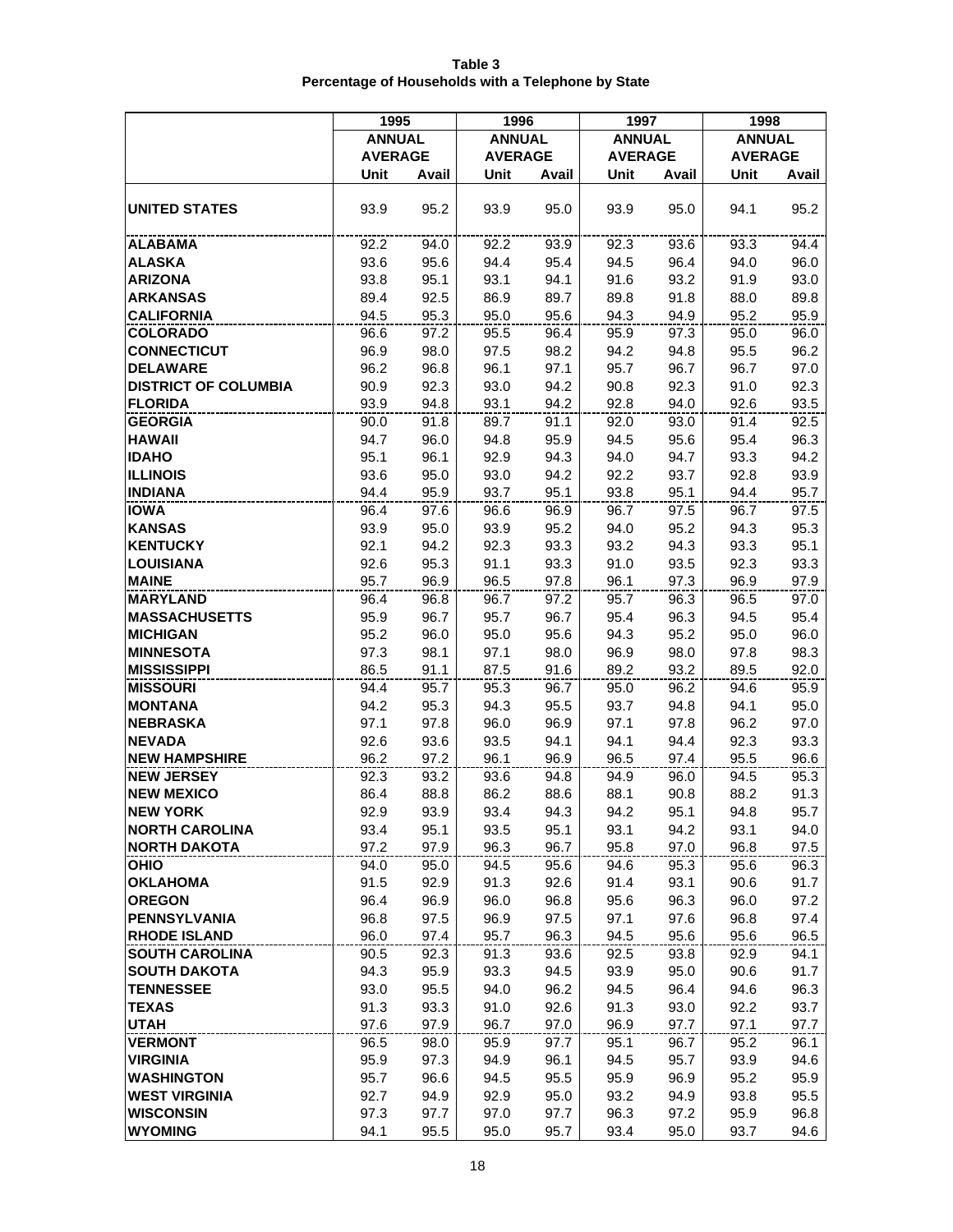|                                               | 1999           |              | 2000           |              | 2001           |              | 2002           |              |
|-----------------------------------------------|----------------|--------------|----------------|--------------|----------------|--------------|----------------|--------------|
|                                               | <b>ANNUAL</b>  |              | <b>ANNUAL</b>  |              | <b>ANNUAL</b>  |              | <b>ANNUAL</b>  |              |
|                                               | <b>AVERAGE</b> |              | <b>AVERAGE</b> |              | <b>AVERAGE</b> |              | <b>AVERAGE</b> |              |
|                                               | Unit           | Avail        | Unit           | Avail        | Unit           | Avail        | Unit           | Avail        |
| <b>UNITED STATES</b>                          | 94.2           | 95.0         | 94.4           | 95.2         | 94.9           | 95.7         | 95.3           | 96.2         |
| <b>ALABAMA</b>                                | 91.5           | 93.0         | 91.9           | 93.3         | 92.8           | 94.0         | 92.2           | 93.2         |
| <b>ALASKA</b>                                 | 94.6           | 96.5         | 94.3           | 96.9         | 96.0           | 97.1         | 96.4           | 97.9         |
| <b>ARIZONA</b>                                | 93.2           | 93.8         | 93.9           | 94.8         | 94.5           | 95.1         | 94.8           | 96.0         |
| <b>ARKANSAS</b>                               | 88.9           | 90.5         | 88.6           | 89.9         | 91.3           | 92.9         | 92.1           | 93.4         |
| <b>CALIFORNIA</b>                             | 95.7           | 96.2         | 95.8           | 96.4         | 96.6           | 97.0         | 97.0           | 97.4         |
| <b>COLORADO</b>                               | 96.7           | 97.2         | 96.3           | 96.7         | 96.7           | 97.3         | 97.2           | 97.7         |
| <b>CONNECTICUT</b>                            | 96.5           | 96.8         | 96.4           | 96.8         | 96.1           | 96.8         | 97.4           | 97.9         |
| <b>DELAWARE</b>                               | 95.7           | 96.9         | 96.3           | 97.1         | 96.2           | 96.9         | 96.8           | 97.3         |
| <b>DISTRICT OF COLUMBIA</b><br><b>FLORIDA</b> | 92.4<br>92.6   | 93.5<br>93.6 | 93.2<br>92.1   | 94.1<br>92.9 | 94.5<br>93.2   | 95.5<br>94.0 | 94.0<br>94.3   | 95.6<br>95.2 |
| <b>GEORGIA</b>                                | 92.1           | 93.2         | 91.1           | 92.5         | 92.4           | 93.4         | 94.0           | 94.8         |
| <b>HAWAII</b>                                 | 96.3           | 97.1         | 94.7           | 95.3         | 95.7           | 96.6         | 96.8           | 97.7         |
| <b>IDAHO</b>                                  | 93.8           | 94.6         | 93.9           | 94.8         | 94.5           | 95.6         | 95.0           | 96.1         |
| <b>ILLINOIS</b>                               | 91.8           | 93.0         | 91.5           | 92.3         | 92.5           | 93.4         | 92.8           | 93.7         |
| <b>INDIANA</b>                                | 93.8           | 95.2         | 94.5           | 95.3         | 93.9           | 95.0         | 93.4           | 94.5         |
| <b>IOWA</b>                                   | 95.8           | 96.5         | 96.2           | 97.1         | 97.1           | 97.8         | 96.9           | 97.8         |
| <b>KANSAS</b>                                 | 93.8           | 94.8         | 94.8           | 95.7         | 94.2           | 95.9         | 95.5           | 96.6         |
| <b>KENTUCKY</b>                               | 92.8           | 94.1         | 93.3           | 94.3         | 93.5           | 94.5         | 95.0           | 96.0         |
| <b>LOUISIANA</b>                              | 91.5           | 93.1         | 92.6           | 93.8         | 93.6           | 94.6         | 92.4           | 93.6         |
| <b>MAINE</b>                                  | 97.2           | 97.9         | 97.9           | 98.3         | 97.8           | 98.5         | 97.9           | 98.7         |
| <b>MARYLAND</b>                               | 95.3           | 95.8         | 95.0           | 96.0         | 96.0           | 96.3         | 96.4           | 97.0         |
| <b>MASSACHUSETTS</b>                          | 95.4           | 96.0         | 94.6           | 95.5         | 95.6           | 96.1         | 96.9           | 97.5         |
| <b>MICHIGAN</b>                               | 94.2           | 94.9         | 95.0           | 95.6         | 94.7           | 95.6         | 94.3           | 94.9         |
| <b>MINNESOTA</b>                              | 96.9           | 97.3         | 97.4           | 97.8         | 97.5           | 97.8         | 97.7           | 98.3         |
| <b>MISSISSIPPI</b>                            | 88.0           | 91.2         | 89.2           | 92.0         | 89.9           | 92.6         | 91.4           | 93.3         |
| <b>MISSOURI</b><br><b>MONTANA</b>             | 95.6<br>95.3   | 96.6<br>96.2 | 95.8<br>94.6   | 96.9<br>95.1 | 96.1<br>95.0   | 96.8<br>95.7 | 96.2<br>94.8   | 97.0<br>96.0 |
| <b>NEBRASKA</b>                               | 95.9           | 96.6         | 97.3           | 98.0         | 96.6           | 97.4         | 95.8           | 96.7         |
| <b>NEVADA</b>                                 | 93.1           | 93.5         | 94.0           | 94.5         | 95.1           | 95.8         | 95.5           | 96.1         |
| <b>NEW HAMPSHIRE</b>                          | 97.0           | 97.6         | 97.7           | 98.3         | 98.3           | 98.6         | 97.2           | 97.7         |
| <b>NEW JERSEY</b>                             | 93.9           | 94.3         | 94.6           | 95.0         | 95.8           | 96.4         | 95.9           | 96.9         |
| <b>NEW MEXICO</b>                             | 89.8           | 91.4         | 91.2           | 92.7         | 92.2           | 93.6         | 91.8           | 93.9         |
| <b>NEW YORK</b>                               | 95.3           | 96.1         | 95.1           | 95.7         | 95.1           | 95.9         | 95.8           | 96.3         |
| <b>NORTH CAROLINA</b>                         | 93.9           | 94.8         | 93.9           | 95.0         | 93.6           | 94.7         | 94.3           | 95.2         |
| <b>NORTH DAKOTA</b>                           | 97.3           | 97.9         | 95.8           | 96.4         | 94.4           | 95.3         | 94.9           | 95.0         |
| <b>OHIO</b>                                   | 94.7           | 95.6         | 94.8           | 95.8         | 96.0           | 96.7         | 95.9           | 96.9         |
| <b>OKLAHOMA</b>                               | 91.2           | 92.5         | 91.2           | 92.3         | 93.2           | 94.3         | 93.1           | 94.6         |
| <b>OREGON</b>                                 | 95.2           | 96.1         | 94.8           | 95.6         | 95.6           | 96.5         | 97.2           | 97.7         |
| <b>PENNSYLVANIA</b><br><b>RHODE ISLAND</b>    | 97.1           | 97.4         | 96.6           | 97.1         | 97.0           | 97.5         | 98.0           | 98.2         |
| <b>SOUTH CAROLINA</b>                         | 94.3<br>92.9   | 94.7         | 94.9           | 95.9         | 96.3           | 96.7         | 96.1           | 96.7<br>95.1 |
| <b>SOUTH DAKOTA</b>                           | 92.7           | 94.0<br>93.4 | 93.2<br>94.3   | 94.2<br>95.0 | 94.5<br>95.1   | 95.6<br>95.8 | 94.3<br>95.1   | 95.6         |
| <b>TENNESSEE</b>                              | 94.5           | 96.0         | 95.5           | 96.6         | 93.2           | 94.7         | 93.6           | 94.9         |
| <b>TEXAS</b>                                  | 92.4           | 93.5         | 93.5           | 94.4         | 93.8           | 94.9         | 94.2           | 95.5         |
| <b>UTAH</b>                                   | 95.6           | 96.5         | 95.9           | 96.5         | 96.6           | 96.9         | 96.7           | 97.6         |
| <b>VERMONT</b>                                | 95.3           | 96.7         | 95.6           | 96.2         | 97.2           | 97.8         | 97.6           | 98.1         |
| <b>VIRGINIA</b>                               | 93.2           | 94.1         | 95.4           | 96.0         | 94.7           | 95.3         | 96.2           | 96.8         |
| <b>WASHINGTON</b>                             | 95.9           | 96.4         | 94.9           | 96.0         | 96.0           | 96.9         | 96.4           | 97.2         |
| <b>WEST VIRGINIA</b>                          | 92.7           | 94.6         | 94.0           | 95.3         | 93.5           | 95.3         | 94.5           | 95.7         |
| <b>WISCONSIN</b>                              | 95.7           | 96.6         | 94.8           | 96.0         | 95.8           | 96.8         | 96.1           | 97.0         |
| <b>WYOMING</b>                                | 95.0           | 95.6         | 94.7           | 96.0         | 93.8           | 94.8         | 94.0           | 94.8         |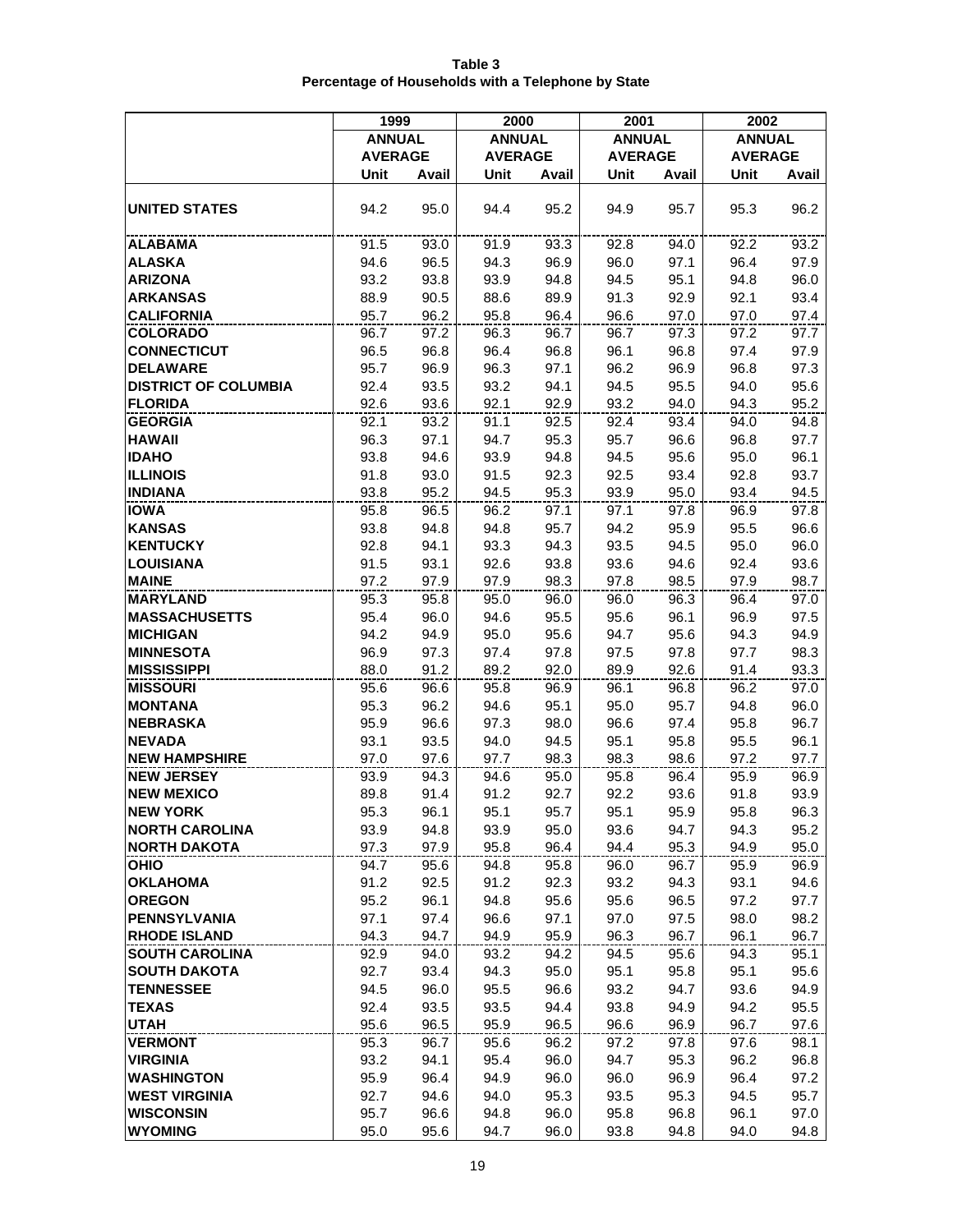|                                               | 2003           |              | 2004           |              | 2005           |              | 2006           |              |
|-----------------------------------------------|----------------|--------------|----------------|--------------|----------------|--------------|----------------|--------------|
|                                               | <b>ANNUAL</b>  |              | <b>ANNUAL</b>  |              | <b>ANNUAL</b>  |              | <b>ANNUAL</b>  |              |
|                                               | <b>AVERAGE</b> |              | <b>AVERAGE</b> |              | <b>AVERAGE</b> |              | <b>AVERAGE</b> |              |
|                                               | Unit           | Avail        | Unit           | Avail        | Unit           | Avail        | Unit           | Avail        |
| <b>UNITED STATES</b>                          | 95.1           | 96.0         | 93.8           | 94.8         | 93.1           | 94.3         | 93.6           | 94.7         |
| <b>ALABAMA</b>                                | 91.7           | 93.0         | 92.2           | 93.4         | 91.6           | 92.8         | 90.4           | 92.4         |
| <b>ALASKA</b>                                 | 96.8           | 98.2         | 95.6           | 96.8         | 95.2           | 96.4         | 95.7           | 97.2         |
| <b>ARIZONA</b>                                | 95.2           | 96.1         | 91.8           | 92.7         | 92.9           | 93.9         | 92.5           | 93.6         |
| <b>ARKANSAS</b>                               | 91.0           | 92.3         | 88.6           | 90.8         | 87.9           | 90.5         | 90.0           | 91.7         |
| <b>CALIFORNIA</b>                             | 97.1           | 97.5         | 96.0           | 96.5         | 95.4           | 96.2         | 95.6           | 96.3         |
| <b>COLORADO</b>                               | 96.8           | 97.4         | 95.8           | 96.4         | 95.1           | 96.0         | 94.7           | 95.5         |
| <b>CONNECTICUT</b>                            | 96.8           | 97.9         | 95.5           | 96.3         | 93.9           | 95.0         | 95.2           | 96.1         |
| <b>DELAWARE</b>                               | 96.6           | 97.2         | 96.0           | 97.0         | 91.5           | 92.8         | 93.5           | 94.4         |
| <b>DISTRICT OF COLUMBIA</b><br><b>FLORIDA</b> | 95.3<br>94.6   | 96.3<br>95.3 | 91.9<br>93.4   | 93.0<br>94.6 | 92.2<br>91.8   | 94.0<br>93.4 | 91.2<br>92.7   | 93.0<br>94.2 |
| <b>GEORGIA</b>                                | 93.7           | 94.4         | 91.2           | 92.0         | 89.8           | 91.1         | 90.5           | 91.5         |
| <b>HAWAII</b>                                 | 97.3           | 98.2         | 95.4           | 96.4         | 94.8           | 95.7         | 95.5           | 96.5         |
| <b>IDAHO</b>                                  | 94.5           | 95.9         | 94.8           | 95.7         | 94.8           | 95.8         | 95.5           | 96.1         |
| <b>ILLINOIS</b>                               | 91.7           | 92.6         | 90.1           | 91.0         | 89.6           | 90.5         | 90.8           | 91.5         |
| <b>INDIANA</b>                                | 93.5           | 94.5         | 91.8           | 93.1         | 90.8           | 92.3         | 89.3           | 90.5         |
| <b>IOWA</b>                                   | 96.8           | 97.5         | 95.4           | 96.6         | 95.4           | 96.1         | 96.1           | 96.8         |
| <b>KANSAS</b>                                 | 95.9           | 97.0         | 94.8           | 96.0         | 94.3           | 95.6         | 94.3           | 95.3         |
| <b>KENTUCKY</b>                               | 94.6           | 95.5         | 91.4           | 92.9         | 91.3           | 93.0         | 91.3           | 92.7         |
| <b>LOUISIANA</b>                              | 93.2           | 94.3         | 90.9           | 92.3         | 91.8           | 93.5         | 93.9           | 95.2         |
| <b>MAINE</b>                                  | 97.8           | 98.3         | 96.6           | 97.8         | 95.7           | 96.8         | 96.3           | 97.5         |
| <b>MARYLAND</b>                               | 97.7           | 98.1         | 93.4           | 94.2         | 94.0           | 94.7         | 95.4           | 96.6         |
| <b>MASSACHUSETTS</b>                          | 97.6           | 98.2         | 96.4           | 96.9         | 94.5           | 95.6         | 95.3           | 96.2         |
| <b>MICHIGAN</b>                               | 94.3           | 95.5         | 93.7           | 94.6         | 92.6           | 94.0         | 94.2           | 94.8         |
| <b>MINNESOTA</b>                              | 96.9           | 97.5         | 97.1           | 97.9         | 96.2           | 97.3         | 97.6           | 98.5         |
| <b>MISSISSIPPI</b>                            | 91.7           | 93.5         | 89.6           | 90.9         | 89.5           | 92.0         | 90.5           | 92.8         |
| <b>MISSOURI</b><br><b>MONTANA</b>             | 95.9<br>93.2   | 96.5<br>94.3 | 93.7<br>93.5   | 94.8<br>94.4 | 94.2<br>93.0   | 95.6<br>94.9 | 94.9<br>93.3   | 96.3<br>94.8 |
| <b>NEBRASKA</b>                               | 96.0           | 96.5         | 95.7           | 96.8         | 94.3           | 96.3         | 93.5           | 95.6         |
| <b>NEVADA</b>                                 | 94.5           | 95.1         | 92.2           | 92.9         | 91.2           | 92.1         | 93.0           | 93.7         |
| <b>NEW HAMPSHIRE</b>                          | 97.6           | 97.9         | 96.4           | 96.9         | 95.8           | 96.8         | 96.4           | 97.2         |
| <b>NEW JERSEY</b>                             | 96.3           | 97.2         | 95.1           | 95.9         | 93.8           | 95.0         | 94.9           | 95.6         |
| <b>NEW MEXICO</b>                             | 91.7           | 93.7         | 91.4           | 93.5         | 91.2           | 92.9         | 88.5           | 90.2         |
| <b>NEW YORK</b>                               | 95.2           | 95.8         | 94.5           | 95.2         | 92.1           | 93.6         | 91.6           | 93.0         |
| <b>NORTH CAROLINA</b>                         | 94.1           | 95.2         | 93.3           | 94.4         | 92.8           | 94.1         | 93.3           | 95.0         |
| <b>NORTH DAKOTA</b>                           | 94.1           | 94.9         | 95.0           | 95.7         | 96.3           | 97.0         | 96.5           | 97.2         |
| <b>OHIO</b>                                   | 96.3           | 96.9         | 94.9           | 96.0         | 94.1           | 94.9         | 94.7           | 95.8         |
| <b>OKLAHOMA</b>                               | 91.6           | 92.7         | 91.0           | 93.1         | 89.2           | 91.2         | 92.2           | 94.0         |
| <b>OREGON</b>                                 | 96.5           | 97.0         | 95.5           | 96.2         | 95.7           | 96.7         | 96.7           | 97.3         |
| <b>PENNSYLVANIA</b><br><b>RHODE ISLAND</b>    | 97.0           | 97.5         | 95.6           | 96.1         | 95.6           | 96.4         | 96.3           | 96.9         |
| <b>SOUTH CAROLINA</b>                         | 96.9<br>93.2   | 97.4         | 95.3           | 95.8<br>95.5 | 95.3<br>93.1   | 96.0<br>94.7 | 94.4           | 95.3<br>93.7 |
| <b>SOUTH DAKOTA</b>                           | 94.1           | 94.9<br>95.0 | 93.4<br>93.6   | 94.4         | 95.9           | 96.6         | 92.5<br>96.4   | 97.1         |
| <b>TENNESSEE</b>                              | 94.2           | 95.4         | 92.8           | 94.0         | 92.3           | 93.3         | 92.5           | 93.6         |
| <b>TEXAS</b>                                  | 93.6           | 94.8         | 91.8           | 93.4         | 91.1           | 92.5         | 91.5           | 93.1         |
| <b>UTAH</b>                                   | 97.1           | 97.8         | 96.3           | 97.1         | 96.9           | 97.6         | 96.6           | 97.3         |
| <b>VERMONT</b>                                | 97.0           | 97.9         | 95.9           | 96.6         | 95.6           | 96.5         | 96.0           | 96.7         |
| <b>VIRGINIA</b>                               | 95.5           | 96.3         | 94.0           | 94.9         | 93.2           | 94.4         | 94.1           | 95.4         |
| <b>WASHINGTON</b>                             | 96.6           | 97.4         | 95.5           | 96.4         | 96.9           | 97.4         | 96.9           | 97.7         |
| <b>WEST VIRGINIA</b>                          | 94.3           | 95.8         | 93.2           | 94.5         | 92.6           | 94.1         | 93.0           | 94.1         |
| <b>WISCONSIN</b>                              | 96.1           | 96.8         | 95.5           | 96.3         | 94.8           | 95.4         | 95.6           | 96.1         |
| <b>WYOMING</b>                                | 93.8           | 95.0         | 94.6           | 95.3         | 94.8           | 95.8         | 96.1           | 96.6         |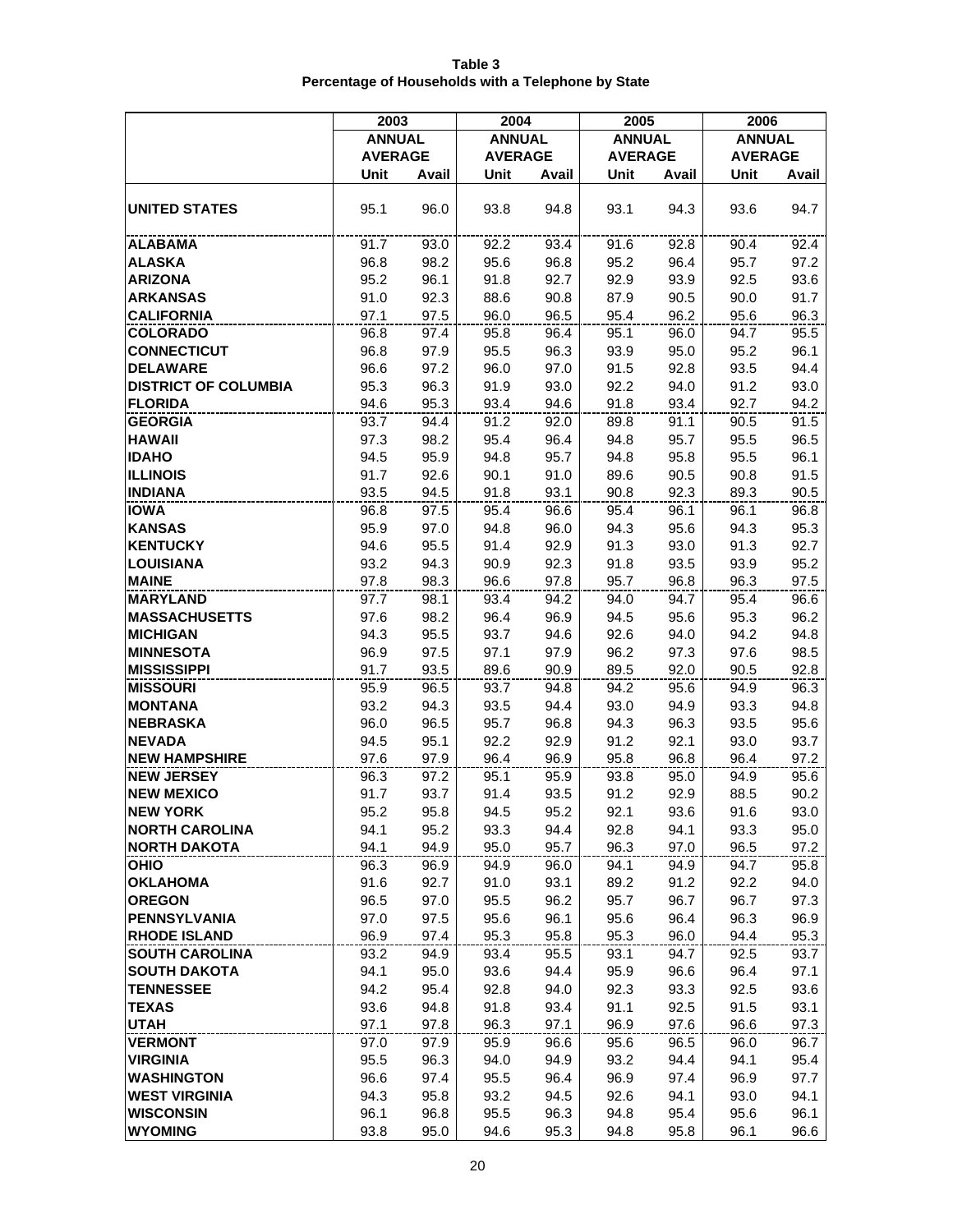|                                   | 2007         |              |              |              |                 |              |                |              |
|-----------------------------------|--------------|--------------|--------------|--------------|-----------------|--------------|----------------|--------------|
|                                   |              |              |              |              |                 |              | <b>ANNUAL</b>  |              |
|                                   | <b>MARCH</b> |              | <b>JULY</b>  |              | <b>NOVEMBER</b> |              | <b>AVERAGE</b> |              |
|                                   | Unit         | Avail        | Unit         | Avail        | Unit            | Avail        | Unit           | Avail        |
| <b>UNITED STATES</b>              | 94.6         | 95.3         | 95.0         | 95.8         | 94.9            | 95.8         | 94.8           | 95.6         |
| ALABAMA                           | 90.7         | 92.3         | 92.6         | 94.1         | 92.1            | 93.0         | 91.8           | 93.1         |
| <b>ALASKA</b>                     | 96.0         | 96.8         | 96.7         | 98.0         | 96.9            | 97.8         | 96.5           | 97.6         |
| <b>ARIZONA</b>                    | 94.2         | 95.3         | 93.1         | 94.5         | 91.6            | 93.0         | 92.9           | 94.3         |
| <b>ARKANSAS</b>                   | 91.0         | 91.5         | 93.0         | 93.9         | 91.9            | 93.6         | 92.0           | 93.0         |
| <b>CALIFORNIA</b>                 | 96.2         | 96.6         | 96.7         | 97.2         | 96.7            | 97.2         | 96.5           | 97.0         |
| <b>COLORADO</b>                   | 96.1         | 97.0         | 97.4         | 97.6         | 97.0            | 97.3         | 96.8           | 97.3         |
| <b>CONNECTICUT</b>                | 95.4         | 96.2         | 96.7         | 97.6         | 97.6            | 97.8         | 96.6           | 97.2         |
| <b>DELAWARE</b>                   | 93.7         | 94.0         | 95.0         | 95.4         | 95.9            | 96.7         | 94.9           | 95.4         |
| <b>DISTRICT OF COLUMBIA</b>       | 92.5         | 93.7         | 90.5         | 91.4         | 92.0            | 93.9         | 91.6           | 93.0         |
| <b>FLORIDA</b>                    | 93.2         | 94.3         | 93.3         | 94.4         | 94.2            | 95.6         | 93.6           | 94.8         |
| <b>GEORGIA</b>                    | 92.7         | 93.3         | 92.2         | 93.9         | 92.8            | 94.0         | 92.6           | 93.7         |
| <b>HAWAII</b>                     | 96.0         | 96.4         | 96.9         | 97.3         | 95.1            | 96.5         | 96.0           | 96.7         |
| <b>IDAHO</b>                      | 96.5         | 97.4         | 96.8         | 97.1         | 96.0            | 96.3         | 96.4           | 97.0         |
| <b>ILLINOIS</b><br><b>INDIANA</b> | 93.4         | 94.0         | 94.1         | 94.6         | 94.7            | 95.5         | 94.1           | 94.7         |
|                                   | 91.6         | 92.1         | 91.0         | 92.3         | 88.6<br>96.9    | 89.7         | 90.4           | 91.3         |
| <b>IOWA</b><br><b>KANSAS</b>      | 96.5<br>95.0 | 97.1<br>95.6 | 97.7<br>97.0 | 98.2<br>97.6 | 96.4            | 97.9<br>96.7 | 97.0<br>96.2   | 97.8<br>96.6 |
| <b>KENTUCKY</b>                   | 94.4         | 94.5         | 94.4         | 95.2         | 94.3            | 94.7         | 94.4           | 94.8         |
| <b>LOUISIANA</b>                  | 94.6         | 94.8         | 93.9         | 95.8         | 96.1            | 96.7         | 94.9           | 95.8         |
| <b>MAINE</b>                      | 97.1         | 97.7         | 97.0         | 98.2         | 95.8            | 96.4         | 96.6           | 97.4         |
| <b>MARYLAND</b>                   | 95.5         | 96.4         | 96.3         | 97.5         | 94.9            | 95.4         | 95.5           | 96.4         |
| <b>MASSACHUSETTS</b>              | 96.1         | 97.0         | 95.9         | 97.4         | 97.0            | 97.8         | 96.3           | 97.4         |
| <b>MICHIGAN</b>                   | 94.1         | 94.8         | 95.6         | 96.5         | 95.2            | 95.6         | 95.0           | 95.6         |
| <b>MINNESOTA</b>                  | 98.1         | 98.6         | 97.8         | 98.5         | 97.8            | 99.0         | 97.9           | 98.7         |
| <b>MISSISSIPPI</b>                | 91.0         | 91.9         | 89.8         | 91.3         | 90.6            | 92.9         | 90.5           | 92.0         |
| <b>MISSOURI</b>                   | 95.7         | 96.6         | 96.1         | 96.7         | 96.5            | 97.5         | 96.1           | 96.9         |
| <b>MONTANA</b>                    | 96.0         | 97.0         | 94.7         | 95.1         | 95.4            | 96.3         | 95.4           | 96.1         |
| <b>NEBRASKA</b>                   | 94.0         | 94.6         | 92.8         | 93.6         | 94.3            | 94.9         | 93.7           | 94.3         |
| <b>NEVADA</b>                     | 93.8         | 95.1         | 95.5         | 96.0         | 96.4            | 97.1         | 95.2           | 96.1         |
| <b>NEW HAMPSHIRE</b>              | 96.5         | 96.9         | 96.6         | 98.3         | 97.5            | 98.4         | 96.8           | 97.9         |
| <b>NEW JERSEY</b>                 | 95.8         | 96.3         | 94.9         | 95.2         | 96.3            | 96.6         | 95.7           | 96.0         |
| <b>NEW MEXICO</b>                 | 92.5         | 93.5         | 91.1         | 92.7         | 91.3            | 92.9         | 91.6           | 93.0         |
| <b>NEW YORK</b>                   | 93.0         | 94.0         | 93.0         | 94.1         | 94.2            | 95.3         | 93.4           | 94.5         |
| <b>NORTH CAROLINA</b>             | 93.7         | 94.7         | 94.8         | 95.6         | 95.1            | 96.5         | 94.5           | 95.6         |
| <b>NORTH DAKOTA</b>               | 98.1         | 98.6         | 97.6         | 98.1         | 98.5            | 98.8         | 98.0           | 98.5         |
| <b>OHIO</b><br><b>OKLAHOMA</b>    | 94.9<br>92.8 | 95.8<br>94.4 | 96.6         | 97.6<br>96.0 | 96.2            | 97.1         | 95.9           | 96.8<br>95.8 |
| <b>OREGON</b>                     | 96.8         | 97.6         | 95.3<br>97.7 | 98.3         | 96.5<br>95.8    | 97.0<br>96.6 | 94.9<br>96.7   | 97.5         |
| <b>PENNSYLVANIA</b>               | 96.1         | 96.7         | 97.3         | 97.8         | 97.6            | 97.8         | 97.0           | 97.5         |
| <b>RHODE ISLAND</b>               | 95.7         | 96.2         | 95.4         | 96.1         | 94.8            | 95.8         | 95.3           | 96.0         |
| <b>SOUTH CAROLINA</b>             | 91.2         | 92.6         | 91.6         | 93.5         | 88.9            | 90.7         | 90.6           | 92.2         |
| <b>SOUTH DAKOTA</b>               | 97.5         | 97.9         | 96.4         | 97.2         | 97.7            | 98.5         | 97.2           | 97.9         |
| <b>TENNESSEE</b>                  | 94.4         | 94.9         | 93.2         | 94.3         | 92.1            | 93.4         | 93.2           | 94.2         |
| <b>TEXAS</b>                      | 93.8         | 94.8         | 94.1         | 94.9         | 92.5            | 93.7         | 93.5           | 94.4         |
| <b>UTAH</b>                       | 97.7         | 98.1         | 96.6         | 97.6         | 96.1            | 96.9         | 96.8           | 97.5         |
| <b>VERMONT</b>                    | 97.7         | 98.2         | 98.0         | 98.2         | 96.4            | 97.7         | 97.4           | 98.0         |
| <b>VIRGINIA</b>                   | 94.5         | 95.3         | 95.6         | 96.3         | 95.9            | 96.4         | 95.3           | 96.0         |
| <b>WASHINGTON</b>                 | 98.3         | 98.5         | 95.8         | 96.4         | 96.3            | 97.3         | 96.8           | 97.4         |
| <b>WEST VIRGINIA</b>              | 93.9         | 95.0         | 94.3         | 95.3         | 95.4            | 96.1         | 94.5           | 95.5         |
| <b>WISCONSIN</b>                  | 96.2         | 96.6         | 97.7         | 97.9         | 96.6            | 96.8         | 96.8           | 97.1         |
| <b>WYOMING</b>                    | 96.4         | 96.9         | 95.3         | 96.2         | 96.6            | 97.8         | 96.1           | 97.0         |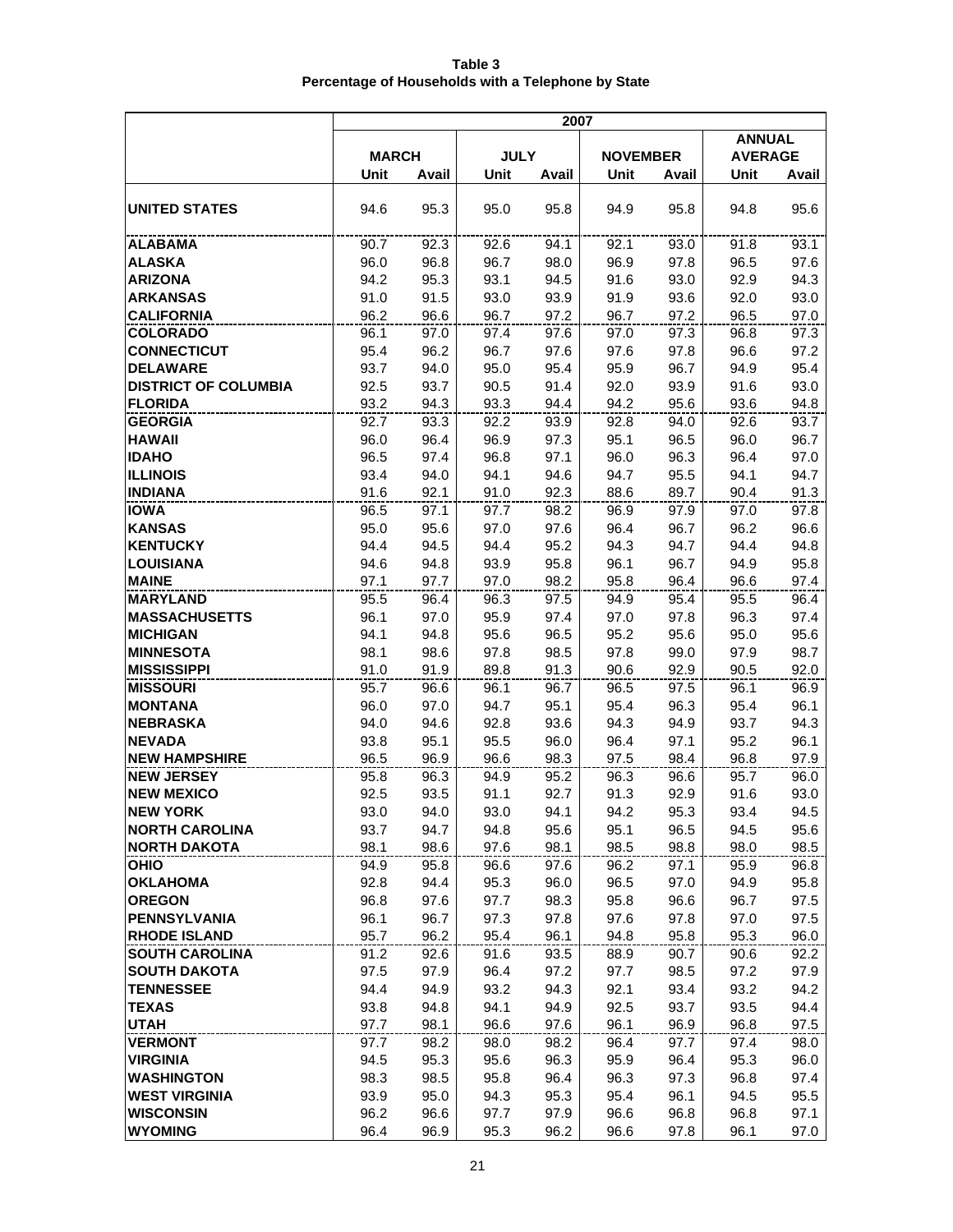|                                           |              |              |              | 2008         |                 |              |                |              |
|-------------------------------------------|--------------|--------------|--------------|--------------|-----------------|--------------|----------------|--------------|
|                                           |              |              |              |              |                 |              | <b>ANNUAL</b>  |              |
|                                           | <b>MARCH</b> |              | <b>JULY</b>  |              | <b>NOVEMBER</b> |              | <b>AVERAGE</b> |              |
|                                           | Unit         | Avail        | Unit         | Avail        | Unit            | Avail        | <b>Unit</b>    | Avail        |
| <b>UNITED STATES</b>                      | 95.2         | 95.9         | 95.4         | 96.1         | 95.0            | 95.7         | 95.2           | 95.9         |
| ALABAMA                                   | 91.8         | 93.5         | 95.4         | 96.8         | 94.9            | 95.2         | 94.0           | 95.2         |
| <b>ALASKA</b>                             | 95.9         | 97.9         | 96.1         | 98.1         | 97.2            | 98.9         | 96.4           | 98.3         |
| <b>ARIZONA</b>                            | 93.7         | 94.1         | 94.6         | 95.5         | 95.4            | 96.6         | 94.6           | 95.4         |
| <b>ARKANSAS</b>                           | 92.5         | 92.9         | 93.6         | 93.9         | 92.4            | 93.1         | 92.9           | 93.3         |
| <b>CALIFORNIA</b>                         | 96.6         | 97.1         | 96.4         | 97.0         | 96.3            | 96.8         | 96.5           | 97.0         |
| <b>COLORADO</b>                           | 98.4         | 98.9         | 98.0         | 98.5         | 97.6            | 98.0         | 98.0           | 98.4         |
| <b>CONNECTICUT</b>                        | 97.4         | 97.6         | 96.9         | 97.1         | 97.1            | 97.5         | 97.1           | 97.4         |
| <b>DELAWARE</b>                           | 95.2         | 95.5         | 92.3         | 92.7         | 96.7            | 96.8         | 94.7           | 95.0         |
| <b>DISTRICT OF COLUMBIA</b>               | 93.9         | 95.5         | 91.8         | 92.8         | 90.3            | 91.7         | 92.0           | 93.3         |
| <b>FLORIDA</b>                            | 93.8         | 94.3         | 93.1         | 94.1         | 92.1            | 92.9         | 93.0           | 93.8         |
| <b>GEORGIA</b><br><b>HAWAII</b>           | 95.0<br>96.1 | 95.5<br>97.3 | 92.9<br>97.1 | 94.0<br>97.5 | 90.8<br>96.2    | 92.2<br>96.4 | 92.9<br>96.5   | 93.9<br>97.0 |
| <b>IDAHO</b>                              | 98.1         | 98.1         | 95.2         | 95.9         | 94.8            | 95.2         | 96.0           | 96.4         |
| <b>ILLINOIS</b>                           | 94.1         | 94.9         | 94.2         | 95.0         | 93.9            | 94.6         | 94.1           | 94.9         |
| <b>INDIANA</b>                            | 92.2         | 92.5         | 92.6         | 93.1         | 91.5            | 92.2         | 92.1           | 92.6         |
| <b>IOWA</b>                               | 97.1         | 97.4         | 98.1         | 98.3         | 97.1            | 97.5         | 97.4           | 97.7         |
| <b>KANSAS</b>                             | 96.5         | 96.7         | 96.7         | 97.3         | 95.9            | 96.6         | 96.4           | 96.9         |
| <b>KENTUCKY</b>                           | 92.4         | 93.2         | 94.7         | 95.6         | 95.1            | 95.9         | 94.1           | 94.9         |
| <b>LOUISIANA</b>                          | 96.7         | 97.5         | 95.9         | 96.6         | 94.5            | 95.6         | 95.7           | 96.6         |
| <b>MAINE</b>                              | 97.8         | 98.3         | 97.6         | 97.9         | 98.1            | 98.7         | 97.8           | 98.3         |
| <b>MARYLAND</b>                           | 94.7         | 95.5         | 93.3         | 93.8         | 96.0            | 96.7         | 94.7           | 95.3         |
| <b>MASSACHUSETTS</b>                      | 96.4         | 97.7         | 96.7         | 97.0         | 96.1            | 96.7         | 96.4           | 97.1         |
| <b>MICHIGAN</b>                           | 96.1         | 96.5         | 96.0         | 96.1         | 95.8            | 96.0         | 96.0           | 96.2         |
| <b>MINNESOTA</b>                          | 98.0         | 98.4         | 98.3         | 99.1         | 98.2            | 98.7         | 98.2           | 98.7         |
| <b>MISSISSIPPI</b>                        | 92.7         | 94.0         | 93.0         | 94.2         | 92.3            | 93.9         | 92.7           | 94.0         |
| <b>MISSOURI</b>                           | 96.5         | 97.0         | 97.0         | 97.4         | 97.0            | 97.8         | 96.8           | 97.4         |
| <b>MONTANA</b>                            | 95.1         | 95.3         | 94.9         | 96.1         | 93.4            | 94.0         | 94.5           | 95.1         |
| <b>NEBRASKA</b>                           | 95.3         | 96.6         | 95.6         | 97.2         | 93.3            | 95.8         | 94.7           | 96.5         |
| <b>NEVADA</b>                             | 93.8         | 94.4         | 95.8         | 97.0         | 92.5            | 92.8         | 94.0           | 94.7         |
| <b>NEW HAMPSHIRE</b><br><b>NEW JERSEY</b> | 96.7<br>94.3 | 98.2<br>94.6 | 98.2<br>94.6 | 98.9<br>94.8 | 98.1<br>95.4    | 98.5<br>95.8 | 97.7<br>94.8   | 98.5<br>95.1 |
| <b>NEW MEXICO</b>                         | 94.0         | 94.0         | 92.4         | 94.6         | 91.4            | 92.5         | 92.6           | 93.7         |
| <b>NEW YORK</b>                           | 94.2         | 95.1         | 94.3         | 95.3         | 94.7            | 95.5         | 94.4           | 95.3         |
| <b>NORTH CAROLINA</b>                     | 92.2         | 93.4         | 94.5         | 95.1         | 93.9            | 94.9         | 93.5           | 94.5         |
| <b>NORTH DAKOTA</b>                       | 97.7         | 97.9         | 98.8         | 99.3         | 98.5            | 99.0         | 98.3           | 98.7         |
| <b>OHIO</b>                               | 97.4         | 97.6         | 97.0         | 97.6         | 96.4            | 96.7         | 96.9           | 97.3         |
| <b>OKLAHOMA</b>                           | 95.1         | 96.0         | 95.1         | 95.9         | 95.6            | 96.2         | 95.3           | 96.0         |
| <b>OREGON</b>                             | 97.3         | 97.9         | 97.5         | 97.7         | 98.1            | 98.8         | 97.6           | 98.1         |
| <b>PENNSYLVANIA</b>                       | 97.7         | 98.1         | 97.6         | 98.5         | 98.3            | 98.7         | 97.9           | 98.4         |
| <b>RHODE ISLAND</b>                       | 95.9         | 96.4         | 97.3         | 98.0         | 96.0            | 96.5         | 96.4           | 97.0         |
| <b>SOUTH CAROLINA</b>                     | 91.0         | 92.3         | 90.1         | 91.0         | 91.4            | 93.0         | 90.8           | 92.1         |
| <b>SOUTH DAKOTA</b>                       | 96.1         | 97.4         | 97.8         | 98.1         | 96.4            | 96.8         | 96.8           | 97.5         |
| <b>TENNESSEE</b>                          | 93.0         | 93.2         | 93.1         | 93.7         | 92.9            | 94.2         | 93.0           | 93.7         |
| <b>TEXAS</b>                              | 93.6         | 95.2         | 95.4         | 96.1         | 93.9            | 94.7         | 94.3           | 95.3         |
| <b>UTAH</b>                               | 97.2         | 97.7         | 97.1         | 97.4         | 96.3            | 96.6         | 96.9           | 97.2         |
| <b>VERMONT</b>                            | 97.3         | 97.7         | 96.4         | 96.8         | 97.4            | 98.0         | 97.0           | 97.5         |
| <b>VIRGINIA</b>                           | 96.6         | 96.8         | 95.5         | 96.4         | 95.0            | 95.5         | 95.7           | 96.2         |
| <b>WASHINGTON</b>                         | 98.3         | 98.5         | 97.9         | 98.3         | 98.0            | 98.3         | 98.1           | 98.4         |
| <b>WEST VIRGINIA</b><br><b>WISCONSIN</b>  | 93.8<br>97.0 | 94.4<br>97.3 | 94.2<br>97.7 | 95.3<br>98.1 | 95.4<br>96.8    | 96.2<br>97.5 | 94.5<br>97.2   | 95.3<br>97.6 |
| <b>WYOMING</b>                            | 95.6         | 97.3         | 95.4         | 96.7         | 96.4            | 96.7         | 95.8           | 96.9         |
|                                           |              |              |              |              |                 |              |                |              |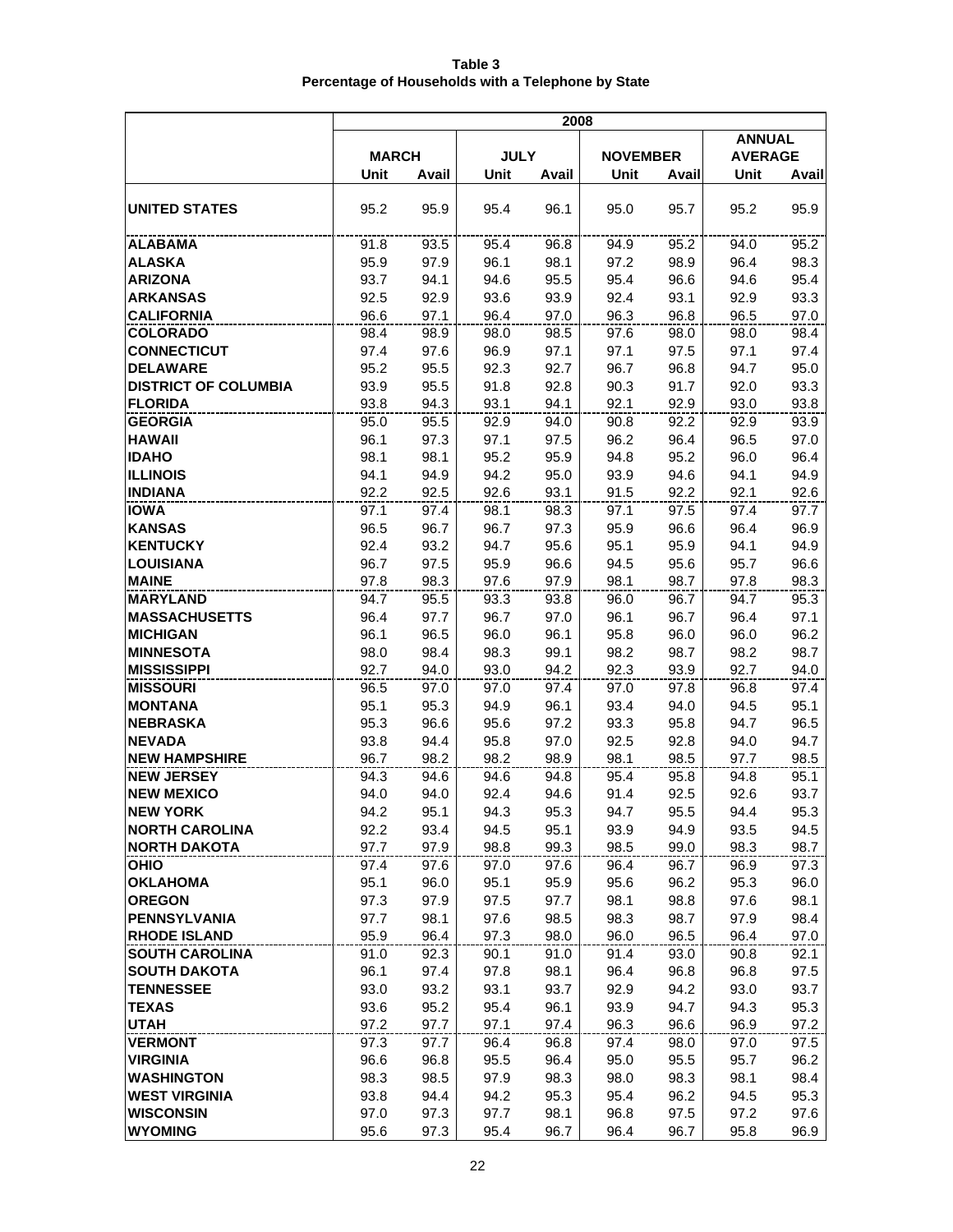| Table 3                                            |  |
|----------------------------------------------------|--|
| Percentage of Households with a Telephone by State |  |

|                                    | 2009         |              |  |  |  |
|------------------------------------|--------------|--------------|--|--|--|
|                                    |              |              |  |  |  |
|                                    | <b>MARCH</b> |              |  |  |  |
|                                    | Unit         | Avail        |  |  |  |
| <b>UNITED STATES</b>               | 95.6         | 96.3         |  |  |  |
| ALABAMA                            | 94.7         | 95.2         |  |  |  |
| ALASKA                             | 95.8         | 97.0         |  |  |  |
| ARIZONA                            | 93.0         | 93.9         |  |  |  |
| ARKANSAS                           | 93.5         | 94.1         |  |  |  |
| CALIFORNIA                         | 96.8         | 97.3         |  |  |  |
| COLORADO                           | 98.3         | 98.8         |  |  |  |
| <b>CONNECTICUT</b>                 | 97.6         | 97.8         |  |  |  |
| <b>DELAWARE</b>                    | 95.8         | 96.1         |  |  |  |
| <b>DISTRICT OF COLUMBIA</b>        | 94.1         | 94.9         |  |  |  |
| <b>FLORIDA</b>                     | 92.6         | 93.1         |  |  |  |
| <b>GEORGIA</b>                     | 95.0         | 95.5         |  |  |  |
| HAWAII                             | 97.2         | 97.7         |  |  |  |
| <b>IDAHO</b>                       | 96.8         | 97.1         |  |  |  |
| ILLINOIS                           | 94.6         | 95.6         |  |  |  |
| INDIANA                            | 93.3         | 94.2         |  |  |  |
| <b>IOWA</b>                        | 98.4         | 98.8         |  |  |  |
| <b>KANSAS</b>                      | 96.5         | 97.5         |  |  |  |
| <b>KENTUCKY</b>                    | 93.4         | 94.0         |  |  |  |
| LOUISIANA                          | 95.5         | 96.1         |  |  |  |
| <b>MAINE</b>                       | 97.9         | 98.5         |  |  |  |
| <b>MARYLAND</b>                    | 95.5         | 96.1         |  |  |  |
| <b>MASSACHUSETTS</b>               | 97.9         | 98.4         |  |  |  |
| <b>MICHIGAN</b>                    | 97.1         | 97.5         |  |  |  |
| MINNESOTA                          | 98.4         | 98.7         |  |  |  |
| MISSISSIPPI                        | 93.5         | 95.1         |  |  |  |
| <b>MISSOURI</b>                    | 97.2         | 98.1         |  |  |  |
| MONTANA<br><b>NEBRASKA</b>         | 95.7         | 96.1         |  |  |  |
|                                    | 95.9         | 97.8         |  |  |  |
| <b>NEVADA</b>                      | 94.1         | 95.2         |  |  |  |
| NEW HAMPSHIRE<br><b>NEW JERSEY</b> | 98.5<br>94.8 | 99.1         |  |  |  |
| <b>NEW MEXICO</b>                  | 92.3         | 95.3<br>93.4 |  |  |  |
| <b>NEW YORK</b>                    | 94.7         | 95.6         |  |  |  |
| <b>NORTH CAROLINA</b>              | 95.3         | 96.4         |  |  |  |
| <b>NORTH DAKOTA</b>                | 98.5         | 99.1         |  |  |  |
| <b>OHIO</b>                        | 97.5         | 98.2         |  |  |  |
| <b>OKLAHOMA</b>                    | 96.0         | 96.5         |  |  |  |
| <b>OREGON</b>                      | 98.2         | 98.3         |  |  |  |
| <b>PENNSYLVANIA</b>                | 97.6         | 98.0         |  |  |  |
| <b>RHODE ISLAND</b>                | 96.0         | 96.6         |  |  |  |
| <b>SOUTH CAROLINA</b>              | 94.6         | 95.4         |  |  |  |
| SOUTH DAKOTA                       | 96.9         | 97.9         |  |  |  |
| <b>TENNESSEE</b>                   | 92.6         | 93.2         |  |  |  |
| <b>TEXAS</b>                       | 94.7         | 95.5         |  |  |  |
| UTAH                               | 96.2         | 96.6         |  |  |  |
| <b>VERMONT</b>                     | 97.1         | 98.0         |  |  |  |
| VIRGINIA                           | 95.4         | 95.9         |  |  |  |
| <b>WASHINGTON</b>                  | 98.7         | 99.1         |  |  |  |
| <b>WEST VIRGINIA</b>               | 94.9         | 95.5         |  |  |  |
| WISCONSIN                          | 96.6         | 97.3         |  |  |  |
| <b>WYOMING</b>                     | 98.4         | 98.7         |  |  |  |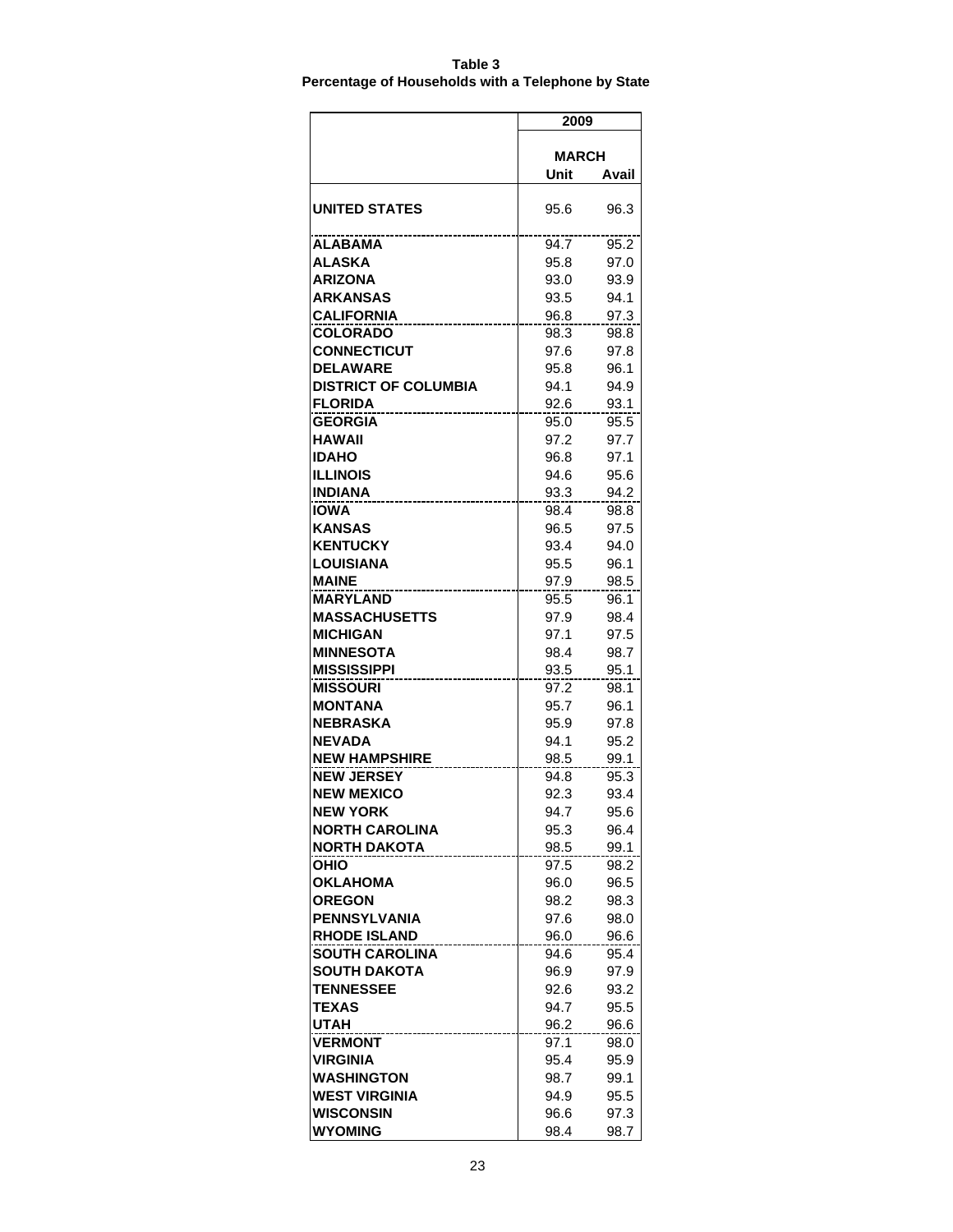| Table 4                                             |  |
|-----------------------------------------------------|--|
| Percentage of Households with a Telephone by Income |  |

|                            | <b>RACE</b>  |       |              |       |              |               | <b>HISPANIC</b> |       |
|----------------------------|--------------|-------|--------------|-------|--------------|---------------|-----------------|-------|
|                            | <b>TOTAL</b> |       | <b>WHITE</b> |       | <b>BLACK</b> |               | <b>ORIGIN</b>   |       |
|                            | Unit         | Avail | Unit         | Avail | Unit         | Avail         | Unit            | Avail |
|                            |              |       |              |       |              |               |                 |       |
| <b>NOVEMBER 1983</b>       |              |       |              |       |              |               |                 |       |
| <b>TOTAL HOUSEHOLDS</b>    | 91.4         | 93.7  | 93.1         | 95.0  | 78.8         | 83.9          | 80.7            | 84.6  |
| <b>UNDER \$5,000</b>       | 71.7         | 78.4  | 75.7         | 81.9  | 62.7         | 70.4          | 58.3            | 64.6  |
| $$5,000 - $7,499$          | 82.7         | 87.2  | 84.5         | 88.5  | 74.7         | 82.0          | 71.1            | 76.5  |
| \$7,500 - \$9,999          | 88.2         | 90.9  | 89.6         | 92.2  | 80.5         | 83.9          | 72.6            | 77.9  |
| \$10.000 - \$12.499        | 89.7         | 92.7  | 91.2         | 93.9  | 82.0         | 86.2          | 76.8            | 82.1  |
| \$12,500 - \$14,999        | 92.1         | 94.6  | 93.4         | 95.2  | 82.5         | 90.7          | 89.8            | 91.7  |
| \$15,000 - \$17,499        | 94.6         | 96.2  | 94.9         | 96.4  | 91.7         | 95.1          | 86.9            | 90.8  |
| \$17,500 - \$19,999        | 95.7         | 97.4  | 96.1         | 97.7  | 91.4         | 95.0          | 88.4            | 91.5  |
| \$20,000 - \$24,999        | 96.9         | 97.8  | 97.4         | 98.2  | 91.2         | 93.2          | 93.1            | 94.3  |
| \$25,000 - \$29,999        | 98.0         | 98.9  | 98.2         | 99.0  | 96.1         | 97.2          | 98.3            | 99.0  |
| \$30,000 - \$34,999        | 98.8         | 99.1  | 99.0         | 99.2  | 95.1         | 97.7          | 97.7            | 98.9  |
| \$35,000 - \$39,999        | 99.0         | 99.5  | 99.1         | 99.5  | 98.4         | 98.4          | 92.1            | 98.2  |
| \$40,000 - \$49,999        | 99.2         | 99.5  | 99.4         | 99.7  | 97.3         | 97.3          | 100.0           | 100.0 |
| \$50,000 - \$74,999        | 99.4         | 99.7  | 99.5         | 99.7  | 98.5         | 100.0         | 99.6            | 100.0 |
| $$75,000 +$                | 99.4         | 99.6  | 99.4         | 99.6  | 100.0        | 100.0         | 100.0           | 100.0 |
|                            |              |       |              |       |              |               |                 |       |
| <b>1984 ANNUAL AVERAGE</b> |              |       |              |       |              |               |                 |       |
| <b>TOTAL HOUSEHOLDS</b>    | 91.6         | 93.7  | 93.2         | 94.9  | 79.8         | 84.5          | 80.9            | 84.3  |
| <b>UNDER \$5,000</b>       | 71.2         | 77.5  | 74.5         | 80.4  | 63.2         | 70.5          | 55.1            | 62.3  |
| \$5,000 - \$7,499          | 83.3         | 86.9  | 85.5         | 88.7  | 74.8         | 80.2          | 69.8            | 73.6  |
| \$7,500 - \$9,999          | 86.5         | 89.6  | 88.3         | 91.0  | 77.2         | 82.7          | 75.0            | 79.7  |
| \$10,000 - \$12,499        | 89.7         | 92.6  | 91.1         | 93.6  | 81.1         | 86.3          | 79.7            | 84.6  |
| \$12,500 - \$14,999        | 92.1         | 94.4  | 93.0         | 95.0  | 85.4         | 89.5          | 87.3            | 90.5  |
| \$15,000 - \$17,499        | 93.7         | 95.7  | 94.2         | 96.0  | 88.5         | 92.2          | 88.4            | 90.0  |
| \$17,500 - \$19,999        | 95.1         | 96.4  | 95.6         | 96.7  | 91.7         | 94.4          | 91.0            | 92.8  |
| \$20,000 - \$24,999        | 96.8         | 97.8  | 97.1         | 98.0  | 93.3         | 95.8          | 92.5            | 94.5  |
| \$25,000 - \$29,999        | 98.1         | 98.8  | 98.4         | 98.9  | 95.1         | 97.2          | 96.4            | 97.2  |
| \$30,000 - \$34,999        | 98.7         | 99.1  | 98.8         | 99.3  | 96.8         | 97.2          | 98.8            | 99.1  |
| \$35,000 - \$39,999        | 99.2         | 99.5  | 99.3         | 99.6  | 97.7         | 98.3          | 98.2            | 98.5  |
| \$40,000 - \$49,999        | 99.3         | 99.6  | 99.4         | 99.7  | 96.6         | 96.9          | 98.9            | 99.3  |
| \$50,000 - \$74,999        | 99.4<br>98.9 | 99.8  | 99.5<br>98.9 | 99.8  | 98.0         | 98.4<br>100.0 | 100.0           | 100.0 |
| $$75,000 +$                |              | 99.6  |              | 99.6  | 96.5         |               | 98.0            | 100.0 |
| <b>1985 ANNUAL AVERAGE</b> |              |       |              |       |              |               |                 |       |
| <b>TOTAL HOUSEHOLDS</b>    | 91.8         | 93.9  | 93.3         | 95.0  | 81.1         | 85.2          | 81.3            | 84.4  |
| <b>UNDER \$5,000</b>       | 71.9         | 78.1  | 75.3         | 81.3  | 63.9         | 70.6          | 61.6            | 67.0  |
| \$5,000 - \$7,499          | 82.7         | 86.5  | 84.8         | 88.1  | 74.0         | 79.8          | 66.6            | 71.3  |
| \$7,500 - \$9,999          | 86.8         | 90.0  | 88.1         | 90.9  | 80.3         | 85.0          | 75.0            | 79.4  |
| \$10,000 - \$12,499        | 89.6         | 92.2  | 90.8         | 93.2  | 82.3         | 86.0          | 80.4            | 82.8  |
| \$12,500 - \$14,999        | 91.0         | 93.7  | 92.2         | 94.5  | 82.7         | 87.8          | 82.8            | 85.8  |
| \$15,000 - \$17,499        | 93.4         | 95.6  | 94.2         | 96.2  | 88.2         | 91.8          | 85.7            | 88.6  |
| \$17,500 - \$19,999        | 94.7         | 96.2  | 95.1         | 96.6  | 91.5         | 93.4          | 90.4            | 92.8  |
| \$20,000 - \$24,999        | 96.3         | 97.5  | 96.5         | 97.6  | 94.4         | 96.3          | 91.3            | 93.7  |
| \$25,000 - \$29,999        | 97.6         | 98.5  | 97.8         | 98.6  | 95.8         | 97.3          | 93.0            | 95.9  |
| \$30,000 - \$34,999        | 98.6         | 99.0  | 98.7         | 99.1  | 97.3         | 98.4          | 97.3            | 97.3  |
| \$35,000 - \$39,999        | 98.8         | 99.2  | 98.9         | 99.4  | 96.9         | 97.8          | 98.2            | 99.4  |
| \$40,000 - \$49,999        | 99.1         | 99.4  | 99.1         | 99.4  | 97.8         | 98.2          | 97.5            | 98.2  |
| \$50,000 - \$74,999        | 99.3         | 99.7  | 99.4         | 99.7  | 97.9         | 98.8          | 99.5            | 99.5  |
| \$75,000 +                 | 99.2         | 99.5  | 99.2         | 99.5  | 97.6         | 97.6          | 98.5            | 98.5  |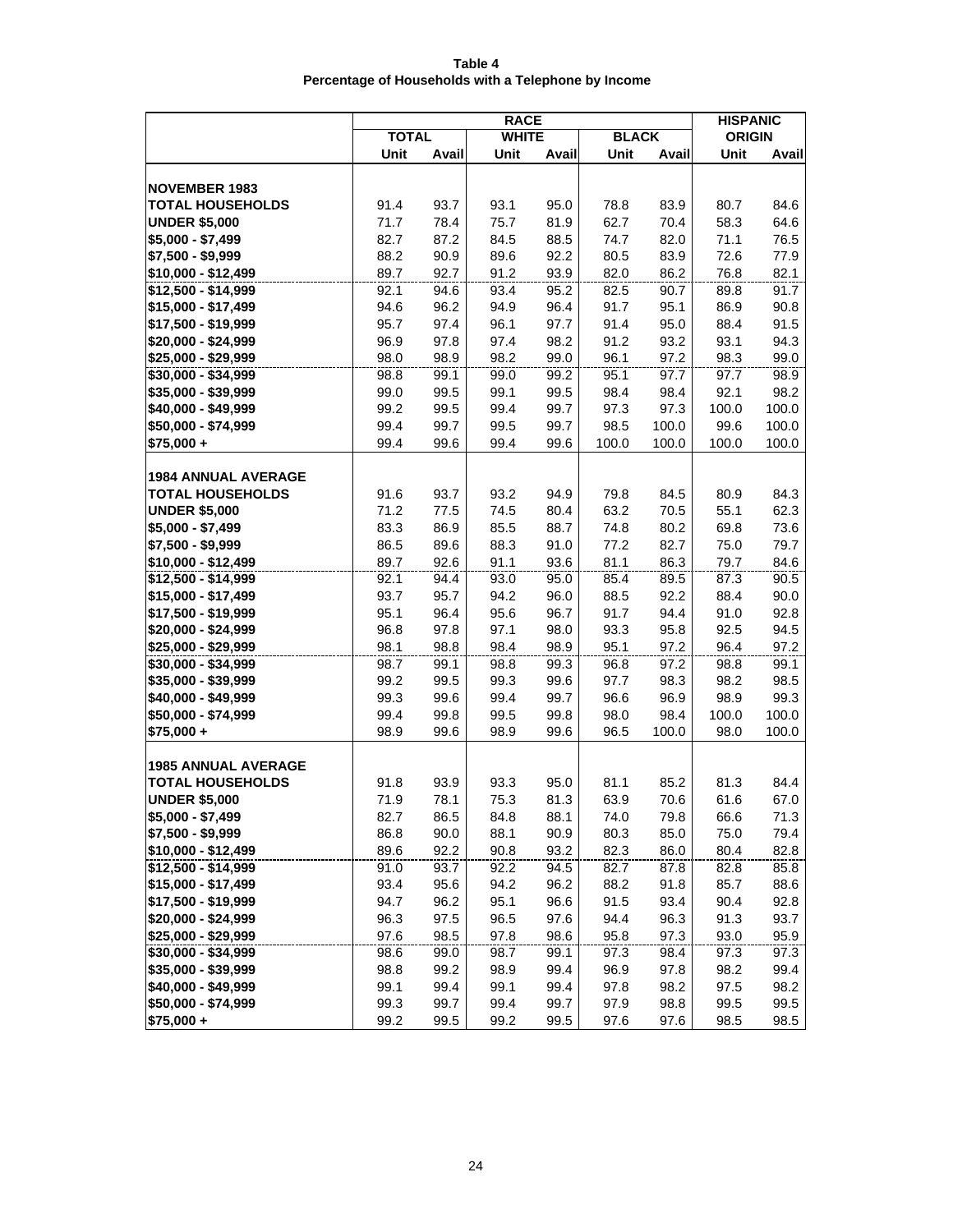| Table 4                                             |  |
|-----------------------------------------------------|--|
| Percentage of Households with a Telephone by Income |  |

| <b>BLACK</b><br><b>TOTAL</b><br><b>WHITE</b><br><b>ORIGIN</b><br>Unit<br>Avail<br>Unit<br>Avail<br>Unit<br>Unit<br>Avail<br>Avail<br><b>1986 ANNUAL AVERAGE</b><br><b>TOTAL HOUSEHOLDS</b><br>94.1<br>93.7<br>95.2<br>81.6<br>85.9<br>81.4<br>84.1<br>92.3<br>62.9<br><b>UNDER \$5,000</b><br>71.6<br>77.4<br>74.9<br>80.1<br>63.9<br>71.0<br>57.5<br>$$5,000 - $7,499$<br>83.1<br>86.5<br>85.2<br>88.2<br>74.3<br>79.6<br>68.1<br>72.1<br>86.9<br>90.2<br>85.2<br>\$7,500 - \$9,999<br>88.4<br>91.1<br>78.6<br>72.9<br>75.8<br>82.6<br>\$10.000 - \$12.499<br>89.6<br>92.1<br>90.7<br>93.0<br>82.6<br>86.4<br>80.3<br>90.3<br>\$12,500 - \$14,999<br>91.2<br>93.8<br>91.9<br>94.4<br>86.4<br>83.9<br>87.8<br>93.1<br>86.3<br>\$15,000 - \$17,499<br>95.1<br>94.3<br>95.7<br>85.3<br>91.6<br>88.9<br>90.1<br>\$17,500 - \$19,999<br>94.9<br>96.3<br>95.3<br>96.7<br>92.2<br>94.2<br>87.2<br>97.5<br>96.9<br>92.8<br>94.6<br>94.1<br>\$20,000 - \$24,999<br>96.5<br>97.9<br>93.0<br>94.5<br>95.9<br>95.2<br>\$25,000 - \$29,999<br>97.7<br>98.4<br>98.0<br>98.7<br>93.9<br>98.4<br>98.4<br>\$30,000 - \$34,999<br>98.9<br>98.6<br>99.0<br>96.7<br>97.5<br>97.5<br>99.0<br>98.1<br>99.3<br>\$35,000 - \$39,999<br>98.9<br>99.3<br>99.4<br>97.6<br>97.9<br>98.8<br>\$40,000 - \$49,999<br>99.1<br>99.4<br>99.1<br>99.4<br>98.2<br>98.2<br>98.5<br>\$50,000 - \$74,999<br>99.5<br>99.8<br>99.6<br>99.8<br>99.4<br>99.4<br>99.7<br>99.4<br>99.5<br>$$75,000 +$<br>99.4<br>99.6<br>99.4<br>99.6<br>98.0<br>97.5<br>100.0<br><b>1987 ANNUAL AVERAGE</b><br>85.4<br><b>TOTAL HOUSEHOLDS</b><br>92.4<br>94.2<br>93.8<br>95.4<br>81.8<br>85.9<br>83.0 |
|---------------------------------------------------------------------------------------------------------------------------------------------------------------------------------------------------------------------------------------------------------------------------------------------------------------------------------------------------------------------------------------------------------------------------------------------------------------------------------------------------------------------------------------------------------------------------------------------------------------------------------------------------------------------------------------------------------------------------------------------------------------------------------------------------------------------------------------------------------------------------------------------------------------------------------------------------------------------------------------------------------------------------------------------------------------------------------------------------------------------------------------------------------------------------------------------------------------------------------------------------------------------------------------------------------------------------------------------------------------------------------------------------------------------------------------------------------------------------------------------------------------------------------------------------------------------------------------------------------------------------------------------|
|                                                                                                                                                                                                                                                                                                                                                                                                                                                                                                                                                                                                                                                                                                                                                                                                                                                                                                                                                                                                                                                                                                                                                                                                                                                                                                                                                                                                                                                                                                                                                                                                                                             |
|                                                                                                                                                                                                                                                                                                                                                                                                                                                                                                                                                                                                                                                                                                                                                                                                                                                                                                                                                                                                                                                                                                                                                                                                                                                                                                                                                                                                                                                                                                                                                                                                                                             |
|                                                                                                                                                                                                                                                                                                                                                                                                                                                                                                                                                                                                                                                                                                                                                                                                                                                                                                                                                                                                                                                                                                                                                                                                                                                                                                                                                                                                                                                                                                                                                                                                                                             |
|                                                                                                                                                                                                                                                                                                                                                                                                                                                                                                                                                                                                                                                                                                                                                                                                                                                                                                                                                                                                                                                                                                                                                                                                                                                                                                                                                                                                                                                                                                                                                                                                                                             |
|                                                                                                                                                                                                                                                                                                                                                                                                                                                                                                                                                                                                                                                                                                                                                                                                                                                                                                                                                                                                                                                                                                                                                                                                                                                                                                                                                                                                                                                                                                                                                                                                                                             |
|                                                                                                                                                                                                                                                                                                                                                                                                                                                                                                                                                                                                                                                                                                                                                                                                                                                                                                                                                                                                                                                                                                                                                                                                                                                                                                                                                                                                                                                                                                                                                                                                                                             |
|                                                                                                                                                                                                                                                                                                                                                                                                                                                                                                                                                                                                                                                                                                                                                                                                                                                                                                                                                                                                                                                                                                                                                                                                                                                                                                                                                                                                                                                                                                                                                                                                                                             |
|                                                                                                                                                                                                                                                                                                                                                                                                                                                                                                                                                                                                                                                                                                                                                                                                                                                                                                                                                                                                                                                                                                                                                                                                                                                                                                                                                                                                                                                                                                                                                                                                                                             |
|                                                                                                                                                                                                                                                                                                                                                                                                                                                                                                                                                                                                                                                                                                                                                                                                                                                                                                                                                                                                                                                                                                                                                                                                                                                                                                                                                                                                                                                                                                                                                                                                                                             |
|                                                                                                                                                                                                                                                                                                                                                                                                                                                                                                                                                                                                                                                                                                                                                                                                                                                                                                                                                                                                                                                                                                                                                                                                                                                                                                                                                                                                                                                                                                                                                                                                                                             |
|                                                                                                                                                                                                                                                                                                                                                                                                                                                                                                                                                                                                                                                                                                                                                                                                                                                                                                                                                                                                                                                                                                                                                                                                                                                                                                                                                                                                                                                                                                                                                                                                                                             |
|                                                                                                                                                                                                                                                                                                                                                                                                                                                                                                                                                                                                                                                                                                                                                                                                                                                                                                                                                                                                                                                                                                                                                                                                                                                                                                                                                                                                                                                                                                                                                                                                                                             |
|                                                                                                                                                                                                                                                                                                                                                                                                                                                                                                                                                                                                                                                                                                                                                                                                                                                                                                                                                                                                                                                                                                                                                                                                                                                                                                                                                                                                                                                                                                                                                                                                                                             |
|                                                                                                                                                                                                                                                                                                                                                                                                                                                                                                                                                                                                                                                                                                                                                                                                                                                                                                                                                                                                                                                                                                                                                                                                                                                                                                                                                                                                                                                                                                                                                                                                                                             |
|                                                                                                                                                                                                                                                                                                                                                                                                                                                                                                                                                                                                                                                                                                                                                                                                                                                                                                                                                                                                                                                                                                                                                                                                                                                                                                                                                                                                                                                                                                                                                                                                                                             |
|                                                                                                                                                                                                                                                                                                                                                                                                                                                                                                                                                                                                                                                                                                                                                                                                                                                                                                                                                                                                                                                                                                                                                                                                                                                                                                                                                                                                                                                                                                                                                                                                                                             |
|                                                                                                                                                                                                                                                                                                                                                                                                                                                                                                                                                                                                                                                                                                                                                                                                                                                                                                                                                                                                                                                                                                                                                                                                                                                                                                                                                                                                                                                                                                                                                                                                                                             |
|                                                                                                                                                                                                                                                                                                                                                                                                                                                                                                                                                                                                                                                                                                                                                                                                                                                                                                                                                                                                                                                                                                                                                                                                                                                                                                                                                                                                                                                                                                                                                                                                                                             |
|                                                                                                                                                                                                                                                                                                                                                                                                                                                                                                                                                                                                                                                                                                                                                                                                                                                                                                                                                                                                                                                                                                                                                                                                                                                                                                                                                                                                                                                                                                                                                                                                                                             |
|                                                                                                                                                                                                                                                                                                                                                                                                                                                                                                                                                                                                                                                                                                                                                                                                                                                                                                                                                                                                                                                                                                                                                                                                                                                                                                                                                                                                                                                                                                                                                                                                                                             |
|                                                                                                                                                                                                                                                                                                                                                                                                                                                                                                                                                                                                                                                                                                                                                                                                                                                                                                                                                                                                                                                                                                                                                                                                                                                                                                                                                                                                                                                                                                                                                                                                                                             |
|                                                                                                                                                                                                                                                                                                                                                                                                                                                                                                                                                                                                                                                                                                                                                                                                                                                                                                                                                                                                                                                                                                                                                                                                                                                                                                                                                                                                                                                                                                                                                                                                                                             |
| 60.7<br>65.7<br><b>UNDER \$5,000</b><br>71.5<br>77.4<br>75.0<br>80.3<br>63.7<br>71.0                                                                                                                                                                                                                                                                                                                                                                                                                                                                                                                                                                                                                                                                                                                                                                                                                                                                                                                                                                                                                                                                                                                                                                                                                                                                                                                                                                                                                                                                                                                                                        |
| 74.8<br>72.4<br>\$5,000 - \$7,499<br>83.4<br>86.7<br>85.5<br>88.4<br>80.2<br>69.9                                                                                                                                                                                                                                                                                                                                                                                                                                                                                                                                                                                                                                                                                                                                                                                                                                                                                                                                                                                                                                                                                                                                                                                                                                                                                                                                                                                                                                                                                                                                                           |
| \$7,500 - \$9,999<br>86.7<br>89.6<br>88.1<br>90.6<br>79.3<br>84.0<br>75.8<br>78.9                                                                                                                                                                                                                                                                                                                                                                                                                                                                                                                                                                                                                                                                                                                                                                                                                                                                                                                                                                                                                                                                                                                                                                                                                                                                                                                                                                                                                                                                                                                                                           |
| \$10,000 - \$12,499<br>89.5<br>92.3<br>90.4<br>93.1<br>83.2<br>87.5<br>81.0<br>84.1                                                                                                                                                                                                                                                                                                                                                                                                                                                                                                                                                                                                                                                                                                                                                                                                                                                                                                                                                                                                                                                                                                                                                                                                                                                                                                                                                                                                                                                                                                                                                         |
| 90.8<br>93.2<br>91.9<br>94.1<br>83.8<br>87.7<br>85.2<br>86.9<br>\$12,500 - \$14,999                                                                                                                                                                                                                                                                                                                                                                                                                                                                                                                                                                                                                                                                                                                                                                                                                                                                                                                                                                                                                                                                                                                                                                                                                                                                                                                                                                                                                                                                                                                                                         |
| \$15,000 - \$17,499<br>92.6<br>94.9<br>93.5<br>95.5<br>86.9<br>90.8<br>85.6<br>88.7                                                                                                                                                                                                                                                                                                                                                                                                                                                                                                                                                                                                                                                                                                                                                                                                                                                                                                                                                                                                                                                                                                                                                                                                                                                                                                                                                                                                                                                                                                                                                         |
| 95.1<br>96.4<br>92.7<br>89.3<br>90.6<br>\$17,500 - \$19,999<br>94.4<br>96.0<br>89.0                                                                                                                                                                                                                                                                                                                                                                                                                                                                                                                                                                                                                                                                                                                                                                                                                                                                                                                                                                                                                                                                                                                                                                                                                                                                                                                                                                                                                                                                                                                                                         |
| 96.8<br>93.5<br>93.1<br>94.9<br>\$20,000 - \$24,999<br>96.4<br>97.6<br>97.9<br>95.1                                                                                                                                                                                                                                                                                                                                                                                                                                                                                                                                                                                                                                                                                                                                                                                                                                                                                                                                                                                                                                                                                                                                                                                                                                                                                                                                                                                                                                                                                                                                                         |
| 95.3<br>\$25,000 - \$29,999<br>97.5<br>98.4<br>98.0<br>98.7<br>93.4<br>96.4<br>97.1                                                                                                                                                                                                                                                                                                                                                                                                                                                                                                                                                                                                                                                                                                                                                                                                                                                                                                                                                                                                                                                                                                                                                                                                                                                                                                                                                                                                                                                                                                                                                         |
| \$30,000 - \$34,999<br>98.1<br>98.9<br>98.3<br>99.0<br>96.1<br>97.2<br>96.9<br>97.7                                                                                                                                                                                                                                                                                                                                                                                                                                                                                                                                                                                                                                                                                                                                                                                                                                                                                                                                                                                                                                                                                                                                                                                                                                                                                                                                                                                                                                                                                                                                                         |
| 98.8<br>99.2<br>98.9<br>99.3<br>96.5<br>98.6<br>97.4<br>97.7<br>\$35,000 - \$39,999                                                                                                                                                                                                                                                                                                                                                                                                                                                                                                                                                                                                                                                                                                                                                                                                                                                                                                                                                                                                                                                                                                                                                                                                                                                                                                                                                                                                                                                                                                                                                         |
| 98.7<br>\$40,000 - \$49,999<br>99.4<br>99.7<br>99.5<br>99.7<br>98.7<br>99.7<br>99.8                                                                                                                                                                                                                                                                                                                                                                                                                                                                                                                                                                                                                                                                                                                                                                                                                                                                                                                                                                                                                                                                                                                                                                                                                                                                                                                                                                                                                                                                                                                                                         |
| \$50,000 - \$74,999<br>99.6<br>99.5<br>99.8<br>99.5<br>99.8<br>99.1<br>99.4<br>98.7                                                                                                                                                                                                                                                                                                                                                                                                                                                                                                                                                                                                                                                                                                                                                                                                                                                                                                                                                                                                                                                                                                                                                                                                                                                                                                                                                                                                                                                                                                                                                         |
| $$75,000 +$<br>99.5<br>99.8<br>99.5<br>99.8<br>98.5<br>99.6<br>98.6<br>100.0                                                                                                                                                                                                                                                                                                                                                                                                                                                                                                                                                                                                                                                                                                                                                                                                                                                                                                                                                                                                                                                                                                                                                                                                                                                                                                                                                                                                                                                                                                                                                                |
|                                                                                                                                                                                                                                                                                                                                                                                                                                                                                                                                                                                                                                                                                                                                                                                                                                                                                                                                                                                                                                                                                                                                                                                                                                                                                                                                                                                                                                                                                                                                                                                                                                             |
| <b>1988 ANNUAL AVERAGE</b>                                                                                                                                                                                                                                                                                                                                                                                                                                                                                                                                                                                                                                                                                                                                                                                                                                                                                                                                                                                                                                                                                                                                                                                                                                                                                                                                                                                                                                                                                                                                                                                                                  |
| 85.1<br><b>TOTAL HOUSEHOLDS</b><br>92.7<br>94.5<br>94.1<br>95.6<br>83.0<br>86.8<br>82.1<br>72.0<br><b>UNDER \$5,000</b><br>78.4<br>74.9<br>65.8<br>73.2<br>58.5<br>64.5                                                                                                                                                                                                                                                                                                                                                                                                                                                                                                                                                                                                                                                                                                                                                                                                                                                                                                                                                                                                                                                                                                                                                                                                                                                                                                                                                                                                                                                                     |
| 80.8<br>\$5,000 - \$7,499<br>71.7                                                                                                                                                                                                                                                                                                                                                                                                                                                                                                                                                                                                                                                                                                                                                                                                                                                                                                                                                                                                                                                                                                                                                                                                                                                                                                                                                                                                                                                                                                                                                                                                           |
| 83.3<br>87.1<br>85.1<br>88.4<br>82.3<br>66.4<br>76.9<br>\$7,500 - \$9,999<br>88.7<br>87.2<br>90.3<br>81.4<br>72.8<br>85.6<br>77.7<br>67.3                                                                                                                                                                                                                                                                                                                                                                                                                                                                                                                                                                                                                                                                                                                                                                                                                                                                                                                                                                                                                                                                                                                                                                                                                                                                                                                                                                                                                                                                                                   |
| \$10,000 - \$12,499<br>91.5<br>90.1<br>92.4<br>80.9                                                                                                                                                                                                                                                                                                                                                                                                                                                                                                                                                                                                                                                                                                                                                                                                                                                                                                                                                                                                                                                                                                                                                                                                                                                                                                                                                                                                                                                                                                                                                                                         |
| 88.8<br>81.7<br>86.5<br>77.5<br>84.5<br>\$12,500 - \$14,999<br>91.3<br>93.7<br>92.2<br>94.4<br>85.1<br>88.8<br>81.5                                                                                                                                                                                                                                                                                                                                                                                                                                                                                                                                                                                                                                                                                                                                                                                                                                                                                                                                                                                                                                                                                                                                                                                                                                                                                                                                                                                                                                                                                                                         |
| \$15,000 - \$19,999                                                                                                                                                                                                                                                                                                                                                                                                                                                                                                                                                                                                                                                                                                                                                                                                                                                                                                                                                                                                                                                                                                                                                                                                                                                                                                                                                                                                                                                                                                                                                                                                                         |
| 93.6<br>95.3<br>94.3<br>95.9<br>88.5<br>91.1<br>88.6<br>90.6<br>\$20,000 - \$24,999<br>95.7<br>93.1<br>96.2<br>97.4<br>96.5<br>97.6<br>93.5<br>91.1                                                                                                                                                                                                                                                                                                                                                                                                                                                                                                                                                                                                                                                                                                                                                                                                                                                                                                                                                                                                                                                                                                                                                                                                                                                                                                                                                                                                                                                                                         |
| \$25,000 - \$29,999<br>98.5<br>96.4<br>97.6<br>98.4<br>97.9<br>94.4<br>96.7<br>95.0                                                                                                                                                                                                                                                                                                                                                                                                                                                                                                                                                                                                                                                                                                                                                                                                                                                                                                                                                                                                                                                                                                                                                                                                                                                                                                                                                                                                                                                                                                                                                         |
| \$30,000 - \$34,999<br>99.0<br>98.4<br>99.0<br>98.7<br>99.2<br>95.4<br>96.7<br>98.6                                                                                                                                                                                                                                                                                                                                                                                                                                                                                                                                                                                                                                                                                                                                                                                                                                                                                                                                                                                                                                                                                                                                                                                                                                                                                                                                                                                                                                                                                                                                                         |
| 98.4<br>\$35,000 - \$39,999<br>98.8<br>99.2<br>98.9<br>99.3<br>97.8<br>97.2<br>97.7                                                                                                                                                                                                                                                                                                                                                                                                                                                                                                                                                                                                                                                                                                                                                                                                                                                                                                                                                                                                                                                                                                                                                                                                                                                                                                                                                                                                                                                                                                                                                         |
| \$40,000 - \$49,999<br>99.3<br>99.6<br>99.4<br>99.7<br>98.5<br>98.7<br>99.7<br>97.3                                                                                                                                                                                                                                                                                                                                                                                                                                                                                                                                                                                                                                                                                                                                                                                                                                                                                                                                                                                                                                                                                                                                                                                                                                                                                                                                                                                                                                                                                                                                                         |
| \$50,000 - \$74,999<br>99.5<br>99.8<br>99.8<br>99.6<br>99.8<br>99.2<br>99.3<br>99.4                                                                                                                                                                                                                                                                                                                                                                                                                                                                                                                                                                                                                                                                                                                                                                                                                                                                                                                                                                                                                                                                                                                                                                                                                                                                                                                                                                                                                                                                                                                                                         |
| \$75,000 +<br>99.5<br>99.4<br>99.9<br>99.9<br>100.0<br>100.0<br>97.8<br>100.0                                                                                                                                                                                                                                                                                                                                                                                                                                                                                                                                                                                                                                                                                                                                                                                                                                                                                                                                                                                                                                                                                                                                                                                                                                                                                                                                                                                                                                                                                                                                                               |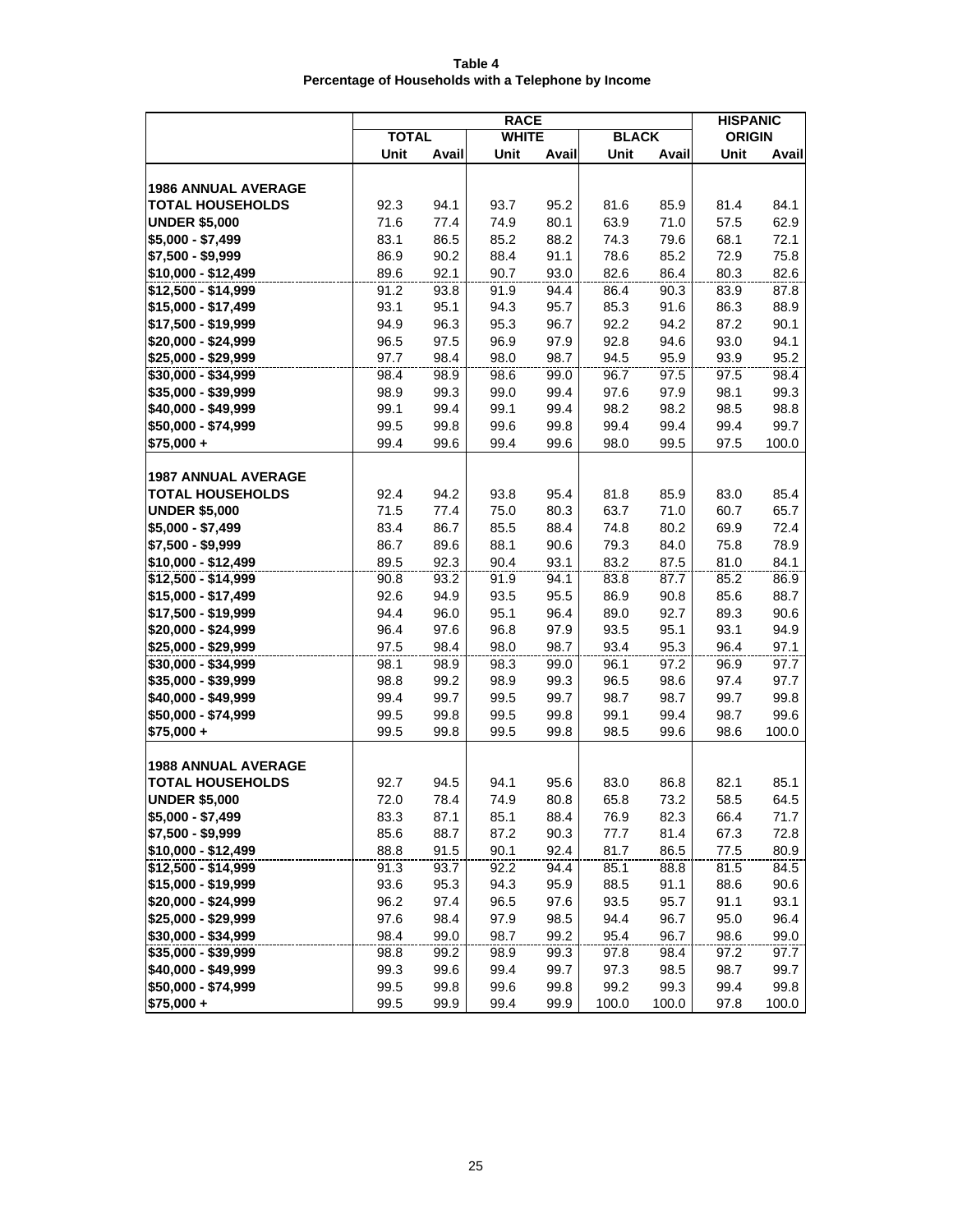| Table 4                                             |  |
|-----------------------------------------------------|--|
| Percentage of Households with a Telephone by Income |  |

|                                            | <b>RACE</b>  |              |              |              |              |              |               | <b>HISPANIC</b> |
|--------------------------------------------|--------------|--------------|--------------|--------------|--------------|--------------|---------------|-----------------|
|                                            | <b>TOTAL</b> |              | <b>WHITE</b> |              | <b>BLACK</b> |              | <b>ORIGIN</b> |                 |
|                                            | Unit         | Avail        | Unit         | Avail        | Unit         | Avail        | Unit          | Avail           |
|                                            |              |              |              |              |              |              |               |                 |
| <b>1989 ANNUAL AVERAGE</b>                 |              |              |              |              |              |              |               |                 |
| <b>TOTAL HOUSEHOLDS</b>                    | 93.1         | 94.9         | 94.5         | 95.9         | 83.2         | 87.1         | 83.0          | 86.0            |
| <b>UNDER \$5,000</b>                       | 74.4         | 80.4         | 78.1         | 83.2         | 65.6         | 73.5         | 62.1          | 67.3            |
| $$5,000 - $7,499$                          | 83.7         | 87.4         | 85.7         | 89.1         | 77.4         | 82.0         | 68.8          | 73.8            |
| \$7,500 - \$9,999                          | 86.6         | 89.8         | 88.5         | 91.3         | 78.4         | 83.6         | 75.9          | 80.2            |
| \$10,000 - \$12,499                        | 88.4         | 91.3         | 90.0         | 92.6         | 79.3         | 84.9         | 73.2          | 76.8            |
| \$12,500 - \$14,999                        | 91.3         | 93.7         | 92.4         | 94.5         | 84.5         | 88.8         | 79.2          | 83.7            |
| \$15,000 - \$19,999                        | 93.2         | 95.0         | 94.2         | 95.8         | 85.9         | 89.2         | 86.3          | 88.8            |
| \$20,000 - \$24,999                        | 95.9         | 97.2         | 96.4         | 97.5         | 91.6         | 94.3         | 92.0          | 94.4            |
| \$25,000 - \$29,999                        | 97.5         | 98.4         | 97.9         | 98.6         | 94.0         | 96.0         | 93.3          | 96.3            |
| \$30,000 - \$34,999                        | 98.3         | 98.8         | 98.5         | 98.9         | 96.1         | 97.0         | 95.6          | 96.2            |
| \$35,000 - \$39,999                        | 98.7         | 99.3         | 98.9         | 99.4         | 96.7         | 98.0         | 95.8          | 97.5            |
| \$40,000 - \$49,999                        | 99.1         | 99.5         | 99.2         | 99.6         | 97.2         | 97.7         | 97.0          | 98.2            |
| \$50,000 - \$59,999                        | 99.5         | 99.7         | 99.5         | 99.8         | 98.7         | 99.0         | 98.7          | 99.2            |
| \$60,000 - \$74,999                        | 99.5         | 99.7         | 99.5         | 99.7         | 99.3         | 99.3         | 95.7          | 96.8            |
| $$75,000 +$                                | 99.5         | 99.8         | 99.5         | 99.8         | 99.5         | 99.5         | 99.7          | 99.7            |
|                                            |              |              |              |              |              |              |               |                 |
| <b>1990 ANNUAL AVERAGE</b>                 |              |              |              |              |              |              |               |                 |
| <b>TOTAL HOUSEHOLDS</b>                    | 93.3         | 95.0         | 94.6         | 96.1         | 83.5         | 87.0         | 82.7          | 85.3            |
| <b>UNDER \$5,000</b>                       | 75.4         | 81.0         | 79.1         | 84.2         | 66.1         | 72.8         | 61.1          | 66.1            |
| \$5,000 - \$7,499                          | 82.6         | 86.8         | 84.9         | 88.8         | 74.9         | 80.1         | 66.7          | 70.6            |
| \$7,500 - \$9,999                          | 86.9         | 89.9         | 89.0         | 91.6         | 77.3         | 82.4         | 74.8          | 77.8            |
| \$10,000 - \$12,499                        | 88.9         | 91.7         | 90.2         | 92.8         | 81.9         | 85.5         | 74.1          | 77.1            |
| \$12,500 - \$14,999                        | 91.7         | 93.9         | 92.7         | 94.7         | 85.9         | 88.7         | 82.0          | 84.3            |
| \$15,000 - \$19,999                        | 93.3         | 95.3         | 94.2         | 96.0         | 87.7         | 91.0         | 85.1          | 88.6            |
| \$20,000 - \$24,999                        | 95.6         | 97.0         | 96.1         | 97.4         | 91.9         | 93.7         | 89.4          | 91.3            |
| \$25,000 - \$29,999                        | 97.0         | 98.0         | 97.7         | 98.5         | 90.9         | 93.2         | 94.2          | 95.5            |
| \$30,000 - \$34,999                        | 97.9         | 98.6         | 98.4         | 98.9         | 93.3         | 95.4         | 96.0          | 97.0            |
| \$35,000 - \$39,999                        | 98.7<br>99.1 | 99.3         | 98.8<br>99.2 | 99.4         | 97.0         | 98.0         | 94.1<br>97.8  | 96.3            |
| \$40,000 - \$49,999<br>\$50,000 - \$59,999 | 99.4         | 99.4<br>99.6 | 99.5         | 99.5<br>99.7 | 98.5<br>98.7 | 98.8<br>98.7 | 97.5          | 97.8<br>98.2    |
| \$60,000 - \$74,999                        |              |              |              |              |              |              |               | 99.1            |
| $$75,000 +$                                | 99.5<br>99.5 | 99.7<br>99.8 | 99.6<br>99.5 | 99.8<br>99.8 | 98.3<br>98.6 | 98.8<br>98.6 | 98.8<br>97.7  | 99.6            |
|                                            |              |              |              |              |              |              |               |                 |
| <b>1991 ANNUAL AVERAGE</b>                 |              |              |              |              |              |              |               |                 |
| <b>TOTAL HOUSEHOLDS</b>                    | 93.4         | 95.1         | 94.8         | 96.2         | 83.5         | 87.2         | 84.1          | 86.7            |
| <b>UNDER \$5,000</b>                       | 73.9         | 80.1         | 78.3         | 83.7         | 63.3         | 71.2         | 65.2          | 71.3            |
| \$5,000 - \$7,499                          | 82.9         | 86.8         | 85.2         | 88.8         | 75.0         | 80.3         | 69.6          | 74.7            |
| \$7,500 - \$9,999                          | 86.5         | 89.7         | 88.1         | 91.0         | 79.1         | 83.7         | 73.1          | 76.9            |
| \$10,000 - \$12,499                        | 88.9         | 91.6         | 90.0         | 92.5         | 82.4         | 86.2         | 76.0          | 79.2            |
| \$12,500 - \$14,999                        | 91.1         | 93.4         | 92.1         | 94.3         | 85.5         | 88.4         | 82.4          | 84.6            |
| \$15,000 - \$19,999                        | 93.4         | 95.2         | 94.3         | 95.9         | 87.1         | 90.7         | 87.0          | 89.8            |
| \$20,000 - \$24,999                        | 95.5         | 97.0         | 96.0         | 97.5         | 91.2         | 93.3         | 91.6          | 93.5            |
| \$25,000 - \$29,999                        | 96.8         | 97.9         | 97.3         | 98.2         | 93.6         | 96.0         | 90.9          | 92.4            |
| \$30,000 - \$34,999                        | 98.3         | 98.9         | 98.6         | 99.2         | 95.4         | 97.1         | 95.8          | 97.1            |
| \$35,000 - \$39,999                        | 98.7         | 99.1         | 98.8         | 99.3         | 97.0         | 97.7         | 96.2          | 97.3            |
| \$40,000 - \$49,999                        | 99.1         | 99.5         | 99.2         | 99.6         | 98.1         | 98.6         | 98.2          | 98.8            |
| \$50,000 - \$59,999                        | 99.5         | 99.7         | 99.5         | 99.7         | 98.6         | 99.0         | 97.9          | 98.6            |
| \$60,000 - \$74,999                        | 99.7         | 99.9         | 99.7         | 99.9         | 99.3         | 99.5         | 98.8          | 99.2            |
| $$75,000 +$                                | 99.7         | 99.9         | 99.7         | 99.9         | 99.6         | 100.0        | 98.5          | 99.6            |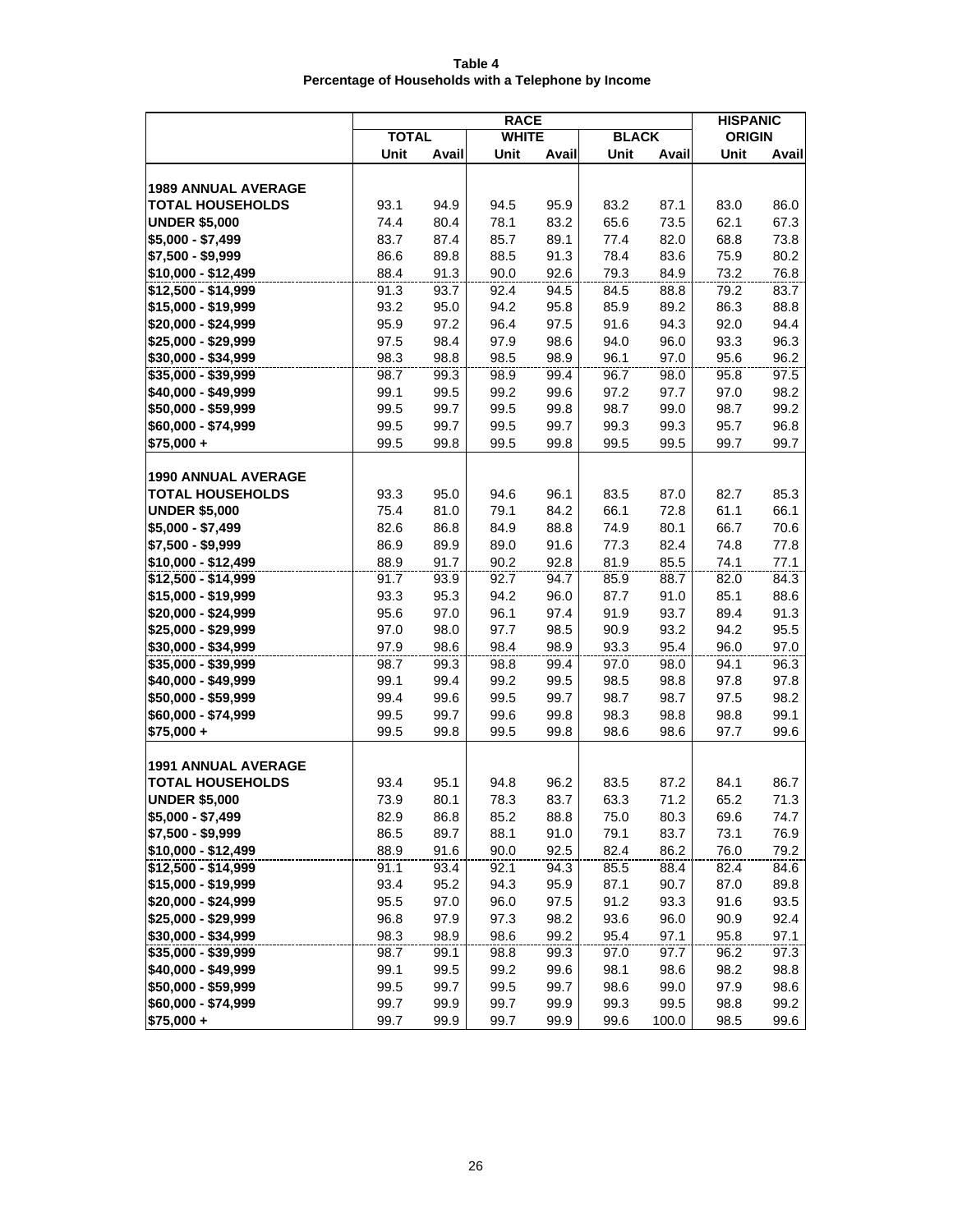| Table 4                                             |  |
|-----------------------------------------------------|--|
| Percentage of Households with a Telephone by Income |  |

|                                            | <b>RACE</b>  |              |              |              |              |              |               | <b>HISPANIC</b> |
|--------------------------------------------|--------------|--------------|--------------|--------------|--------------|--------------|---------------|-----------------|
|                                            | <b>TOTAL</b> |              | <b>WHITE</b> |              | <b>BLACK</b> |              | <b>ORIGIN</b> |                 |
|                                            | Unit         | Avail        | Unit         | Avail        | Unit         | Avail        | Unit          | Avail           |
|                                            |              |              |              |              |              |              |               |                 |
| <b>1992 ANNUAL AVERAGE</b>                 |              |              |              |              |              |              |               |                 |
| <b>TOTAL HOUSEHOLDS</b>                    | 93.8         | 95.3         | 95.2         | 96.4         | 84.2         | 87.9         | 85.8          | 88.2            |
| <b>UNDER \$5,000</b>                       | 72.0         | 78.1         | 75.5         | 81.1         | 64.1         | 71.3         | 65.0          | 70.7            |
| $$5,000 - $7,499$                          | 83.2         | 86.8         | 85.4         | 88.3         | 76.3         | 82.3         | 72.0          | 75.5            |
| \$7,500 - \$9,999                          | 87.5         | 90.2         | 89.2         | 91.4         | 79.9         | 84.9         | 76.2          | 79.9            |
| \$10,000 - \$12,499                        | 90.5         | 92.9         | 91.6         | 93.9         | 84.6         | 87.9         | 82.1          | 85.3            |
| $$12,500 - $14,999$                        | 91.5         | 93.7         | 92.7         | 94.7         | 85.1         | 88.4         | 85.7          | 88.8            |
| \$15,000 - \$19,999                        | 93.3         | 95.0         | 94.3         | 95.7         | 86.6         | 90.6         | 86.7          | 89.5            |
| \$20,000 - \$24,999                        | 95.9         | 97.1         | 96.5         | 97.5         | 91.2         | 93.7         | 93.2          | 94.5            |
| \$25,000 - \$29,999                        | 97.1         | 98.0         | 97.6         | 98.5         | 92.6         | 94.6         | 94.8          | 95.6            |
| \$30,000 - \$34,999                        | 98.2         | 98.9         | 98.4         | 99.0         | 96.3         | 97.4         | 96.1          | 97.1            |
| \$35,000 - \$39,999                        | 98.6         | 99.0         | 98.9         | 99.3         | 96.4         | 97.4         | 96.6          | 97.5            |
| \$40,000 - \$49,999                        | 99.2         | 99.5         | 99.4         | 99.6         | 97.6         | 98.5         | 98.2          | 98.7            |
| \$50,000 - \$59,999                        | 99.4         | 99.7         | 99.4         | 99.7         | 98.9         | 99.6         | 98.3          | 98.5            |
| \$60,000 - \$74,999                        | 99.5         | 99.8         | 99.5         | 99.8         | 99.3         | 99.6         | 98.9          | 99.7            |
| $$75,000 +$                                | 99.4         | 99.7         | 99.5         | 99.8         | 97.7         | 97.9         | 99.1          | 99.1            |
|                                            |              |              |              |              |              |              |               |                 |
| <b>1993 ANNUAL AVERAGE</b>                 |              |              |              |              |              |              |               |                 |
| <b>TOTAL HOUSEHOLDS</b>                    | 94.2         | 95.6         | 95.5         | 96.6         | 85.2         | 88.3         | 86.7          | 88.8            |
| <b>UNDER \$5,000</b>                       | 72.9         | 78.9         | 76.4         | 82.0         | 65.5         | 72.7         | 66.3          | 70.7            |
| $$5,000 - $7,499$                          | 84.0         | 87.2         | 85.7         | 88.8         | 78.7         | 82.4         | 75.7          | 78.6            |
| \$7,500 - \$9,999                          | 87.4         | 90.1         | 89.1         | 91.4         | 80.1         | 84.6         | 79.7          | 82.8            |
| \$10,000 - \$12,499                        | 90.6         | 92.7         | 91.9         | 93.8         | 82.9         | 86.7         | 85.7          | 88.3            |
| \$12,500 - \$14,999                        | 92.0         | 94.1         | 93.2         | 95.1         | 84.8         | 88.7         | 84.0          | 86.2            |
| \$15,000 - \$19,999                        | 93.6         | 95.2         | 94.5         | 96.0         | 88.0         | 90.4         | 85.3          | 88.3            |
| \$20,000 - \$24,999                        | 96.3         | 97.5         | 96.8         | 97.8         | 92.6         | 94.6         | 91.9          | 94.6            |
| \$25,000 - \$29,999                        | 97.7         | 98.5         | 98.1         | 98.8         | 94.5         | 96.1         | 95.5          | 96.9            |
| \$30,000 - \$34,999                        | 98.3         | 98.9         | 98.6         | 99.1         | 96.3         | 96.9         | 96.2          | 97.3            |
| \$35,000 - \$39,999                        | 98.6         | 99.0         | 98.8         | 99.2         | 96.3         | 97.1         | 95.7          | 96.3            |
| \$40,000 - \$49,999                        | 99.2         | 99.5         | 99.3         | 99.5         | 98.2         | 98.6         | 96.9          | 97.4            |
| \$50,000 - \$59,999                        | 99.5         | 99.7         | 99.5         | 99.7         | 99.0         | 99.3         | 98.4          | 99.1            |
| \$60,000 - \$74,999                        | 99.6         | 99.8         | 99.6         | 99.8         | 99.3         | 99.3         | 100.0         | 100.0           |
| $$75,000 +$                                | 99.5         | 99.8         | 99.5         | 99.8         | 99.4         | 100.0        | 100.0         | 100.0           |
|                                            |              |              |              |              |              |              |               |                 |
| <b>1994 ANNUAL AVERAGE</b>                 |              |              |              |              |              |              |               |                 |
| <b>TOTAL HOUSEHOLDS</b>                    | 93.8         | 95.4         | 95.1         | 96.4         | 85.7         | 89.4         | 86.0          | 88.3            |
| <b>UNDER \$5,000</b>                       | 76.1         | 82.1         | 79.8         | 84.6         | 68.7         | 77.4         | 66.3          | 71.8            |
| \$5,000 - \$7,499                          | 82.7         | 87.0         | 84.9         | 88.9         | 77.2         | 82.4         | 73.1          | 77.3            |
| \$7,500 - \$9,999                          | 87.3         | 90.5         | 89.1         | 92.1         | 81.4         | 84.9         | 81.1          | 83.8            |
| \$10.000 - \$12.499                        | 89.6         | 92.2         | 90.9         | 93.1         | 81.5         | 88.6         | 83.3          | 86.2            |
| $$12,500 - $14,999$                        | 91.5         | 94.0         | 92.9         | 95.0         | 85.5         | 89.2         | 84.6          | 87.8            |
| \$15,000 - \$19,999                        | 93.6         | 95.3         | 94.4         | 95.8         | 86.6         | 92.2         | 87.6          | 89.7            |
| \$20,000 - \$24,999                        | 95.2         | 96.7         | 95.8         | 97.2         | 90.3         | 93.5         | 91.4          | 93.5            |
| \$25,000 - \$29,999                        | 96.6         | 97.6         | 97.0         | 97.9         | 93.9         | 95.8         | 92.1          | 93.3            |
| \$30,000 - \$34,999<br>\$35,000 - \$39,999 | 97.3         | 98.2         | 97.7         | 98.5         | 93.8         | 95.7         | 91.7          | 93.9            |
| \$40,000 - \$49,999                        | 97.8         | 98.5         | 98.1         | 98.6         | 94.4         | 97.3         | 95.2          | 96.0            |
| \$50,000 - \$59,999                        | 98.6         | 99.1         | 98.8         | 99.3         | 97.2         | 97.8         | 96.4          | 96.6<br>99.7    |
| \$60,000 - \$74,999                        | 99.0<br>99.4 | 99.3<br>99.5 | 99.2<br>99.4 | 99.4<br>99.5 | 96.3<br>99.5 | 98.1<br>99.7 | 99.5<br>98.3  | 98.5            |
|                                            |              |              |              |              |              |              |               |                 |
| \$75,000+                                  | 99.1         | 99.4         | 99.2         | 99.4         | 98.6         | 99.3         | 98.7          | 98.7            |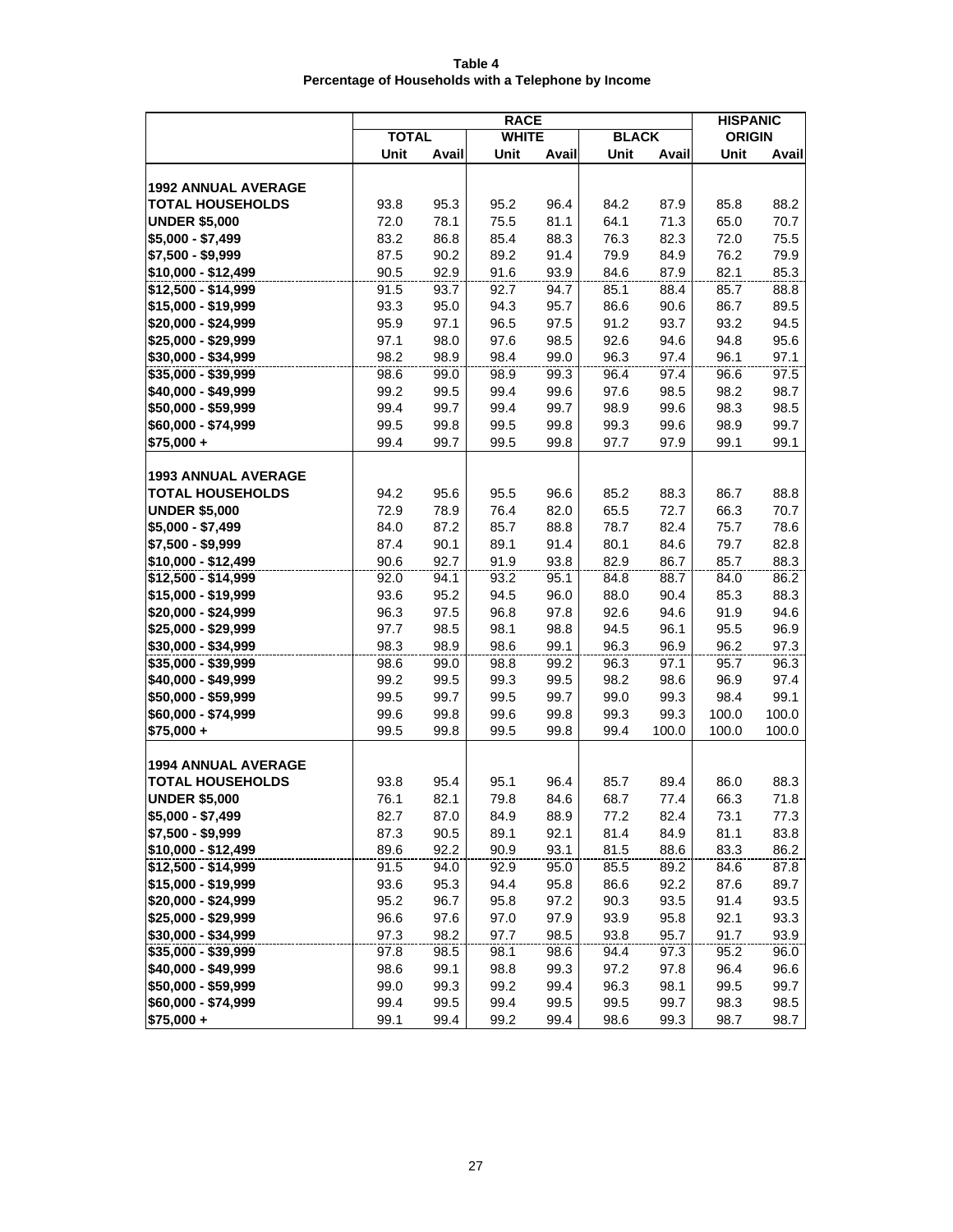| Table 4                                             |  |
|-----------------------------------------------------|--|
| Percentage of Households with a Telephone by Income |  |

|                                   | <b>RACE</b>  |              |              |              |              |              | <b>HISPANIC</b> |              |
|-----------------------------------|--------------|--------------|--------------|--------------|--------------|--------------|-----------------|--------------|
|                                   | <b>TOTAL</b> |              | <b>WHITE</b> |              | <b>BLACK</b> |              | <b>ORIGIN</b>   |              |
|                                   | Unit         | Avail        | Unit         | Avail        | Unit         | Avail        | Unit            | Avail        |
|                                   |              |              |              |              |              |              |                 |              |
| <b>1995 ANNUAL AVERAGE</b>        |              |              |              |              |              |              |                 |              |
| <b>TOTAL HOUSEHOLDS</b>           | 93.9         | 95.2         | 95.2         | 96.2         | 86.2         | 89.2         | 85.9            | 87.8         |
| <b>UNDER \$5,000</b>              | 75.3         | 80.5         | 79.1         | 83.0         | 67.4         | 75.1         | 68.8            | 72.2         |
| $$5,000 - $7,499$                 | 82.8         | 86.3         | 84.8         | 87.7         | 77.9         | 83.0         | 72.6            | 75.5         |
| \$7,500 - \$9,999                 | 87.3         | 89.6         | 89.5         | 91.5         | 79.0         | 83.3         | 78.0            | 80.4         |
| \$10,000 - \$12,499               | 89.8         | 92.1         | 91.2         | 93.2         | 83.5         | 87.6         | 84.2            | 86.4         |
| \$12,500 - \$14,999               | 91.7         | 93.5         | 92.8         | 94.4         | 86.4         | 89.3         | 84.9            | 86.8         |
| \$15,000 - \$19,999               | 93.1         | 95.0         | 94.1         | 95.6         | 88.5         | 92.4         | 84.9            | 87.6         |
| \$20,000 - \$24,999               | 95.4         | 96.4         | 96.0         | 96.9         | 92.4         | 94.1         | 90.2            | 92.1         |
| \$25,000 - \$29,999               | 96.6         | 97.6         | 97.0         | 97.9         | 93.7         | 95.6         | 92.2            | 94.3         |
| \$30,000 - \$34,999               | 97.6         | 98.0         | 97.9         | 98.3         | 94.3         | 95.2         | 94.2            | 95.1         |
| \$35,000 - \$39,999               | 98.3         | 98.7         | 98.5         | 98.8         | 96.9         | 97.5         | 97.3            | 98.4         |
| \$40,000 - \$49,999               | 98.6         | 98.9         | 98.8         | 99.0         | 97.1         | 97.8         | 96.6            | 96.6         |
| \$50,000 - \$59,999               | 98.8         | 99.1         | 99.0         | 99.3         | 97.7         | 98.2         | 95.7            | 97.0         |
| \$60,000 - \$74,999               | 99.2         | 99.3         | 99.2         | 99.4         | 98.8         | 99.0         | 98.6            | 99.4         |
| $$75,000 +$                       | 99.0         | 99.2         | 99.0         | 99.2         | 99.1         | 99.5         | 99.0            | 99.0         |
|                                   |              |              |              |              |              |              |                 |              |
| <b>1996 ANNUAL AVERAGE</b>        |              |              |              |              |              |              |                 |              |
| <b>TOTAL HOUSEHOLDS</b>           | 93.9         | 95.0         | 94.9         | 95.8         | 87.3         | 89.8         | 86.4            | 88.0         |
| <b>UNDER \$5,000</b>              | 75.6         | 80.3         | 78.0         | 81.7         | 70.1         | 76.9         | 68.0            | 71.4         |
| $$5,000 - $7,499$                 | 83.1         | 85.8         | 84.5         | 86.6         | 79.9         | 84.3         | 76.9            | 78.8         |
| \$7,500 - \$9,999                 | 87.2         | 89.8         | 88.6         | 90.7         | 81.9         | 86.7         | 79.7            | 82.3         |
| \$10,000 - \$12,499               | 88.8         | 91.4         | 90.2         | 92.3         | 83.5         | 88.1         | 82.0            | 84.3         |
| \$12,500 - \$14,999               | 91.7         | 93.5         | 92.8         | 94.4         | 86.1         | 89.5         | 85.1            | 87.0         |
| \$15,000 - \$19,999               | 93.0         | 94.6         | 93.7         | 95.1         | 88.7         | 91.3         | 86.5            | 88.7         |
| \$20,000 - \$24,999               | 94.5         | 95.6         | 95.1         | 96.0         | 91.3         | 92.6         | 86.5            | 88.6         |
| \$25,000 - \$29,999               | 96.2         | 97.1         | 96.5         | 97.3         | 93.3         | 95.0         | 94.5            | 95.4         |
| \$30,000 - \$34,999               | 97.5         | 98.1         | 97.7         | 98.3         | 96.4         | 97.4         | 95.7            | 96.3         |
| \$35,000 - \$39,999               | 97.9         | 98.3         | 97.8         | 98.2         | 97.5         | 98.0         | 95.2            | 95.7         |
| \$40,000 - \$49,999               | 98.5         | 98.9         | 98.7         | 99.0         | 96.7         | 97.0<br>97.6 | 96.1<br>97.5    | 97.5         |
| \$50,000 - \$59,999               | 98.8         | 99.0<br>99.1 | 99.0<br>99.0 | 99.1<br>99.3 | 97.3<br>97.3 | 97.3         | 97.9            | 98.2<br>99.4 |
| \$60,000 - \$74,999<br>\$75,000 + | 98.8<br>98.9 | 99.2         | 99.0         | 99.2         | 98.7         | 99.2         | 98.4            | 98.7         |
|                                   |              |              |              |              |              |              |                 |              |
| <b>1997 ANNUAL AVERAGE</b>        |              |              |              |              |              |              |                 |              |
| <b>TOTAL HOUSEHOLDS</b>           | 93.9         | 95.0         | 95.0         | 95.9         | 86.9         | 89.5         | 86.7            | 88.6         |
| <b>UNDER \$5,000</b>              | 75.7         | 80.8         | 79.1         | 83.5         | 68.4         | 75.1         | 68.5            | 73.5         |
| \$5,000 - \$7,499                 | 82.8         | 85.9         | 84.5         | 87.1         | 78.1         | 82.4         | 74.6            | 77.0         |
| \$7,500 - \$9,999                 | 86.7         | 89.5         | 89.0         | 91.2         | 78.6         | 83.3         | 79.3            | 81.4         |
| \$10,000 - \$12,499               | 89.9         | 91.9         | 90.9         | 92.7         | 85.3         | 88.1         | 82.4            | 86.0         |
| \$12,500 - \$14,999               | 91.0         | 93.1         | 92.4         | 94.0         | 83.9         | 88.1         | 84.5            | 86.4         |
| \$15,000 - \$19,999               | 93.1         | 94.6         | 94.1         | 95.3         | 88.8         | 91.8         | 86.7            | 88.4         |
| \$20,000 - \$24,999               | 95.0         | 95.9         | 95.4         | 96.2         | 92.1         | 93.9         | 89.6            | 90.9         |
| \$25,000 - \$29,999               | 95.8         | 96.8         | 96.2         | 97.1         | 92.6         | 94.7         | 91.8            | 93.7         |
| \$30,000 - \$34,999               | 97.2         | 97.9         | 97.5         | 98.1         | 95.1         | 95.9         | 93.6            | 94.9         |
| \$35,000 - \$39,999               | 97.4         | 97.9         | 97.9         | 98.1         | 94.8         | 96.2         | 94.9            | 96.4         |
| \$40,000 - \$49,999               | 98.2         | 98.6         | 98.4         | 98.7         | 97.0         | 97.8         | 96.6            | 97.4         |
| \$50,000 - \$59,999               | 98.4         | 98.8         | 98.5         | 98.9         | 96.9         | 97.3         | 97.7            | 98.6         |
| \$60,000 - \$74,999               | 99.0         | 99.2         | 99.0         | 99.2         | 99.5         | 99.8         | 98.4            | 98.4         |
| $$75,000 +$                       | 99.0         | 99.2         | 99.1         | 99.3         | 98.5         | 98.8         | 98.1            | 98.3         |
|                                   |              |              |              |              |              |              |                 |              |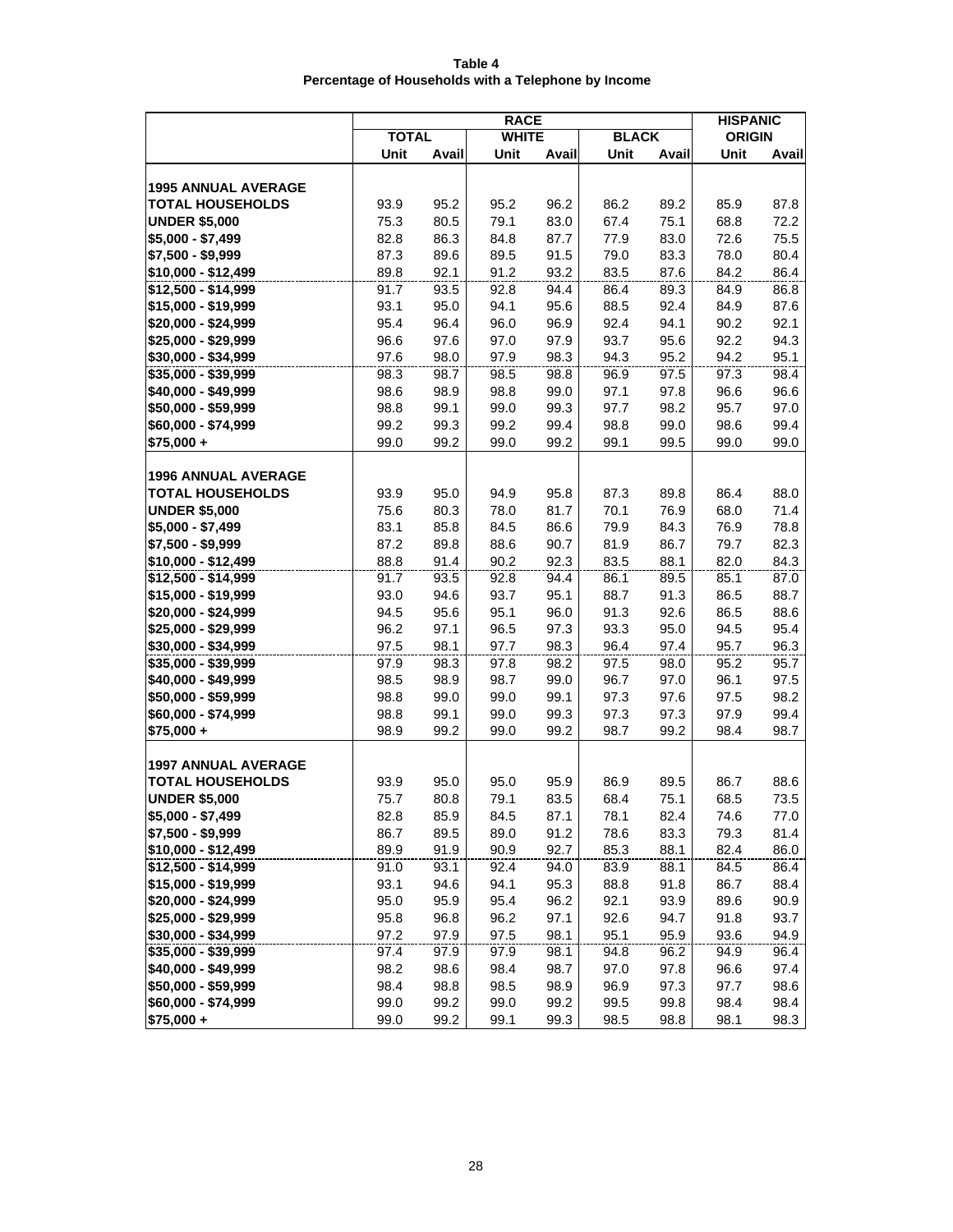| Table 4                                             |  |
|-----------------------------------------------------|--|
| Percentage of Households with a Telephone by Income |  |

|                            | <b>RACE</b>  |       |              |       |              |       |               | <b>HISPANIC</b> |
|----------------------------|--------------|-------|--------------|-------|--------------|-------|---------------|-----------------|
|                            | <b>TOTAL</b> |       | <b>WHITE</b> |       | <b>BLACK</b> |       | <b>ORIGIN</b> |                 |
|                            | Unit         | Avail | Unit         | Avail | Unit         | Avail | Unit          | Avail           |
|                            |              |       |              |       |              |       |               |                 |
| <b>1998 ANNUAL AVERAGE</b> |              |       |              |       |              |       |               |                 |
| <b>TOTAL HOUSEHOLDS</b>    | 94.1         | 95.2  | 95.1         | 96.0  | 87.9         | 89.7  | 88.4          | 90.0            |
| <b>UNDER \$5,000</b>       | 77.2         | 81.3  | 80.1         | 83.8  | 70.3         | 75.2  | 72.0          | 75.3            |
| $$5,000 - $7,499$          | 83.0         | 85.9  | 84.9         | 87.6  | 77.6         | 81.0  | 77.0          | 80.6            |
| \$7,500 - \$9,999          | 87.4         | 89.3  | 88.8         | 90.6  | 83.3         | 85.0  | 79.7          | 81.6            |
| \$10,000 - \$12,499        | 89.8         | 91.7  | 90.7         | 92.5  | 85.7         | 88.5  | 84.6          | 86.2            |
| $$12,500 - $14,999$        | 91.0         | 92.8  | 92.0         | 93.7  | 85.8         | 88.2  | 85.3          | 86.4            |
| \$15,000 - \$19,999        | 93.0         | 94.2  | 94.0         | 95.2  | 88.3         | 89.6  | 89.6          | 91.0            |
| \$20,000 - \$24,999        | 93.9         | 95.2  | 94.6         | 95.8  | 90.2         | 92.2  | 88.4          | 90.2            |
| \$25,000 - \$29,999        | 95.6         | 96.6  | 95.8         | 96.7  | 94.0         | 95.9  | 91.3          | 93.5            |
| \$30,000 - \$34,999        | 97.1         | 97.8  | 97.5         | 98.2  | 94.3         | 95.6  | 95.3          | 96.7            |
| \$35,000 - \$39,999        | 97.5         | 98.0  | 97.8         | 98.3  | 95.4         | 96.4  | 95.9          | 96.8            |
| \$40,000 - \$49,999        | 98.1         | 98.5  | 98.3         | 98.7  | 96.2         | 96.7  | 96.9          | 97.4            |
| \$50,000 - \$59,999        | 98.1         | 98.5  | 98.2         | 98.6  | 96.8         | 97.5  | 95.7          | 96.7            |
| \$60,000 - \$74,999        | 98.6         | 98.8  | 98.8         | 99.0  | 96.9         | 97.4  | 97.5          | 97.5            |
| $$75,000 +$                | 99.0         | 99.2  | 99.0         | 99.2  | 99.1         | 99.1  | 98.6          | 98.8            |
|                            |              |       |              |       |              |       |               |                 |
| <b>1999 ANNUAL AVERAGE</b> |              |       |              |       |              |       |               |                 |
| <b>TOTAL HOUSEHOLDS</b>    | 94.2         | 95.0  | 95.2         | 95.9  | 87.7         | 89.6  | 89.9          | 90.9            |
| <b>UNDER \$5,000</b>       | 76.0         | 79.8  | 79.0         | 82.6  | 69.5         | 74.2  | 72.8          | 75.6            |
| \$5,000 - \$7,499          | 82.9         | 85.3  | 84.6         | 87.0  | 78.3         | 81.2  | 79.8          | 83.3            |
| \$7,500 - \$9,999          | 88.3         | 90.3  | 89.9         | 91.5  | 81.8         | 85.5  | 85.0          | 85.8            |
| \$10,000 - \$12,499        | 88.9         | 90.5  | 90.4         | 91.8  | 82.1         | 84.9  | 85.2          | 86.5            |
| \$12,500 - \$14,999        | 90.3         | 92.0  | 91.0         | 92.4  | 87.1         | 89.8  | 84.8          | 85.9            |
| \$15,000 - \$19,999        | 92.5         | 94.0  | 93.5         | 94.7  | 87.0         | 90.2  | 88.3          | 89.5            |
| \$20,000 - \$24,999        | 94.1         | 95.1  | 94.8         | 95.7  | 90.5         | 92.1  | 91.5          | 92.8            |
| \$25,000 - \$29,999        | 95.3         | 96.2  | 95.9         | 96.6  | 91.8         | 93.5  | 95.2          | 95.7            |
| \$30,000 - \$34,999        | 96.7         | 97.4  | 97.2         | 97.7  | 93.9         | 95.5  | 94.7          | 95.2            |
| \$35,000 - \$39,999        | 97.3         | 97.8  | 97.8         | 98.2  | 94.3         | 95.1  | 96.1          | 96.6            |
| \$40,000 - \$49,999        | 98.2         | 98.5  | 98.3         | 98.6  | 97.2         | 97.6  | 95.8          | 96.5            |
| \$50,000 - \$59,999        | 98.2         | 98.5  | 98.3         | 98.7  | 97.2         | 97.4  | 98.1          | 98.5            |
| \$60,000 - \$74,999        | 98.6         | 98.8  | 98.6         | 98.9  | 97.6         | 98.4  | 98.2          | 98.4            |
| $$75,000 +$                | 98.8         | 99.0  | 98.9         | 99.1  | 97.8         | 98.2  | 97.7          | 98.2            |
|                            |              |       |              |       |              |       |               |                 |
| <b>2000 ANNUAL AVERAGE</b> |              |       |              |       |              |       |               |                 |
| <b>TOTAL HOUSEHOLDS</b>    | 94.4         | 95.2  | 95.2         | 95.9  | 89.3         | 90.7  | 90.5          | 91.6            |
| <b>UNDER \$5,000</b>       | 80.0         | 83.1  | 83.1         | 86.2  | 73.0         | 76.3  | 79.0          | 82.0            |
| \$5,000 - \$7,499          | 84.2         | 86.3  | 85.0         | 87.0  | 81.7         | 84.6  | 82.4          | 84.7            |
| \$7,500 - \$9,999          | 87.0         | 89.3  | 88.4         | 90.3  | 82.2         | 85.7  | 85.8          | 87.0            |
| \$10,000 - \$12,499        | 90.0         | 91.5  | 90.9         | 92.5  | 85.9         | 87.5  | 84.0          | 86.0            |
| $$12,500 - $14,999$        | 91.5         | 92.9  | 92.7         | 94.0  | 86.5         | 87.9  | 88.0          | 89.9            |
| \$15,000 - \$19,999        | 91.7         | 93.2  | 92.6         | 94.1  | 86.9         | 89.1  | 87.2          | 88.5            |
| \$20,000 - \$24,999        | 93.7         | 94.7  | 94.3         | 95.2  | 90.5         | 92.2  | 90.8          | 91.3            |
| \$25,000 - \$29,999        | 95.5         | 96.3  | 96.0         | 96.8  | 92.5         | 93.8  | 93.0          | 94.3            |
| \$30,000 - \$34,999        | 96.4         | 97.0  | 96.6         | 97.2  | 95.4         | 96.1  | 93.7          | 94.3            |
| \$35,000 - \$39,999        | 97.2         | 97.7  | 97.5         | 98.0  | 95.1         | 95.7  | 95.4          | 95.8            |
| \$40,000 - \$49,999        | 97.7         | 98.2  | 97.9         | 98.4  | 96.0         | 96.4  | 96.7          | 97.8            |
| \$50,000 - \$59,999        | 98.0         | 98.3  | 98.1         | 98.4  | 97.0         | 97.5  | 97.6          | 97.8            |
| \$60,000 - \$74,999        | 98.4         | 98.7  | 98.5         | 98.8  | 97.0         | 97.5  | 95.9          | 96.5            |
| \$75,000+                  | 98.4         | 98.7  | 98.5         | 98.7  | 97.5         | 97.7  | 96.9          | 97.4            |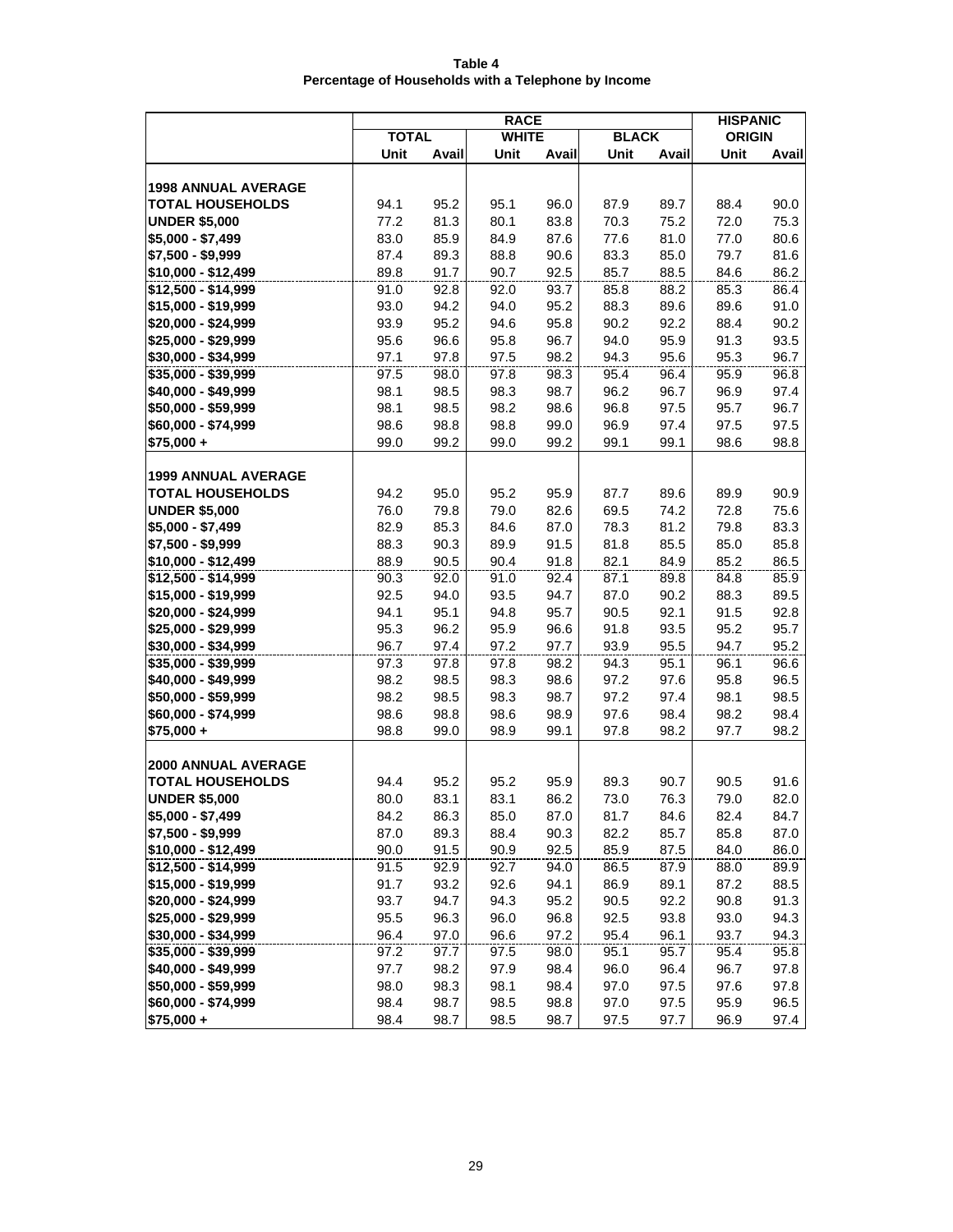| Table 4                                             |  |  |  |  |  |  |  |  |
|-----------------------------------------------------|--|--|--|--|--|--|--|--|
| Percentage of Households with a Telephone by Income |  |  |  |  |  |  |  |  |

|                                            | <b>RACE</b>  |              |              |              |              |              |               | <b>HISPANIC</b> |
|--------------------------------------------|--------------|--------------|--------------|--------------|--------------|--------------|---------------|-----------------|
|                                            | <b>TOTAL</b> |              | <b>WHITE</b> |              | <b>BLACK</b> |              | <b>ORIGIN</b> |                 |
|                                            | Unit         | Avail        | Unit         | Avail        | Unit         | Avail        | Unit          | Avail           |
|                                            |              |              |              |              |              |              |               |                 |
| <b>2001 ANNUAL AVERAGE</b>                 |              |              |              |              |              |              |               |                 |
| <b>TOTAL HOUSEHOLDS</b>                    | 94.9         | 95.7         | 95.6         | 96.4         | 90.0         | 91.4         | 91.3          | 92.4            |
| <b>UNDER \$5,000</b>                       | 79.9         | 83.3         | 83.1         | 85.7         | 72.7         | 78.0         | 78.8          | 82.3            |
| $$5,000 - $7,499$                          | 84.0         | 86.3         | 85.4         | 87.5         | 80.6         | 83.8         | 84.4          | 85.7            |
| \$7,500 - \$9,999                          | 88.8         | 90.6         | 90.0         | 91.6         | 84.6         | 87.3         | 86.5          | 88.6            |
| \$10,000 - \$12,499                        | 90.2         | 92.0         | 91.1         | 92.8         | 86.0         | 88.4         | 85.8          | 87.5            |
| \$12,500 - \$14,999                        | 91.4         | 92.6         | 92.2         | 93.3         | 86.5         | 88.3         | 88.4          | 88.8            |
| \$15,000 - \$19,999                        | 92.9         | 94.4         | 93.5         | 94.9         | 90.0         | 92.0         | 88.8          | 90.6            |
| \$20,000 - \$24,999                        | 94.3         | 95.4         | 94.9         | 96.0         | 90.5         | 92.1         | 91.3          | 93.1            |
| \$25,000 - \$29,999                        | 96.0         | 96.9         | 96.2         | 97.0         | 94.9         | 96.0         | 92.6          | 93.5            |
| \$30,000 - \$34,999                        | 96.7         | 97.3         | 97.0         | 97.5         | 95.3         | 96.0         | 94.9          | 95.2            |
| \$35,000 - \$39,999                        | 97.2         | 97.8         | 97.3         | 97.9         | 96.1         | 96.8         | 96.0          | 96.7            |
| \$40,000 - \$49,999                        | 97.8         | 98.3         | 97.9         | 98.4         | 97.0         | 97.3         | 96.0          | 96.1            |
| \$50,000 - \$59,999                        | 98.4         | 98.8         | 98.5         | 98.9         | 97.3         | 97.5         | 97.3          | 98.4            |
| \$60,000 - \$74,999                        | 98.6         | 98.9         | 98.7         | 99.0         | 97.9         | 98.3         | 96.5          | 97.5            |
| $$75,000 +$                                | 98.8         | 99.1         | 98.8         | 99.1         | 98.3         | 98.6         | 98.2          | 98.7            |
|                                            |              |              |              |              |              |              |               |                 |
| <b>2002 ANNUAL AVERAGE</b>                 |              |              |              |              |              |              |               |                 |
| <b>TOTAL HOUSEHOLDS</b>                    | 95.3         | 96.2         | 96.2         | 96.9         | 90.1         | 91.6         | 91.7          | 92.9            |
| <b>UNDER \$5,000</b>                       | 79.9         | 83.1         | 82.5         | 85.2         | 73.8         | 78.1         | 77.8          | 80.7            |
| \$5,000 - \$7,499                          | 83.3         | 86.1         | 85.9         | 88.6         | 76.4         | 79.7         | 84.5          | 85.7            |
| \$7,500 - \$9,999                          | 89.7         | 91.6         | 91.1         | 92.7         | 85.3         | 87.7         | 88.4          | 90.6            |
| \$10,000 - \$12,499                        | 90.6         | 92.3         | 91.9         | 93.3         | 85.3         | 87.9         | 88.1          | 89.7            |
| \$12,500 - \$14,999                        | 92.7         | 93.9         | 93.4         | 94.6         | 89.9         | 91.0         | 88.6          | 90.2            |
| \$15,000 - \$19,999                        | 93.2         | 94.5         | 93.8         | 94.8         | 91.1         | 93.5         | 87.7          | 89.1            |
| \$20,000 - \$24,999                        | 94.3         | 95.4         | 95.1         | 96.2         | 90.6         | 92.1         | 92.3          | 93.7            |
| \$25,000 - \$29,999                        | 95.6         | 96.6         | 96.0         | 97.0         | 93.3         | 94.4         | 93.4          | 95.3            |
| \$30,000 - \$34,999                        | 96.9         | 97.5         | 97.4         | 97.9         | 94.7         | 95.5         | 95.2          | 96.0            |
| \$35,000 - \$39,999                        | 97.9         | 98.4         | 98.0         | 98.6         | 97.1         | 97.5         | 97.4          | 97.9            |
| \$40,000 - \$49,999                        | 98.2<br>98.7 | 98.6         | 98.4         | 98.8         | 96.6         | 97.1<br>98.2 | 96.7<br>97.9  | 97.5            |
| \$50,000 - \$59,999<br>\$60,000 - \$74,999 | 99.1         | 99.2<br>99.4 | 98.9<br>99.2 | 99.2<br>99.5 | 98.0<br>98.3 | 98.8         | 98.3          | 98.3<br>98.9    |
| $$75,000 +$                                | 99.3         | 99.5         | 99.3         | 99.6         | 98.6         | 98.7         | 99.2          | 99.2            |
|                                            |              |              |              |              |              |              |               |                 |
| <b>2003 ANNUAL AVERAGE</b>                 |              |              |              |              |              |              |               |                 |
| <b>TOTAL HOUSEHOLDS</b>                    | 95.1         | 96.0         | 95.9         | 96.6         | 90.4         | 91.6         | 91.4          | 92.5            |
| <b>UNDER \$5,000</b>                       | 80.1         | 83.8         | 82.3         | 85.9         | 74.8         | 79.0         | 75.0          | 78.9            |
| \$5,000 - \$7,499                          | 85.3         | 87.2         | 85.9         | 87.6         | 82.6         | 85.0         | 80.2          | 82.1            |
| \$7,500 - \$9,999                          | 89.6         | 91.4         | 90.5         | 91.9         | 86.2         | 89.2         | 86.7          | 88.0            |
| \$10,000 - \$12,499                        | 90.3         | 91.9         | 91.0         | 92.7         | 86.6         | 88.4         | 86.3          | 87.6            |
| \$12,500 - \$14,999                        | 91.7         | 93.0         | 92.5         | 93.8         | 87.4         | 88.9         | 88.1          | 89.6            |
| \$15,000 - \$19,999                        | 92.9         | 94.3         | 93.7         | 95.0         | 88.8         | 90.3         | 89.5          | 91.1            |
| \$20,000 - \$24,999                        | 94.1         | 94.9         | 94.6         | 95.4         | 90.9         | 91.9         | 91.8          | 93.4            |
| \$25,000 - \$29,999                        | 95.6         | 96.6         | 95.9         | 96.8         | 94.4         | 95.4         | 93.5          | 94.0            |
| \$30,000 - \$34,999                        | 96.5         | 97.2         | 96.7         | 97.6         | 93.9         | 94.4         | 95.0          | 95.6            |
| \$35,000 - \$39,999                        | 97.7         | 98.4         | 97.8         | 98.5         | 97.2         | 97.5         | 97.1          | 97.6            |
| \$40,000 - \$49,999                        | 97.9         | 98.4         | 98.1         | 98.6         | 96.6         | 97.4         | 96.2          | 97.1            |
| \$50,000 - \$59,999                        | 98.5         | 99.0         | 98.6         | 99.1         | 97.8         | 98.2         | 96.8          | 97.9            |
| \$60,000 - \$74,999                        | 98.7         | 99.1         | 98.8         | 99.2         | 97.9         | 98.2         | 98.3          | 98.9            |
| \$75,000 +                                 | 99.0         | 99.3         | 99.1         | 99.5         | 97.6         | 97.8         | 99.2          | 99.5            |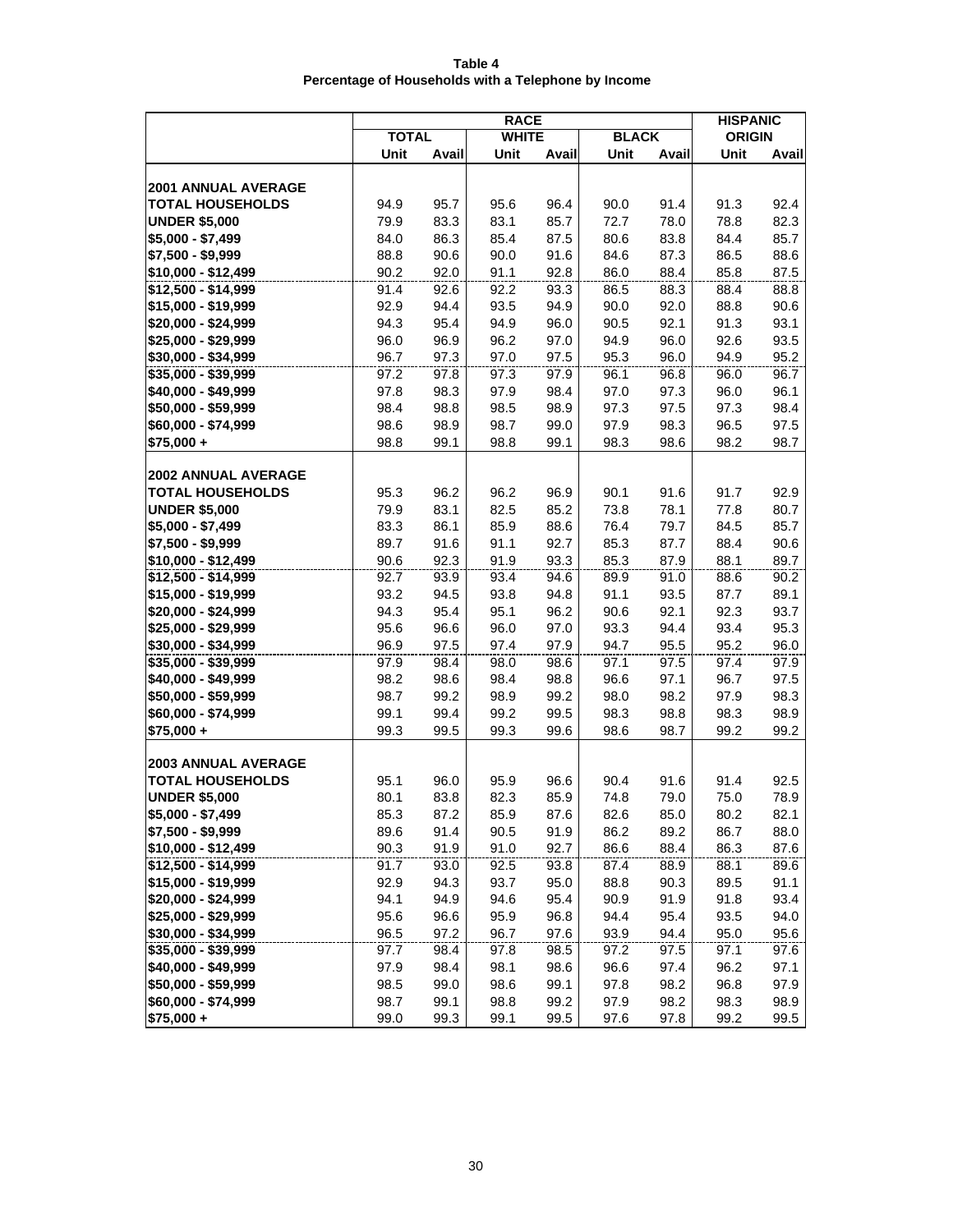| Table 4                                             |  |
|-----------------------------------------------------|--|
| Percentage of Households with a Telephone by Income |  |

|                                            | <b>RACE</b>  |              |              |              |              |              |               | <b>HISPANIC</b> |
|--------------------------------------------|--------------|--------------|--------------|--------------|--------------|--------------|---------------|-----------------|
|                                            | <b>TOTAL</b> |              | <b>WHITE</b> |              | <b>BLACK</b> |              | <b>ORIGIN</b> |                 |
|                                            | Unit         | Avail        | Unit         | Avail        | Unit         | Avail        | Unit          | Avail           |
|                                            |              |              |              |              |              |              |               |                 |
| <b>2004 ANNUAL AVERAGE</b>                 |              |              |              |              |              |              |               |                 |
| <b>TOTAL HOUSEHOLDS</b>                    | 93.8         | 94.8         | 94.6         | 95.5         | 88.6         | 90.0         | 90.3          | 91.6            |
| <b>UNDER \$5,000</b>                       | 79.1         | 82.6         | 82.1         | 85.4         | 72.0         | 75.7         | 76.9          | 79.7            |
| $$5,000 - $7,499$                          | 84.3         | 86.3         | 84.4         | 86.3         | 84.0         | 86.3         | 80.8          | 82.3            |
| \$7,500 - \$9,999                          | 87.8         | 89.7         | 88.5         | 90.4         | 84.1         | 86.4         | 84.5          | 86.9            |
| \$10,000 - \$12,499                        | 89.7         | 91.2         | 90.8         | 92.1         | 85.6         | 87.2         | 85.7          | 87.4            |
| \$12,500 - \$14,999                        | 91.5         | 93.3         | 92.1         | 93.8         | 89.6         | 91.6         | 87.2          | 89.9            |
| \$15,000 - \$19,999                        | 91.5<br>93.7 | 93.1<br>94.9 | 92.7<br>94.2 | 94.1<br>95.3 | 86.9<br>90.6 | 89.1<br>92.0 | 88.5<br>90.0  | 90.1<br>91.6    |
| \$20,000 - \$24,999<br>\$25,000 - \$29,999 | 94.5         | 95.9         | 95.0         | 96.1         | 91.9         | 94.2         | 94.1          | 95.6            |
| \$30,000 - \$34,999                        | 95.1         | 96.1         | 95.8         | 96.6         | 92.2         | 93.5         | 92.4          | 93.3            |
| \$35,000 - \$39,999                        | 95.8         | 96.6         | 96.2         | 96.9         | 93.4         | 94.6         | 95.3          | 96.2            |
| \$40,000 - \$49,999                        | 96.7         | 97.5         | 96.9         | 97.7         | 95.3         | 96.2         | 94.2          | 95.3            |
| \$50,000 - \$59,999                        | 97.3         | 97.8         | 97.5         | 98.0         | 96.7         | 96.9         | 95.7          | 96.2            |
| \$60,000 - \$74,999                        | 97.6         | 98.2         | 97.8         | 98.3         | 96.6         | 97.3         | 97.3          | 98.2            |
| $$75,000 +$                                | 98.1         | 98.6         | 98.2         | 98.7         | 98.1         | 98.1         | 97.9          | 98.5            |
|                                            |              |              |              |              |              |              |               |                 |
| <b>2005 ANNUAL AVERAGE</b>                 |              |              |              |              |              |              |               |                 |
| <b>TOTAL HOUSEHOLDS</b>                    | 93.1         | 94.3         | 93.9         | 95.0         | 88.0         | 89.8         | 88.8          | 90.4            |
| <b>UNDER \$5,000</b>                       | 79.9         | 83.8         | 82.1         | 85.9         | 75.6         | 79.8         | 73.5          | 77.1            |
| \$5,000 - \$7,499                          | 82.8         | 85.8         | 83.9         | 86.7         | 79.8         | 83.1         | 82.2          | 84.2            |
| \$7,500 - \$9,999                          | 86.7         | 89.1         | 87.9         | 90.0         | 83.4         | 86.3         | 83.4          | 84.9            |
| \$10,000 - \$12,499                        | 89.2         | 90.8         | 90.4         | 91.8         | 85.1         | 86.9         | 84.7          | 85.8            |
| \$12,500 - \$14,999                        | 90.4         | 92.0         | 91.4         | 92.9         | 86.9         | 89.3         | 85.8          | 87.6            |
| \$15,000 - \$19,999                        | 91.3         | 93.0         | 92.1         | 93.8         | 87.8         | 89.1         | 85.6          | 87.8            |
| \$20,000 - \$24,999                        | 92.8         | 94.0         | 93.4         | 94.5         | 90.9         | 92.7         | 89.1          | 90.6            |
| \$25,000 - \$29,999                        | 93.8         | 95.3         | 94.2         | 95.5         | 91.8         | 94.1         | 91.2          | 92.6            |
| \$30,000 - \$34,999                        | 94.5         | 95.7         | 95.1         | 96.2         | 90.7         | 92.9         | 91.1          | 92.4            |
| \$35,000 - \$39,999                        | 95.1         | 96.2         | 95.2         | 96.3         | 95.1         | 96.0         | 93.0          | 94.8            |
| \$40,000 - \$49,999                        | 96.0         | 96.8         | 96.3         | 97.2         | 93.5         | 94.5         | 93.3          | 95.0            |
| \$50,000 - \$59,999                        | 96.8<br>97.5 | 97.4<br>98.1 | 97.0<br>97.7 | 97.6<br>98.3 | 95.9<br>96.7 | 96.5<br>97.7 | 93.2<br>96.7  | 94.1            |
| \$60,000 - \$74,999<br>\$75,000 - \$99,999 | 97.6         | 98.2         | 97.7         | 98.3         | 96.3         | 96.5         | 96.7          | 97.8<br>98.0    |
| \$100,000 - \$149,999                      | 98.0         | 98.5         | 98.1         | 98.7         | 97.7         | 98.1         | 97.3          | 68.0            |
| $$150.000 +$                               | 97.9         | 98.5         | 98.1         | 98.7         | 95.9         | 95.9         | 97.6          | 66.7            |
|                                            |              |              |              |              |              |              |               |                 |
| <b>2006 ANNUAL AVERAGE</b>                 |              |              |              |              |              |              |               |                 |
| <b>TOTAL HOUSEHOLDS</b>                    | 93.6         | 94.7         | 94.4         | 95.4         | 88.7         | 90.3         | 89.1          | 90.7            |
| <b>UNDER \$5,000</b>                       | 81.2         | 84.8         | 83.8         | 87.2         | 76.9         | 80.7         | 80.0          | 82.5            |
| \$5,000 - \$7,499                          | 83.5         | 86.3         | 85.6         | 88.1         | 79.4         | 82.8         | 78.5          | 81.1            |
| \$7,500 - \$9,999                          | 88.4         | 90.3         | 89.1         | 90.9         | 86.0         | 87.9         | 86.0          | 87.8            |
| \$10,000 - \$12,499                        | 89.4         | 91.3         | 90.9         | 92.6         | 84.6         | 87.3         | 82.5          | 85.5            |
| \$12,500 - \$14,999                        | 90.5         | 92.1         | 91.8         | 93.2         | 84.4         | 86.7         | 85.7          | 87.2            |
| \$15,000 - \$19,999                        | 91.4         | 93.0         | 92.5         | 93.9         | 87.9         | 89.3         | 85.9          | 88.4            |
| \$20,000 - \$24,999                        | 93.4         | 94.6         | 94.0         | 95.1         | 90.4         | 92.1         | 89.3          | 91.0            |
| \$25,000 - \$29,999                        | 93.6         | 95.2         | 94.0         | 95.5         | 91.9         | 93.5         | 89.6          | 91.5            |
| \$30,000 - \$34,999                        | 95.0         | 95.9         | 95.4         | 96.2         | 93.0         | 94.2         | 91.6          | 92.4            |
| \$35,000 - \$39,999                        | 95.4         | 96.4         | 95.9         | 96.9         | 93.2         | 94.0         | 91.3          | 93.2            |
| \$40,000 - \$49,999                        | 96.0         | 97.0         | 96.2         | 97.1         | 94.8         | 95.6         | 94.3          | 95.7            |
| \$50,000 - \$59,999                        | 96.8         | 97.7         | 96.9         | 97.9         | 96.3         | 97.2         | 94.4          | 95.5            |
| \$60,000 - \$74,999                        | 97.6         | 98.4         | 97.8         | 98.5         | 96.8         | 97.7         | 96.7          | 98.1            |
| \$75,000 - \$99,999                        | 97.6         | 98.2         | 97.7         | 98.3         | 96.0         | 97.0         | 96.1          | 96.7            |
| \$100,000 - \$149,999                      | 98.2         | 98.8         | 98.2         | 98.8         | 98.0         | 98.5         | 98.8          | 99.7            |
| $$150,000 +$                               | 98.0         | 98.6         | 98.0         | 98.6         | 96.3         | 96.4         | 96.9          | 97.0            |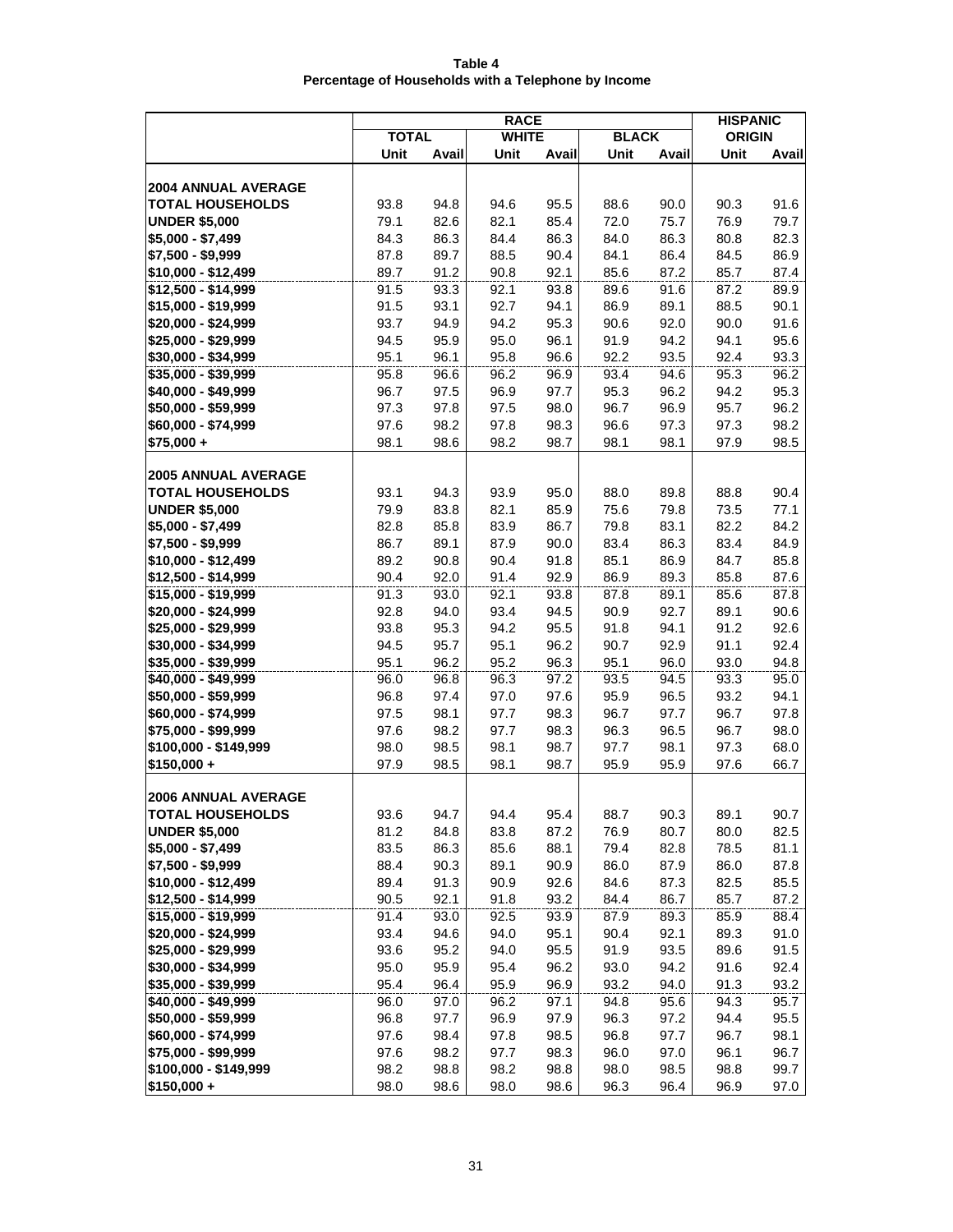| Table 4                                             |
|-----------------------------------------------------|
| Percentage of Households with a Telephone by Income |

|                                            | <b>RACE</b>  |              |              |              |              |              |               | <b>HISPANIC</b> |  |
|--------------------------------------------|--------------|--------------|--------------|--------------|--------------|--------------|---------------|-----------------|--|
|                                            | <b>TOTAL</b> |              | <b>WHITE</b> |              | <b>BLACK</b> |              | <b>ORIGIN</b> |                 |  |
|                                            | Unit         | Avail        | Unit         | Avail        | Unit         | Avail        | Unit          | Avail           |  |
|                                            |              |              |              |              |              |              |               |                 |  |
| <b>MARCH 2007</b>                          |              |              |              |              |              |              |               |                 |  |
| <b>TOTAL HOUSEHOLDS</b>                    | 94.6         | 95.3         | 95.4         | 96.0         | 89.2         | 90.6         | 91.0          | 92.3            |  |
| <b>UNDER \$5,000</b>                       | 84.4         | 87.1         | 87.1         | 89.5         | 76.6         | 80.6         | 79.4          | 82.7            |  |
| $$5,000 - $7,499$                          | 85.6         | 87.9         | 86.4         | 87.7         | 82.8         | 86.5         | 77.1          | 79.5            |  |
| \$7,500 - \$9,999<br>\$10,000 - \$12,499   | 90.2<br>88.6 | 91.0<br>89.8 | 91.8<br>89.9 | 92.3<br>91.4 | 85.9<br>84.8 | 87.0<br>85.8 | 87.8<br>82.9  | 89.0<br>86.4    |  |
| \$12,500 - \$14,999                        | 91.0         | 91.9         | 91.8         | 92.5         | 87.9         | 90.0         | 89.3          | 89.5            |  |
| \$15,000 - \$19,999                        | 92.3         | 93.3         | 92.6         | 93.6         | 91.2         | 92.3         | 87.0          | 89.1            |  |
| \$20,000 - \$24,999                        | 93.5         | 94.3         | 94.2         | 95.0         | 88.9         | 89.4         | 88.2          | 90.3            |  |
| \$25,000 - \$29,999                        | 95.2         | 96.0         | 95.6         | 96.4         | 93.3         | 94.1         | 93.4          | 93.7            |  |
| \$30,000 - \$34,999                        | 95.8         | 96.8         | 95.8         | 96.7         | 95.6         | 97.0         | 93.1          | 93.8            |  |
| \$35,000 - \$39,999                        | 95.8         | 96.5         | 96.2         | 96.7         | 92.9         | 94.7         | 92.3          | 93.4            |  |
| \$40,000 - \$49,999                        | 97.0         | 97.5         | 97.4         | 97.7         | 94.1         | 95.7         | 94.3          | 95.4            |  |
| $$50,000 - $59,999$                        | 97.5         | 98.2         | 97.8         | 98.5         | 94.3         | 95.9         | 96.6          | 97.7            |  |
| \$60,000 - \$74,999                        | 97.9         | 98.2         | 98.0         | 98.4         | 95.9         | 96.3         | 97.9          | 98.7            |  |
| \$75,000 - \$99,999                        | 98.6         | 99.1         | 98.6         | 99.1         | 98.3         | 98.6         | 98.0          | 99.2            |  |
| \$100,000 - \$149,999                      | 98.6         | 99.0         | 98.8         | 99.1         | 95.7         | 97.3         | 97.5          | 97.5            |  |
| $$150,000 +$                               | 98.9         | 99.2         | 99.1         | 99.3         | 98.4         | 98.4         | 100.0         | 100.0           |  |
|                                            |              |              |              |              |              |              |               |                 |  |
| <b>JULY 2007</b>                           |              |              |              |              |              |              |               |                 |  |
| <b>TOTAL HOUSEHOLDS</b>                    | 95.0         | 95.8         | 95.7         | 96.5         | 90.5         | 91.7         | 91.0          | 92.5            |  |
| <b>UNDER \$5,000</b>                       | 82.2         | 85.2         | 86.5         | 89.2         | 73.1         | 77.2         | 84.7          | 86.2            |  |
| \$5,000 - \$7,499                          | 85.7         | 87.4         | 86.6         | 89.0         | 83.5         | 84.1         | 79.2          | 80.7            |  |
| \$7,500 - \$9,999                          | 87.9         | 89.8         | 89.0         | 90.3         | 84.6         | 88.8         | 87.0          | 90.5            |  |
| \$10,000 - \$12,499                        | 90.9         | 92.3         | 91.7         | 92.6         | 87.9         | 90.5         | 83.9          | 86.0            |  |
| \$12,500 - \$14,999<br>\$15,000 - \$19,999 | 93.1<br>93.2 | 93.9<br>94.2 | 93.7<br>93.1 | 94.6<br>94.0 | 90.7<br>94.1 | 91.3<br>95.3 | 91.8<br>85.4  | 93.0<br>87.4    |  |
| \$20,000 - \$24,999                        | 95.3         | 96.2         | 95.6         | 96.7         | 94.1         | 94.1         | 92.2          | 94.0            |  |
| \$25,000 - \$29,999                        | 95.6         | 96.3         | 95.9         | 96.7         | 94.0         | 94.9         | 92.4          | 93.3            |  |
| $$30,000 - $34,999$                        | 95.6         | 96.9         | 95.9         | 97.3         | 94.9         | 95.6         | 90.3          | 93.0            |  |
| \$35,000 - \$39,999                        | 95.9         | 96.7         | 96.3         | 97.0         | 92.9         | 94.0         | 91.6          | 93.2            |  |
| \$40,000 - \$49,999                        | 97.1         | 97.9         | 97.5         | 98.1         | 95.9         | 97.1         | 95.9          | 97.1            |  |
| \$50,000 - \$59,999                        | 97.8         | 98.4         | 97.9         | 98.5         | 96.8         | 98.4         | 96.7          | 97.6            |  |
| \$60,000 - \$74,999                        | 98.0         | 98.5         | 98.0         | 98.6         | 96.9         | 96.9         | 96.4          | 98.1            |  |
| \$75,000 - \$99,999                        | 98.6         | 99.0         | 98.8         | 99.1         | 96.6         | 97.0         | 98.1          | 98.2            |  |
| \$100,000 - \$149,999                      | 99.0         | 99.2         | 99.2         | 99.4         | 97.6         | 97.6         | 97.8          | 97.8            |  |
| \$150,000 +                                | 99.0         | 99.2         | 99.1         | 99.4         | 96.5         | 96.5         | 100.0         | 100.0           |  |
|                                            |              |              |              |              |              |              |               |                 |  |
| <b>NOVEMBER 2007</b>                       |              |              |              |              |              |              |               |                 |  |
| <b>TOTAL HOUSEHOLDS</b>                    | 94.9         | 95.8         | 95.7         | 96.5         | 89.9         | 91.3         | 90.6          | 91.8            |  |
| <b>UNDER \$5,000</b>                       | 84.4         | 87.5         | 85.9         | 89.1         | 80.8         | 84.5         | 76.3          | 80.8            |  |
| \$5,000 - \$7,499<br>\$7,500 - \$9,999     | 85.4<br>88.9 | 86.8<br>90.5 | 86.3<br>90.6 | 88.1<br>92.1 | 81.2<br>83.8 | 81.9<br>85.9 | 78.3<br>82.2  | 80.9<br>84.8    |  |
| \$10,000 - \$12,499                        | 89.1         | 91.1         | 90.6         | 92.2         | 84.6         | 87.4         | 82.3          | 83.3            |  |
| \$12,500 - \$14,999                        | 92.2         | 93.1         | 92.6         | 93.6         | 88.5         | 89.5         | 84.3          | 86.0            |  |
| \$15,000 - \$19,999                        | 92.1         | 93.4         | 93.0         | 94.1         | 90.4         | 91.8         | 82.7          | 86.0            |  |
| \$20,000 - \$24,999                        | 93.7         | 94.8         | 94.1         | 95.1         | 90.3         | 92.2         | 89.4          | 91.1            |  |
| \$25,000 - \$29,999                        | 94.6         | 95.4         | 94.4         | 95.1         | 94.7         | 95.9         | 90.9          | 91.3            |  |
| \$30,000 - \$34,999                        | 96.3         | 97.2         | 96.9         | 97.5         | 92.4         | 95.2         | 95.4          | 95.7            |  |
| \$35,000 - \$39,999                        | 96.5         | 97.0         | 96.9         | 97.4         | 92.5         | 93.5         | 95.2          | 95.7            |  |
| \$40,000 - \$49,999                        | 97.5         | 98.3         | 97.8         | 98.5         | 95.4         | 96.7         | 94.5          | 95.3            |  |
| \$50,000 - \$59,999                        | 97.6         | 98.5         | 97.7         | 98.6         | 96.6         | 98.0         | 97.2          | 97.6            |  |
| \$60,000 - \$74,999                        | 98.6         | 98.9         | 98.7         | 99.0         | 97.5         | 97.8         | 95.5          | 96.6            |  |
| \$75,000 - \$99,999                        | 98.8         | 99.2         | 99.0         | 99.4         | 98.0         | 99.4         | 98.3          | 98.7            |  |
| \$100,000 - \$149,999                      | 98.7         | 99.3         | 99.0         | 99.5         | 96.7         | 97.4         | 98.3          | 98.3            |  |
| $$150,000 +$                               | 99.0         | 99.3         | 99.0         | 99.3         | 98.3         | 98.3         | 99.3          | 99.3            |  |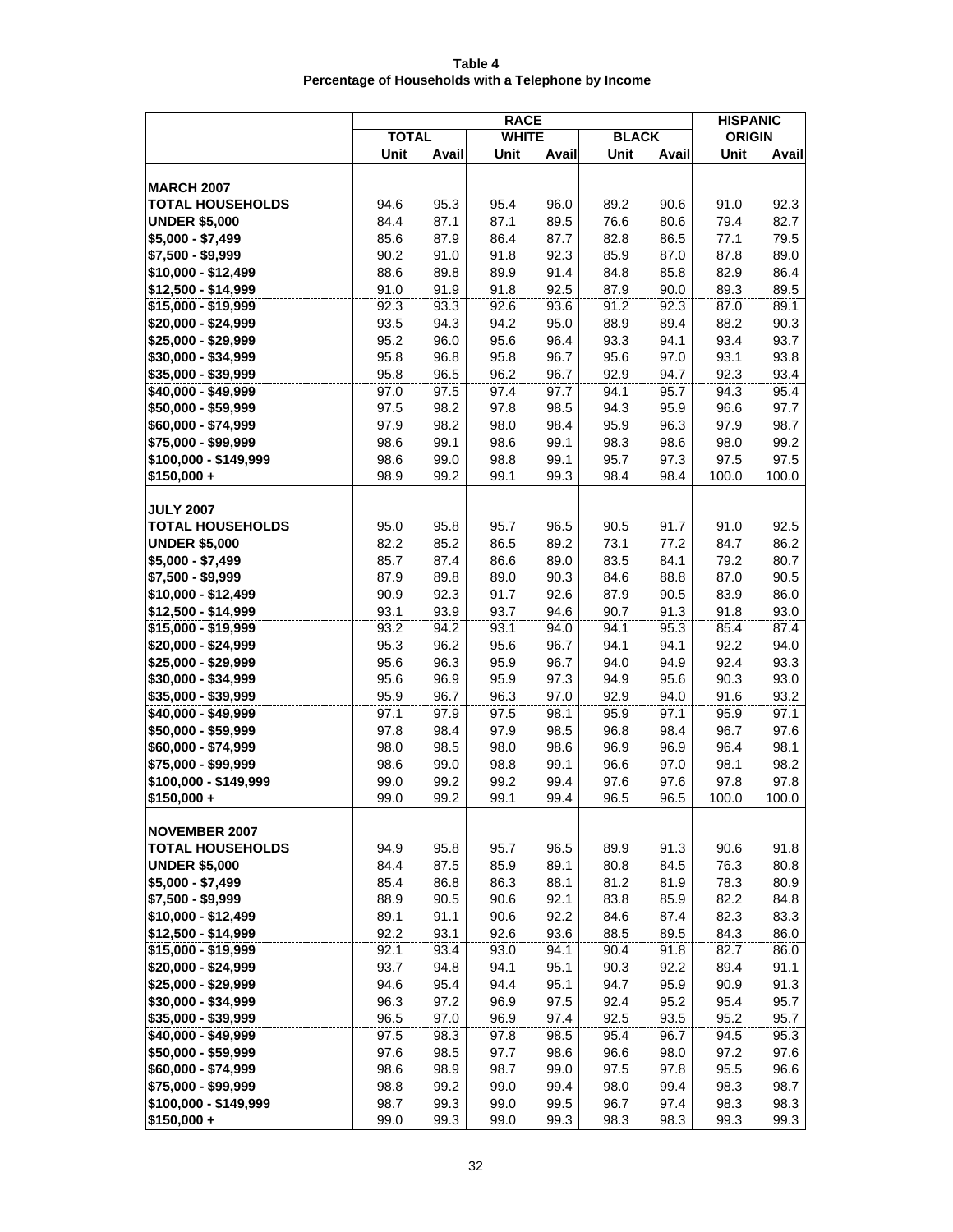| Table 4                                             |
|-----------------------------------------------------|
| Percentage of Households with a Telephone by Income |

|                                            | <b>RACE</b>  |              |              |              |              |              |               | <b>HISPANIC</b> |  |
|--------------------------------------------|--------------|--------------|--------------|--------------|--------------|--------------|---------------|-----------------|--|
|                                            | <b>TOTAL</b> |              | <b>WHITE</b> |              | <b>BLACK</b> |              | <b>ORIGIN</b> |                 |  |
|                                            | Unit         | Avail        | Unit         | Avail        | Unit         | Avail        | Unit          | Avail           |  |
|                                            |              |              |              |              |              |              |               |                 |  |
| <b>2007 ANNUAL AVERAGE</b>                 |              |              |              |              |              |              |               |                 |  |
| <b>TOTAL HOUSEHOLDS</b>                    | 94.8         | 95.6         | 95.6         | 96.3         | 89.9         | 91.2         | 90.9          | 92.2            |  |
| <b>UNDER \$5,000</b>                       | 83.6         | 86.6         | 86.5         | 89.2         | 76.8         | 80.8         | 80.1          | 83.2            |  |
| $$5,000 - $7,499$                          | 85.5         | 87.4         | 86.4         | 88.3         | 82.5         | 84.1         | 78.2          | 80.4            |  |
| \$7,500 - \$9,999                          | 89.0         | 90.5         | 90.5         | 91.6         | 84.8         | 87.2         | 85.6          | 88.1            |  |
| \$10,000 - \$12,499<br>\$12,500 - \$14,999 | 89.5<br>92.1 | 91.1<br>92.9 | 90.7<br>92.7 | 92.0<br>93.6 | 85.8<br>89.0 | 87.9<br>90.3 | 83.0<br>88.5  | 85.2<br>89.5    |  |
| \$15,000 - \$19,999                        | 92.5         | 93.6         | 92.9         | 93.9         | 91.9         | 93.1         | 85.0          | 87.5            |  |
| \$20,000 - \$24,999                        | 94.1         | 95.1         | 94.6         | 95.6         | 91.1         | 91.9         | 89.9          | 91.8            |  |
| \$25,000 - \$29,999                        | 95.1         | 95.9         | 95.3         | 96.1         | 94.0         | 95.0         | 92.2          | 92.8            |  |
| \$30,000 - \$34,999                        | 95.9         | 97.0         | 96.2         | 97.1         | 94.3         | 95.9         | 92.9          | 94.2            |  |
| \$35,000 - \$39,999                        | 96.0         | 96.7         | 96.5         | 97.0         | 92.7         | 94.1         | 93.0          | 94.1            |  |
| \$40,000 - \$49,999                        | 97.2         | 97.9         | 97.6         | 98.1         | 95.1         | 96.5         | 94.9          | 95.9            |  |
| $$50,000 - $59,999$                        | 97.6         | 98.4         | 97.8         | 98.5         | 95.9         | 97.4         | 96.8          | 97.6            |  |
| \$60,000 - \$74,999                        | 98.1         | 98.6         | 98.3         | 98.7         | 96.7         | 97.0         | 96.6          | 97.8            |  |
| \$75,000 - \$99,999                        | 98.7         | 99.1         | 98.8         | 99.2         | 97.7         | 98.3         | 98.1          | 98.7            |  |
| \$100,000 - \$149,999                      | 98.8         | 99.2         | 99.0         | 99.3         | 96.6         | 97.5         | 97.9          | 97.9            |  |
| $$150,000 +$                               | 99.0         | 99.2         | 99.0         | 99.3         | 97.7         | 97.7         | 99.8          | 99.8            |  |
|                                            |              |              |              |              |              |              |               |                 |  |
| <b>MARCH 2008</b>                          |              |              |              |              |              |              |               |                 |  |
| <b>TOTAL HOUSEHOLDS</b>                    | 95.2         | 95.9         | 95.8         | 96.4         | 91.3         | 92.3         | 91.6          | 92.5            |  |
| <b>UNDER \$5,000</b>                       | 83.0         | 85.5         | 84.9         | 87.5         | 80.7         | 82.3         | 74.7          | 78.9            |  |
| \$5,000 - \$7,499                          | 86.6         | 88.5         | 87.6         | 89.3         | 83.5         | 86.2         | 83.8          | 86.6            |  |
| \$7,500 - \$9,999                          | 89.0         | 90.1         | 89.6         | 90.6         | 86.9         | 87.9         | 86.3          | 88.1            |  |
| \$10,000 - \$12,499                        | 90.8         | 91.9         | 90.7         | 91.8         | 89.0         | 90.8         | 85.7          | 87.8            |  |
| \$12,500 - \$14,999                        | 93.5         | 94.3         | 93.6         | 94.6         | 93.5         | 93.5         | 88.8          | 90.7            |  |
| \$15,000 - \$19,999                        | 94.2         | 94.5         | 94.9         | 95.1         | 91.7         | 92.1         | 91.3          | 91.3            |  |
| \$20,000 - \$24,999<br>\$25,000 - \$29,999 | 94.6<br>95.0 | 95.3         | 95.1<br>95.4 | 95.7<br>96.4 | 92.5<br>93.1 | 93.5<br>95.5 | 92.7<br>92.4  | 92.7<br>93.2    |  |
| \$30,000 - \$34,999                        | 96.6         | 96.2<br>97.1 | 96.8         | 97.3         | 95.0         | 95.0         | 94.2          | 95.1            |  |
| \$35,000 - \$39,999                        | 96.1         | 97.0         | 96.3         | 97.0         | 93.4         | 96.4         | 91.9          | 93.0            |  |
| \$40,000 - \$49,999                        | 96.9         | 97.5         | 97.2         | 97.7         | 94.4         | 95.3         | 95.0          | 95.9            |  |
| \$50,000 - \$59,999                        | 97.7         | 98.3         | 97.9         | 98.4         | 96.5         | 97.2         | 96.1          | 97.3            |  |
| \$60,000 - \$74,999                        | 98.3         | 98.8         | 98.6         | 99.0         | 94.8         | 95.9         | 97.9          | 98.4            |  |
| \$75,000 - \$99,999                        | 98.8         | 99.0         | 99.0         | 99.3         | 97.2         | 97.2         | 97.5          | 98.1            |  |
| \$100,000 - \$149,999                      | 98.8         | 99.3         | 98.8         | 99.3         | 98.4         | 98.4         | 99.4          | 99.7            |  |
| $$150,000 +$                               | 98.9         | 99.4         | 98.8         | 99.3         | 99.9         | 100.0        | 99.9          | 99.9            |  |
|                                            |              |              |              |              |              |              |               |                 |  |
| <b>JULY 2008</b>                           |              |              |              |              |              |              |               |                 |  |
| <b>TOTAL HOUSEHOLDS</b>                    | 95.4         | 96.1         | 96.1         | 96.7         | 91.0         | 92.0         | 92.0          | 93.1            |  |
| <b>UNDER \$5,000</b>                       | 84.1         | 86.8         | 85.4         | 88.0         | 78.8         | 82.4         | 76.4          | 80.6            |  |
| \$5,000 - \$7,499                          | 88.0         | 90.2         | 88.4         | 91.0         | 87.1         | 88.3         | 86.5          | 89.6            |  |
| \$7,500 - \$9,999                          | 90.3         | 92.4         | 90.6         | 91.9         | 91.0         | 93.1         | 89.6          | 91.1            |  |
| \$10,000 - \$12,499<br>\$12,500 - \$14,999 | 92.3<br>91.8 | 93.5<br>93.2 | 93.1<br>92.4 | 94.1<br>93.5 | 90.1<br>89.4 | 91.1<br>90.6 | 86.9<br>82.5  | 89.0<br>85.9    |  |
| \$15,000 - \$19,999                        | 93.9         | 94.4         | 95.0         | 95.5         | 88.3         | 89.0         | 92.3          | 92.7            |  |
| \$20,000 - \$24,999                        | 95.9         | 96.4         | 96.4         | 97.1         | 92.8         | 92.8         | 94.0          | 94.7            |  |
| \$25,000 - \$29,999                        | 94.8         | 95.8         | 94.8         | 96.0         | 94.8         | 95.4         | 89.4          | 91.2            |  |
| \$30,000 - \$34,999                        | 95.2         | 96.2         | 95.9         | 96.7         | 91.2         | 92.3         | 93.5          | 95.0            |  |
| \$35,000 - \$39,999                        | 97.4         | 97.8         | 97.6         | 98.1         | 95.7         | 96.1         | 96.9          | 96.9            |  |
| \$40,000 - \$49,999                        | 97.4         | 98.0         | 97.5         | 98.0         | 97.2         | 97.9         | 95.6          | 96.4            |  |
| \$50,000 - \$59,999                        | 98.5         | 98.9         | 98.7         | 99.1         | 96.4         | 96.9         | 95.1          | 96.5            |  |
| \$60,000 - \$74,999                        | 98.2         | 98.5         | 98.5         | 98.8         | 94.3         | 94.7         | 98.0          | 98.0            |  |
| \$75,000 - \$99,999                        | 98.9         | 99.1         | 99.2         | 99.4         | 97.3         | 98.2         | 99.7          | 99.7            |  |
| \$100,000 - \$149,999                      | 98.8         | 99.3         | 98.9         | 99.4         | 96.0         | 97.2         | 98.6          | 99.2            |  |
| $$150,000 +$                               | 98.8         | 99.1         | 98.9         | 99.2         | 98.5         | 98.5         | 97.8          | 99.1            |  |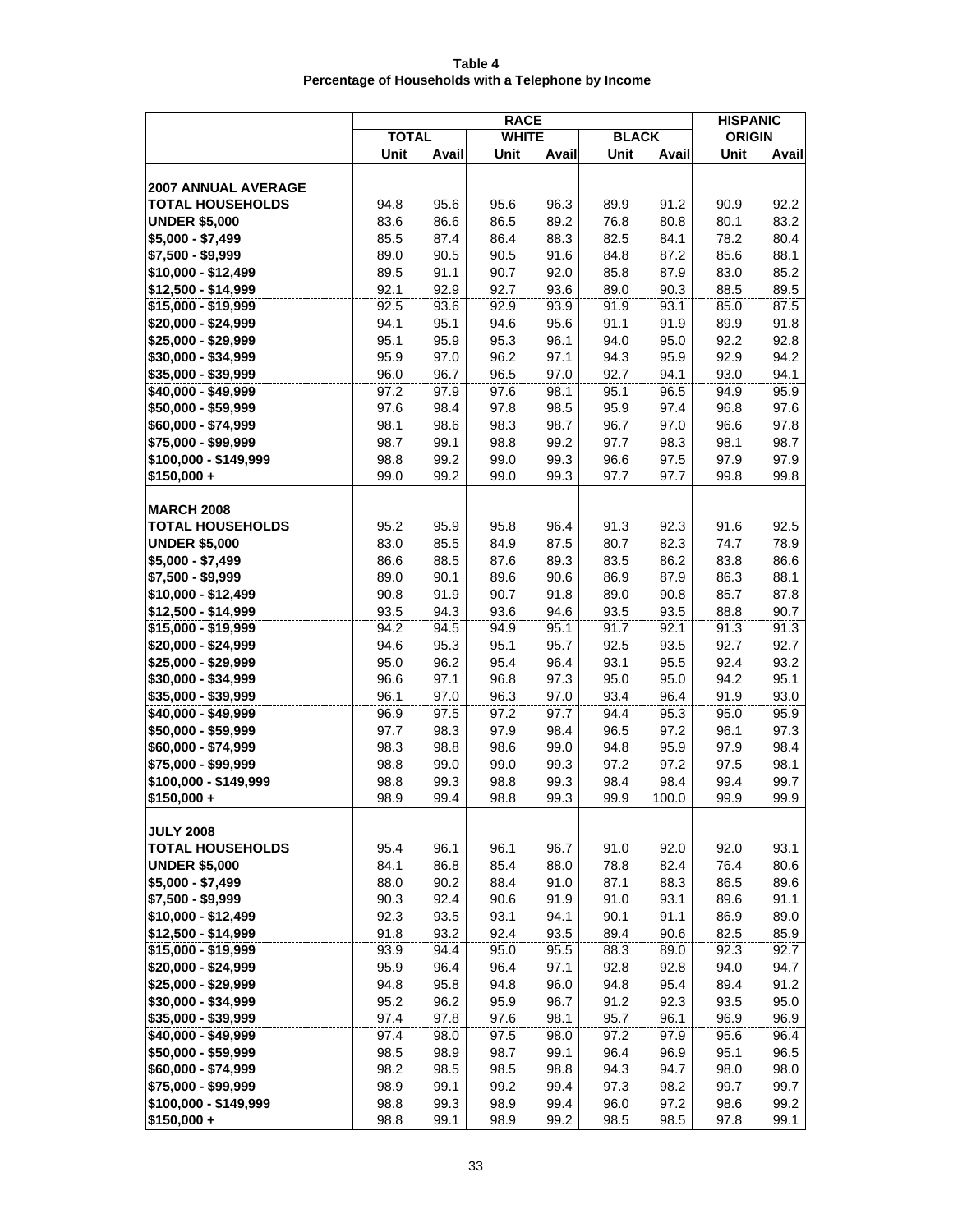| Table 4                                             |  |  |  |  |  |  |  |  |
|-----------------------------------------------------|--|--|--|--|--|--|--|--|
| Percentage of Households with a Telephone by Income |  |  |  |  |  |  |  |  |

|                                              | <b>RACE</b>  |              |              |              |              |               |               | <b>HISPANIC</b> |  |  |
|----------------------------------------------|--------------|--------------|--------------|--------------|--------------|---------------|---------------|-----------------|--|--|
|                                              | <b>TOTAL</b> |              | <b>WHITE</b> |              | <b>BLACK</b> |               | <b>ORIGIN</b> |                 |  |  |
|                                              | Unit         | Avail        | Unit         | Avail        | Unit         | Avail         | Unit          | Avail           |  |  |
|                                              |              |              |              |              |              |               |               |                 |  |  |
| <b>NOVEMBER 2008</b>                         |              |              |              |              |              |               |               |                 |  |  |
| <b>TOTAL HOUSEHOLDS</b>                      | 95.0         | 95.7         | 95.8         | 96.4         | 90.6         | 91.6          | 91.4          | 92.4            |  |  |
| <b>UNDER \$5,000</b>                         | 82.8         | 85.6         | 87.0         | 89.5         | 76.4         | 79.6          | 79.1          | 83.3            |  |  |
| $$5,000 - $7,499$                            | 86.8         | 88.0         | 88.7         | 90.3         | 82.4         | 83.1          | 83.5          | 86.6            |  |  |
| \$7,500 - \$9,999                            | 88.9         | 89.9         | 89.7         | 90.7         | 85.0         | 86.1          | 82.1          | 83.0            |  |  |
| \$10,000 - \$12,499                          | 90.8         | 92.2         | 91.4         | 92.9         | 88.6         | 89.3          | 83.8          | 86.4            |  |  |
| \$12,500 - \$14,999                          | 92.7         | 93.6         | 93.4         | 94.1         | 90.7         | 92.5          | 90.7          | 90.7            |  |  |
| \$15,000 - \$19,999                          | 92.9         | 94.0         | 93.5         | 94.7         | 89.6         | 90.9          | 90.7          | 91.8            |  |  |
| \$20,000 - \$24,999                          | 93.9         | 94.5         | 94.5         | 94.8         | 89.5         | 91.9          | 89.5          | 90.1            |  |  |
| \$25,000 - \$29,999                          | 95.1         | 95.9         | 95.5         | 96.4         | 92.0         | 92.5          | 90.4          | 91.7            |  |  |
| \$30,000 - \$34,999                          | 95.5         | 96.0         | 95.9         | 96.5         | 93.3         | 93.7          | 94.1          | 94.4            |  |  |
| \$35,000 - \$39,999                          | 96.8         | 97.5         | 97.2         | 97.9         | 94.2         | 94.7          | 95.0          | 95.6            |  |  |
| \$40,000 - \$49,999                          | 97.3         | 98.1         | 97.5         | 98.3         | 97.1         | 98.1          | 97.3          | 97.8            |  |  |
| $$50,000 - $59,999$                          | 97.6         | 98.3         | 97.9         | 98.6         | 95.9         | 96.8          | 94.4          | 95.9            |  |  |
| \$60,000 - \$74,999                          | 98.3         | 98.7         | 98.4         | 98.8         | 98.4         | 98.4          | 96.7          | 97.9            |  |  |
| \$75,000 - \$99,999                          | 98.2<br>99.0 | 98.6<br>99.3 | 98.5<br>99.0 | 98.9<br>99.2 | 95.5         | 96.0<br>100.0 | 98.1<br>98.9  | 99.0<br>99.5    |  |  |
| \$100,000 - \$149,999<br>$$150,000 +$        | 99.0         | 99.3         | 99.0         | 99.3         | 99.6<br>97.6 | 97.6          | 98.9          | 99.0            |  |  |
|                                              |              |              |              |              |              |               |               |                 |  |  |
| <b>2008 ANNUAL AVERAGE</b>                   |              |              |              |              |              |               |               |                 |  |  |
| <b>TOTAL HOUSEHOLDS</b>                      | 95.2         | 95.9         | 95.9         | 96.5         | 91.0         | 91.9          | 91.7          | 92.7            |  |  |
| <b>UNDER \$5,000</b>                         | 83.3         | 86.0         | 85.7         | 88.3         | 78.6         | 81.5          | 76.7          | 80.9            |  |  |
| \$5,000 - \$7,499                            | 87.1         | 88.9         | 88.2         | 90.2         | 84.4         | 85.9          | 84.6          | 87.6            |  |  |
| \$7,500 - \$9,999                            | 89.4         | 90.8         | 90.0         | 91.1         | 87.6         | 89.0          | 86.0          | 87.4            |  |  |
| \$10,000 - \$12,499                          | 91.3         | 92.5         | 91.7         | 92.9         | 89.2         | 90.4          | 85.5          | 87.8            |  |  |
| \$12,500 - \$14,999                          | 92.7         | 93.7         | 93.1         | 94.1         | 91.2         | 92.2          | 87.3          | 89.1            |  |  |
| \$15,000 - \$19,999                          | 93.6         | 94.3         | 94.5         | 95.1         | 89.8         | 90.7          | 91.4          | 91.9            |  |  |
| \$20,000 - \$24,999                          | 94.8         | 95.4         | 95.3         | 95.9         | 91.6         | 92.7          | 92.1          | 92.5            |  |  |
| \$25,000 - \$29,999                          | 95.0         | 96.0         | 95.3         | 96.2         | 93.3         | 94.4          | 90.7          | 92.0            |  |  |
| $$30,000 - $34,999$                          | 95.8         | 96.4         | 96.2         | 96.8         | 93.2         | 93.7          | 93.9          | 94.8            |  |  |
| \$35,000 - \$39,999                          | 96.7         | 97.5         | 97.1         | 97.7         | 94.4         | 95.7          | 94.6          | 95.1            |  |  |
| \$40,000 - \$49,999                          | 97.2         | 97.9         | 97.4         | 98.0         | 96.2         | 97.1          | 96.0          | 96.7            |  |  |
| \$50,000 - \$59,999                          | 97.9         | 98.5         | 98.2         | 98.7         | 96.3         | 97.0          | 95.2          | 96.6            |  |  |
| \$60,000 - \$74,999                          | 98.2         | 98.6         | 98.5         | 98.9         | 95.9         | 96.4          | 97.6          | 98.1            |  |  |
| \$75,000 - \$99,999                          | 98.6         | 98.9         | 98.9         | 99.2         | 96.7         | 97.1          | 98.4          | 98.9            |  |  |
| \$100,000 - \$149,999                        | 98.8         | 99.3         | 98.9         | 99.3         | 98.0         | 98.5          | 99.0          | 99.5            |  |  |
| \$150,000 +                                  | 98.9         | 99.3         | 98.9         | 99.3         | 98.6         | 98.7          | 98.9          | 99.3            |  |  |
|                                              |              |              |              |              |              |               |               |                 |  |  |
| <b>MARCH 2009</b><br><b>TOTAL HOUSEHOLDS</b> |              |              |              |              |              |               |               |                 |  |  |
| <b>UNDER \$5,000</b>                         | 95.6<br>86.1 | 96.3<br>88.4 | 96.2<br>87.9 | 96.8<br>89.6 | 92.4<br>81.0 | 93.5<br>84.5  | 92.3<br>81.9  | 93.2<br>83.2    |  |  |
| \$5,000 - \$7,499                            | 90.4         | 91.5         | 90.1         | 91.0         | 90.3         | 91.8          | 88.3          | 88.3            |  |  |
| \$7,500 - \$9,999                            | 91.1         | 92.4         | 92.4         | 93.9         | 87.6         | 88.2          | 89.6          | 91.5            |  |  |
| \$10,000 - \$12,499                          | 91.2         | 92.7         | 91.8         | 92.9         | 91.2         | 92.0          | 89.3          | 91.6            |  |  |
| \$12,500 - \$14,999                          | 92.7         | 93.9         | 93.4         | 94.5         | 87.9         | 90.2          | 88.5          | 90.1            |  |  |
| \$15,000 - \$19,999                          | 94.9         | 95.8         | 95.4         | 96.3         | 93.2         | 93.8          | 92.0          | 93.6            |  |  |
| \$20,000 - \$24,999                          | 95.0         | 95.7         | 95.2         | 95.7         | 94.4         | 95.7          | 89.5          | 89.9            |  |  |
| \$25,000 - \$29,999                          | 95.9         | 96.4         | 96.4         | 97.0         | 94.0         | 94.9          | 94.5          | 95.2            |  |  |
| \$30,000 - \$34,999                          | 96.3         | 97.2         | 96.6         | 97.2         | 96.1         | 97.2          | 92.4          | 93.4            |  |  |
| \$35,000 - \$39,999                          | 97.1         | 97.4         | 96.9         | 97.2         | 97.9         | 98.2          | 94.8          | 95.4            |  |  |
| \$40,000 - \$49,999                          | 98.1         | 98.6         | 98.3         | 98.6         | 96.7         | 98.8          | 97.5          | 97.6            |  |  |
| \$50,000 - \$59,999                          | 97.9         | 98.4         | 98.1         | 98.6         | 96.3         | 97.0          | 96.2          | 97.0            |  |  |
| \$60,000 - \$74,999                          | 98.3         | 98.6         | 98.4         | 98.7         | 98.3         | 98.3          | 97.7          | 98.1            |  |  |
| \$75,000 - \$99,999                          | 98.4         | 99.1         | 98.5         | 99.1         | 98.0         | 99.2          | 98.7          | 99.6            |  |  |
| \$100,000 - \$149,999                        | 99.0         | 99.4         | 99.1         | 99.4         | 97.8         | 98.1          | 99.4          | 100.0           |  |  |
| $$150,000 +$                                 | 99.6         | 99.7         | 99.6         | 99.8         | 97.3         | 98.3          | 98.7          | 98.7            |  |  |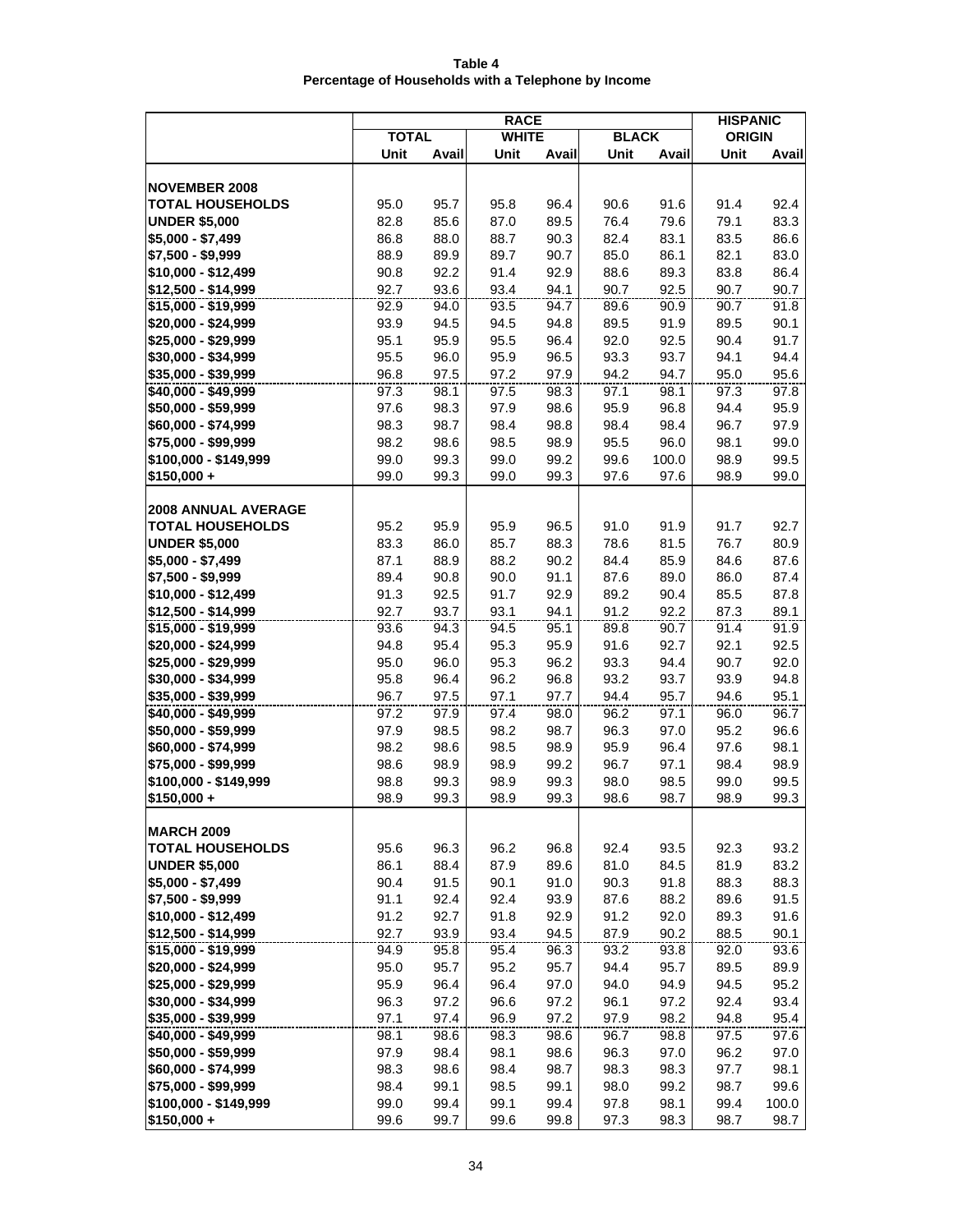| Table 5                                                     |
|-------------------------------------------------------------|
| Percentage of Households with a Telephone by Household Size |

|                                 | <b>RACE</b>  |              |              |              |              |              |               | <b>HISPANIC</b> |
|---------------------------------|--------------|--------------|--------------|--------------|--------------|--------------|---------------|-----------------|
|                                 | <b>TOTAL</b> |              | <b>WHITE</b> |              | <b>BLACK</b> |              | <b>ORIGIN</b> |                 |
|                                 | Unit         | Avail        | Unit         | Avail        | Unit         | Avail        | Unit          | Avail           |
|                                 |              |              |              |              |              |              |               |                 |
| <b>NOVEMBER 1983</b>            |              |              |              |              |              |              |               |                 |
| <b>TOTAL HOUSEHOLDS</b>         | 91.4         | 93.7         | 93.1         | 95.0         | 78.8         | 83.9         | 80.7          | 84.6            |
| <b>1 PERSON</b>                 | 87.5         | 91.3         | 90.2         | 93.7         | 71.2         | 77.1         | 73.8          | 82.0            |
| $2 - 3$                         | 93.3         | 95.0         | 94.5         | 95.9         | 82.5         | 87.8         | 80.7          | 84.3            |
| $4 - 5$                         | 92.4         | 94.2         | 93.6         | 95.0         | 83.1         | 87.3         | 83.4          | 86.2            |
| $6+$                            | 86.6         | 88.9         | 90.5         | 92.2         | 74.5         | 78.5         | 81.0          | 84.0            |
|                                 |              |              |              |              |              |              |               |                 |
| <b>1984 ANNUAL AVERAGE</b>      |              |              |              |              |              |              |               |                 |
| <b>TOTAL HOUSEHOLDS</b>         | 91.6         | 93.7         | 93.2         | 94.9         | 79.8         | 84.5         | 80.9          | 84.3            |
| <b>1 PERSON</b><br>$2 - 3$      | 88.3         | 91.8         | 90.3         | 93.4         | 74.9         | 80.7         | 72.9          | 79.4            |
| $4 - 5$                         | 93.2<br>92.5 | 94.9         | 94.5<br>93.9 | 95.9         | 82.3         | 86.8         | 82.0<br>83.9  | 85.2            |
| $6+$                            | 86.9         | 94.0<br>88.8 | 89.8         | 95.1<br>91.1 | 81.8<br>76.3 | 85.7<br>80.1 | 79.2          | 86.2<br>81.8    |
|                                 |              |              |              |              |              |              |               |                 |
| <b>1985 ANNUAL AVERAGE</b>      |              |              |              |              |              |              |               |                 |
| <b>TOTAL HOUSEHOLDS</b>         | 91.8         | 93.9         | 93.3         | 95.0         | 81.1         | 85.2         | 81.3          | 84.4            |
| <b>1 PERSON</b>                 | 87.6         | 91.2         | 89.9         | 93.1         | 73.6         | 79.8         | 71.9          | 78.5            |
| $2 - 3$                         | 93.5         | 95.0         | 94.5         | 95.8         | 84.9         | 87.9         | 83.6          | 86.0            |
| $4 - 5$                         | 94.2         | 95.3         | 95.2         | 96.1         | 87.6         | 90.4         | 85.6          | 87.0            |
| $6+$                            | 90.3         | 91.8         | 92.8         | 93.6         | 81.3         | 84.9         | 85.6          | 86.1            |
|                                 |              |              |              |              |              |              |               |                 |
| <b>1986 ANNUAL AVERAGE</b>      |              |              |              |              |              |              |               |                 |
| <b>TOTAL HOUSEHOLDS</b>         | 92.3         | 94.1         | 93.7         | 95.2         | 81.6         | 85.9         | 81.4          | 84.1            |
| <b>1 PERSON</b>                 | 88.1         | 91.4         | 90.4         | 93.2         | 75.4         | 81.0         | 73.9          | 79.3            |
| $2 - 3$                         | 94.0         | 95.3         | 95.0         | 96.1         | 85.3         | 88.9         | 83.1          | 85.4            |
| $4 - 5$                         | 94.4         | 95.3         | 95.4         | 96.1         | 87.9         | 90.4         | 85.5          | 86.7            |
| $6+$                            | 90.1         | 91.5         | 92.9         | 93.5         | 77.8         | 82.8         | 83.3          | 84.1            |
|                                 |              |              |              |              |              |              |               |                 |
| <b>1987 ANNUAL AVERAGE</b>      |              |              |              |              |              |              |               |                 |
| <b>TOTAL HOUSEHOLDS</b>         | 92.4         | 94.2         | 93.8         | 95.4         | 81.8         | 85.9         | 83.0          | 85.4            |
| 1 PERSON                        | 89.5         | 92.7         | 91.3         | 94.1         | 77.8         | 83.1         | 79.5          | 83.5            |
| $2 - 3$                         | 93.9         | 95.3         | 95.1         | 96.3         | 83.9         | 87.3         | 83.8          | 86.3            |
| $4 - 5$                         | 93.0         | 94.5         | 94.3         | 95.4         | 83.6         | 87.4         | 84.4          | 86.4            |
| $6+$                            | 87.4         | 89.1         | 89.8         | 91.0         | 77.4         | 81.5         | 80.6          | 81.6            |
|                                 |              |              |              |              |              |              |               |                 |
| <b>1988 ANNUAL AVERAGE</b>      |              |              |              |              |              |              |               |                 |
| <b>TOTAL HOUSEHOLDS</b>         | 92.7         | 94.5         | 94.1         | 95.6         | 83.0         | 86.8         | 82.1          | 85.1            |
| <b>1 PERSON</b><br>$2 - 3$      | 88.4<br>94.5 | 91.7         | 90.6<br>95.4 | 93.5         | 76.4         | 82.0         | 74.4          | 79.5            |
| $4 - 5$                         | 94.9         | 95.7<br>95.8 | 95.8         | 96.4<br>96.5 | 86.8<br>89.0 | 89.7<br>90.7 | 84.2<br>84.4  | 86.9<br>85.6    |
| $6 +$                           |              |              |              |              |              |              | 86.1          |                 |
|                                 | 92.8         | 94.3         | 93.7         | 94.9         | 87.2         | 90.6         |               | 88.0            |
| <b>1989 ANNUAL AVERAGE</b>      |              |              |              |              |              |              |               |                 |
| <b>TOTAL HOUSEHOLDS HOUSEHO</b> | 93.1         | 94.9         | 94.5         | 95.9         | 83.2         | 87.1         | 83.0          | 86.0            |
| <b>1 PERSON</b>                 | 90.0         | 93.0         | 91.9         | 94.6         | 79.1         | 83.8         | 75.5          | 81.3            |
| $2 - 3$                         | 94.5         | 95.8         | 95.6         | 96.7         | 85.8         | 89.3         | 84.3          | 87.3            |
| $4 - 5$                         | 94.5         | 95.5         | 95.7         | 96.4         | 85.7         | 88.8         | 86.9          | 88.5            |
| $6+$                            | 90.5         | 92.0         | 92.7         | 93.8         | 82.4         | 85.8         | 84.9          | 86.5            |
|                                 |              |              |              |              |              |              |               |                 |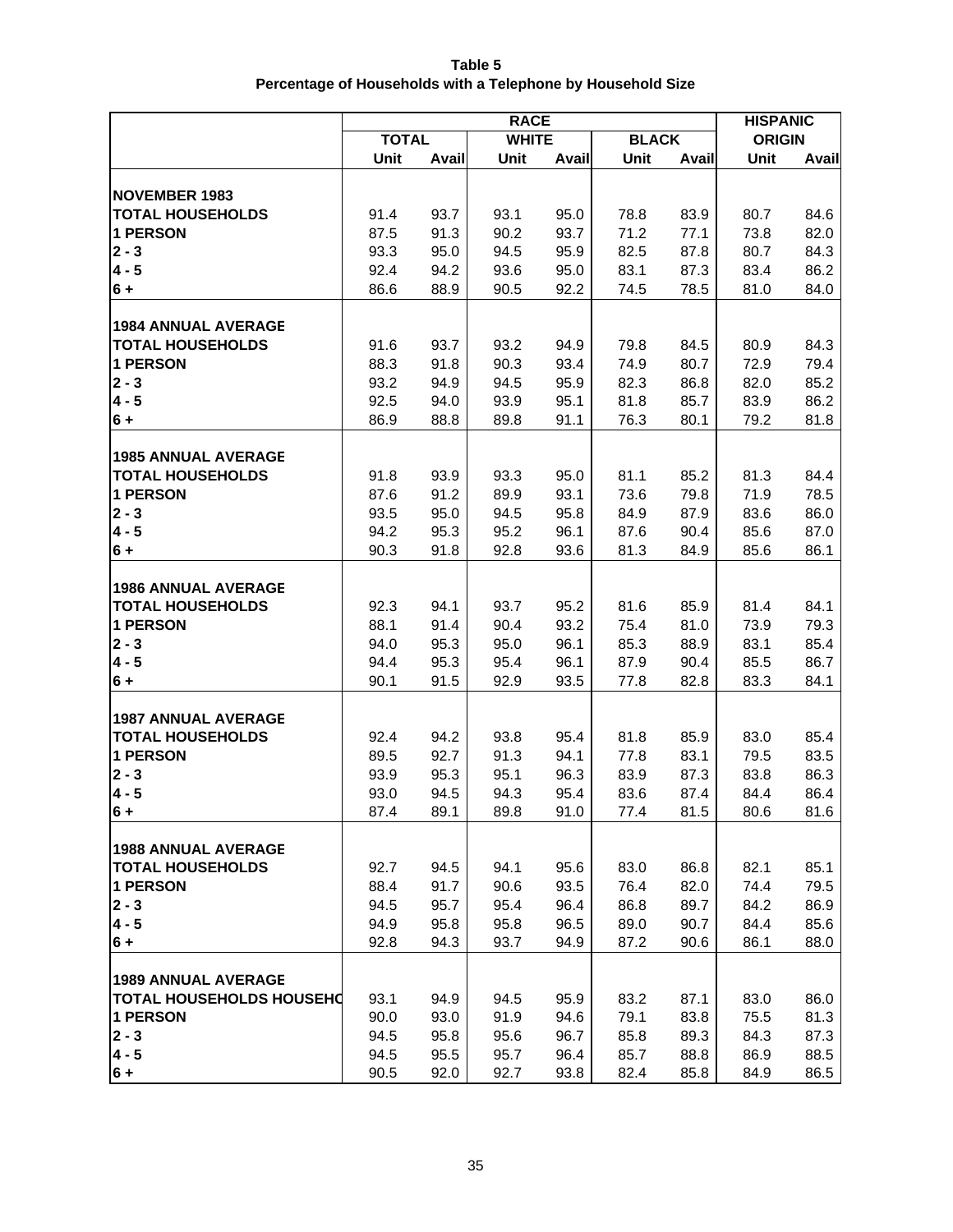| Table 5                                                     |
|-------------------------------------------------------------|
| Percentage of Households with a Telephone by Household Size |

|                                                       | <b>RACE</b>  |              |              |              |              |              |               | <b>HISPANIC</b> |
|-------------------------------------------------------|--------------|--------------|--------------|--------------|--------------|--------------|---------------|-----------------|
|                                                       | <b>TOTAL</b> |              | <b>WHITE</b> |              | <b>BLACK</b> |              | <b>ORIGIN</b> |                 |
|                                                       | Unit         | Avail        | Unit         | Avail        | Unit         | Avail        | Unit          | Avail           |
|                                                       |              |              |              |              |              |              |               |                 |
| <b>1990 ANNUAL AVERAGE</b>                            |              |              |              |              |              |              |               |                 |
| <b>TOTAL HOUSEHOLDS</b>                               | 93.3         | 95.0         | 94.6         | 96.1         | 83.5         | 87.0         | 82.7          | 85.3            |
| 1 PERSON                                              | 90.9         | 93.7         | 92.5         | 95.1         | 80.2         | 84.8         | 76.2          | 80.5            |
| $2 - 3$                                               | 94.7         | 96.0         | 95.8         | 96.9         | 86.0         | 89.0         | 84.2          | 86.7            |
| $4 - 5$                                               | 93.6         | 95.0         | 95.0         | 96.1         | 84.0         | 87.1         | 84.6          | 86.8            |
| $6+$                                                  | 87.8         | 89.6         | 90.2         | 91.5         | 78.5         | 81.8         | 80.6          | 81.8            |
| <b>1991 ANNUAL AVERAGE</b>                            |              |              |              |              |              |              |               |                 |
| <b>TOTAL HOUSEHOLDS</b>                               | 93.4         | 95.1         | 94.8         | 96.2         | 83.5         | 87.2         | 84.1          | 87.7            |
| <b>1 PERSON</b>                                       | 91.1         | 93.9         | 92.8         | 95.3         | 79.8         | 84.9         | 77.7          | 83.3            |
| $2 - 3$                                               | 94.9         | 96.2         | 96.0         | 97.1         | 85.8         | 88.9         | 86.2          | 88.4            |
| $4 - 5$                                               | 93.7         | 95.0         | 95.1         | 96.1         | 84.3         | 87.4         | 85.1          | 87.5            |
| $6+$                                                  | 88.8         | 90.4         | 90.5         | 91.8         | 81.0         | 83.9         | 82.0          | 83.3            |
|                                                       |              |              |              |              |              |              |               |                 |
| <b>1992 ANNUAL AVERAGE</b>                            |              |              |              |              |              |              |               |                 |
| <b>TOTAL HOUSEHOLDS</b>                               | 93.8         | 95.3         | 95.2         | 96.4         | 84.2         | 87.9         | 85.8          | 88.2            |
| <b>1 PERSON</b>                                       | 91.8         | 94.1         | 93.4         | 95.4         | 81.4         | 86.1         | 81.3          | 85.4            |
| $2 - 3$                                               | 95.1         | 96.3         | 96.2         | 97.2         | 86.1         | 89.2         | 86.3          | 88.9            |
| $4 - 5$                                               | 93.9         | 95.2         | 95.3         | 96.2         | 84.4         | 88.0         | 87.4          | 89.2            |
| $6+$                                                  | 89.9         | 91.4         | 91.7         | 92.7         | 82.8         | 85.4         | 85.7          | 86.6            |
|                                                       |              |              |              |              |              |              |               |                 |
| <b>1993 ANNUAL AVERAGE</b>                            |              |              |              |              |              |              |               |                 |
| <b>TOTAL HOUSEHOLDS</b>                               | 94.2         | 95.6         | 95.5         | 96.6         | 85.2         | 88.3         | 86.7          | 88.8            |
| <b>1 PERSON</b>                                       | 92.3         | 94.6         | 93.9         | 95.8         | 82.5         | 86.8         | 81.9          | 86.4            |
| $2 - 3$<br>$4 - 5$                                    | 95.3         | 96.4         | 96.3         | 97.2<br>96.7 | 87.1<br>85.7 | 89.6         | 87.3<br>88.4  | 89.1            |
| $6+$                                                  | 94.5<br>89.9 | 95.6<br>91.5 | 95.9<br>92.0 | 93.0         | 81.2         | 88.3<br>84.9 | 85.7          | 90.2<br>87.1    |
|                                                       |              |              |              |              |              |              |               |                 |
| <b>1994 ANNUAL AVERAGE</b>                            |              |              |              |              |              |              |               |                 |
| <b>TOTAL HOUSEHOLDS</b>                               | 93.8         | 95.4         | 95.1         | 96.4         | 85.7         | 89.4         | 86.0          | 88.3            |
| 1 PERSON                                              | 91.8         | 94.2         | 93.4         | 95.4         | 82.2         | 86.7         | 82.1          | 85.9            |
| $2 - 3$                                               | 95.0         | 96.2         | 96.0         | 97.0         | 87.9         | 91.1         | 86.6          | 88.9            |
| $4 - 5$                                               | 94.2         | 95.6         | 95.5         | 96.6         | 86.6         | 89.9         | 88.1          | 89.5            |
| 6+                                                    | 89.4         | 91.7         | 91.3         | 93.1         | 82.3         | 86.9         | 83.4          | 85.9            |
|                                                       |              |              |              |              |              |              |               |                 |
| <b>1995 ANNUAL AVERAGE</b>                            |              |              |              |              |              |              |               |                 |
| <b>TOTAL HOUSEHOLDS</b>                               | 93.9         | 95.2         | 95.2         | 96.2         | 86.2         | 89.2         | 85.9          | 87.8            |
| 1 PERSON                                              | 91.6         | 93.4         | 93.2         | 94.6         | 82.1         | 85.9         | 80.6          | 82.7            |
| $2 - 3$                                               | 95.2         | 96.1         | 96.2         | 96.9         | 88.2         | 90.7         | 86.4          | 88.2            |
| $4 - 5$                                               | 94.5         | 95.6         | 95.6         | 96.5         | 87.9         | 90.5         | 88.0          | 89.8            |
| $6 +$                                                 | 90.4         | 92.3         | 92.0         | 93.6         | 84.4         | 87.8         | 85.2          | 87.1            |
|                                                       |              |              |              |              |              |              |               |                 |
| <b>1996 ANNUAL AVERAGE</b><br><b>TOTAL HOUSEHOLDS</b> |              | 95.0         |              | 95.8         |              |              |               | 88.0            |
| 1 PERSON                                              | 93.9<br>91.5 | 93.1         | 94.9<br>92.7 | 94.2         | 87.3<br>83.8 | 89.8<br>86.5 | 86.4<br>80.5  | 83.4            |
| $2 - 3$                                               | 95.2         | 96.1         | 96.1         | 96.7         | 88.9         | 91.5         | 87.5          | 88.9            |
| $4 - 5$                                               | 94.5         | 95.5         | 95.3         | 96.1         | 88.9         | 91.3         | 87.8          | 89.5            |
| $6 +$                                                 | 89.8         | 91.1         | 91.1         | 92.1         | 84.6         | 87.5         | 85.4          | 86.5            |
|                                                       |              |              |              |              |              |              |               |                 |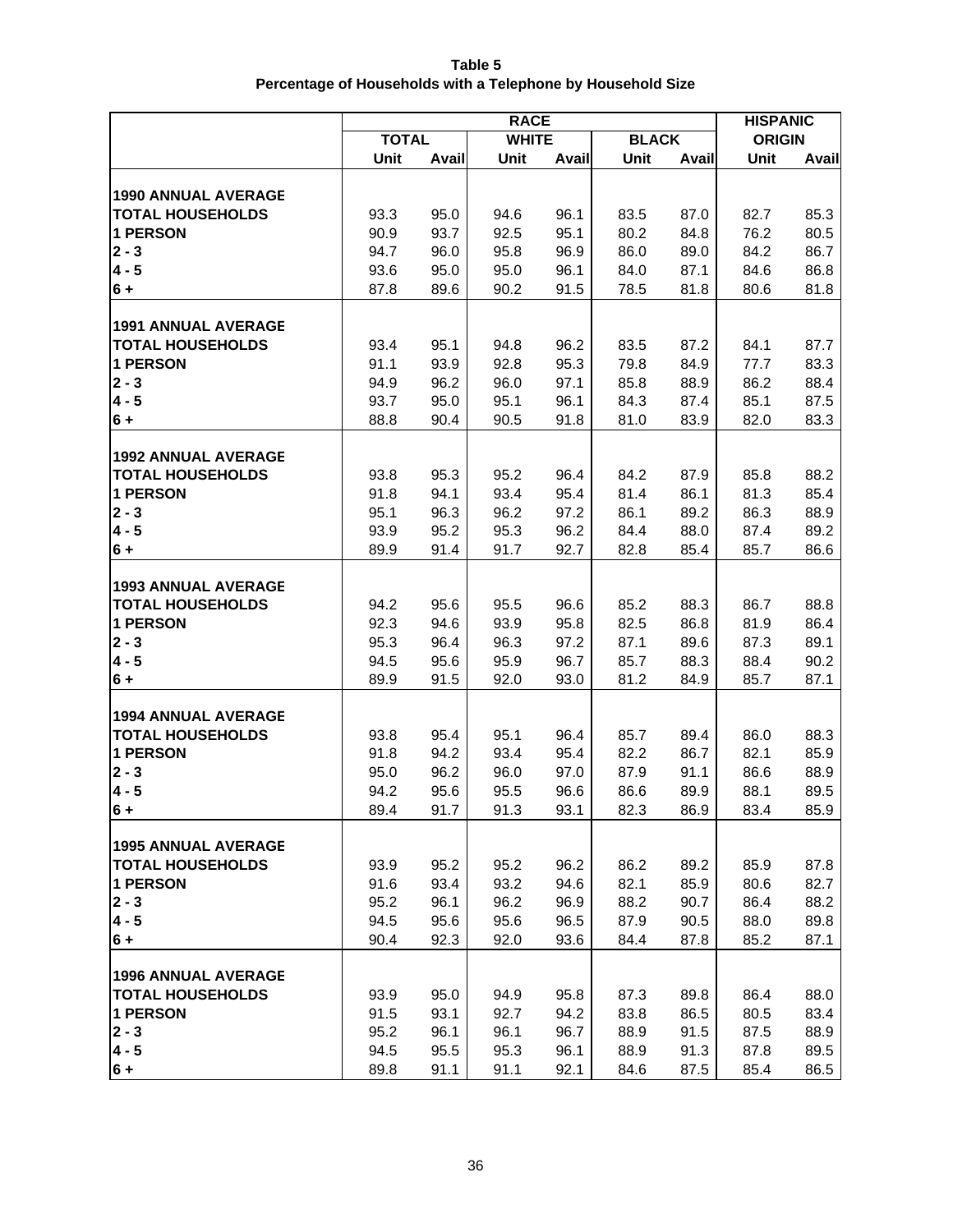| Table 5                                                     |
|-------------------------------------------------------------|
| Percentage of Households with a Telephone by Household Size |

|                                                       | <b>RACE</b>  |              |              |              |              |              |               | <b>HISPANIC</b> |
|-------------------------------------------------------|--------------|--------------|--------------|--------------|--------------|--------------|---------------|-----------------|
|                                                       | <b>TOTAL</b> |              | <b>WHITE</b> |              | <b>BLACK</b> |              | <b>ORIGIN</b> |                 |
|                                                       | Unit         | Avail        | Unit         | Avail        | Unit         | Avail        | Unit          | Avail           |
|                                                       |              |              |              |              |              |              |               |                 |
| <b>1997 ANNUAL AVERAGE</b>                            |              |              |              |              |              |              |               |                 |
| <b>TOTAL HOUSEHOLDS</b>                               | 93.9         | 95.0         | 95.0         | 95.9         | 86.9         | 89.5         | 86.7          | 88.6            |
| 1 PERSON                                              | 91.4         | 93.1         | 92.8         | 94.3         | 83.3         | 86.3         | 80.1          | 83.7            |
| $2 - 3$<br>$4 - 5$                                    | 95.0<br>94.8 | 96.0         | 95.9         | 96.6         | 89.2         | 91.4         | 87.6          | 89.4            |
| $6+$                                                  | 90.3         | 95.8<br>91.7 | 95.9<br>91.9 | 96.6<br>92.9 | 87.9<br>83.0 | 90.5<br>86.2 | 89.1<br>85.7  | 90.3<br>87.6    |
|                                                       |              |              |              |              |              |              |               |                 |
| <b>1998 ANNUAL AVERAGE</b>                            |              |              |              |              |              |              |               |                 |
| <b>TOTAL HOUSEHOLDS</b>                               | 94.1         | 95.2         | 95.1         | 96.0         | 87.9         | 89.7         | 88.4          | 90.0            |
| 1 PERSON                                              | 91.4         | 92.9         | 92.9         | 94.3         | 82.8         | 85.2         | 81.9          | 84.5            |
| $2 - 3$                                               | 95.4         | 96.2         | 96.1         | 96.8         | 90.5         | 92.1         | 89.5          | 91.0            |
| $4 - 5$                                               | 94.9         | 95.7         | 95.7         | 96.4         | 89.5         | 90.9         | 89.9          | 91.3            |
| $6+$                                                  | 91.8         | 92.9         | 92.7         | 93.6         | 87.9         | 89.9         | 88.4          | 89.4            |
|                                                       |              |              |              |              |              |              |               |                 |
| 1999 ANNUAL AVERAGE                                   |              |              |              |              |              |              |               |                 |
| <b>TOTAL HOUSEHOLDS</b>                               | 94.2         | 95.0         | 95.2         | 95.9         | 87.7         | 89.6         | 89.9          | 90.9            |
| 1 PERSON                                              | 90.9         | 92.4         | 92.6         | 93.8         | 82.1         | 84.9         | 82.7          | 84.4            |
| $2 - 3$                                               | 95.4         | 96.1         | 96.1         | 96.7         | 90.3         | 91.8         | 90.1          | 91.3            |
| $4 - 5$                                               | 95.6         | 96.2         | 96.4         | 96.9         | 90.6         | 92.0         | 92.5          | 93.4            |
| $6+$                                                  | 92.2         | 93.4         | 93.4         | 94.4         | 85.9         | 88.5         | 90.3          | 90.8            |
|                                                       |              |              |              |              |              |              |               |                 |
| <b>2000 ANNUAL AVERAGE</b><br><b>TOTAL HOUSEHOLDS</b> | 94.4         | 95.2         | 95.2         | 95.9         | 89.3         | 90.7         | 90.5          | 91.6            |
| 1 PERSON                                              | 91.5         | 92.8         | 92.8         | 94.0         | 84.4         | 86.5         | 84.0          | 86.2            |
| $2 - 3$                                               | 95.4         | 96.1         | 96.0         | 96.6         | 91.0         | 92.1         | 90.5          | 91.6            |
| $4 - 5$                                               | 95.6         | 96.2         | 96.2         | 96.7         | 91.7         | 92.9         | 92.6          | 93.4            |
| $6+$                                                  | 93.4         | 94.4         | 93.8         | 94.7         | 91.5         | 92.7         | 92.1          | 93.0            |
|                                                       |              |              |              |              |              |              |               |                 |
| <b>2001 ANNUAL AVERAGE</b>                            |              |              |              |              |              |              |               |                 |
| <b>TOTAL HOUSEHOLDS</b>                               | 94.9         | 95.7         | 95.6         | 96.4         | 90.0         | 91.4         | 91.3          | 92.4            |
| 1 PERSON                                              | 92.0         | 93.4         | 93.1         | 94.4         | 85.8         | 87.8         | 84.9          | 87.1            |
| $2 - 3$                                               | 95.8         | 96.4         | 96.4         | 96.9         | 91.7         | 93.0         | 91.2          | 92.2            |
| $4 - 5$                                               | 96.3         | 96.9         | 96.8         | 97.5         | 92.2         | 93.2         | 93.8          | 94.7            |
| $6 +$                                                 | 94.2         | 95.0         | 94.8         | 95.4         | 91.3         | 92.6         | 92.2          | 92.7            |
|                                                       |              |              |              |              |              |              |               |                 |
| <b>2002 ANNUAL AVERAGE</b>                            |              |              |              |              |              |              |               |                 |
| <b>TOTAL HOUSEHOLDS</b><br>1 PERSON                   | 95.3<br>92.7 | 96.2<br>94.0 | 96.2<br>94.0 | 96.9<br>95.2 | 90.1<br>85.7 | 91.6         | 91.7<br>86.7  | 92.9<br>88.2    |
| $2 - 3$                                               | 96.2         | 96.9         | 96.9         | 97.5         | 91.8         | 87.5<br>93.1 | 91.5          | 92.7            |
| $4 - 5$                                               | 96.6         | 97.3         | 97.1         | 97.7         | 92.8         | 94.1         | 93.8          | 94.8            |
| $6+$                                                  | 94.9         | 95.7         | 95.4         | 96.1         | 92.1         | 93.4         | 93.1          | 94.1            |
|                                                       |              |              |              |              |              |              |               |                 |
| <b>2003 ANNUAL AVERAGE</b>                            |              |              |              |              |              |              |               |                 |
| <b>TOTAL HOUSEHOLDS</b>                               | 95.1         | 96.0         | 95.9         | 96.6         | 90.4         | 91.6         | 91.4          | 92.5            |
| 1 PERSON                                              | 92.1         | 93.4         | 93.3         | 94.6         | 85.3         | 86.8         | 83.6          | 85.8            |
| $2 - 3$                                               | 96.2         | 96.9         | 96.8         | 97.4         | 92.2         | 93.3         | 92.0          | 93.1            |
| $4 - 5$                                               | 96.7         | 97.2         | 97.1         | 97.6         | 93.8         | 94.7         | 94.0          | 94.6            |
| $6 +$                                                 | 94.4         | 95.1         | 95.0         | 95.6         | 91.5         | 92.8         | 92.5          | 93.4            |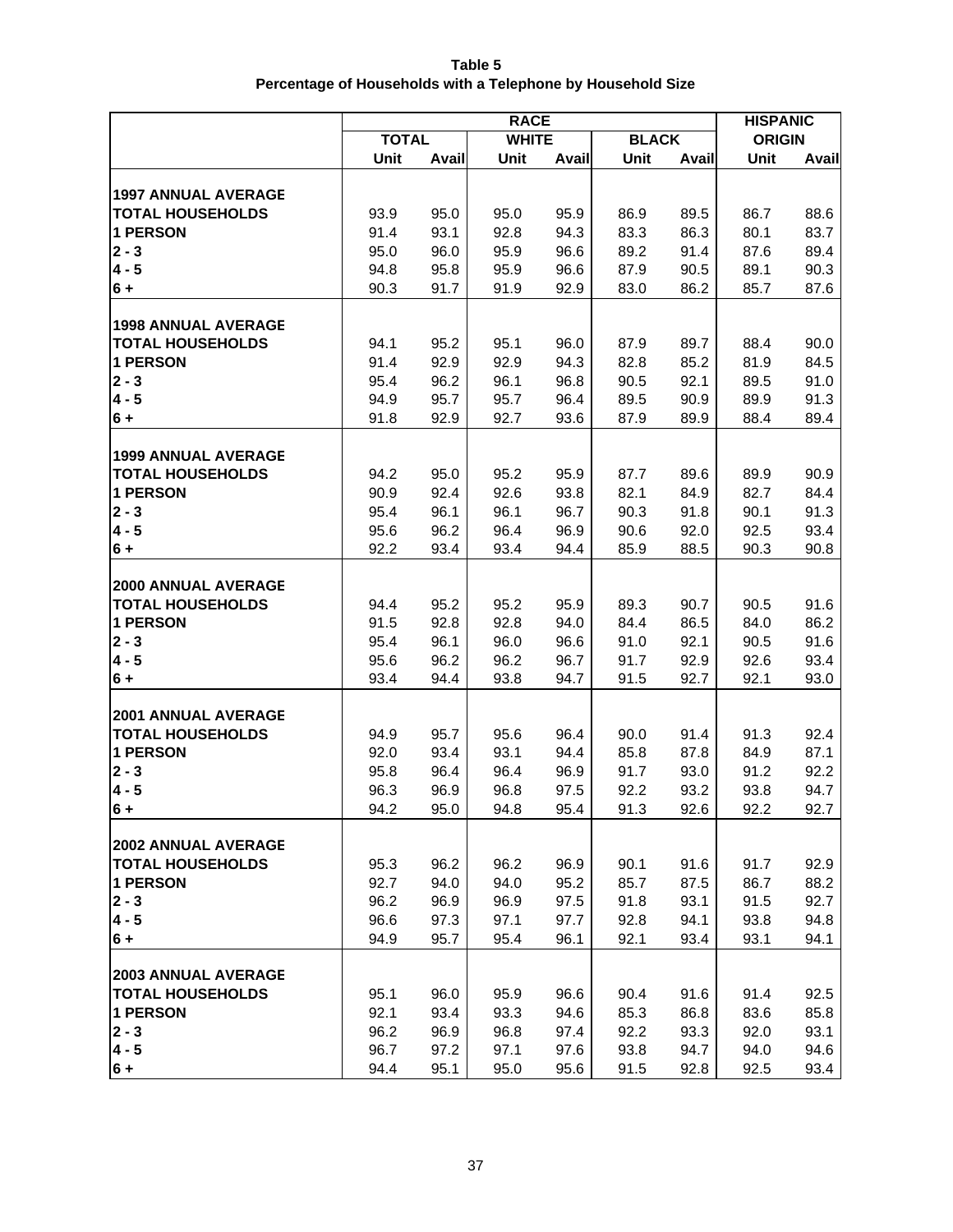| Table 5                                                     |
|-------------------------------------------------------------|
| Percentage of Households with a Telephone by Household Size |

|                                     | <b>RACE</b>  |              |              |              |              |              |               | <b>HISPANIC</b> |
|-------------------------------------|--------------|--------------|--------------|--------------|--------------|--------------|---------------|-----------------|
|                                     | <b>TOTAL</b> |              | <b>WHITE</b> |              | <b>BLACK</b> |              | <b>ORIGIN</b> |                 |
|                                     | Unit         | Avail        | Unit         | Avail        | Unit         | Avail        | Unit          | Avail           |
|                                     |              |              |              |              |              |              |               |                 |
| <b>2004 ANNUAL AVERAGE</b>          |              |              |              |              |              |              |               |                 |
| <b>TOTAL HOUSEHOLDS</b>             | 93.8         | 94.8         | 94.6         | 95.5         | 88.6         | 90.0         | 90.3          | 91.6            |
| 1 PERSON                            | 90.2         | 91.8         | 91.6         | 93.1         | 83.1         | 84.8         | 83.0          | 85.4            |
| $2 - 3$                             | 95.0         | 95.8         | 95.7         | 96.4         | 90.4         | 91.8         | 90.7          | 92.0            |
| $4 - 5$                             | 95.7<br>94.3 | 96.3         | 96.2         | 96.7         | 92.0         | 93.4         | 92.9          | 93.7            |
| $6+$                                |              | 95.0         | 94.5         | 95.2         | 93.1         | 93.8         | 92.4          | 93.2            |
| <b>2005 ANNUAL AVERAGE</b>          |              |              |              |              |              |              |               |                 |
| <b>TOTAL HOUSEHOLDS</b>             | 93.1         | 94.3         | 93.9         | 95.0         | 88.0         | 89.8         | 88.8          | 90.4            |
| 1 PERSON                            | 89.9         | 91.6         | 91.3         | 92.8         | 83.3         | 85.5         | 83.0          | 85.2            |
| $2 - 3$                             | 94.2         | 95.2         | 94.8         | 95.8         | 89.9         | 91.4         | 88.7          | 90.3            |
| $4 - 5$                             | 94.6         | 95.5         | 95.2         | 96.0         | 91.1         | 92.3         | 91.1          | 92.4            |
| $6+$                                | 93.5         | 94.7         | 94.1         | 95.1         | 90.3         | 92.8         | 91.3          | 92.4            |
|                                     |              |              |              |              |              |              |               |                 |
| <b>2006 ANNUAL AVERAGE</b>          |              |              |              |              |              |              |               |                 |
| <b>TOTAL HOUSEHOLDS</b>             | 93.6         | 94.7         | 94.4         | 95.4         | 88.7         | 90.3         | 89.1          | 90.7            |
| <b>1 PERSON</b>                     | 90.4         | 92.0         | 91.6         | 93.1         | 84.3         | 86.3         | 81.9          | 84.7            |
| $2 - 3$                             | 94.7         | 95.7         | 95.4         | 96.3         | 90.0         | 91.5         | 89.4          | 91.0            |
| $4 - 5$                             | 95.2         | 96.0         | 95.6         | 96.4         | 92.5         | 93.6         | 91.4          | 92.5            |
| $6+$                                | 94.2         | 94.9         | 94.6         | 95.3         | 91.9         | 92.4         | 93.0          | 93.9            |
|                                     |              |              |              |              |              |              |               |                 |
| <b>MARCH 2007</b>                   |              |              |              |              |              |              |               |                 |
| <b>TOTAL HOUSEHOLDS</b><br>1 PERSON | 94.6<br>92.0 | 95.3<br>93.0 | 95.4<br>93.1 | 96.0<br>94.1 | 89.2<br>85.8 | 90.6<br>87.2 | 91.0<br>86.2  | 92.3<br>88.1    |
| $2 - 3$                             | 95.4         | 96.0         | 96.1         | 96.6         | 90.0         | 91.4         | 90.8          | 92.3            |
| $4 - 5$                             | 96.1         | 96.8         | 96.6         | 97.2         | 92.8         | 93.8         | 93.0          | 93.9            |
| $6+$                                | 94.8         | 95.8         | 95.5         | 96.4         | 92.0         | 93.3         | 93.2          | 94.6            |
|                                     |              |              |              |              |              |              |               |                 |
| <b>JULY 2007</b>                    |              |              |              |              |              |              |               |                 |
| <b>TOTAL HOUSEHOLDS</b>             | 95.0         | 95.8         | 95.7         | 96.5         | 90.5         | 91.7         | 91.0          | 92.5            |
| 1 PERSON                            | 92.2         | 93.6         | 93.4         | 94.8         | 86.2         | 87.9         | 85.9          | 88.0            |
| $2 - 3$                             | 95.8         | 96.4         | 96.4         | 97.0         | 92.0         | 93.1         | 90.6          | 91.8            |
| $4 - 5$                             | 96.7         | 97.2         | 97.2         | 97.7         | 93.3         | 94.2         | 93.8          | 95.5            |
| $6 +$                               | 94.9         | 95.5         | 94.9         | 95.6         | 92.6         | 93.6         | 92.5          | 93.6            |
|                                     |              |              |              |              |              |              |               |                 |
| <b>NOVEMBER 2007</b>                |              |              |              |              |              |              |               |                 |
| <b>TOTAL HOUSEHOLDS</b>             | 94.9         | 95.8         | 95.7         | 96.5         | 89.9         | 91.3         | 90.6          | 91.8            |
| 1 PERSON                            | 91.8         | 93.2         | 93.2         | 94.4         | 84.8         | 86.3         | 82.7          | 84.8            |
| $2 - 3$                             | 95.9         | 96.6         | 96.5         | 97.1         | 92.3         | 93.7         | 90.9          | 91.9            |
| $4 - 5$                             | 96.7         | 97.3         | 97.2         | 97.7         | 93.0         | 94.4         | 93.6          | 94.6            |
| $6 +$                               | 95.0         | 95.5         | 95.4         | 95.9         | 91.1         | 92.0         | 93.9          | 94.5            |
| <b>2007 ANNUAL AVERAGE</b>          |              |              |              |              |              |              |               |                 |
| <b>TOTAL HOUSEHOLDS</b>             | 94.8         | 95.6         | 95.6         | 96.3         | 89.9         | 91.2         | 90.9          | 92.2            |
| 1 PERSON                            | 92.0         | 93.3         | 93.2         | 94.4         | 85.6         | 87.1         | 84.9          | 87.0            |
| $2 - 3$                             | 95.7         | 96.3         | 96.4         | 96.9         | 91.4         | 92.7         | 90.8          | 92.0            |
| $4 - 5$                             | 96.5         | 97.1         | 97.0         | 97.5         | 93.0         | 94.1         | 93.5          | 94.7            |
| $6 +$                               | 94.9         | 95.6         | 95.3         | 96.0         | 91.9         | 92.9         | 93.2          | 94.2            |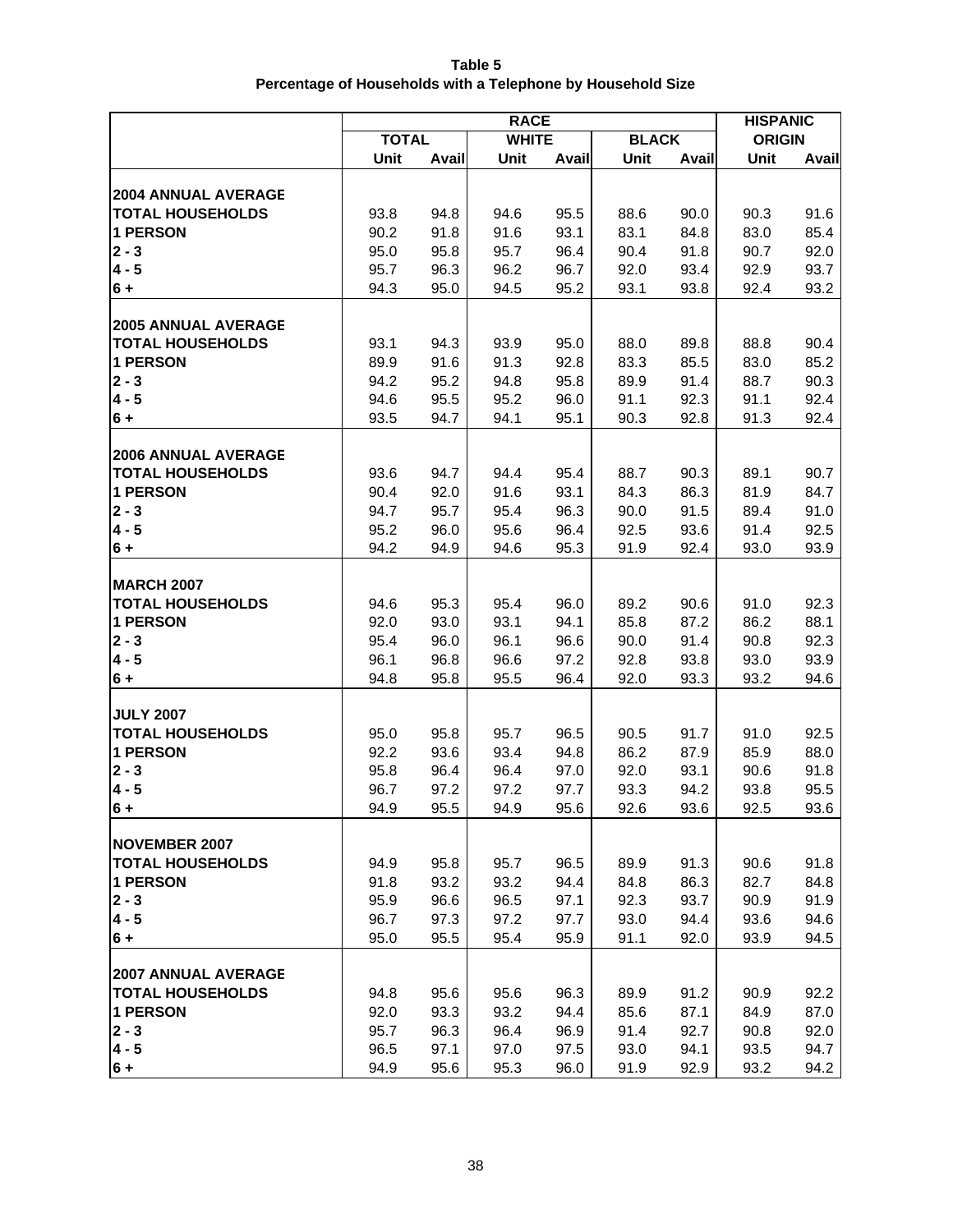| Table 5                                                     |
|-------------------------------------------------------------|
| Percentage of Households with a Telephone by Household Size |

|                         | <b>RACE</b>  |       |              |       |              |       | <b>HISPANIC</b> |       |
|-------------------------|--------------|-------|--------------|-------|--------------|-------|-----------------|-------|
|                         | <b>TOTAL</b> |       | <b>WHITE</b> |       | <b>BLACK</b> |       | <b>ORIGIN</b>   |       |
|                         | Unit         | Avail | Unit         | Avail | Unit         | Avail | Unit            | Avail |
|                         |              |       |              |       |              |       |                 |       |
| <b>MARCH 2008</b>       |              |       |              |       |              |       |                 |       |
| <b>TOTAL HOUSEHOLDS</b> | 95.2         | 95.9  | 95.8         | 96.4  | 91.3         | 92.3  | 91.6            | 92.5  |
| <b>1 PERSON</b>         | 92.7         | 93.7  | 93.5         | 94.5  | 88.1         | 89.1  | 86.7            | 88.0  |
| $2 - 3$                 | 96.1         | 96.6  | 96.6         | 97.1  | 93.0         | 93.8  | 91.4            | 92.1  |
| $4 - 5$                 | 96.5         | 97.1  | 97.1         | 97.6  | 92.7         | 94.0  | 94.1            | 95.0  |
| $6 +$                   | 95.4         | 95.9  | 96.0         | 96.5  | 92.6         | 93.1  | 93.2            | 94.2  |
|                         |              |       |              |       |              |       |                 |       |
| <b>JULY 2008</b>        |              |       |              |       |              |       |                 |       |
| <b>TOTAL HOUSEHOLDS</b> | 95.4         | 96.1  | 96.1         | 96.7  | 91.0         | 92.0  | 92.0            | 93.1  |
| <b>1 PERSON</b>         | 93.0         | 94.1  | 94.2         | 95.2  | 87.0         | 88.2  | 87.4            | 89.3  |
| $2 - 3$                 | 96.1         | 96.7  | 96.6         | 97.1  | 92.7         | 93.5  | 91.8            | 93.0  |
| $4 - 5$                 | 96.8         | 97.3  | 97.2         | 97.6  | 93.7         | 94.6  | 94.0            | 95.0  |
| $6 +$                   | 95.4         | 95.9  | 96.3         | 96.6  | 91.3         | 93.0  | 94.0            | 94.5  |
|                         |              |       |              |       |              |       |                 |       |
| <b>NOVEMBER 2008</b>    |              |       |              |       |              |       |                 |       |
| <b>TOTAL HOUSEHOLDS</b> | 95.0         | 95.7  | 95.8         | 96.4  | 90.6         | 91.6  | 91.4            | 92.4  |
| <b>1 PERSON</b>         | 92.7         | 93.7  | 93.7         | 94.7  | 87.3         | 88.4  | 85.1            | 86.4  |
| $2 - 3$                 | 95.8         | 96.4  | 96.4         | 97.0  | 91.9         | 92.7  | 91.6            | 92.9  |
| $4 - 5$                 | 96.5         | 97.0  | 97.1         | 97.5  | 93.2         | 94.0  | 94.0            | 94.4  |
| $6+$                    | 94.8         | 95.4  | 95.0         | 95.6  | 93.1         | 93.6  | 92.8            | 94.1  |
|                         |              |       |              |       |              |       |                 |       |
| 2008 ANNUAL AVERAGE     |              |       |              |       |              |       |                 |       |
| <b>TOTAL HOUSEHOLDS</b> | 95.2         | 95.9  | 95.9         | 96.5  | 91.0         | 91.9  | 91.7            | 92.7  |
| <b>1 PERSON</b>         | 92.8         | 93.8  | 93.8         | 94.8  | 87.5         | 88.6  | 86.4            | 87.9  |
| $2 - 3$                 | 96.0         | 96.6  | 96.6         | 97.1  | 92.6         | 93.3  | 91.6            | 92.7  |
| $4 - 5$                 | 96.6         | 97.1  | 97.1         | 97.5  | 93.2         | 94.2  | 94.0            | 94.8  |
| $6+$                    | 95.2         | 95.7  | 95.8         | 96.2  | 92.3         | 93.3  | 93.4            | 94.3  |
|                         |              |       |              |       |              |       |                 |       |
| <b>MARCH 2009</b>       |              |       |              |       |              |       |                 |       |
| <b>TOTAL HOUSEHOLDS</b> | 95.6         | 96.3  | 96.2         | 96.8  | 92.4         | 93.5  | 92.3            | 93.2  |
| <b>1 PERSON</b>         | 93.4         | 94.3  | 94.3         | 95.1  | 89.2         | 90.0  | 86.0            | 87.0  |
| $2 - 3$                 | 96.3         | 96.9  | 96.7         | 97.2  | 93.2         | 94.7  | 92.6            | 93.6  |
| $4 - 5$                 | 97.0         | 97.5  | 97.5         | 97.8  | 95.2         | 95.8  | 94.7            | 95.3  |
| $6 +$                   | 96.0         | 96.7  | 96.5         | 96.9  | 94.6         | 96.6  | 94.8            | 95.9  |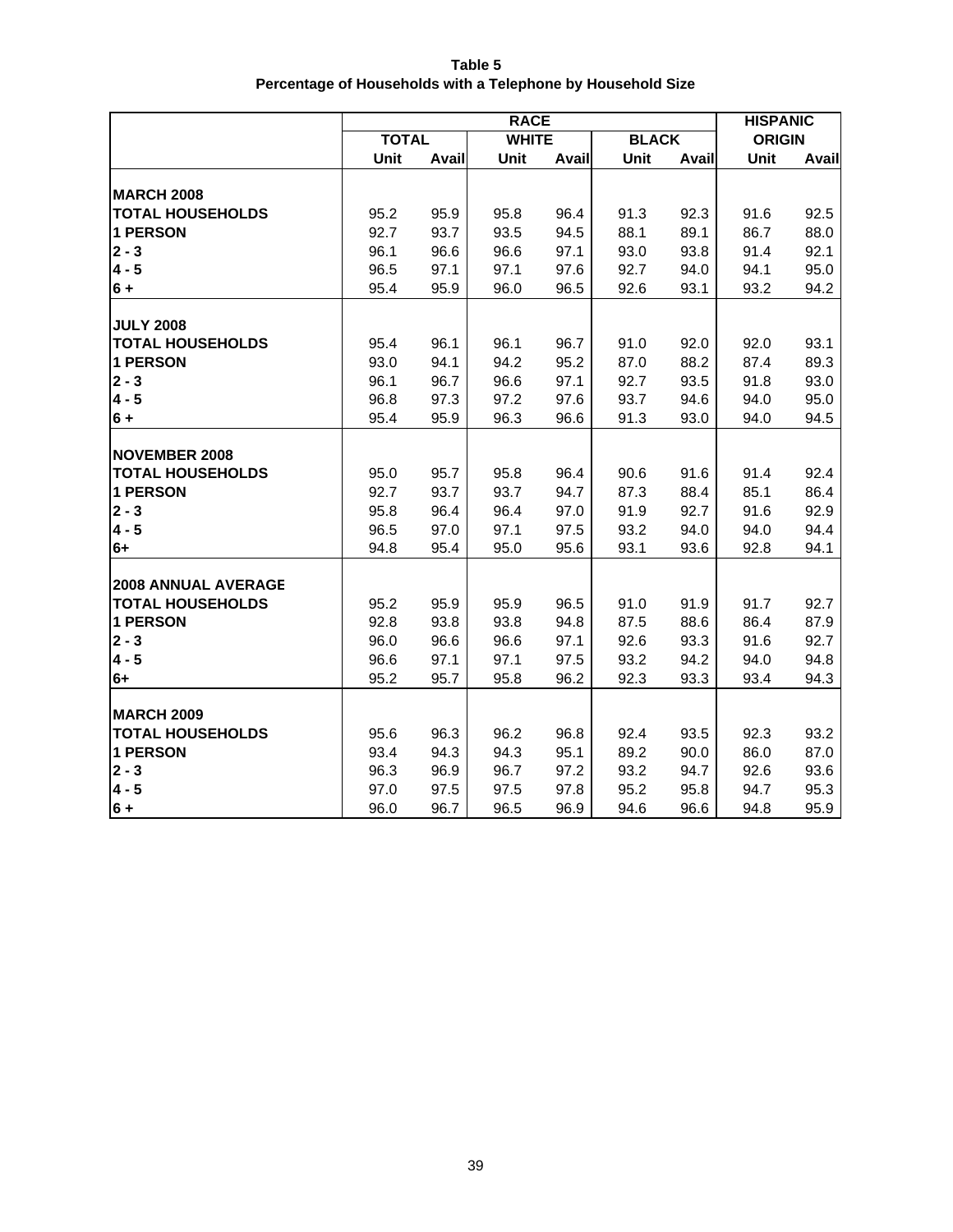| Table 6                                                        |
|----------------------------------------------------------------|
| Percentage of Households with a Telephone by Householder's Age |
|                                                                |

|                                                       | <b>RACE</b>  |              |              |              |              |              |               | <b>HISPANIC</b> |  |
|-------------------------------------------------------|--------------|--------------|--------------|--------------|--------------|--------------|---------------|-----------------|--|
|                                                       | <b>TOTAL</b> |              | <b>WHITE</b> |              | <b>BLACK</b> |              | <b>ORIGIN</b> |                 |  |
|                                                       | Unit         | Avail        | Unit         | Avail        | Unit         | Avail        | Unit          | Avail           |  |
|                                                       |              |              |              |              |              |              |               |                 |  |
| <b>NOVEMBER 1983</b>                                  |              |              |              |              |              |              |               |                 |  |
| <b>TOTAL HOUSEHOLDS</b>                               | 91.4         | 93.7         | 93.1         | 95.0         | 78.8         | 83.9         | 80.7          | 84.6            |  |
| <b>16-24 YRS OLD</b>                                  | 76.6         | 84.1         | 80.2         | 86.2         | 49.9         | 68.2         | 64.9          | 71.9            |  |
| <b>25-54 YRS OLD</b>                                  | 91.5         | 93.7         | 93.4         | 95.2         | 78.7         | 83.3         | 81.8          | 85.6            |  |
| 55-59 YRS OLD                                         | 95.0         | 96.1         | 96.1         | 97.0         | 86.3         | 88.5         | 89.3          | 89.3            |  |
| 60-64 YRS OLD<br>65-69 YRS OLD                        | 95.5<br>95.5 | 96.4<br>96.2 | 96.4         | 97.2         | 89.5         | 90.7         | 87.3<br>90.7  | 90.2            |  |
| <b>70-99 YRS OLD</b>                                  | 95.4         | 96.5         | 96.5<br>96.0 | 97.0<br>97.0 | 87.2<br>90.1 | 89.0<br>92.3 | 85.5          | 90.7<br>89.1    |  |
|                                                       |              |              |              |              |              |              |               |                 |  |
| <b>1984 ANNUAL AVERAGE</b>                            |              |              |              |              |              |              |               |                 |  |
| <b>TOTAL HOUSEHOLDS</b>                               | 91.6         | 93.7         | 93.2         | 94.9         | 79.8         | 84.5         | 80.9          | 84.3            |  |
| <b>16-24 YRS OLD</b>                                  | 77.0         | 83.6         | 79.6         | 85.4         | 58.2         | 70.8         | 60.9          | 69.2            |  |
| <b>25-54 YRS OLD</b>                                  | 91.7         | 93.7         | 93.4         | 95.1         | 79.6         | 84.1         | 83.1          | 85.7            |  |
| 55-59 YRS OLD                                         | 94.9         | 96.1         | 96.1         | 97.1         | 86.6         | 89.2         | 87.1          | 90.1            |  |
| 60-64 YRS OLD                                         | 94.9         | 96.0         | 96.0         | 97.0         | 86.6         | 88.8         | 87.1          | 89.1            |  |
| 65-69 YRS OLD                                         | 96.2         | 96.8         | 97.1         | 97.6         | 87.9         | 89.9         | 90.2          | 91.5            |  |
| 70-99 YRS OLD                                         | 95.3         | 96.5         | 96.0         | 97.1         | 88.2         | 90.9         | 84.4          | 87.6            |  |
|                                                       |              |              |              |              |              |              |               |                 |  |
| <b>1985 ANNUAL AVERAGE</b>                            |              |              |              |              |              |              |               |                 |  |
| <b>TOTAL HOUSEHOLDS</b>                               | 91.8         | 93.9         | 93.3         | 95.0         | 81.1         | 85.2         | 81.3          | 84.4            |  |
| <b>16-24 YRS OLD</b>                                  | 77.9         | 83.8         | 80.3         | 85.8         | 60.0         | 69.4         | 64.8          | 70.8            |  |
| <b>25-54 YRS OLD</b>                                  | 91.9         | 93.9         | 93.5         | 95.2         | 80.7         | 85.0         | 82.5          | 85.2            |  |
| 55-59 YRS OLD<br>60-64 YRS OLD                        | 94.9         | 96.0         | 95.8         | 96.8         | 87.8         | 90.0         | 87.4          | 89.2            |  |
| 65-69 YRS OLD                                         | 94.9<br>95.9 | 95.9<br>96.8 | 95.8<br>96.8 | 96.5<br>97.5 | 88.4<br>88.2 | 90.2<br>90.9 | 89.7<br>89.1  | 91.3<br>91.7    |  |
| 70-99 YRS OLD                                         | 95.5         | 96.6         | 96.2         | 97.3         | 89.1         | 90.7         | 87.6          | 90.9            |  |
|                                                       |              |              |              |              |              |              |               |                 |  |
| <b>1986 ANNUAL AVERAGE</b>                            |              |              |              |              |              |              |               |                 |  |
| <b>TOTAL HOUSEHOLDS</b>                               | 92.3         | 94.1         | 93.7         | 95.2         | 81.6         | 85.9         | 81.4          | 84.1            |  |
| <b>16-24 YRS OLD</b>                                  | 79.0         | 84.4         | 81.5         | 85.9         | 59.8         | 72.2         | 63.4          | 67.4            |  |
| <b>25-54 YRS OLD</b>                                  | 92.2         | 94.0         | 93.8         | 95.3         | 81.1         | 85.2         | 82.9          | 85.5            |  |
| 55-59 YRS OLD                                         | 95.2         | 96.3         | 96.1         | 97.0         | 88.0         | 91.3         | 87.6          | 90.4            |  |
| 60-64 YRS OLD                                         | 95.4         | 96.2         | 96.2         | 97.0         | 88.9         | 90.4         | 89.1          | 90.3            |  |
| 65-69 YRS OLD                                         | 95.8         | 96.7         | 96.7         | 97.4         | 88.4         | 90.6         | 90.4          | 91.9            |  |
| 70-99 YRS OLD                                         | 96.0         | 97.0         | 96.5         | 97.4         | 91.3         | 92.9         | 87.5          | 89.8            |  |
|                                                       |              |              |              |              |              |              |               |                 |  |
| <b>1987 ANNUAL AVERAGE</b><br><b>TOTAL HOUSEHOLDS</b> | 92.4         | 94.2         | 93.8         | 95.4         |              | 85.9         | 83.0          | 85.4            |  |
| <b>16-24 YRS OLD</b>                                  | 78.9         | 84.4         | 81.4         | 86.1         | 81.8<br>61.8 | 72.3         | 65.2          | 70.8            |  |
| <b>25-54 YRS OLD</b>                                  | 92.3         | 94.2         | 93.9         | 95.4         | 81.4         | 85.5         | 84.4          | 86.5            |  |
| 55-59 YRS OLD                                         | 95.2         | 96.2         | 96.4         | 97.2         | 87.0         | 89.6         | 89.1          | 90.7            |  |
| 60-64 YRS OLD                                         | 95.7         | 96.4         | 96.6         | 97.3         | 88.0         | 90.2         | 90.9          | 92.0            |  |
| 65-69 YRS OLD                                         | 95.9         | 96.7         | 97.0         | 97.5         | 87.1         | 89.3         | 88.8          | 88.8            |  |
| 70-99 YRS OLD                                         | 96.0         | 97.0         | 96.5         | 97.5         | 91.9         | 93.0         | 91.6          | 93.1            |  |
|                                                       |              |              |              |              |              |              |               |                 |  |
| <b>1988 ANNUAL AVERAGE</b>                            |              |              |              |              |              |              |               |                 |  |
| <b>TOTAL HOUSEHOLDS</b>                               | 92.7         | 94.5         | 94.1         | 95.6         | 83.0         | 86.8         | 82.1          | 85.1            |  |
| <b>16-24 YRS OLD</b>                                  | 80.2         | 85.1         | 82.3         | 86.8         | 65.6         | 73.5         | 64.0          | 70.9            |  |
| <b>25-54 YRS OLD</b>                                  | 92.6         | 94.4         | 94.1         | 95.6         | 82.2         | 86.3         | 83.5          | 86.1            |  |
| 55-59 YRS OLD                                         | 95.1         | 96.4         | 96.1         | 97.2         | 88.3         | 91.0         | 88.5          | 89.9            |  |
| 60-64 YRS OLD                                         | 95.3         | 96.2         | 96.3         | 97.0         | 87.6         | 89.9         | 87.3          | 90.0            |  |
| 65-69 YRS OLD                                         | 96.4         | 97.1         | 97.2         | 97.7         | 89.6         | 92.0         | 89.6          | 91.2            |  |
| 70-99 YRS OLD                                         | 96.2         | 97.5         | 96.7         | 97.9         | 92.3         | 93.9         | 92.2          | 94.3            |  |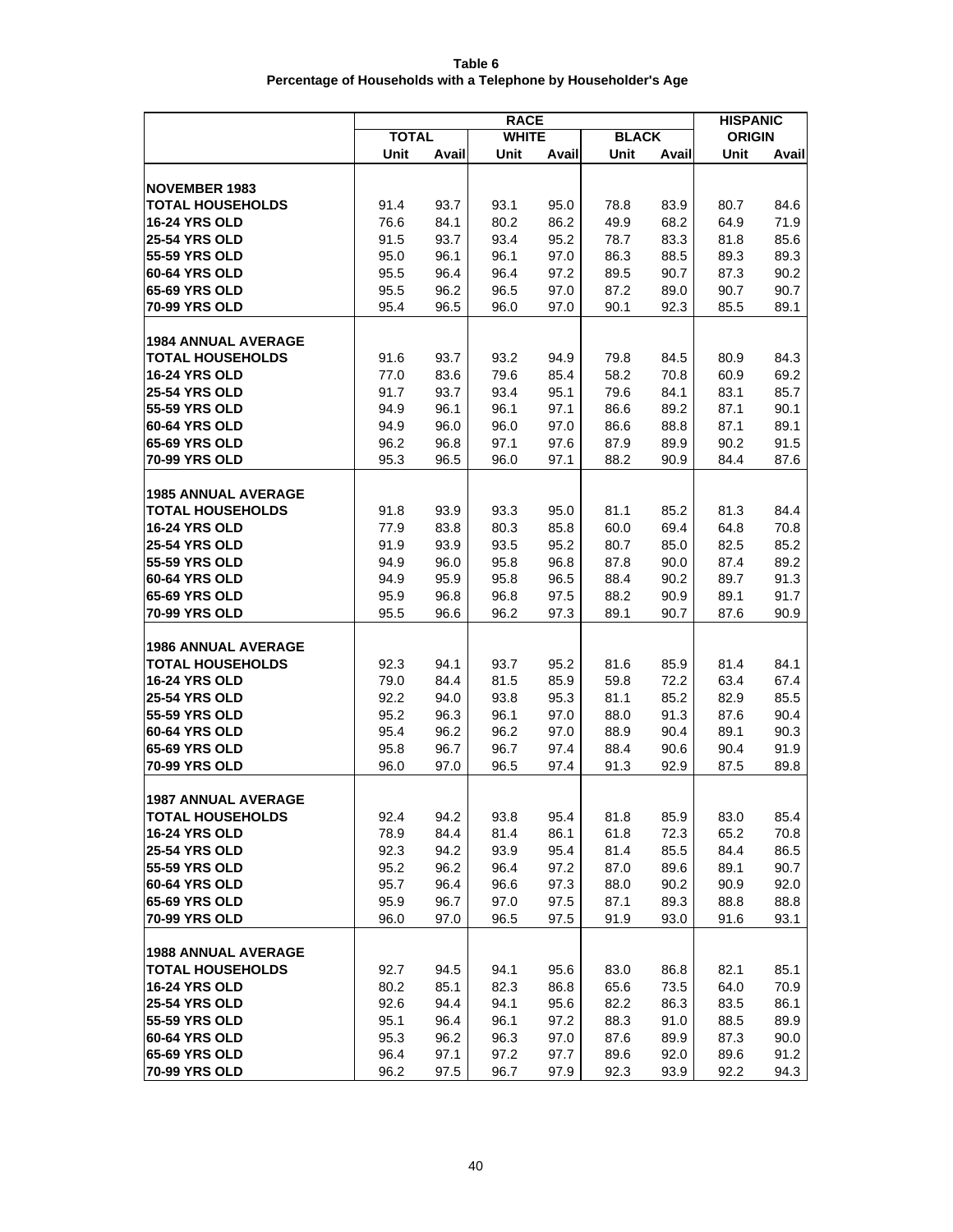| Table 6                                                        |
|----------------------------------------------------------------|
| Percentage of Households with a Telephone by Householder's Age |

|                                       | <b>RACE</b>  |              |              |              |              |              |               | <b>HISPANIC</b> |  |
|---------------------------------------|--------------|--------------|--------------|--------------|--------------|--------------|---------------|-----------------|--|
|                                       | <b>TOTAL</b> |              | <b>WHITE</b> |              | <b>BLACK</b> |              | <b>ORIGIN</b> |                 |  |
|                                       | Unit         | Avail        | Unit         | Avail        | Unit         | Avail        | Unit          | Avail           |  |
|                                       |              |              |              |              |              |              |               |                 |  |
| <b>1989 ANNUAL AVERAGE</b>            |              |              |              |              |              |              |               |                 |  |
| <b>TOTAL HOUSEHOLDS</b>               | 93.1         | 94.9         | 94.5         | 95.9         | 83.2         | 87.1         | 83.0          | 86.0            |  |
| <b>16-24 YRS OLD</b>                  | 80.5         | 85.9         | 82.9         | 87.7         | 65.3         | 75.2         | 64.8          | 72.3            |  |
| <b>25-54 YRS OLD</b>                  | 92.7         | 94.6         | 94.3         | 95.8         | 82.2         | 86.4         | 83.6          | 86.5            |  |
| 55-59 YRS OLD                         | 95.4         | 96.5         | 96.4         | 97.4         | 88.7         | 90.7         | 90.1          | 91.2            |  |
| 60-64 YRS OLD<br><b>65-69 YRS OLD</b> | 95.7<br>96.3 | 96.7         | 96.6<br>97.1 | 97.3<br>97.7 | 89.2         | 91.6         | 89.8          | 90.0            |  |
| <b>70-99 YRS OLD</b>                  | 96.4         | 97.0<br>97.4 | 97.1         | 97.9         | 90.3<br>91.1 | 91.9<br>92.6 | 88.8<br>89.8  | 91.0<br>92.0    |  |
|                                       |              |              |              |              |              |              |               |                 |  |
| <b>1990 ANNUAL AVERAGE</b>            |              |              |              |              |              |              |               |                 |  |
| <b>TOTAL HOUSEHOLDS</b>               | 93.3         | 95.0         | 94.6         | 96.1         | 83.5         | 87.0         | 82.7          | 85.3            |  |
| <b>16-24 YRS OLD</b>                  | 81.2         | 86.5         | 83.6         | 88.2         | 66.4         | 75.3         | 67.8          | 73.5            |  |
| <b>25-54 YRS OLD</b>                  | 92.6         | 94.5         | 94.1         | 95.7         | 82.4         | 86.1         | 82.0          | 84.6            |  |
| 55-59 YRS OLD                         | 95.4         | 96.4         | 96.5         | 97.4         | 87.3         | 89.6         | 89.9          | 90.7            |  |
| 60-64 YRS OLD                         | 96.2         | 96.9         | 97.1         | 97.6         | 89.7         | 91.6         | 90.6          | 91.1            |  |
| 65-69 YRS OLD                         | 96.3         | 97.1         | 97.0         | 97.8         | 90.7         | 91.7         | 90.7          | 92.5            |  |
| 70-99 YRS OLD                         | 96.9         | 97.8         | 97.4         | 98.3         | 91.9         | 93.3         | 93.2          | 94.1            |  |
|                                       |              |              |              |              |              |              |               |                 |  |
| <b>1991 ANNUAL AVERAGE</b>            |              |              |              |              |              |              |               |                 |  |
| <b>TOTAL HOUSEHOLDS</b>               | 93.4         | 95.1         | 94.8         | 96.2         | 83.5         | 87.2         | 84.1          | 86.7            |  |
| <b>16-24 YRS OLD</b>                  | 81.0         | 86.1         | 83.4         | 88.0         | 65.7         | 74.5         | 68.5          | 73.9            |  |
| <b>25-54 YRS OLD</b>                  | 92.7         | 94.6         | 94.3         | 95.8         | 82.3         | 86.3         | 84.1          | 86.7            |  |
| 55-59 YRS OLD                         | 95.5         | 96.7         | 96.5         | 97.5         | 88.0         | 90.9         | 89.8          | 90.5            |  |
| 60-64 YRS OLD                         | 95.9         | 96.9         | 96.9         | 97.6         | 88.5         | 90.8         | 88.3          | 90.4            |  |
| 65-69 YRS OLD                         | 96.7         | 97.5         | 97.5         | 98.2         | 89.8         | 91.8         | 92.9          | 94.0            |  |
| 70-99 YRS OLD                         | 97.3         | 98.1         | 97.8         | 98.6         | 92.8         | 93.5         | 92.1          | 94.0            |  |
| <b>1992 ANNUAL AVERAGE</b>            |              |              |              |              |              |              |               |                 |  |
| <b>TOTAL HOUSEHOLDS</b>               | 93.8         | 95.3         | 95.2         | 96.4         | 84.2         | 87.9         | 85.8          | 88.2            |  |
| <b>15-24 YRS OLD</b>                  | 82.0         | 87.4         | 85.0         | 89.6         | 64.2         | 74.1         | 72.8          | 80.4            |  |
| <b>25-54 YRS OLD</b>                  | 93.1         | 94.8         | 94.6         | 95.9         | 82.9         | 87.0         | 85.5          | 87.7            |  |
| 55-59 YRS OLD                         | 96.0         | 96.8         | 97.0         | 97.5         | 89.6         | 91.9         | 91.5          | 92.3            |  |
| 60-64 YRS OLD                         | 96.3         | 97.1         | 97.0         | 97.7         | 91.2         | 92.6         | 89.3          | 91.2            |  |
| 65-69 YRS OLD                         | 96.6         | 97.3         | 97.5         | 98.0         | 89.8         | 92.0         | 92.0          | 92.4            |  |
| 70-99 YRS OLD                         | 97.5         | 98.0         | 98.0         | 98.5         | 93.1         | 94.0         | 94.2          | 95.0            |  |
|                                       |              |              |              |              |              |              |               |                 |  |
| 1993 ANNUAL AVERAGE                   |              |              |              |              |              |              |               |                 |  |
| <b>TOTAL HOUSEHOLDS</b>               | 94.2         | 95.6         | 95.5         | 96.6         | 85.2         | 88.3         | 86.7          | 88.8            |  |
| <b>15-24 YRS OLD</b>                  | 83.3         | 87.3         | 85.7         | 89.2         | 70.1         | 77.3         | 71.8          | 76.3            |  |
| <b>25-54 YRS OLD</b>                  | 93.5         | 95.1         | 95.0         | 96.3         | 83.5         | 87.0         | 86.4          | 88.7            |  |
| 55-59 YRS OLD<br><b>60-64 YRS OLD</b> | 95.9         | 96.8         | 96.7         | 97.5         | 90.0         | 92.2         | 91.3          | 92.1            |  |
| 65-69 YRS OLD                         | 97.0<br>97.0 | 97.6<br>97.6 | 97.7<br>97.5 | 98.3<br>98.1 | 91.9         | 93.3<br>93.5 | 92.5<br>92.9  | 93.7<br>93.9    |  |
| 70-99 YRS OLD                         | 97.6         | 98.2         | 98.0         | 98.6         | 92.8<br>93.2 | 94.1         | 94.7          | 95.4            |  |
|                                       |              |              |              |              |              |              |               |                 |  |
| <b>1994 ANNUAL AVERAGE</b>            |              |              |              |              |              |              |               |                 |  |
| <b>TOTAL HOUSEHOLDS</b>               | 93.8         | 95.4         | 95.1         | 96.4         | 85.7         | 89.4         | 86.0          | 88.3            |  |
| <b>15-24 YRS OLD</b>                  | 84.3         | 89.2         | 86.1         | 90.4         | 74.0         | 83.0         | 71.8          | 77.1            |  |
| <b>25-54 YRS OLD</b>                  | 93.3         | 95.0         | 94.7         | 96.0         | 84.8         | 88.7         | 86.1          | 88.4            |  |
| 55-59 YRS OLD                         | 95.6         | 96.6         | 96.3         | 97.2         | 90.7         | 92.9         | 89.4          | 91.1            |  |
| 60-64 YRS OLD                         | 96.3         | 97.2         | 97.1         | 97.9         | 90.1         | 91.9         | 91.8          | 92.4            |  |
| 65-69 YRS OLD                         | 96.7         | 97.3         | 97.3         | 97.8         | 91.8         | 93.2         | 93.3          | 93.5            |  |
| 70-99 YRS OLD                         | 96.7         | 97.6         | 97.2         | 98.1         | 91.7         | 93.1         | 92.3          | 93.7            |  |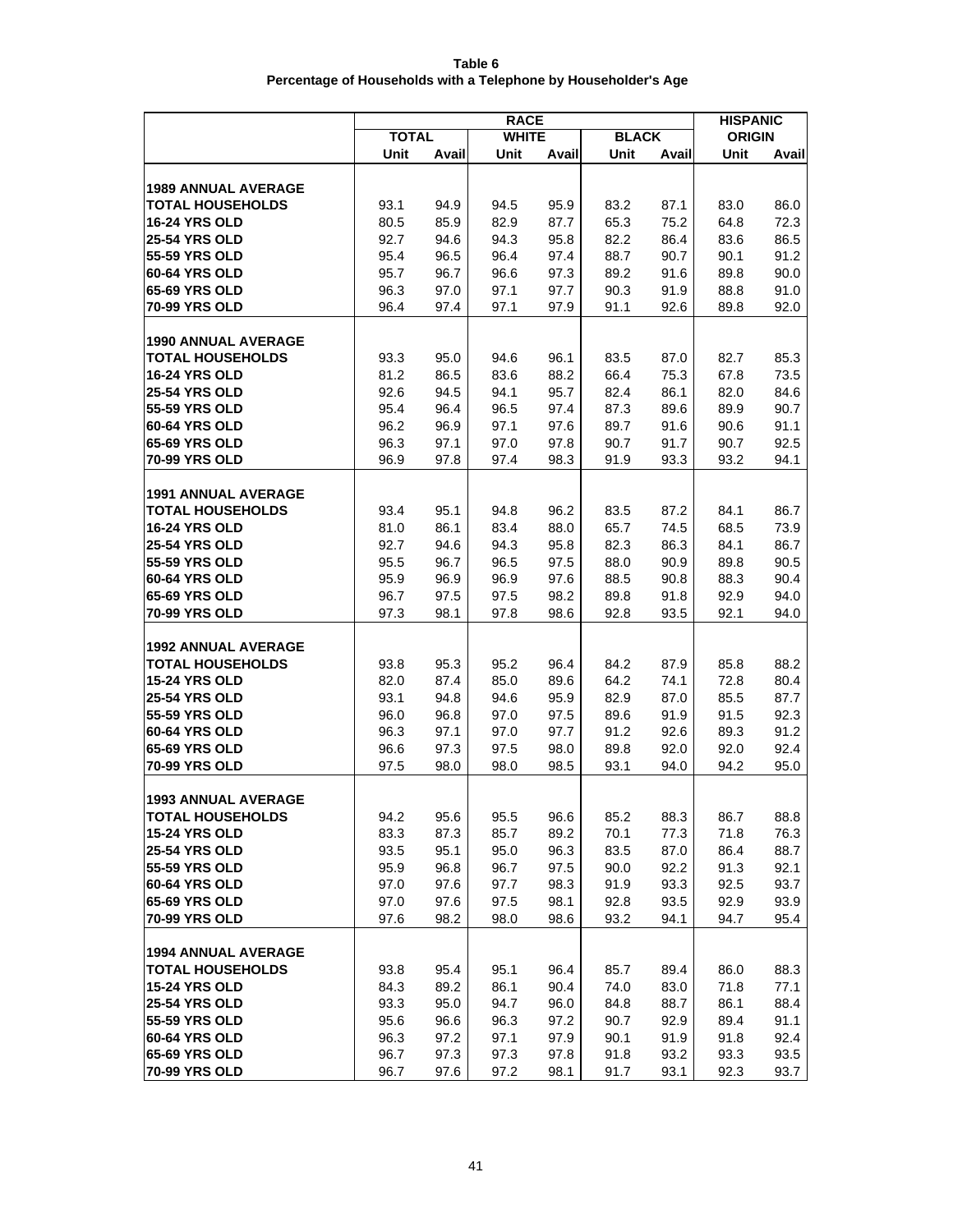| Table 6                                                        |
|----------------------------------------------------------------|
| Percentage of Households with a Telephone by Householder's Age |

|                                                       |              | <b>HISPANIC</b> |              |              |              |              |               |              |
|-------------------------------------------------------|--------------|-----------------|--------------|--------------|--------------|--------------|---------------|--------------|
|                                                       | <b>TOTAL</b> |                 | <b>WHITE</b> |              | <b>BLACK</b> |              | <b>ORIGIN</b> |              |
|                                                       | Unit         | Avail           | Unit         | Avail        | Unit         | Avail        | Unit          | Avail        |
|                                                       |              |                 |              |              |              |              |               |              |
| <b>1995 ANNUAL AVERAGE</b>                            |              |                 |              |              |              |              |               |              |
| <b>TOTAL HOUSEHOLDS</b>                               | 93.9         | 95.2            | 95.2         | 96.2         | 86.2         | 89.2         | 85.9          | 87.8         |
| <b>15-24 YRS OLD</b>                                  | 84.6         | 88.5            | 87.0         | 90.2         | 73.2         | 80.6         | 74.8          | 78.0         |
| <b>25-54 YRS OLD</b>                                  | 93.6         | 94.9            | 95.0         | 96.0         | 85.4         | 88.5         | 86.1          | 88.0         |
| 55-59 YRS OLD<br>60-64 YRS OLD                        | 95.7         | 96.4            | 96.2         | 96.8         | 92.5         | 93.9         | 88.6          | 90.0         |
| 65-69 YRS OLD                                         | 95.8         | 96.5            | 96.3         | 96.9         | 91.7         | 93.4         | 90.0          | 90.9         |
| 70-99 YRS OLD                                         | 96.4<br>96.4 | 96.8<br>97.1    | 96.9<br>97.0 | 97.4<br>97.5 | 92.2<br>91.4 | 93.1<br>92.8 | 91.2<br>90.4  | 92.6<br>92.1 |
|                                                       |              |                 |              |              |              |              |               |              |
| <b>1996 ANNUAL AVERAGE</b>                            |              |                 |              |              |              |              |               |              |
| <b>TOTAL HOUSEHOLDS</b>                               | 93.9         | 95.0            | 94.9         | 95.8         | 87.3         | 89.8         | 86.4          | 88.0         |
| <b>15-24 YRS OLD</b>                                  | 84.9         | 88.4            | 86.8         | 89.6         | 74.5         | 81.2         | 72.9          | 76.4         |
| <b>25-54 YRS OLD</b>                                  | 93.5         | 94.8            | 94.6         | 95.6         | 86.6         | 89.4         | 87.1          | 88.8         |
| 55-59 YRS OLD                                         | 95.7         | 96.3            | 96.3         | 96.8         | 91.0         | 92.5         | 90.3          | 90.7         |
| 60-64 YRS OLD                                         | 95.7         | 96.2            | 96.3         | 96.8         | 92.0         | 93.0         | 88.2          | 88.8         |
| 65-69 YRS OLD                                         | 95.8         | 96.3            | 96.4         | 96.8         | 92.5         | 93.3         | 89.5          | 90.4         |
| 70-99 YRS OLD                                         | 96.5         | 97.0            | 96.8         | 97.3         | 93.5         | 94.3         | 90.9          | 92.3         |
|                                                       |              |                 |              |              |              |              |               |              |
| <b>1997 ANNUAL AVERAGE</b><br><b>TOTAL HOUSEHOLDS</b> |              |                 |              |              |              |              |               |              |
| <b>15-24 YRS OLD</b>                                  | 93.9<br>84.9 | 95.0<br>88.8    | 95.0<br>86.7 | 95.9<br>90.1 | 86.9<br>74.9 | 89.5<br>81.6 | 86.7<br>75.0  | 88.6<br>79.4 |
| <b>25-54 YRS OLD</b>                                  | 93.6         | 94.8            | 94.7         | 95.7         | 86.3         | 89.0         | 87.1          | 88.9         |
| 55-59 YRS OLD                                         | 95.4         | 96.1            | 96.4         | 96.9         | 89.2         | 90.8         | 90.1          | 92.2         |
| 60-64 YRS OLD                                         | 96.0         | 96.5            | 96.6         | 97.0         | 92.1         | 92.7         | 90.6          | 91.2         |
| 65-69 YRS OLD                                         | 96.2         | 96.7            | 96.7         | 97.1         | 92.6         | 93.8         | 90.9          | 92.4         |
| 70-99 YRS OLD                                         | 96.2         | 96.7            | 96.6         | 97.1         | 93.0         | 93.7         | 90.3          | 91.3         |
|                                                       |              |                 |              |              |              |              |               |              |
| <b>1998 ANNUAL AVERAGE</b>                            |              |                 |              |              |              |              |               |              |
| <b>TOTAL HOUSEHOLDS</b>                               | 94.1         | 95.2            | 95.1         | 96.0         | 87.9         | 89.7         | 88.4          | 90.0         |
| <b>15-24 YRS OLD</b>                                  | 87.0         | 89.8            | 88.4         | 91.0         | 79.9         | 83.8         | 80.0          | 83.5         |
| <b>25-54 YRS OLD</b>                                  | 93.8         | 94.9            | 94.8         | 95.8         | 87.2         | 89.2         | 88.5          | 89.9         |
| 55-59 YRS OLD<br><b>60-64 YRS OLD</b>                 | 95.6         | 96.2            | 96.2         | 96.8         | 91.5         | 92.5         | 91.4          | 92.8         |
| 65-69 YRS OLD                                         | 95.8<br>95.7 | 96.3<br>96.3    | 96.5<br>96.5 | 97.0<br>97.0 | 91.8<br>90.2 | 92.8<br>90.7 | 91.2<br>95.1  | 92.6<br>95.8 |
| 70-99 YRS OLD                                         | 96.3         | 96.8            | 96.7         | 97.1         | 93.1         | 93.8         | 91.0          | 91.9         |
|                                                       |              |                 |              |              |              |              |               |              |
| 1999 ANNUAL AVERAGE                                   |              |                 |              |              |              |              |               |              |
| <b>TOTAL HOUSEHOLDS</b>                               | 94.2         | 95.0            | 95.2         | 95.9         | 87.7         | 89.6         | 89.9          | 90.9         |
| <b>15-24 YRS OLD</b>                                  | 86.4         | 88.9            | 88.2         | 90.2         | 77.5         | 82.3         | 81.0          | 83.1         |
| <b>25-54 YRS OLD</b>                                  | 94.0         | 94.9            | 95.1         | 95.9         | 87.5         | 89.5         | 90.2          | 91.3         |
| 55-59 YRS OLD                                         | 95.7         | 96.3            | 96.4         | 96.9         | 90.5         | 91.5         | 93.1          | 94.3         |
| 60-64 YRS OLD                                         | 95.7         | 96.2            | 96.4         | 96.8         | 90.9         | 92.0         | 92.2          | 92.8         |
| 65-69 YRS OLD                                         | 95.9         | 96.3            | 96.6         | 97.0         | 90.0         | 91.1         | 94.1          | 94.8         |
| 70-99 YRS OLD                                         | 95.8         | 96.3            | 96.2         | 96.7         | 92.2         | 92.8         | 92.4          | 93.1         |
|                                                       |              |                 |              |              |              |              |               |              |
| <b>2000 ANNUAL AVERAGE</b><br><b>TOTAL HOUSEHOLDS</b> | 94.4         | 95.2            | 95.2         |              |              | 90.7         | 90.5          | 91.6         |
| <b>15-24 YRS OLD</b>                                  | 87.8         | 90.1            | 89.0         | 95.9<br>91.3 | 89.3<br>81.2 | 84.1         | 81.9          | 84.4         |
| <b>25-54 YRS OLD</b>                                  | 94.2         | 95.1            | 95.1         | 95.9         | 89.2         | 90.7         | 91.1          | 92.1         |
| 55-59 YRS OLD                                         | 95.8         | 96.3            | 96.2         | 96.7         | 91.8         | 92.5         | 91.1          | 92.0         |
| 60-64 YRS OLD                                         | 95.8         | 96.2            | 96.5         | 96.7         | 91.2         | 92.0         | 92.3          | 93.2         |
| 65-69 YRS OLD                                         | 95.8         | 96.1            | 96.3         | 96.5         | 92.8         | 93.2         | 94.5          | 94.7         |
| 70-99 YRS OLD                                         | 95.7         | 96.1            | 96.1         | 96.5         | 91.6         | 92.4         | 92.1          | 92.7         |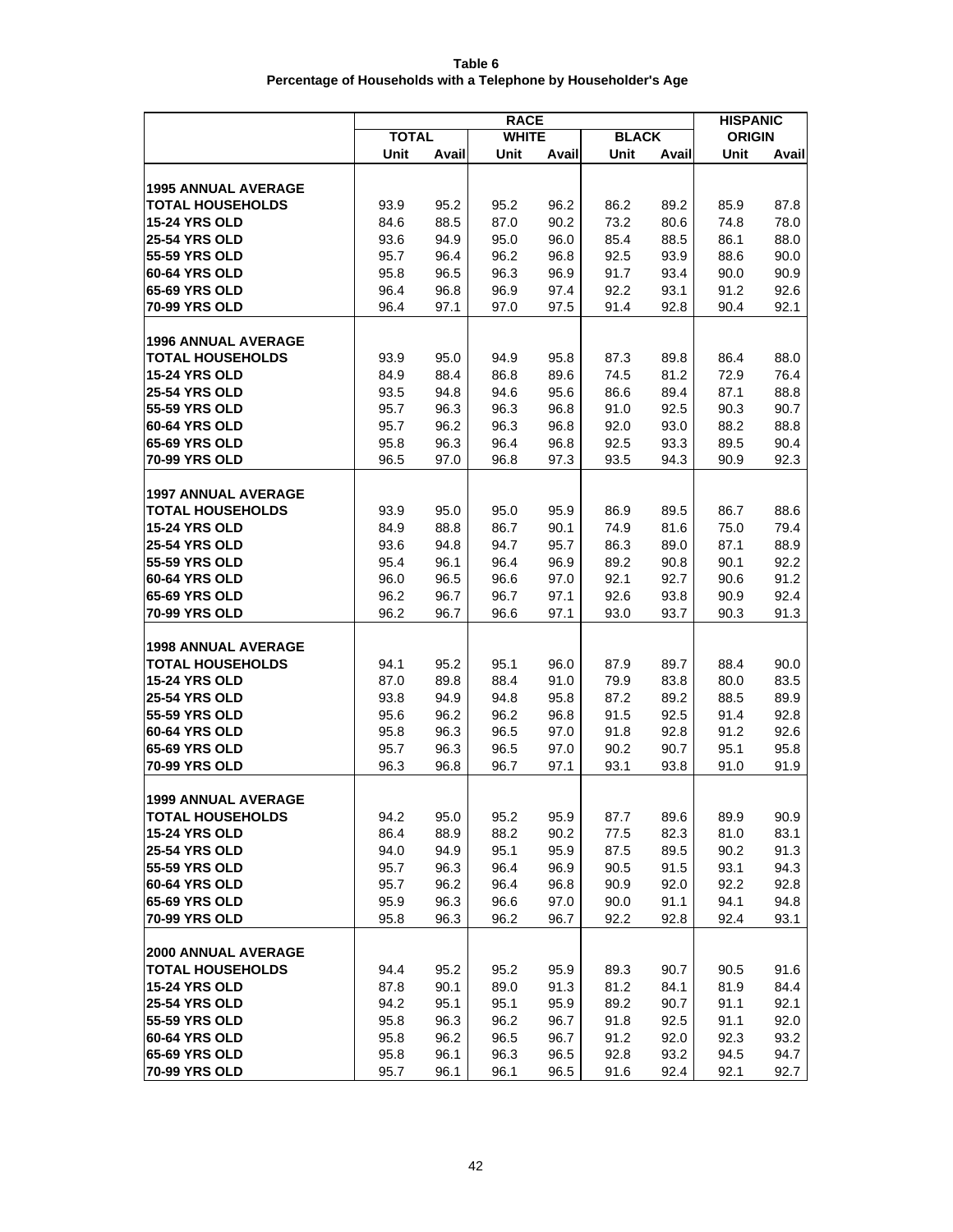| Table 6                                                        |
|----------------------------------------------------------------|
| Percentage of Households with a Telephone by Householder's Age |
|                                                                |

|                                |              | <b>HISPANIC</b> |              |              |              |              |               |              |
|--------------------------------|--------------|-----------------|--------------|--------------|--------------|--------------|---------------|--------------|
|                                | <b>TOTAL</b> |                 | <b>WHITE</b> |              | <b>BLACK</b> |              | <b>ORIGIN</b> |              |
|                                | Unit         | Avail           | Unit         | Avail        | Unit         | Avail        | Unit          | Avail        |
|                                |              |                 |              |              |              |              |               |              |
| <b>2001 ANNUAL AVERAGE</b>     |              |                 |              |              |              |              |               |              |
| <b>TOTAL HOUSEHOLDS</b>        | 94.9         | 95.7            | 95.6         | 96.4         | 90.0         | 91.4         | 91.3          | 92.4         |
| <b>15-24 YRS OLD</b>           | 88.8         | 91.0            | 89.4         | 91.5         | 85.6         | 88.1         | 83.5          | 85.6         |
| <b>25-54 YRS OLD</b>           | 94.7         | 95.6            | 95.5         | 96.3         | 89.4         | 91.0         | 91.8          | 92.9         |
| 55-59 YRS OLD                  | 96.4         | 96.9            | 96.8         | 97.2         | 93.1         | 94.3         | 93.3          | 94.3         |
| 60-64 YRS OLD                  | 96.2         | 96.6            | 96.7         | 97.0         | 93.0         | 94.1         | 94.4          | 95.0         |
| 65-69 YRS OLD                  | 96.4         | 96.8            | 97.1         | 97.4         | 92.0         | 92.7         | 94.1          | 94.3         |
| 70-99 YRS OLD                  | 96.3         | 96.8            | 96.7         | 97.2         | 93.2         | 93.7         | 91.9          | 92.6         |
| <b>2002 ANNUAL AVERAGE</b>     |              |                 |              |              |              |              |               |              |
| <b>TOTAL HOUSEHOLDS</b>        | 95.3         | 96.2            | 96.2         | 96.9         | 90.1         | 91.6         | 91.7          | 92.9         |
| <b>15-24 YRS OLD</b>           | 88.5         | 91.0            | 89.5         | 91.9         | 83.4         | 86.7         | 84.2          | 86.7         |
| <b>25-54 YRS OLD</b>           | 95.0         | 95.9            | 95.9         | 96.7         | 89.6         | 91.1         | 92.0          | 93.2         |
| 55-59 YRS OLD                  | 96.8         | 97.4            | 97.4         | 97.9         | 92.2         | 93.2         | 93.9          | 94.6         |
| 60-64 YRS OLD                  | 96.9         | 97.4            | 97.2         | 97.7         | 94.8         | 95.4         | 93.0          | 93.5         |
| <b>65-69 YRS OLD</b>           | 97.5         | 97.8            | 98.0         | 98.1         | 94.3         | 95.3         | 95.1          | 95.1         |
| 70-99 YRS OLD                  | 97.2         | 97.6            | 97.7         | 98.0         | 93.7         | 94.4         | 94.9          | 95.3         |
|                                |              |                 |              |              |              |              |               |              |
| <b>2003 ANNUAL AVERAGE</b>     |              |                 |              |              |              |              |               |              |
| <b>TOTAL HOUSEHOLDS</b>        | 95.1         | 96.0            | 95.9         | 96.6         | 90.4         | 91.6         | 91.4          | 92.5         |
| <b>15-24 YRS OLD</b>           | 87.9         | 90.4            | 88.9         | 91.0         | 83.6         | 87.0         | 85.0          | 87.3         |
| <b>25-54 YRS OLD</b>           | 94.8         | 95.7            | 95.6         | 96.4         | 90.0         | 91.2         | 91.8          | 92.8         |
| 55-59 YRS OLD                  | 96.8         | 97.3            | 97.3         | 97.8         | 93.8         | 94.3         | 92.6          | 93.8         |
| 60-64 YRS OLD                  | 96.8         | 97.3            | 97.5         | 97.9         | 92.1         | 93.0         | 94.6          | 94.9         |
| 65-69 YRS OLD                  | 97.0         | 97.4            | 97.6         | 97.9         | 93.2         | 93.3         | 94.3          | 94.6         |
| 70-99 YRS OLD                  | 97.1         | 97.5            | 97.5         | 97.9         | 93.4         | 94.1         | 91.9          | 93.0         |
| <b>2004 ANNUAL AVERAGE</b>     |              |                 |              |              |              |              |               |              |
| <b>TOTAL HOUSEHOLDS</b>        | 93.8         | 94.8            | 94.6         | 95.5         | 88.6         | 90.0         | 90.3          | 91.6         |
| <b>15-24 YRS OLD</b>           | 86.4         | 89.4            | 87.4         | 90.0         | 81.7         | 85.4         | 83.3          | 85.9         |
| <b>25-54 YRS OLD</b>           | 93.5         | 94.6            | 94.4         | 95.4         | 88.3         | 89.8         | 90.8          | 92.0         |
| 55-59 YRS OLD                  | 95.2         | 95.7            | 95.9         | 96.5         | 90.0         | 90.5         | 91.9          | 92.6         |
| <b>60-64 YRS OLD</b>           | 95.3         | 95.7            | 96.0         | 96.4         | 89.3         | 89.7         | 93.0          | 93.8         |
| <b>65-69 YRS OLD</b>           | 96.1         | 96.5            | 96.4         | 96.7         | 94.3         | 94.4         | 93.7          | 94.3         |
| 70-99 YRS OLD                  | 95.9         | 96.3            | 96.3         | 96.7         | 91.8         | 92.7         | 91.8          | 92.2         |
|                                |              |                 |              |              |              |              |               |              |
| <b>2005 ANNUAL AVERAGE</b>     |              |                 |              |              |              |              |               |              |
| <b>TOTAL HOUSEHOLDS</b>        | 93.1         | 94.3            | 93.9         | 95.0         | 88.0         | 89.8         | 88.8          | 90.4         |
| <b>16-24 YRS OLD</b>           | 86.4         | 89.0            | 87.6         | 89.9         | 80.9         | 85.0         | 80.8          | 82.7         |
| <b>25-54 YRS OLD</b>           | 92.8         | 94.1            | 93.7         | 94.9         | 88.0         | 89.7         | 89.5          | 91.2         |
| 55-59 YRS OLD<br>60-64 YRS OLD | 94.4         | 95.2            | 95.0         | 95.7         | 89.8         | 91.2         | 89.4          | 90.9         |
| 65-69 YRS OLD                  | 94.6<br>95.1 | 95.4<br>95.9    | 95.4         | 96.1<br>96.5 | 89.2         | 90.4<br>91.5 | 92.5<br>90.9  | 93.6<br>91.5 |
| 70-99 YRS OLD                  | 94.7         | 95.4            | 95.9<br>95.1 | 95.9         | 90.6<br>90.6 | 91.6         | 89.8          | 90.6         |
|                                |              |                 |              |              |              |              |               |              |
| <b>2006 ANNUAL AVERAGE</b>     |              |                 |              |              |              |              |               |              |
| <b>TOTAL HOUSEHOLDS</b>        | 93.6         | 94.7            | 94.4         | 95.4         | 88.7         | 90.3         | 89.1          | 90.7         |
| <b>16-24 YRS OLD</b>           | 87.8         | 90.6            | 88.9         | 91.6         | 82.9         | 86.4         | 83.3          | 86.9         |
| <b>25-54 YRS OLD</b>           | 93.3         | 94.5            | 94.1         | 95.2         | 88.4         | 90.1         | 89.4          | 90.8         |
| 55-59 YRS OLD                  | 95.0         | 95.7            | 95.5         | 96.3         | 91.2         | 91.7         | 90.0          | 91.6         |
| 60-64 YRS OLD                  | 95.5         | 96.3            | 96.1         | 96.9         | 91.7         | 92.8         | 92.0          | 92.8         |
| 65-69 YRS OLD                  | 95.1         | 95.8            | 95.5         | 96.2         | 91.7         | 92.4         | 89.7          | 91.5         |
| 70-99 YRS OLD                  | 95.0         | 95.6            | 95.6         | 96.2         | 90.5         | 91.2         | 91.3          | 92.3         |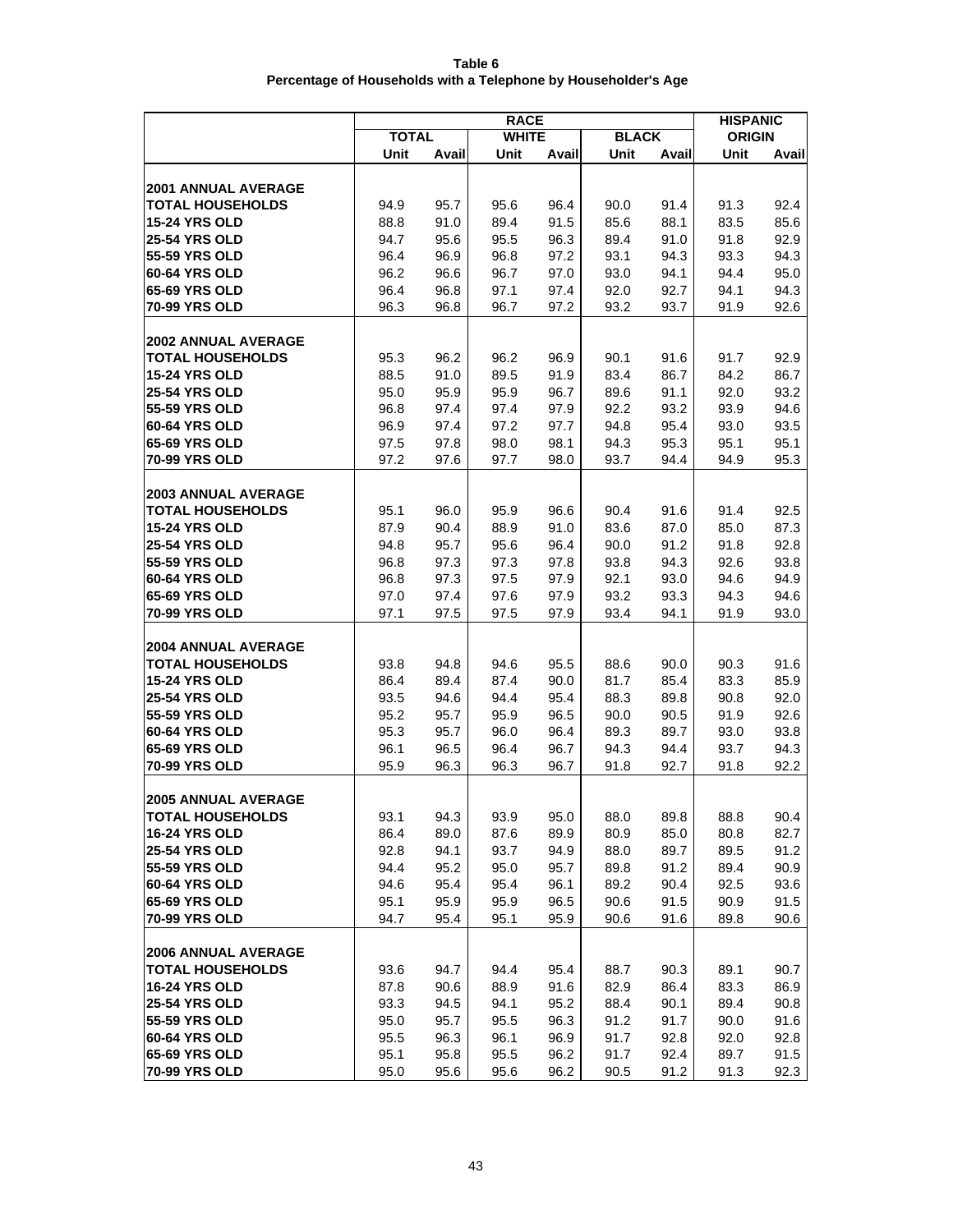| Table 6                                                        |
|----------------------------------------------------------------|
| Percentage of Households with a Telephone by Householder's Age |

|                                    | <b>RACE</b>  |              |              |              |              |              |               | <b>HISPANIC</b> |
|------------------------------------|--------------|--------------|--------------|--------------|--------------|--------------|---------------|-----------------|
|                                    | <b>TOTAL</b> |              | <b>WHITE</b> |              | <b>BLACK</b> |              | <b>ORIGIN</b> |                 |
|                                    | Unit         | Avail        | Unit         | Avail        | Unit         | Avail        | Unit          | Avail           |
|                                    |              |              |              |              |              |              |               |                 |
| <b>IMARCH 2007</b>                 |              |              |              |              |              |              |               |                 |
| <b>TOTAL HOUSEHOLDS</b>            | 94.6         | 95.3         | 95.4         | 96.0         | 89.2         | 90.6         | 91.0          | 92.3            |
| <b>15 - 24 YRS OLD</b>             | 89.3         | 91.3         | 89.5         | 91.4         | 87.3         | 88.9         | 84.3          | 87.1            |
| <b>25 - 54 YRS OLD</b>             | 94.2         | 95.1         | 95.1         | 95.8         | 88.9         | 90.5         | 91.1          | 92.3            |
| 55 - 59 YRS OLD<br>60 - 64 YRS OLD | 96.1         | 96.5         | 96.8         | 97.1         | 91.1         | 92.4         | 93.7          | 94.6            |
|                                    | 96.3         | 96.7         | 97.2         | 97.6         | 89.1         | 89.4         | 94.5          | 95.5            |
| 65 - 69 YRS OLD<br>70 - 99 YRS OLD | 95.5<br>95.9 | 95.9<br>96.3 | 96.5<br>96.3 | 96.8<br>96.7 | 86.5<br>92.4 | 87.5<br>92.8 | 93.5<br>92.2  | 94.4<br>93.4    |
|                                    |              |              |              |              |              |              |               |                 |
| <b>JULY 2007</b>                   |              |              |              |              |              |              |               |                 |
| <b>TOTAL HOUSEHOLDS</b>            | 95.0         | 95.8         | 95.7         | 96.5         | 90.5         | 91.7         | 91.0          | 92.5            |
| <b>15-24 YRS OLD</b>               | 90.6         | 92.4         | 91.7         | 93.6         | 84.7         | 86.4         | 86.2          | 88.1            |
| <b>25-54 YRS OLD</b>               | 94.5         | 95.4         | 95.2         | 96.1         | 90.2         | 91.5         | 91.0          | 92.5            |
| 55-59 YRS OLD                      | 96.0         | 96.6         | 96.9         | 97.4         | 90.5         | 91.7         | 93.9          | 95.1            |
| 60-64 YRS OLD                      | 96.8         | 97.3         | 97.3         | 97.7         | 93.4         | 94.5         | 92.9          | 94.1            |
| 65-69 YRS OLD                      | 96.1         | 96.5         | 96.6         | 96.9         | 92.2         | 93.7         | 92.2          | 93.4            |
| 70-99 YRS OLD                      | 96.6         | 97.2         | 97.1         | 97.7         | 93.8         | 94.1         | 92.8          | 93.7            |
|                                    |              |              |              |              |              |              |               |                 |
| <b>NOVEMBER 2007</b>               |              |              |              |              |              |              |               |                 |
| <b>TOTAL HOUSEHOLD</b>             | 94.9         | 95.8         | 95.7         | 96.5         | 89.9         | 91.3         | 90.6          | 91.8            |
| <b>15 - 24 YRS OLD</b>             | 89.5         | 91.3         | 90.1         | 91.6         | 85.5         | 89.2         | 83.1          | 84.8            |
| <b>25 - 54 YRS OLD</b>             | 94.4         | 95.5         | 95.3         | 96.2         | 89.6         | 91.1         | 91.0          | 92.1            |
| 55 - 59 YRS OLD                    | 96.0         | 96.7         | 96.9         | 97.4         | 90.8         | 92.1         | 90.5          | 92.2            |
| 60 - 64 YRS OLD                    | 96.7         | 97.2         | 97.2         | 97.6         | 92.9         | 94.1         | 95.4          | 96.1            |
| 65 - 69 YRS OLD                    | 96.5         | 96.8         | 97.4         | 97.5         | 90.5         | 90.9         | 94.0          | 94.0            |
| 70 - 99 YRS OLD                    | 96.7         | 97.2         | 97.2         | 97.7         | 92.7         | 93.0         | 92.0          | 93.1            |
| <b>2007 ANNUAL AVERAGE</b>         |              |              |              |              |              |              |               |                 |
| <b>TOTAL HOUSEHOLD</b>             | 94.8         | 95.6         | 95.6         | 96.3         | 89.9         | 91.2         | 90.9          | 92.2            |
| <b>15 - 24 YRS OLD</b>             | 89.8         | 91.6         | 90.4         | 92.2         | 85.8         | 88.2         | 84.5          | 86.7            |
| <b>25 - 54 YRS OLD</b>             | 94.4         | 95.3         | 95.2         | 96.0         | 89.6         | 91.0         | 91.0          | 92.3            |
| 55 - 59 YRS OLD                    | 96.0         | 96.6         | 96.8         | 97.3         | 90.8         | 92.1         | 92.7          | 94.0            |
| 60 - 64 YRS OLD                    | 96.6         | 97.1         | 97.2         | 97.6         | 91.8         | 92.7         | 94.3          | 95.3            |
| 65 - 69 YRS OLD                    | 96.1         | 96.4         | 96.8         | 97.1         | 89.7         | 90.7         | 93.2          | 93.9            |
| 70 - 99 YRS OLD                    | 96.4         | 96.9         | 96.8         | 97.4         | 93.0         | 93.3         | 92.3          | 93.4            |
|                                    |              |              |              |              |              |              |               |                 |
| <b>MARCH 2008</b>                  |              |              |              |              |              |              |               |                 |
| <b>TOTAL HOUSEHOLDS</b>            | 95.2         | 95.9         | 95.8         | 96.4         | 91.3         | 92.3         | 91.6          | 92.5            |
| 15 - 24 YRS OLD                    | 90.2         | 92.1         | 91.4         | 93.0         | 85.4         | 89.0         | 85.9          | 87.4            |
| 25 - 54 YRS OLD<br>55 - 59 YRS OLD | 94.9         | 95.5         | 95.4         | 96.0         | 91.2         | 92.1         | 91.5          | 92.5            |
| 60 - 64 YRS OLD                    | 96.0<br>96.7 | 96.6         | 96.6<br>97.0 | 97.1<br>97.6 | 91.9<br>93.7 | 93.0<br>94.4 | 93.1<br>93.9  | 93.8<br>94.7    |
| 65 - 69 YRS OLD                    | 96.9         | 97.2<br>97.2 | 97.5         | 97.8         | 92.1         | 92.4         | 96.4          | 96.4            |
| 70 - 99 YRS OLD                    | 96.7         | 97.1         | 97.1         | 97.4         | 94.1         | 94.1         | 94.6          | 94.9            |
|                                    |              |              |              |              |              |              |               |                 |
| <b>JULY 2008</b>                   |              |              |              |              |              |              |               |                 |
| <b>TOTAL HOUSEHOLDS</b>            | 95.4         | 96.1         | 96.1         | 96.7         | 91.0         | 92.0         | 92.0          | 93.1            |
| <b>15-24 YRS OLD</b>               | 91.7         | 92.7         | 92.3         | 93.2         | 89.3         | 90.3         | 88.4          | 89.4            |
| <b>25-54 YRS OLD</b>               | 95.0         | 95.8         | 95.6         | 96.4         | 90.8         | 92.0         | 92.0          | 93.3            |
| 55-59 YRS OLD                      | 96.3         | 96.7         | 96.8         | 97.3         | 92.6         | 92.6         | 93.4          | 93.8            |
| 60-64 YRS OLD                      | 96.4         | 96.9         | 97.0         | 97.6         | 91.4         | 92.0         | 94.0          | 95.5            |
| 65-69 YRS OLD                      | 96.3         | 96.7         | 97.0         | 97.4         | 92.7         | 93.0         | 91.6          | 93.1            |
| 70-99 YRS OLD                      | 96.8         | 97.2         | 97.5         | 97.8         | 91.5         | 92.0         | 93.6          | 94.0            |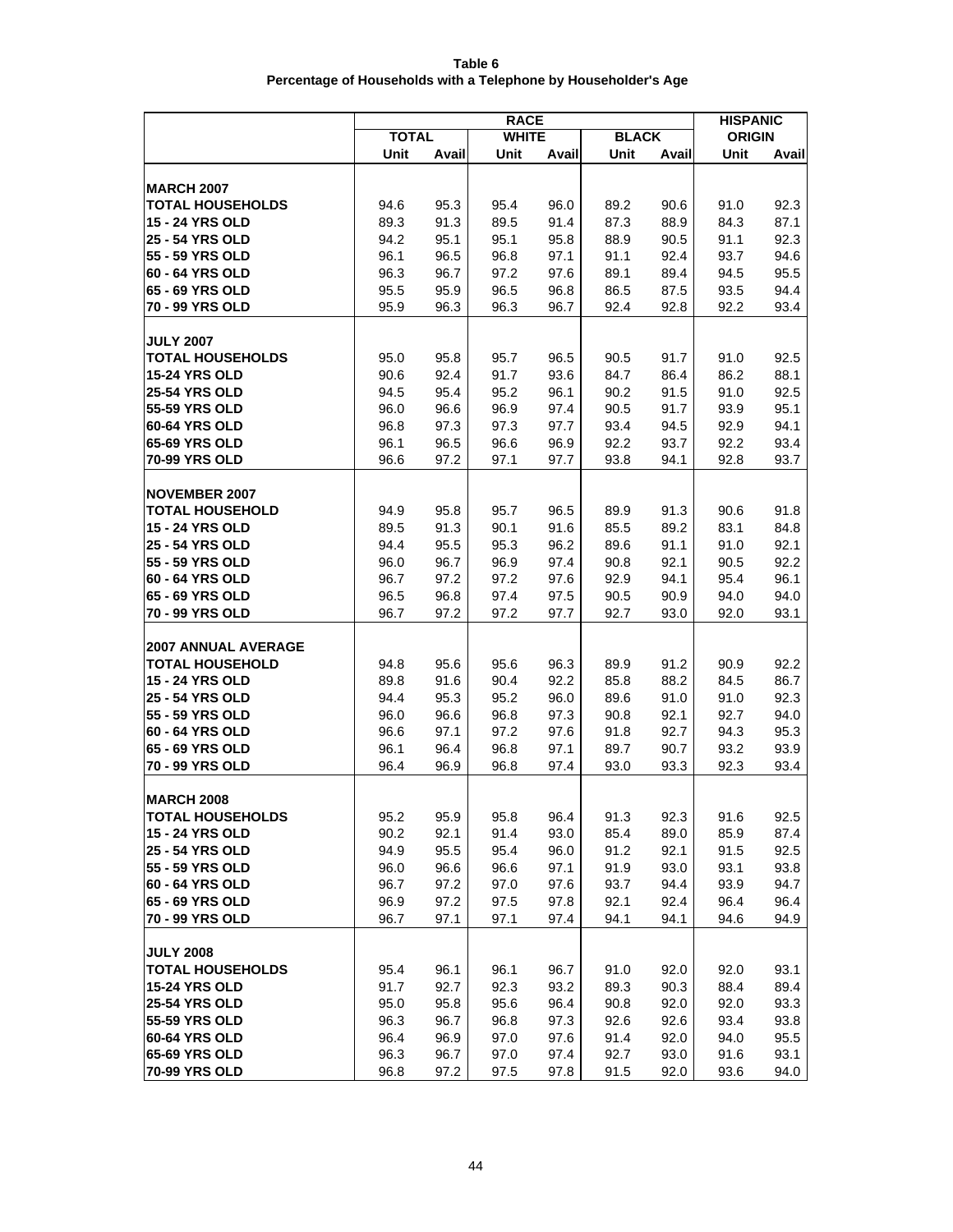| Table 6                                                        |
|----------------------------------------------------------------|
| Percentage of Households with a Telephone by Householder's Age |

|                            |              | <b>HISPANIC</b> |              |       |              |       |               |       |
|----------------------------|--------------|-----------------|--------------|-------|--------------|-------|---------------|-------|
|                            | <b>TOTAL</b> |                 | <b>WHITE</b> |       | <b>BLACK</b> |       | <b>ORIGIN</b> |       |
|                            | Unit         | Avail           | Unit         | Avail | Unit         | Avail | Unit          | Avail |
| <b>NOVEMBER 2008</b>       |              |                 |              |       |              |       |               |       |
| <b>TOTAL HOUSEHOLDS</b>    | 95.0         | 95.7            | 95.8         | 96.4  | 90.6         | 91.6  | 91.4          | 92.4  |
| <b>15 - 24 YRS OLD</b>     | 90.7         | 92.6            | 91.7         | 93.7  | 84.3         | 86.3  | 88.0          | 90.4  |
| <b>25 - 54 YRS OLD</b>     | 94.7         | 95.4            | 95.4         | 96.1  | 90.6         | 91.7  | 91.1          | 92.1  |
| 55 - 59 YRS OLD            | 95.8         | 96.2            | 96.5         | 96.9  | 90.2         | 90.8  | 93.7          | 94.3  |
| 60 - 64 YRS OLD            | 96.5         | 96.9            | 97.1         | 97.4  | 93.2         | 93.5  | 94.8          | 94.8  |
| 65 - 69 YRS OLD            | 96.2         | 96.6            | 96.9         | 97.3  | 93.1         | 93.1  | 91.8          | 92.2  |
| 70 - 99 YRS OLD            | 96.4         | 97.0            | 96.8         | 97.4  | 93.1         | 93.3  | 94.5          | 94.8  |
|                            |              |                 |              |       |              |       |               |       |
| <b>2008 ANNUAL AVERAGE</b> |              |                 |              |       |              |       |               |       |
| <b>TOTAL HOUSEHOLDS</b>    | 95.2         | 95.9            | 95.9         | 96.5  | 91.0         | 91.9  | 91.7          | 92.7  |
| <b>15 - 24 YRS OLD</b>     | 90.8         | 92.5            | 91.8         | 93.3  | 86.4         | 88.5  | 87.5          | 89.1  |
| <b>25 - 54 YRS OLD</b>     | 94.8         | 95.6            | 95.5         | 96.2  | 90.9         | 91.9  | 91.5          | 92.6  |
| 55 - 59 YRS OLD            | 96.0         | 96.5            | 96.7         | 97.1  | 91.6         | 92.1  | 93.4          | 94.0  |
| 60 - 64 YRS OLD            | 96.5         | 97.0            | 97.1         | 97.5  | 92.8         | 93.3  | 94.2          | 95.0  |
| 65 - 69 YRS OLD            | 96.5         | 96.9            | 97.1         | 97.5  | 92.6         | 92.8  | 93.3          | 93.9  |
| 70 - 99 YRS OLD            | 96.6         | 97.1            | 97.1         | 97.5  | 92.9         | 93.2  | 94.2          | 94.6  |
|                            |              |                 |              |       |              |       |               |       |
| <b>MARCH 2009</b>          |              |                 |              |       |              |       |               |       |
| <b>TOTAL HOUSEHOLDS</b>    | 95.6         | 96.3            | 96.2         | 96.8  | 92.4         | 93.5  | 92.3          | 93.2  |
| <b>15 - 24 YRS OLD</b>     | 91.5         | 93.0            | 92.1         | 93.4  | 87.9         | 89.8  | 86.6          | 88.3  |
| 25 - 54 YRS OLD            | 95.2         | 96.0            | 95.8         | 96.4  | 92.1         | 93.3  | 92.4          | 93.3  |
| 55 - 59 YRS OLD            | 96.5         | 97.0            | 97.2         | 97.5  | 91.6         | 92.9  | 95.2          | 95.2  |
| 60 - 64 YRS OLD            | 96.5         | 97.1            | 97.4         | 97.8  | 92.7         | 94.2  | 90.5          | 90.5  |
| 65 - 69 YRS OLD            | 97.5         | 97.9            | 97.9         | 98.2  | 95.2         | 95.9  | 94.9          | 95.7  |
| 70 - 99 YRS OLD            | 97.0         | 97.3            | 97.2         | 97.6  | 95.7         | 95.9  | 96.2          | 96.6  |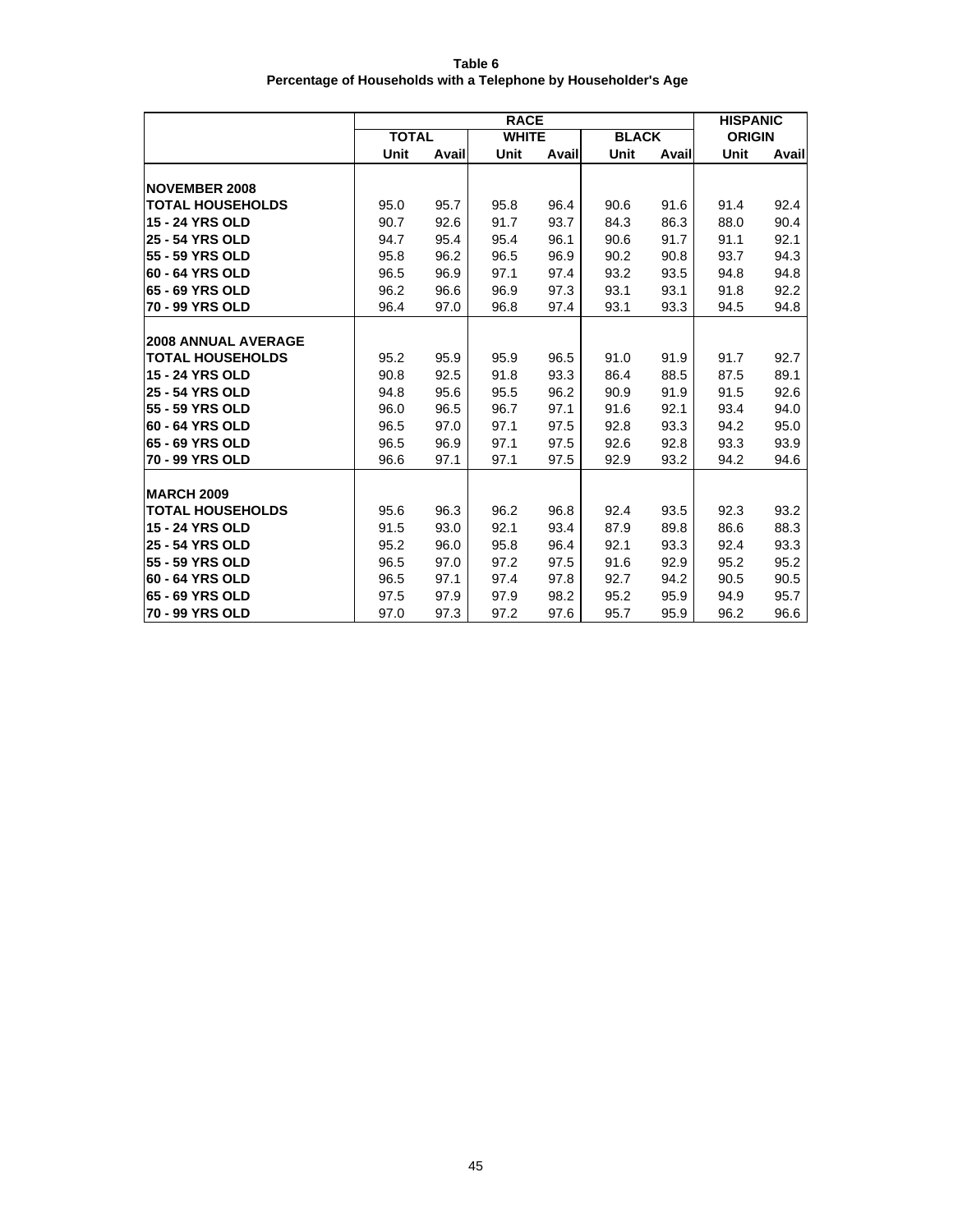| Table 7                                                     |
|-------------------------------------------------------------|
| Percentage of Adults with a Telephone by Labor Force Status |

|                                     | <b>RACE</b>  |              |              |              |              |              |               | <b>HISPANIC</b> |  |
|-------------------------------------|--------------|--------------|--------------|--------------|--------------|--------------|---------------|-----------------|--|
|                                     | <b>TOTAL</b> |              | <b>WHITE</b> |              | <b>BLACK</b> |              | <b>ORIGIN</b> |                 |  |
|                                     | Unit         | Avail        | Unit         | Avail        | <b>Unit</b>  | <b>Avail</b> | Unit          | Avail           |  |
| <b>NOVEMBER 1983</b>                |              |              |              |              |              |              |               |                 |  |
| <b>TOTAL CNP</b>                    | 92.8         | 94.5         | 94.1         | 95.6         | 82.7         | 86.6         | 83.4          | 86.5            |  |
| <b>EMPLOYED</b>                     | 94.1         | 95.9         | 95.0         | 96.6         | 85.7         | 89.8         | 86.3          | 89.6            |  |
| <b>UNEMPLOYED</b>                   | 82.5         | 86.5         | 84.8         | 88.1         | 74.6         | 81.2         | 76.6          | 79.9            |  |
| <b>NOT IN LABOR FORCE</b>           | 92.1         | 93.4         | 93.8         | 94.9         | 80.8         | 83.7         | 80.4          | 83.0            |  |
|                                     |              |              |              |              |              |              |               |                 |  |
| <b>1984 ANNUAL AVERAGE</b>          |              |              |              |              |              |              |               |                 |  |
| <b>TOTAL CNP</b>                    | 92.8         | 94.5         | 94.1         | 95.5         | 82.9         | 86.7         | 83.0          | 85.6            |  |
| <b>EMPLOYED</b>                     | 94.0         | 95.7         | 95.0         | 96.4         | 85.9         | 89.8         | 85.7          | 88.3            |  |
| <b>UNEMPLOYED</b>                   | 81.7         | 85.3         | 84.0         | 87.0         | 74.7         | 80.2         | 74.0          | 77.4            |  |
| <b>NOT IN LABOR FORCE</b>           | 92.1         | 93.5         | 93.8         | 95.0         | 80.7         | 83.9         | 80.3          | 82.8            |  |
|                                     |              |              |              |              |              |              |               |                 |  |
| <b>1985 ANNUAL AVERAGE</b>          |              |              |              |              |              |              |               |                 |  |
| <b>TOTAL CNP</b>                    | 93.0         | 94.6         | 94.2         | 95.6         | 84.1         | 87.4         | 83.5          | 85.8            |  |
| <b>EMPLOYED</b>                     | 94.2         | 95.8         | 95.0         | 96.5         | 87.3         | 90.4         | 85.1          | 87.5            |  |
| <b>UNEMPLOYED</b>                   | 82.3         | 85.8         | 84.2         | 87.3         | 76.3         | 81.1         | 73.8          | 76.9            |  |
| <b>NOT IN LABOR FORCE</b>           | 92.2         | 93.6         | 93.8         | 94.9         | 81.5         | 84.5         | 82.6          | 84.6            |  |
| <b>1986 ANNUAL AVERAGE</b>          |              |              |              |              |              |              |               |                 |  |
| <b>TOTAL CNP</b>                    | 93.4         | 94.8         | 94.6         | 95.8         | 84.6         | 88.1         | 83.3          | 85.4            |  |
| <b>EMPLOYED</b>                     | 94.7         | 96.1         | 95.5         | 96.6         | 87.7         | 91.1         | 85.3          | 87.4            |  |
| <b>UNEMPLOYED</b>                   | 82.3         | 86.0         | 84.5         | 87.6         | 74.8         | 80.7         | 75.3          | 78.2            |  |
| <b>NOT IN LABOR FORCE</b>           | 92.6         | 93.9         | 94.1         | 95.1         | 82.3         | 85.4         | 81.4          | 83.4            |  |
|                                     |              |              |              |              |              |              |               |                 |  |
| <b>1987 ANNUAL AVERAGE</b>          |              |              |              |              |              |              |               |                 |  |
| <b>TOTAL CNP</b>                    | 93.5         | 94.9         | 94.7         | 95.9         | 84.7         | 88.1         | 84.5          | 86.4            |  |
| <b>EMPLOYED</b>                     | 94.6         | 96.1         | 95.4         | 96.7         | 87.9         | 91.0         | 86.3          | 88.3            |  |
| <b>UNEMPLOYED</b>                   | 82.7         | 86.1         | 85.3         | 88.2         | 74.0         | 79.3         | 77.0          | 79.6            |  |
| <b>NOT IN LABOR FORCE</b>           | 92.7         | 93.9         | 94.2         | 95.2         | 82.2         | 85.5         | 82.5          | 84.1            |  |
|                                     |              |              |              |              |              |              |               |                 |  |
| <b>1988 ANNUAL AVERAGE</b>          |              |              |              |              |              |              |               |                 |  |
| <b>TOTAL CNP</b><br><b>EMPLOYED</b> | 93.8         | 95.2<br>96.2 | 94.9         | 96.1<br>96.8 | 85.6<br>88.5 | 88.7<br>91.5 | 83.6          | 86.1            |  |
| <b>UNEMPLOYED</b>                   | 94.9<br>83.3 | 86.8         | 95.6<br>85.9 | 88.9         | 75.4         | 80.5         | 85.4<br>76.7  | 87.7<br>80.3    |  |
| <b>NOT IN LABOR FORCE</b>           | 92.8         | 94.2         | 94.3         | 95.5         | 83.1         | 86.0         | 81.5          | 84.0            |  |
|                                     |              |              |              |              |              |              |               |                 |  |
| <b>1989 ANNUAL AVERAGE</b>          |              |              |              |              |              |              |               |                 |  |
| <b>TOTAL CNP</b>                    | 94.1         | 95.5         | 95.3         | 96.4         | 85.8         | 89.0         | 84.7          | 87.0            |  |
| <b>EMPLOYED</b>                     | 95.2         | 96.5         | 96.0         | 97.1         | 88.8         | 91.7         | 86.6          | 89.0            |  |
| <b>UNEMPLOYED</b>                   | 83.9         | 87.1         | 86.2         | 88.8         | 77.0         | 82.5         | 75.1          | 78.6            |  |
| <b>NOT IN LABOR FORCE</b>           | 93.1         | 94.4         | 94.7         | 95.7         | 82.8         | 85.9         | 82.6          | 84.6            |  |
|                                     |              |              |              |              |              |              |               |                 |  |
| <b>1990 ANNUAL AVERAGE</b>          |              |              |              |              |              |              |               |                 |  |
| <b>TOTAL CNP</b>                    | 94.2         | 95.5         | 95.3         | 96.5         | 86.1         | 88.8         | 84.5          | 86.6            |  |
| <b>EMPLOYED</b>                     | 95.3         | 96.6         | 96.0         | 97.2         | 89.4         | 91.8         | 86.3          | 88.4            |  |
| <b>UNEMPLOYED</b>                   | 85.0         | 88.0         | 87.9         | 90.4         | 75.3         | 80.0         | 77.0          | 80.4            |  |
| <b>NOT IN LABOR FORCE</b>           | 93.0         | 94.3         | 94.6         | 95.6         | 83.2         | 85.8         | 82.4          | 84.1            |  |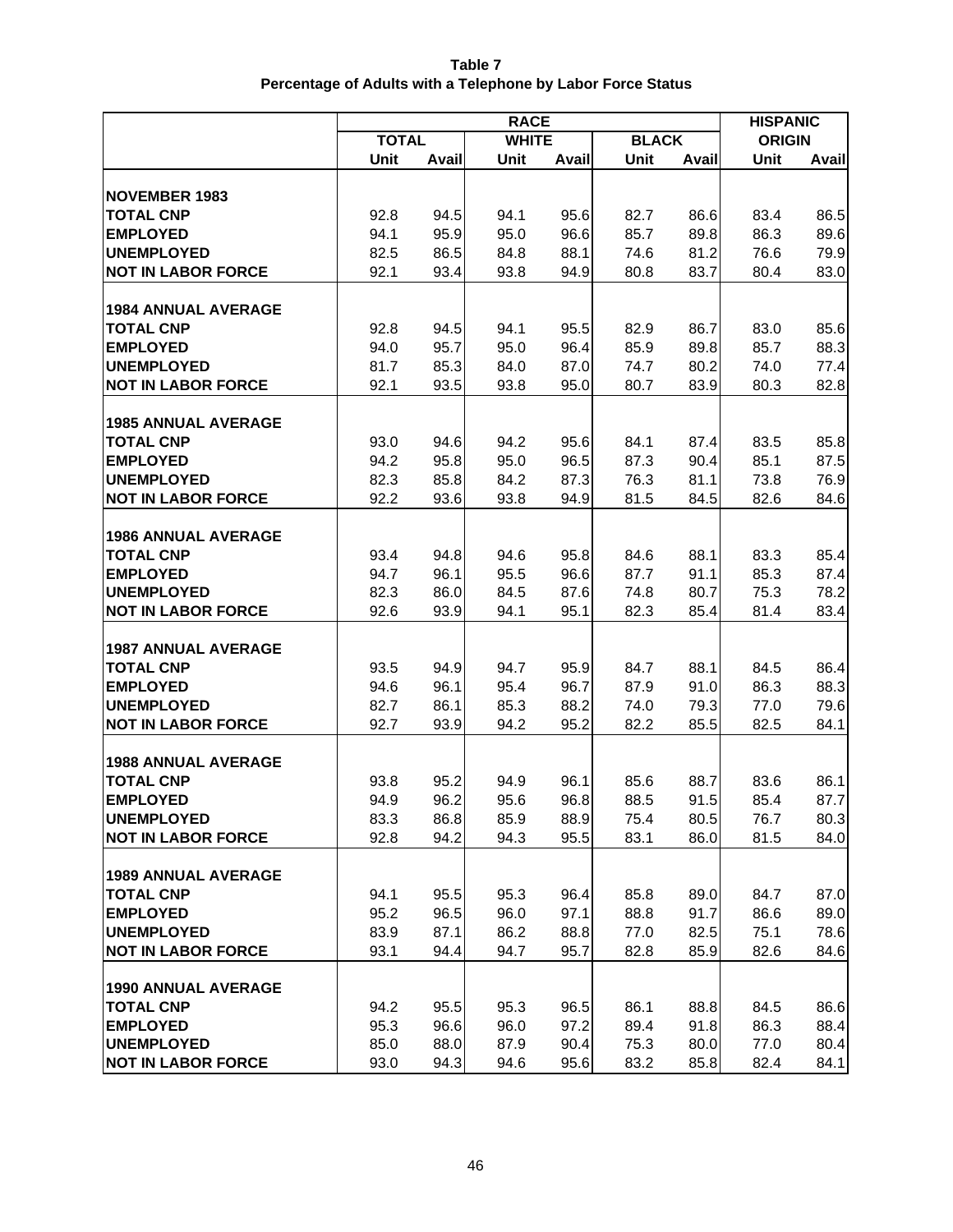| Table 7                                                     |
|-------------------------------------------------------------|
| Percentage of Adults with a Telephone by Labor Force Status |

|                                                | <b>RACE</b>  |              |              |              |              |              |               | <b>HISPANIC</b> |  |
|------------------------------------------------|--------------|--------------|--------------|--------------|--------------|--------------|---------------|-----------------|--|
|                                                | <b>TOTAL</b> |              | <b>WHITE</b> |              | <b>BLACK</b> |              | <b>ORIGIN</b> |                 |  |
|                                                | Unit         | Avail        | Unit         | Avail        | <b>Unit</b>  | <b>Avail</b> | Unit          | Avail           |  |
| <b>1991 ANNUAL AVERAGE</b>                     |              |              |              |              |              |              |               |                 |  |
| <b>TOTAL CNP</b>                               | 94.3         | 95.7         | 95.5         | 96.6         | 86.3         | 89.1         | 85.5          | 87.7            |  |
| <b>EMPLOYED</b>                                | 95.6         | 96.8         | 96.3         | 97.3         | 89.8         | 92.4         | 87.5          | 89.6            |  |
| <b>UNEMPLOYED</b>                              | 86.4         | 89.5         | 88.3         | 91.0         | 78.9         | 84.1         | 78.2          | 81.6            |  |
| <b>NOT IN LABOR FORCE</b>                      | 93.1         | 94.4         | 94.7         | 95.8         | 82.6         | 85.3         | 83.5          | 85.4            |  |
|                                                |              |              |              |              |              |              |               |                 |  |
| <b>1992 ANNUAL AVERAGE</b>                     |              |              |              |              |              |              |               |                 |  |
| <b>TOTAL CNP</b>                               | 94.7         | 95.9         | 95.8         | 96.8         | 86.9         | 89.8         | 87.8          | 89.7            |  |
| <b>EMPLOYED</b>                                | 95.8         | 97.0         | 96.5         | 97.5         | 90.1         | 92.8         | 89.5          | 91.6            |  |
| <b>UNEMPLOYED</b>                              | 88.1         | 90.3         | 90.0         | 91.8         | 81.2         | 85.0         | 83.4          | 85.8            |  |
| <b>NOT IN LABOR FORCE</b>                      | 93.6         | 94.8         | 95.2         | 96.1         | 83.6         | 86.5         | 85.8          | 87.4            |  |
|                                                |              |              |              |              |              |              |               |                 |  |
| <b>1993 ANNUAL AVERAGE</b>                     |              |              |              |              |              |              |               |                 |  |
| <b>TOTAL CNP</b>                               | 95.0         | 96.1         | 96.0         | 97.0         | 87.5         | 90.0         | 88.2          | 89.9            |  |
| <b>EMPLOYED</b>                                | 96.1         | 97.1         | 96.8         | 97.6         | 90.6         | 92.8         | 89.7          | 91.5            |  |
| <b>UNEMPLOYED</b>                              | 88.6         | 90.6         | 90.7         | 92.3         | 80.9         | 84.7         | 85.0          | 87.1            |  |
| <b>NOT IN LABOR FORCE</b>                      | 93.8         | 94.9         | 95.3         | 96.2         | 84.5         | 87.0         | 86.1          | 87.6            |  |
| <b>1994 ANNUAL AVERAGE</b>                     |              |              |              |              |              |              |               |                 |  |
| <b>TOTAL CNP</b>                               | 94.5         | 95.9         | 95.6         | 96.7         | 87.9         | 91.0         | 87.3          | 89.2            |  |
| <b>EMPLOYED</b>                                | 95.6         | 96.8         | 96.3         | 97.3         | 90.4         | 93.2         | 88.5          | 90.4            |  |
| <b>UNEMPLOYED</b>                              | 87.8         | 90.8         | 89.8         | 92.2         | 81.1         | 86.7         | 84.1          | 86.5            |  |
| <b>NOT IN LABOR FORCE</b>                      | 93.4         | 94.8         | 94.8         | 95.9         | 85.4         | 88.5         | 85.7          | 87.6            |  |
|                                                |              |              |              |              |              |              |               |                 |  |
| <b>1995 ANNUAL AVERAGE</b>                     |              |              |              |              |              |              |               |                 |  |
| <b>TOTAL CNP</b>                               | 95.0         | 96.1         | 95.9         | 96.8         | 89.1         | 91.4         | 88.0          | 89.6            |  |
| <b>EMPLOYED</b>                                | 95.8         | 96.7         | 96.5         | 97.2         | 91.2         | 93.2         | 88.9          | 90.4            |  |
| <b>UNEMPLOYED</b>                              | 88.8         | 91.7         | 90.8         | 93.1         | 82.3         | 87.4         | 84.4          | 87.2            |  |
| <b>NOT IN LABOR FORCE</b>                      | 93.4         | 94.4         | 94.8         | 95.7         | 84.9         | 87.3         | 86.0          | 87.7            |  |
|                                                |              |              |              |              |              |              |               |                 |  |
| <b>1996 ANNUAL AVERAGE</b><br><b>TOTAL CNP</b> | 94.9         | 95.8         | 95.6         | 96.4         | 89.7         | 91.8         | 88.4          | 89.7            |  |
| <b>EMPLOYED</b>                                | 95.6         | 96.4         | 96.2         | 96.9         | 91.4         | 93.0         | 89.6          | 90.8            |  |
| <b>UNEMPLOYED</b>                              | 88.8         | 91.1         | 90.1         | 91.9         | 85.0         | 89.5         | 84.6          | 86.5            |  |
| <b>NOT IN LABOR FORCE</b>                      | 93.4         | 94.4         | 94.5         | 95.3         | 86.4         | 88.8         | 85.6          | 87.0            |  |
|                                                |              |              |              |              |              |              |               |                 |  |
| <b>1997 ANNUAL AVERAGE</b>                     |              |              |              |              |              |              |               |                 |  |
| <b>TOTAL CNP</b>                               | 94.9         | 95.8         | 95.7         | 96.5         | 89.3         | 91.5         | 88.6          | 90.2            |  |
| <b>EMPLOYED</b>                                | 95.6         | 96.5         | 96.2         | 96.9         | 91.1         | 92.9         | 89.5          | 91.1            |  |
| <b>UNEMPLOYED</b>                              | 87.8         | 90.4         | 89.7         | 91.4         | 81.5         | 87.1         | 82.4          | 84.3            |  |
| <b>NOT IN LABOR FORCE</b>                      | 93.5         | 94.4         | 94.8         | 95.5         | 86.4         | 88.4         | 86.9          | 88.4            |  |
|                                                |              |              |              |              |              |              |               |                 |  |
| <b>1998 ANNUAL AVERAGE</b>                     |              |              |              |              |              |              |               |                 |  |
| <b>TOTAL CNP</b>                               | 95.1         | 95.9         | 95.7         | 96.5         | 90.4         | 91.9         | 89.9          | 91.3            |  |
| <b>EMPLOYED</b><br><b>UNEMPLOYED</b>           | 95.6<br>89.3 | 96.4<br>91.4 | 96.1<br>91.5 | 96.8<br>93.2 | 91.9<br>82.9 | 93.3<br>85.6 | 90.4<br>85.4  | 91.8<br>88.6    |  |
| <b>NOT IN LABOR FORCE</b>                      | 93.9         | 94.7         | 94.9         | 95.6         | 87.8         | 89.1         | 89.0          | 90.2            |  |
|                                                |              |              |              |              |              |              |               |                 |  |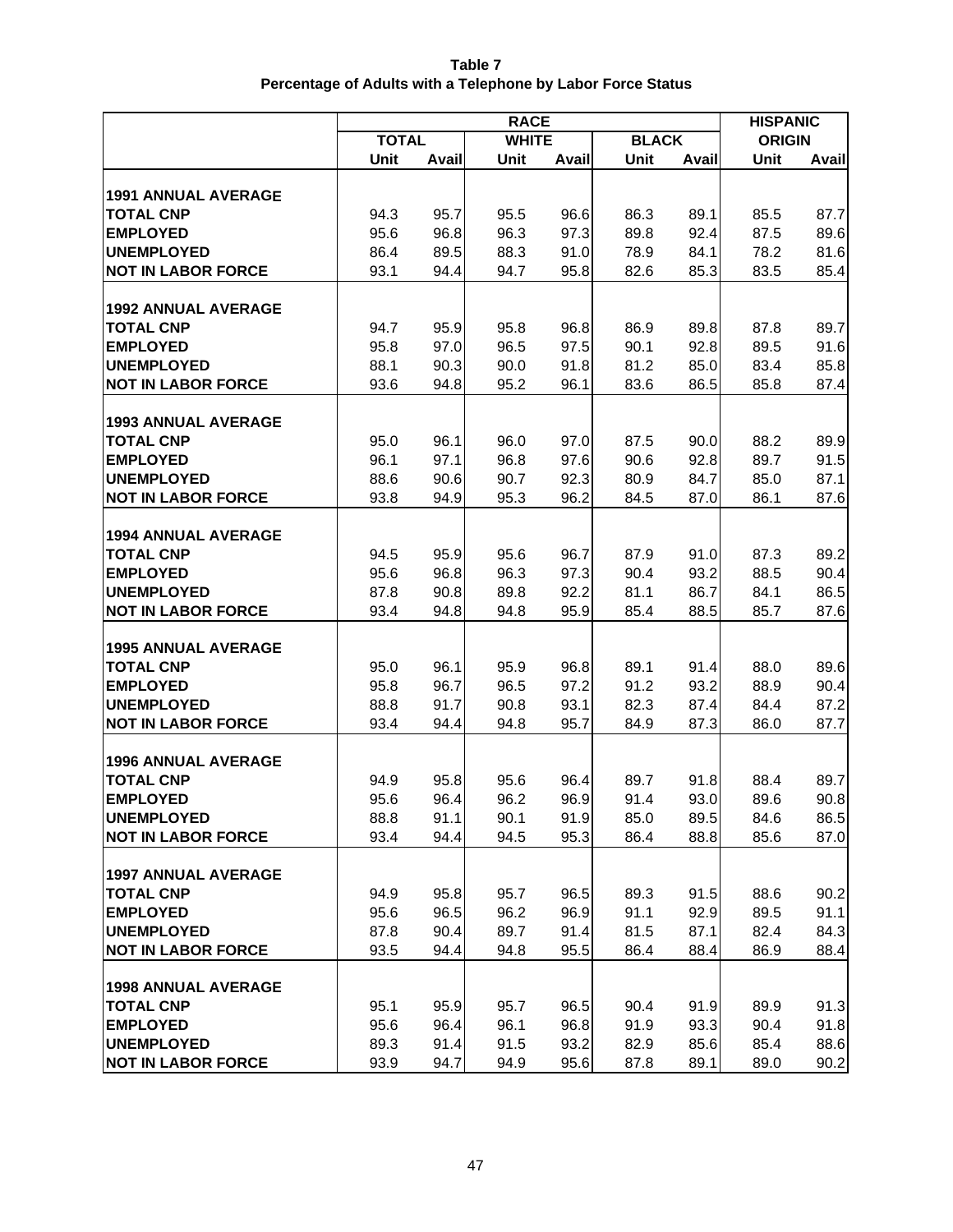| Table 7                                                     |
|-------------------------------------------------------------|
| Percentage of Adults with a Telephone by Labor Force Status |

|                                                | <b>RACE</b>  |              |              |              |              |              | <b>HISPANIC</b> |              |
|------------------------------------------------|--------------|--------------|--------------|--------------|--------------|--------------|-----------------|--------------|
|                                                | <b>TOTAL</b> |              | <b>WHITE</b> |              | <b>BLACK</b> |              | <b>ORIGIN</b>   |              |
|                                                | Unit         | <b>Avail</b> | Unit         | Avail        | Unit         | Avail        | Unit            | Avail        |
| <b>1999 ANNUAL AVERAGE</b>                     |              |              |              |              |              |              |                 |              |
| <b>TOTAL CNP</b>                               | 95.2         | 95.9         | 95.9         | 96.5         | 90.3         | 91.8         | 91.2            | 92.1         |
| <b>EMPLOYED</b>                                | 95.8         | 96.4         | 96.3         | 96.9         | 91.8         | 93.2         | 91.5            | 92.4         |
| <b>UNEMPLOYED</b>                              | 89.6         | 91.2         | 91.6         | 93.0         | 83.2         | 85.4         | 89.1            | 90.2         |
| <b>NOT IN LABOR FORCE</b>                      | 94.1         | 94.7         | 95.1         | 95.7         | 87.7         | 89.1         | 90.7            | 91.6         |
|                                                |              |              |              |              |              |              |                 |              |
| <b>2000 ANNUAL AVERAGE</b>                     |              |              |              |              |              |              |                 |              |
| <b>TOTAL CNP</b>                               | 95.1         | 95.8         | 95.7         | 96.3         | 91.0         | 92.1         | 91.7            | 92.6         |
| <b>EMPLOYED</b>                                | 95.7         | 96.4         | 96.1         | 96.8         | 92.6         | 93.6         | 91.9            | 92.8         |
| <b>UNEMPLOYED</b>                              | 90.5         | 92.2         | 92.2         | 93.5         | 85.6         | 88.3         | 89.3            | 90.8         |
| <b>NOT IN LABOR FORCE</b>                      | 94.3         | 94.9         | 95.1         | 95.6         | 89.1         | 90.0         | 91.6            | 92.4         |
|                                                |              |              |              |              |              |              |                 |              |
| <b>2001 ANNUAL AVERAGE</b>                     |              |              |              |              |              |              |                 |              |
| <b>TOTAL CNP</b>                               | 95.6         | 96.2         | 96.2         | 96.8         | 91.6         | 92.7         | 92.4            | 93.3         |
| <b>EMPLOYED</b>                                | 96.1         | 96.8         | 96.5         | 97.2         | 93.1         | 94.0         | 92.5            | 93.3         |
| <b>UNEMPLOYED</b><br><b>NOT IN LABOR FORCE</b> | 92.1         | 93.4         | 93.1         | 94.2         | 88.5         | 90.9         | 91.8            | 92.5         |
|                                                | 94.9         | 95.5         | 95.7         | 96.3         | 89.4         | 90.6         | 92.3            | 93.2         |
| <b>2002 ANNUAL AVERAGE</b>                     |              |              |              |              |              |              |                 |              |
| <b>TOTAL CNP</b>                               | 96.0         | 96.8         | 96.7         | 97.3         | 92.0         | 93.2         | 92.9            | 93.8         |
| <b>EMPLOYED</b>                                | 96.7         | 97.3         | 97.1         | 97.7         | 93.8         | 94.8         | 93.2            | 94.1         |
| <b>UNEMPLOYED</b>                              | 92.1         | 93.5         | 93.0         | 94.3         | 88.3         | 90.5         | 89.8            | 91.0         |
| <b>NOT IN LABOR FORCE</b>                      | 95.4         | 96.1         | 96.3         | 96.9         | 89.7         | 91.0         | 92.8            | 93.6         |
|                                                |              |              |              |              |              |              |                 |              |
| <b>2003 ANNUAL AVERAGE</b>                     |              |              |              |              |              |              |                 |              |
| <b>TOTAL CNP</b>                               | 95.9         | 96.6         | 96.5         | 97.1         | 92.1         | 93.1         | 92.6            | 93.5         |
| <b>EMPLOYED</b>                                | 96.4         | 97.1         | 96.8         | 97.5         | 93.6         | 94.5         | 93.3            | 94.1         |
| <b>UNEMPLOYED</b>                              | 92.7         | 94.0         | 93.6         | 94.7         | 88.8         | 90.6         | 89.4            | 91.0         |
| <b>NOT IN LABOR FORCE</b>                      | 95.4         | 95.9         | 96.2         | 96.7         | 90.4         | 91.4         | 92.0            | 92.9         |
| <b>2004 ANNUAL AVERAGE</b>                     |              |              |              |              |              |              |                 |              |
| <b>TOTAL CNP</b>                               | 94.7         | 95.5         | 95.3         | 96.1         | 90.6         | 91.8         | 91.8            | 92.8         |
| <b>EMPLOYED</b>                                | 95.2         | 96.1         | 95.7         | 96.5         | 92.1         | 93.3         | 92.2            | 93.2         |
| <b>UNEMPLOYED</b>                              | 91.5         | 93.1         | 93.3         | 94.5         | 86.0         | 88.5         | 90.9            | 92.3         |
| <b>NOT IN LABOR FORCE</b>                      | 94.1         | 94.7         | 94.8         | 95.4         | 89.0         | 90.0         | 91.2            | 91.9         |
|                                                |              |              |              |              |              |              |                 |              |
| <b>2005 ANNUAL AVERAGE</b>                     |              |              |              |              |              |              |                 |              |
| <b>TOTAL CNP</b>                               | 93.8         | 94.9         | 94.5         | 95.5         | 89.8         | 91.3         | 90.0            | 91.5         |
| <b>EMPLOYED</b>                                | 94.4         | 95.5         | 94.9         | 95.9         | 91.0         | 92.5         | 90.1            | 91.5         |
| <b>UNEMPLOYED</b>                              | 90.9         | 92.5         | 92.5         | 93.9         | 86.5         | 88.6         | 88.8            | 90.3         |
| <b>NOT IN LABOR FORCE</b>                      | 93.2         | 94.1         | 93.9         | 94.8         | 88.4         | 89.7         | 90.1            | 91.4         |
|                                                |              |              |              |              |              |              |                 |              |
| <b>2006 ANNUAL AVERAGE</b>                     |              |              |              |              |              |              |                 |              |
| <b>TOTAL CNP</b><br><b>EMPLOYED</b>            | 94.4<br>95.0 | 95.3<br>95.9 | 95.0<br>95.3 | 95.9<br>96.3 | 90.5<br>92.1 | 91.7<br>93.4 | 90.3<br>90.6    | 91.7<br>92.0 |
| <b>UNEMPLOYED</b>                              | 91.0         | 92.7         | 92.6         | 94.0         | 86.3         | 88.5         | 88.5            | 90.1         |
| <b>NOT IN LABOR FORCE</b>                      | 93.6         | 94.4         | 94.5         | 95.2         | 88.4         | 89.5         | 90.0            | 91.1         |
|                                                |              |              |              |              |              |              |                 |              |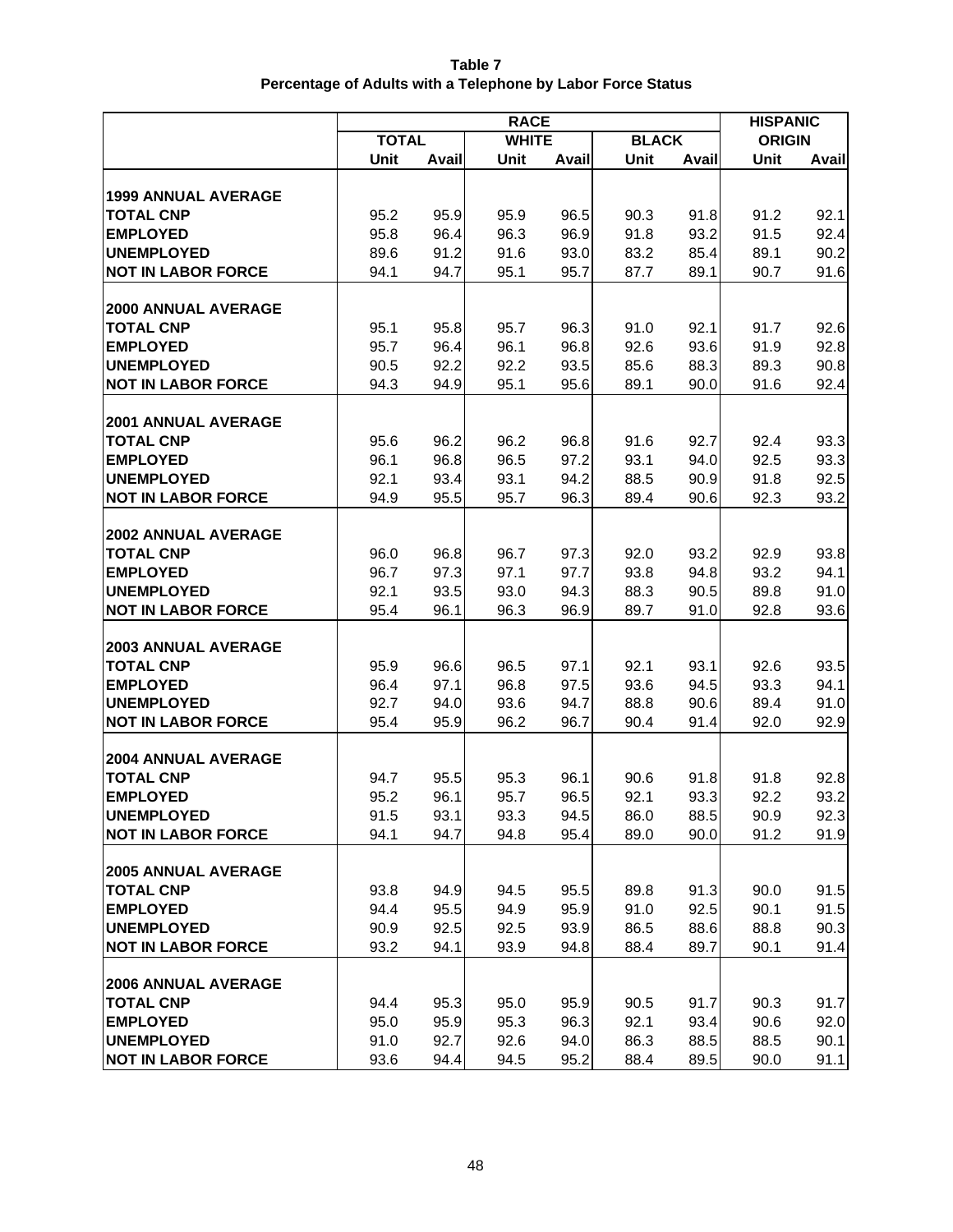| Table 7                                                     |
|-------------------------------------------------------------|
| Percentage of Adults with a Telephone by Labor Force Status |

|                                                | <b>RACE</b>  |              |              |              |              |              | <b>HISPANIC</b> |              |
|------------------------------------------------|--------------|--------------|--------------|--------------|--------------|--------------|-----------------|--------------|
|                                                | <b>TOTAL</b> |              | <b>WHITE</b> |              | <b>BLACK</b> |              | <b>ORIGIN</b>   |              |
|                                                | Unit         | Avail        | Unit         | <b>Avail</b> | Unit         | Avail        | Unit            | <b>Avail</b> |
|                                                |              |              |              |              |              |              |                 |              |
| <b>MARCH 2007</b><br><b>TOTAL CNP</b>          |              |              |              |              |              |              |                 | 93.2         |
|                                                | 95.3         | 96.0         | 95.9         | 96.5         | 90.8         | 92.0         | 92.0            |              |
| <b>EMPLOYED</b>                                | 95.9         | 96.6         | 96.3         | 97.0         | 92.6         | 93.7         | 92.2            | 93.4         |
| <b>UNEMPLOYED</b><br><b>NOT IN LABOR FORCE</b> | 92.0         | 93.2<br>95.1 | 93.6<br>95.3 | 94.5<br>95.9 | 85.6<br>88.8 | 87.9         | 89.5            | 90.7<br>92.9 |
|                                                | 94.4         |              |              |              |              | 90.0         | 91.8            |              |
| <b>JULY 2007</b>                               |              |              |              |              |              |              |                 |              |
| <b>TOTAL CNP</b>                               | 95.7         | 96.4         | 96.2         | 96.9         | 91.9         | 92.9         | 92.3            | 93.5         |
| <b>EMPLOYED</b>                                | 96.1         | 96.8         | 96.5         | 97.1         | 93.5         | 94.3         | 92.2            | 93.5         |
| <b>UNEMPLOYED</b>                              | 92.8         | 94.0         | 93.6         | 94.6         | 89.5         | 91.5         | 90.3            | 91.6         |
| <b>NOT IN LABOR FORCE</b>                      | 95.1         | 95.8         | 96.0         | 96.6         | 89.7         | 90.7         | 92.9            | 93.9         |
|                                                |              |              |              |              |              |              |                 |              |
| <b>NOVEMBER 2007</b>                           |              |              |              |              |              |              |                 |              |
| <b>TOTAL CNP</b>                               | 95.6         | 96.4         | 96.2         | 96.9         | 91.6         | 92.8         | 92.1            | 93.0         |
| <b>EMPLOYED</b>                                | 96.1         | 96.9         | 96.5         | 97.2         | 92.9         | 94.3         | 92.1            | 93.1         |
| <b>UNEMPLOYED</b>                              | 93.2         | 94.4         | 93.9         | 94.9         | 90.2         | 91.3         | 90.8            | 92.1         |
| <b>NOT IN LABOR FORCE</b>                      | 95.1         | 95.7         | 96.0         | 96.5         | 89.8         | 90.8         | 92.2            | 93.0         |
|                                                |              |              |              |              |              |              |                 |              |
| <b>2007 ANNUAL AVERAGE</b>                     |              |              |              |              |              |              |                 |              |
| <b>TOTAL CNP</b>                               | 95.5         | 96.2         | 96.1         | 96.8         | 91.5         | 92.6         | 92.1            | 93.2         |
| <b>EMPLOYED</b>                                | 96.0         | 96.7         | 96.4         | 97.1         | 93.0         | 94.1         | 92.2            | 93.3         |
| <b>UNEMPLOYED</b>                              | 92.7         | 93.9         | 93.7         | 94.7         | 88.4         | 90.2         | 90.2            | 91.5         |
| <b>NOT IN LABOR FORCE</b>                      | 94.9         | 95.5         | 95.8         | 96.3         | 89.5         | 90.5         | 92.3            | 93.3         |
|                                                |              |              |              |              |              |              |                 |              |
| <b>MARCH 2008</b>                              |              |              |              |              |              |              |                 |              |
| <b>TOTAL CNP</b>                               | 95.9         | 96.4         | 96.4         | 96.9         | 92.3         | 93.1         | 92.8            | 93.6         |
| <b>EMPLOYED</b>                                | 96.5         | 97.1         | 96.8         | 97.4         | 93.7         | 94.6         | 93.1            | 93.9         |
| <b>UNEMPLOYED</b>                              | 93.2         | 94.0         | 93.7         | 94.5         | 90.1         | 90.9         | 89.8            | 91.6         |
| <b>NOT IN LABOR FORCE</b>                      | 95.1         | 95.6         | 95.8         | 96.3         | 90.4         | 91.1         | 92.6            | 93.2         |
|                                                |              |              |              |              |              |              |                 |              |
| <b>JULY 2008</b><br><b>TOTAL CNP</b>           |              |              |              |              |              |              |                 |              |
| <b>EMPLOYED</b>                                | 96.0<br>96.4 | 96.6<br>97.0 | 96.5<br>96.9 | 97.0<br>97.4 | 92.4<br>93.3 | 93.3<br>94.3 | 92.8<br>93.1    | 93.7<br>94.0 |
| <b>UNEMPLOYED</b>                              | 94.3         | 95.0         | 94.8         | 95.5         | 92.3         | 93.2         | 92.8            | 93.5         |
| <b>NOT IN LABOR FORCE</b>                      | 95.3         | 95.9         | 96.0         | 96.5         | 90.9         | 91.8         | 92.1            | 93.1         |
|                                                |              |              |              |              |              |              |                 |              |
| <b>NOVEMBER 2008</b>                           |              |              |              |              |              |              |                 |              |
| <b>TOTAL CNP</b>                               | 95.7         | 96.3         | 96.3         | 96.9         | 92.0         | 92.9         | 92.6            | 93.6         |
| <b>EMPLOYED</b>                                | 96.3         | 96.9         | 96.7         | 97.3         | 93.6         | 94.4         | 93.5            | 94.3         |
| <b>UNEMPLOYED</b>                              | 93.7         | 94.5         | 95.3         | 95.9         | 88.2         | 89.9         | 90.9            | 91.5         |
| <b>NOT IN LABOR FORCE</b>                      | 94.8         | 95.4         | 95.6         | 96.2         | 90.4         | 91.2         | 91.4            | 92.4         |
|                                                |              |              |              |              |              |              |                 |              |
| <b>2008 ANNUAL AVERAGE</b>                     |              |              |              |              |              |              |                 |              |
| <b>TOTAL CNP</b>                               | 95.8         | 96.4         | 96.4         | 96.9         | 92.3         | 93.1         | 92.7            | 93.6         |
| <b>EMPLOYED</b>                                | 96.4         | 97.0         | 96.8         | 97.3         | 93.5         | 94.4         | 93.2            | 94.1         |
| <b>UNEMPLOYED</b>                              | 93.7         | 94.5         | 94.6         | 95.3         | 90.2         | 91.3         | 91.2            | 92.2         |
| <b>NOT IN LABOR FORCE</b>                      | 95.1         | 95.6         | 95.8         | 96.3         | 90.6         | 91.4         | 92.0            | 92.9         |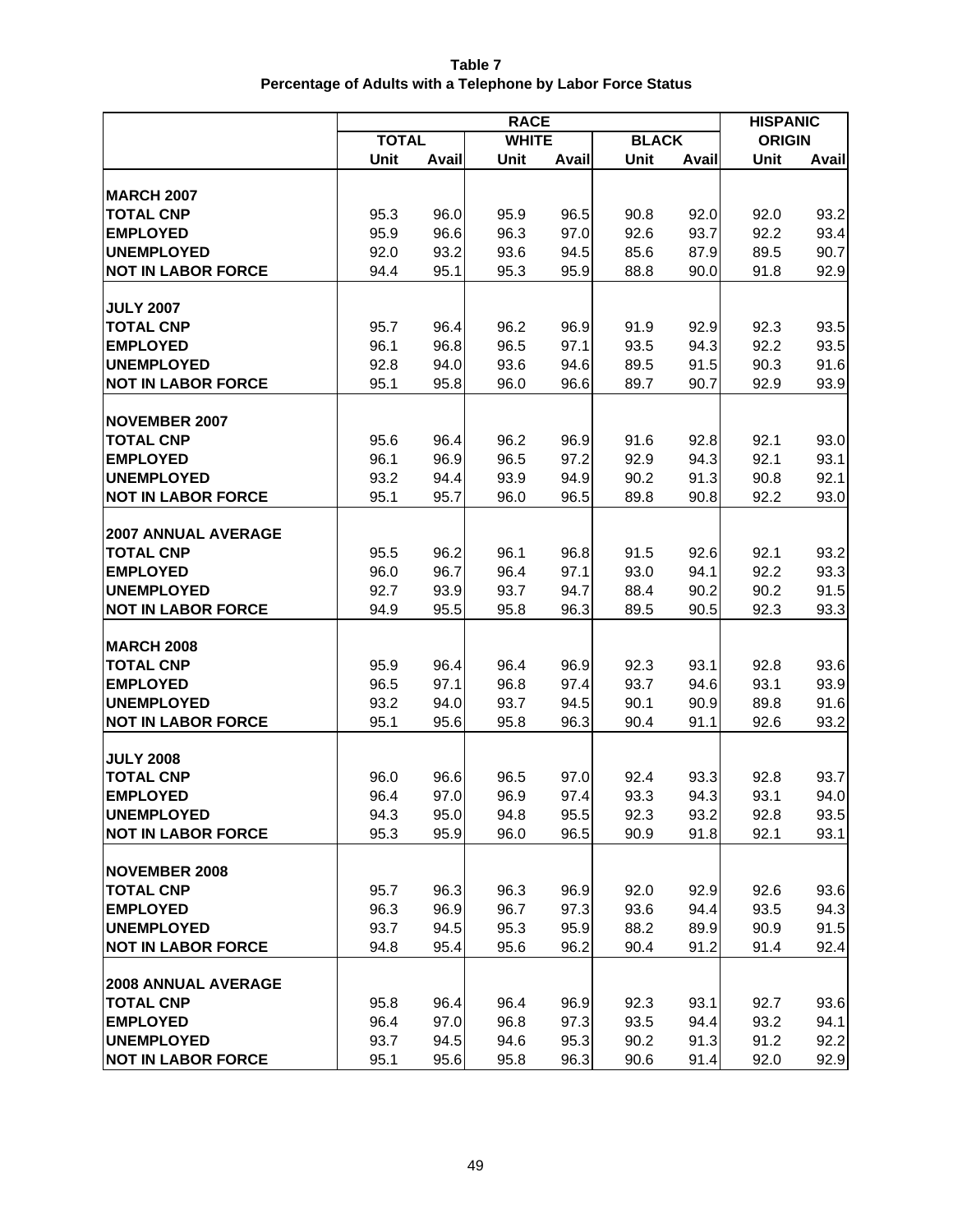**Table 7 Percentage of Adults with a Telephone by Labor Force Status**

|                            |              |       | <b>RACE</b>  |       |              |       | <b>HISPANIC</b> |       |
|----------------------------|--------------|-------|--------------|-------|--------------|-------|-----------------|-------|
|                            | <b>TOTAL</b> |       | <b>WHITE</b> |       | <b>BLACK</b> |       | <b>ORIGIN</b>   |       |
|                            | <b>Unit</b>  | Avail | Unit         | Avail |              | Avail | Unit            | Avail |
|                            |              |       |              |       |              |       |                 |       |
| <b>IMARCH 2009</b>         |              |       |              |       |              |       |                 |       |
| <b>TOTAL CNP</b>           | 96.2         | 96.7  | 96.6         | 97.1  | 93.4         | 94.5  | 93.6            | 94.4  |
| <b>EMPLOYED</b>            | 96.6         | 97.1  | 96.9         | 97.4  | 94.3         | 95.3  | 93.4            | 94.2  |
| <b>IUNEMPLOYED</b>         | 94.9         | 95.6  | 95.3         | 95.9  | 93.0         | 94.1  | 94.1            | 94.8  |
| <b>INOT IN LABOR FORCE</b> | 95.7         | 96.3  | 96.4         | 96.8  | 92.3         | 93.5  | 93.9            | 94.7  |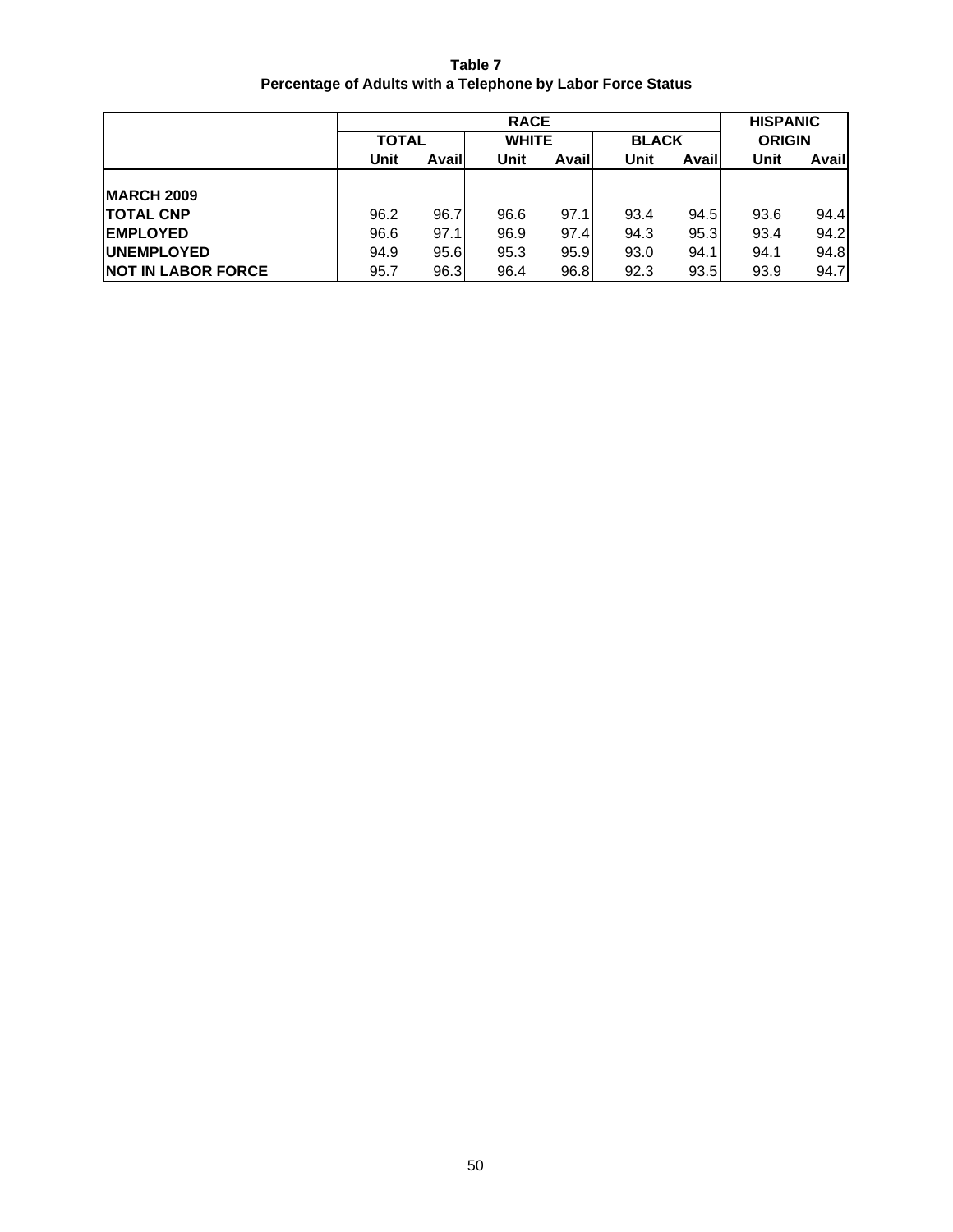| Table 8                                                          |  |
|------------------------------------------------------------------|--|
| Critical Values for Determining Significant Differences by State |  |

|                             | In Unit | <b>Available</b> |
|-----------------------------|---------|------------------|
|                             |         |                  |
| <b>UNITED STATES</b>        | 0.7%    | 0.7%             |
| <b>ALABAMA</b>              | 6.4%    | 7.7%             |
| <b>ALASKA</b>               | 6.0%    | 7.5%             |
| <b>ARIZONA</b>              | 6.7%    | 6.1%             |
| <b>ARKANSAS</b>             | 5.5%    | 4.7%             |
| <b>CALIFORNIA</b>           | 2.4%    | 2.4%             |
| <b>COLORADO</b>             | 4.4%    | 5.0%             |
| <b>CONNECTICUT</b>          | 4.2%    | 4.0%             |
| <b>DELAWARE</b>             | 5.2%    | 5.7%             |
| <b>DISTRICT OF COLUMBIA</b> | 6.3%    | 6.3%             |
| <b>FLORIDA</b>              | 2.8%    | 2.9%             |
| <b>GEORGIA</b>              | 5.7%    | 5.0%             |
| <b>HAWAII</b>               | 6.2%    | 6.2%             |
| <b>IIDAHO</b>               | 4.9%    | 4.6%             |
| IILLINOIS                   | 4.5%    | 5.1%             |
| <b>INDIANA</b>              | 5.9%    | 5.9%             |
| <b>IOWA</b>                 | 4.3%    | 4.5%             |
| <b>KANSAS</b>               | 4.9%    | 5.5%             |
| <b>KENTUCKY</b>             | 5.5%    | 6.7%             |
| <b>LOUISIANA</b>            | 8.5%    | 7.6%             |
| <b>MAINE</b>                | 4.4%    | 4.4%             |
| <b>MARYLAND</b>             | 4.3%    | 4.7%             |
| <b>IMASSACHUSETTS</b>       | 5.1%    | 5.3%             |
| <b>IMICHIGAN</b>            | 4.1%    | 4.3%             |
| <b>MINNESOTA</b>            | 4.4%    | 4.6%             |
| <b>MISSISSIPPI</b>          | 6.2%    | 6.5%             |
| <b>MISSOURI</b>             | 4.4%    | 4.6%             |
| <b>IMONTANA</b>             | 5.7%    | 5.9%             |
| <b>NEBRASKA</b>             | 6.0%    | 7.2%             |
| <b>NEVADA</b>               | 4.8%    | 5.3%             |
| <b>NEW HAMPSHIRE</b>        | 4.1%    | 4.0%             |
| <b>NEW JERSEY</b>           | 4.5%    | 4.7%             |
| <b>NEW MEXICO</b>           | 8.5%    | 9.9%             |
| <b>NEW YORK</b>             | 3.3%    | 3.6%             |
| <b>NORTH CAROLINA</b>       | 4.6%    | 4.9%             |
| <b>NORTH DAKOTA</b>         | 5.6%    | 5.1%             |
| <b>OHIO</b>                 | 3.9%    | 3.8%             |
| <b>OKLAHOMA</b>             | 5.5%    | 5.3%             |
| <b>OREGON</b>               | 5.1%    | 4.9%             |
| <b>PENNSYLVANIA</b>         | 3.4%    | 3.6%             |
| <b>RHODE ISLAND</b>         | 5.0%    | 4.9%             |
| <b>SOUTH CAROLINA</b>       | 5.1%    | 6.1%             |
| <b>SOUTH DAKOTA</b>         | 4.9%    | 4.9%             |
| <b>TENNESSEE</b>            | 6.3%    | 5.4%             |
| <b>TEXAS</b>                | 3.1%    | 3.3%             |
| <b>UTAH</b>                 | 5.4%    | 5.7%             |
| <b>VERMONT</b>              | 4.8%    | 5.0%             |
| <b>VIRGINIA</b>             | 4.4%    | 4.4%             |
| <b>WASHINGTON</b>           | 5.6%    | 7.9%             |
| <b>WEST VIRGINIA</b>        | 4.9%    | 5.5%             |
| <b>WISCONSIN</b>            | 4.7%    | 4.4%             |
| <b>WYOMING</b>              | 4.6%    | 4.4%             |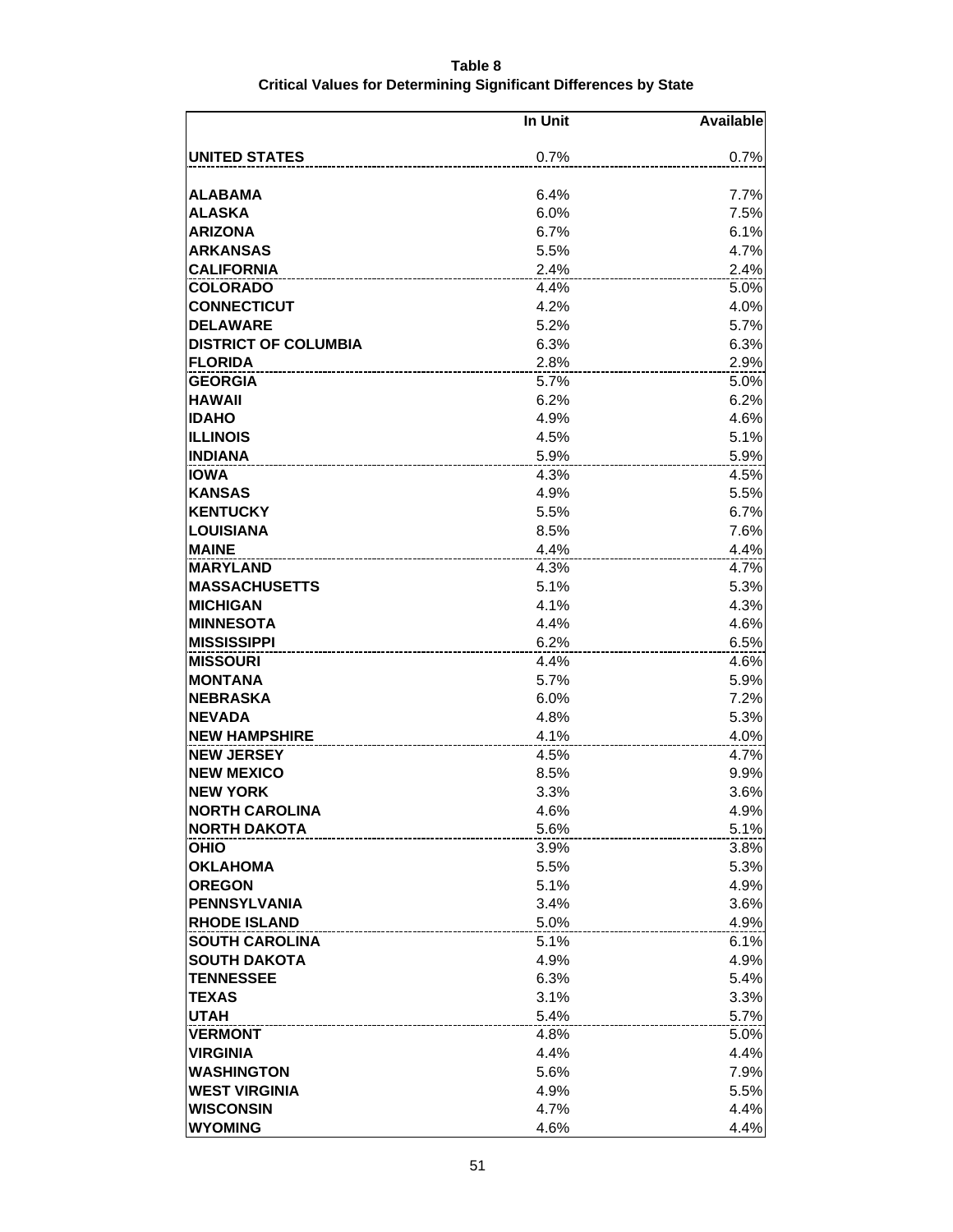| Table 9                                                           |  |
|-------------------------------------------------------------------|--|
| Critical Values for Determining Significant Differences by Income |  |

|                       | <b>RACE</b>       |      |              |                   |              |                   |               | <b>HISPANIC</b>   |
|-----------------------|-------------------|------|--------------|-------------------|--------------|-------------------|---------------|-------------------|
|                       | <b>TOTAL</b>      |      | <b>WHITE</b> |                   | <b>BLACK</b> |                   | <b>ORIGIN</b> |                   |
|                       | In Unit Available |      |              | In Unit Available |              | In Unit Available |               | In Unit Available |
|                       |                   |      |              |                   |              |                   |               |                   |
| <b>TOTAL</b>          | 0.7%              | 0.7% | 0.8%         | 0.8%              | 2.2%         | 2.0%              | 2.3%          | 2.4%              |
| <b>UNDER \$5,000</b>  | 8.8%              | 7.9% | 10.5%        | 9.8%              | 14.9%        | 15.2%             | 21.9%         | 21.7%             |
| \$5,000 - \$7,499     | 8.1%              | 7.0% | 10.1%        | 9.0%              | 16.3%        | 16.2%             | 19.3%         | 17.7%             |
| \$7,500 - \$9,999     | 8.8%              | 8.5% | 10.2%        | 10.0%             | 18.5%        | 17.6%             | 23.0%         | 23.9%             |
| \$10,000 - \$12,499   | 7.7%              | 7.8% | 8.4%         | 8.6%              | 17.3%        | 16.0%             | 19.2%         | 21.3%             |
| \$12,500 - \$14,999   | 7.7%              | 7.9% | 8.9%         | 9.0%              | 19.3%        | 17.4%             | 18.0%         | 18.7%             |
| \$15,000 - \$19,999   | 6.1%              | 5.9% | 6.7%         | 6.5%              | 16.0%        | 14.1%             | 15.3%         | 14.6%             |
| \$20,000 - \$24,999   | 5.9%              | 5.5% | 6.4%         | 6.2%              | 15.2%        | 15.2%             | 15.1%         | 15.8%             |
| \$25,000 - \$29,999   | 6.0%              | 6.3% | 6.5%         | 6.6%              | 17.3%        | 16.5%             | 13.8%         | 13.5%             |
| \$30,000 - \$34,999   | 5.8%              | 5.6% | 6.3%         | 6.4%              | 16.5%        | 16.7%             | 14.5%         | 13.7%             |
| \$35,000 - \$39,999   | 5.9%              | 6.2% | 6.4%         | 6.5%              | 18.0%        | 18.2%             | 16.5%         | 16.4%             |
| \$40,000 - \$49,999   | 4.7%              | 4.6% | 4.9%         | 4.7%              | 15.4%        | 14.6%             | 14.1%         | 13.2%             |
| \$50,000 - \$59,999   | 5.2%              | 5.8% | 5.6%         | 6.1%              | 17.2%        | 18.6%             | 17.5%         | 18.3%             |
| \$60,000 - \$74,999   | 4.5%              | 4.7% | 4.9%         | 5.1%              | 17.3%        | 17.2%             | 16.0%         | 16.3%             |
| \$75,000 - \$99,999   | 4.5%              | 4.7% | 4.7%         | 4.9%              | 18.2%        | 18.3%             | 18.2%         | 17.6%             |
| \$100,000 - \$149,999 | 5.0%              | 5.0% | 5.2%         | 5.1%              | 23.7%        | 27.5%             | 22.7%         | 21.9%             |
| $$150,000 +$          | 6.5%              | 6.6% | 6.8%         | 7.1%              | 35.5%        | 34.7%             | 28.3%         | 31.3%             |

**Table 10 Critical Values for Determining Significant Differences by Household Size**

|               |                   | <b>RACE</b> |                   |      |              |                   |               | <b>HISPANIC</b>   |  |
|---------------|-------------------|-------------|-------------------|------|--------------|-------------------|---------------|-------------------|--|
|               | <b>TOTAL</b>      |             | <b>WHITE</b>      |      | <b>BLACK</b> |                   | <b>ORIGIN</b> |                   |  |
|               | In Unit Available |             | In Unit Available |      |              | In Unit Available |               | In Unit Available |  |
|               |                   |             |                   |      |              |                   |               |                   |  |
| <b>ITOTAL</b> | 0.7%              | 0.7%        | 0.8%              | 0.8% | 2.2%         | 2.0%              | 2.3%          | 2.4%              |  |
| 1 PERSON      | 2.6%              | 2.5%        | 3.0%              | 2.8% | 7.0%         | 6.6%              | 9.4%          | 10.0%             |  |
| $ 2 - 3 $     | 1.4%              | 1.4%        | 1.5%              | 1.4% | 4.8%         | 4.5%              | 5.3%          | 5.5%              |  |
| $4 - 5$       | 2.4%              | 2.4%        | 2.6%              | 2.7% | 8.2%         | 7.9%              | 5.6%          | 5.4%              |  |
| $6 +$         | 6.7%              | 6.3%        | 7.8%              | 7.8% | 18.9%        | 15.5%             | 12.7%         | 11.5%             |  |

**Table 11 Critical Values for Determining Significant Differences by Householder's Age**

|                       | <b>RACE</b>       |      |                   |      |              |                   |               | <b>HISPANIC</b>   |
|-----------------------|-------------------|------|-------------------|------|--------------|-------------------|---------------|-------------------|
|                       | <b>TOTAL</b>      |      | <b>WHITE</b>      |      | <b>BLACK</b> |                   | <b>ORIGIN</b> |                   |
|                       | In Unit Available |      | In Unit Available |      |              | In Unit Available |               | In Unit Available |
|                       |                   |      |                   |      |              |                   |               |                   |
| <b>TOTAL</b>          | 0.7%              | 0.7% | 0.8%              | 0.8% | 2.2%         | 2.0%              | 2.3%          | 2.4%              |
| 15-24 YRS OLD         | 4.9%              | 5.1% | 5.7%              | 5.8% | 11.7%        | 11.6%             | 10.8%         | 10.2%             |
| <b>25-54 YRS OLD</b>  | 1.0%              | 1.0% | 1.1%              | 1.1% | $3.0\%$      | 2.7%              | 3.1%          | 2.9%              |
| <b>155-59 YRS OLD</b> | 2.9%              | 2.8% | 3.1%              | 3.2% | 10.7%        | 11.4%             | 14.5%         | 14.8%             |
| <b>60-64 YRS OLD</b>  | 3.3%              | 3.4% | 3.4%              | 3.6% | 13.8%        | 14.6%             | 15.8%         | 18.0%             |
| <b>65-69 YRS OLD</b>  | $3.6\%$           | 3.6% | 3.8%              | 4.0% | 14.8%        | 16.1%             | 20.0%         | 21.7%             |
| <b>70-99 YRS OLD</b>  | 2.0%              | 1.9% | 2.0%              | 2.1% | 8.7%         | $8.0\%$           | 12.4%         | 11.9%             |

| Table 12                                                                      |
|-------------------------------------------------------------------------------|
| Critical Values for Determining Significant Differences by Labor Force Status |

|                            | <b>RACE</b>       |      |                   |      |                   |       | <b>HISPANIC</b>   |       |
|----------------------------|-------------------|------|-------------------|------|-------------------|-------|-------------------|-------|
|                            | <b>TOTAL</b>      |      | <b>WHITE</b>      |      | <b>BLACK</b>      |       | <b>ORIGIN</b>     |       |
|                            | In Unit Available |      | In Unit Available |      | In Unit Available |       | In Unit Available |       |
|                            |                   |      |                   |      |                   |       |                   |       |
| <b>TOTAL CNP</b>           | 0.4%              | 0.4% | 0.4%              | 0.4% | 1.3%              | 1.2%  | 1.6%              | 1.3%  |
| <b>IEMPLOYED</b>           | 0.8%              | 0.8% | 0.8%              | 0.9% | 2.8%              | 2.9%  | 3.2%              | 3.3%  |
| <b>UNEMPLOYED</b>          | 5.2%              | 4.8% | 6.2%              | 5.8% | 12.0%             | 12.0% | 20.3%             | 20.9% |
| <b>NOT IN LABOR FORCE!</b> | 1.3%              | 1.3% | 1.4%              | 1.5% | 4.0%              | 4.3%  | 5.1%              | 5.2%  |